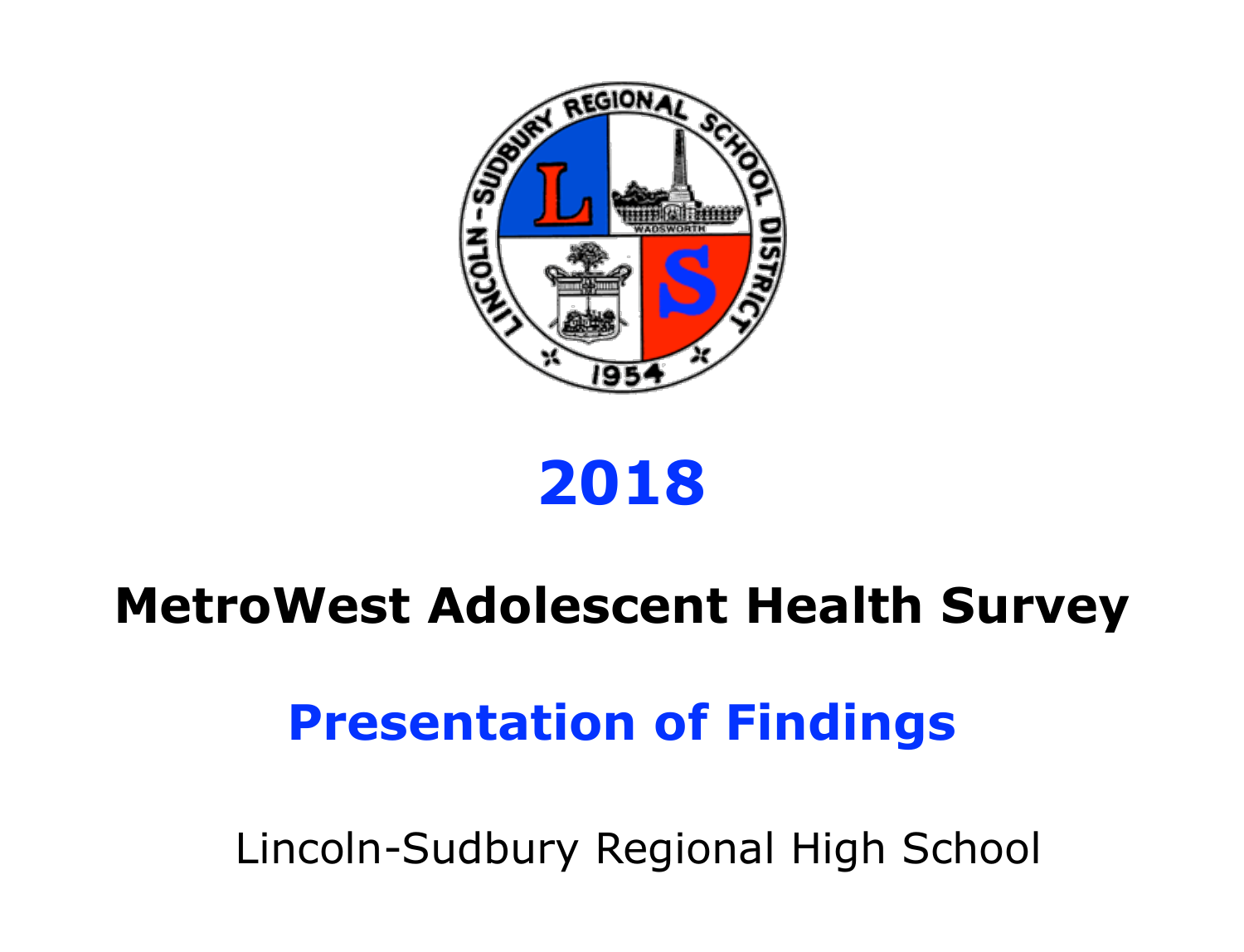# **MetroWest Adolescent Health Survey**

# What is the MWAHS?

• A survey that is comprised of 148 core and an additional 13 optional questions regarding students' involvement in healthy and potentially risky behaviors.

## • Questions focus on:

- Substance Use
- Mental Health
- Sexual Behavior
- Bullying
- Violence
- Online Behaviors
- Protective Factors
- Questions are asked about behaviors that occurred in the:
	- Past month
	- Past year
	- At any point in lifetime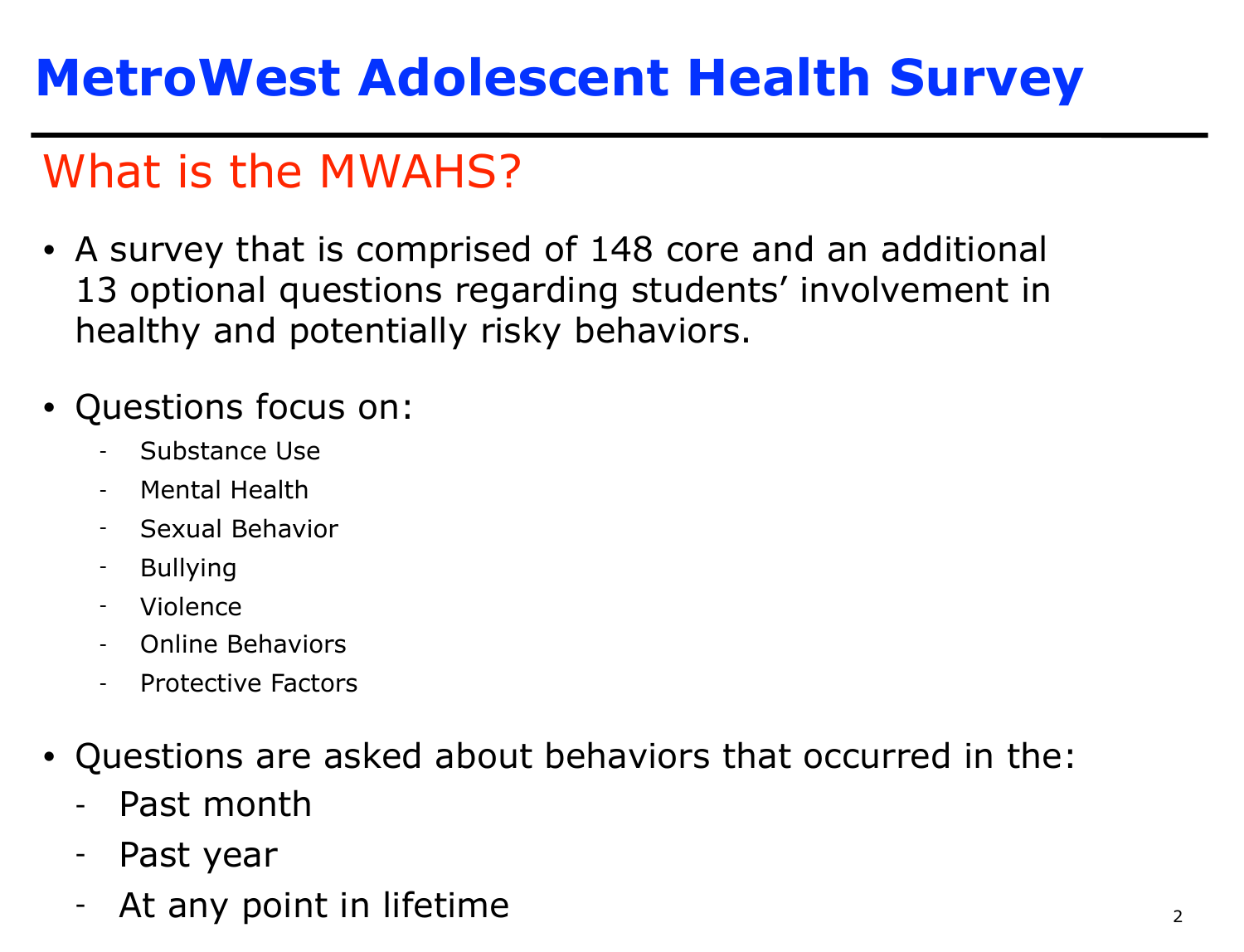## **The MWAHS LS Survey Basics**

- MWAHS was administered in November of 2018
	- This effort and the previous 5 survey administrations in 2006, 2008, 2010, 2012, 2014, 2016 were funded by the MetroWest Health Foundation.
	- 25 MetroWest Districts participated for a total of 24,746 surveyed.
- 1,405 LS students participated (92.3% of population)



| <b>GRADE</b>           | <b>NUMBER</b>         |  |
|------------------------|-----------------------|--|
| LEVEL*                 | ΟF<br><b>STUDENTS</b> |  |
| 12 <sup>th</sup> Grade | 316                   |  |
| 11 <sup>th</sup> Grade | 325                   |  |
| 10 <sup>th</sup> Grade | 371                   |  |
| 9 <sup>th</sup> Grade  | 368                   |  |

 $\sim$  3 \*18 unknown gender and 25 unknown grade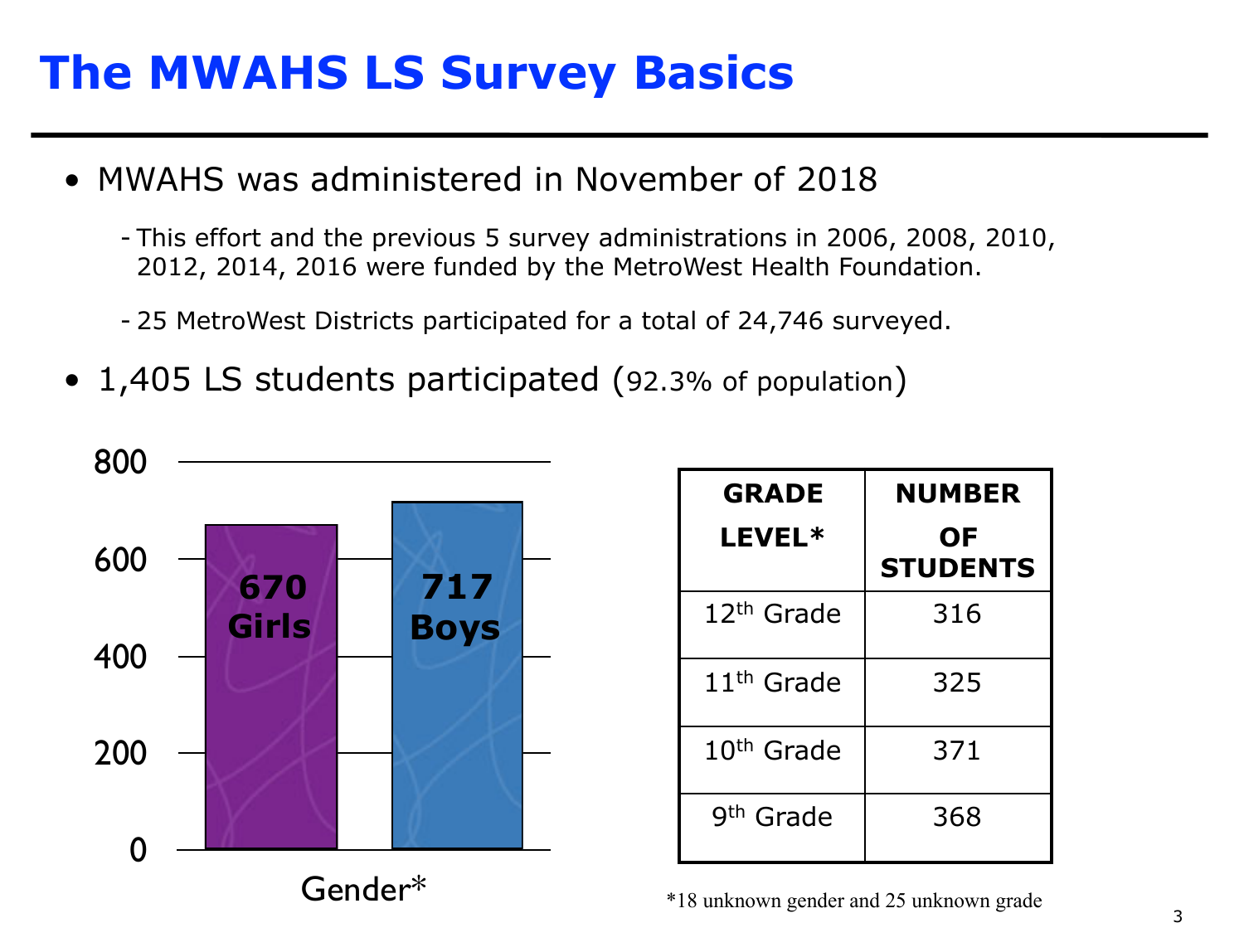# **MWAHS Validity and Reliability**

## **How do we know that student responses are truthful?**

## • **Survey Design**

- Based on the Youth Risk Behavior Surveillance System (YRBSS) generated by the Center for Disease Control and Prevention (CDC) and the Massachusetts version of the YRBS

## • **Survey Environment**

- Research shows students need to perceive survey as...
	- important, voluntary, and anonymous
	- ✓ **We followed these guidelines**

## • **Consistency Checks**

- **All** surveys are reviewed for implausible and/or inconsistent responses

## • **Census of Students at the School Level**

- This survey has an advantage over surveys that use random samples. It can be considered representative of the student body as a whole.

## • **Coherent Behavioral Pattern**

 $\sim$  4 - The MWAHS data shows gender and grade patterns which make logical sense in the context of what we know from the literature about adolescent risk-taking behaviors.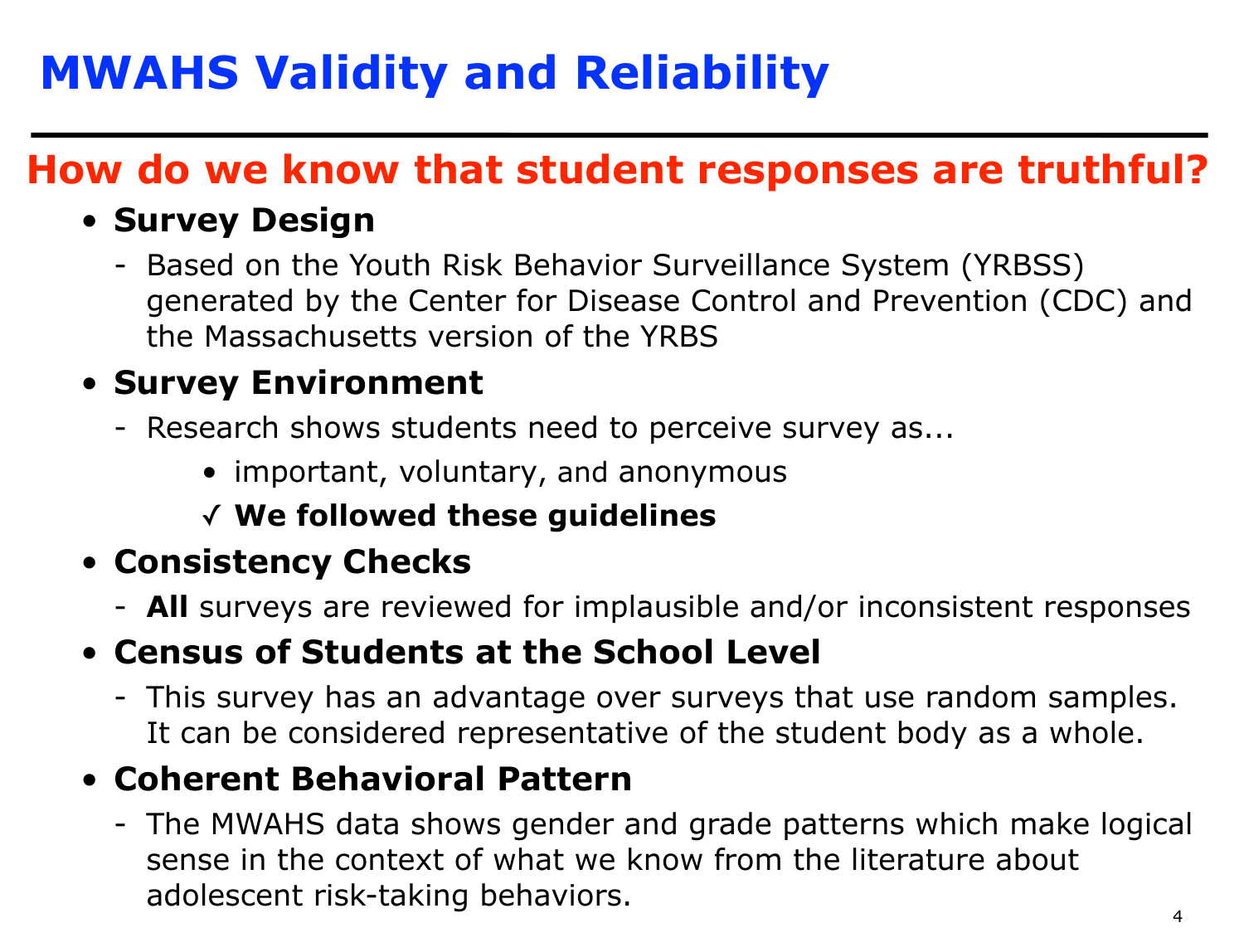# **MWAHS Trends**

## **ENCOURAGING**

### ✓ **Decrease in Alcohol use**

• Lifetime - 68% in 2006 to 56% in 2018

### ✓ **Decrease in Cocaine Use**

• Lifetime - 5% in 2006 to 1% in 2018

#### ✓ **Decrease in Prescription Drug Misuse**

• Lifetime - 8% in 2006 to 4% in 2018

#### ✓ **Decrease in Coming to School "Drunk or High"**

• Lifetime - 19% in 2006 to 11% in 2018

### ✓ **Decrease in High School Drivers Driving after Drinking**

• Past Month - 22% in 2006 to 5% in 2018

### **✓ Decrease in School Bullying Victimization**

• Past Year - 25% in 2006 to to 21% in 2018

## **✓ Decrease in Cyberbullying since a high in 2014**

• Past Year - 13% in 2006, 25% in 2014, 20% in 2018

### ✓ **Increase in Students Reporting Moderate Exercise**

• Past Week - 33% in 2006 to 51% in 2018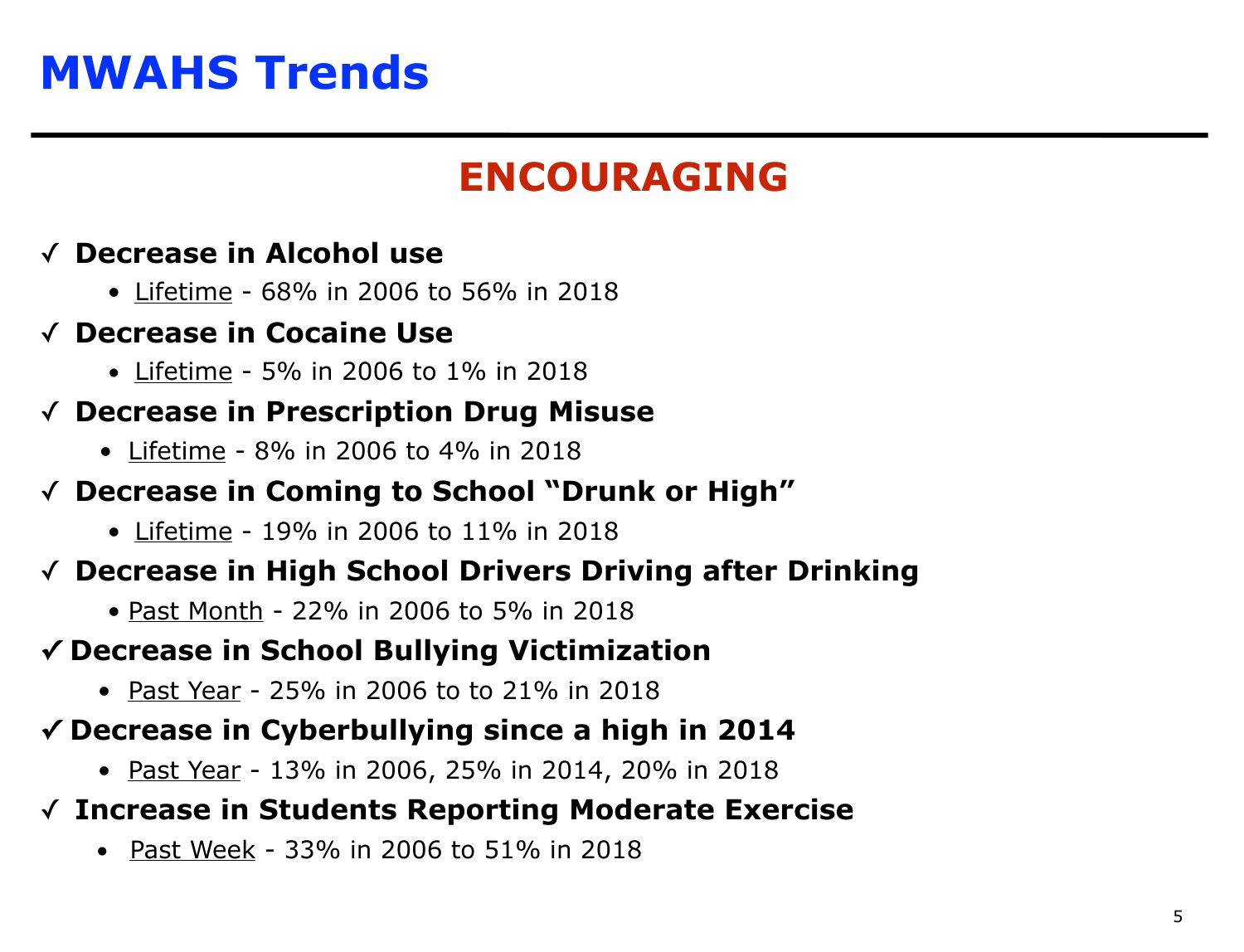# **MWAHS Trends**

## **CONCERNING**

### ➡ **Increase in Electronic Vaping Products (EVPs) Use**

- Lifetime Increase from 21% in 2016 to 42% in 2018
- ➡ **Increase in Marijuana Use**
	- Lifetime 26% in 2014 to 33% in 2018

### ➡ **No change in High School Drivers Driving after using Marijuana**

• Past Month - 15% in 2012 to 14% in 2018

#### ➡ **Increase in Someone Else sending or posting a "Sext" of the student**

• Past Year - 5% in 2010 to 14% in 2018

### ➡ **Steady Increase in reporting Life as Being "Very Stressful"**

- Past Month 29% in 2006 to 41% in 2018 (41% in 2016)
- Greatest increase in Females 34% in 2006 to 52% in 2018

## ➡ **Slight Increase in Seriously Considered Suicide**

- Past Year 10% in 2006 to 13% in 2018
- Greatest increase in Females 12% in 2006 to 16% in 2018

## ➡ **Increase in Spending 3 or more Hrs Online**

• Average School Night - 28% in 2010 to 60% in 2018

## ➡ **Decrease in reporting "Happy to be at this School"**

- Answered either "Agree" or "Strongly Agree" 84% in 2006 to 65% in 2018
- Largest drop from 2016 to 2018 (7%)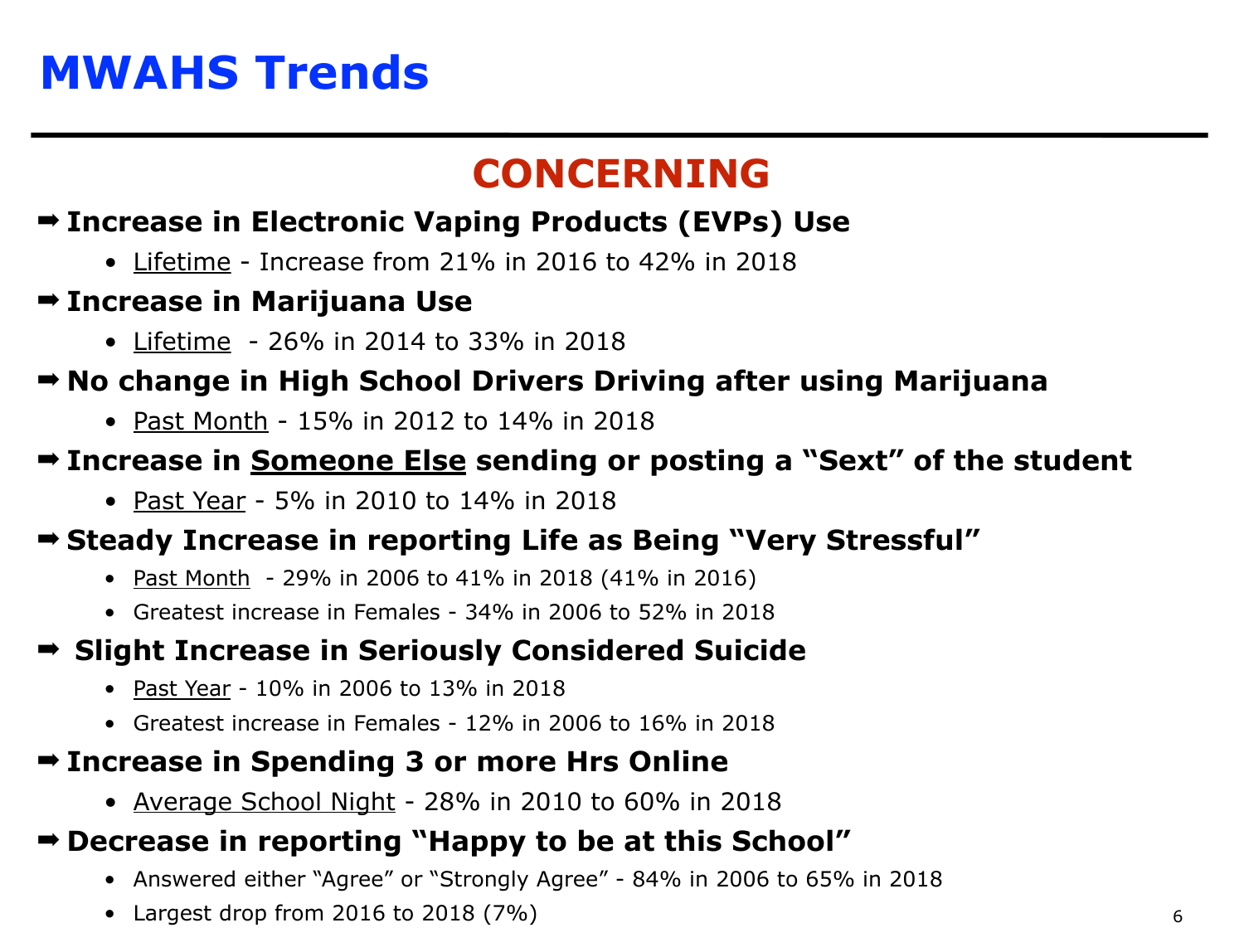## The **MWAHS** 2018 Indicator Findings

*Stress Levels - Students who report higher levels of stress are at greater risk for bullying and mental health challenges*

*Perceptions - How students perceive their parents' perceptions as well as their peers' perceptions are correlated with risky substance use behaviors*

*Sexual Orientation - LGBQ students are at greater risk for mental health challenges (No indicator findings for students who are transgender)*

*Cyberbullying - Students who are cyberbullied are at greater risk for substance use and mental health challenges*

*School Attachment - Students with low school attachment are at greater risk for mental health challenges*

*Social Media - Students who spend more time on social media are at greater risk for alcohol & marijuana use, bullying at school, cyberbullying, depressive symptoms, and sexual intercourse* 

*Sleep - Student who get less than 8 hrs sleep at greater risk for alcohol & marijuana use and mental health challenges*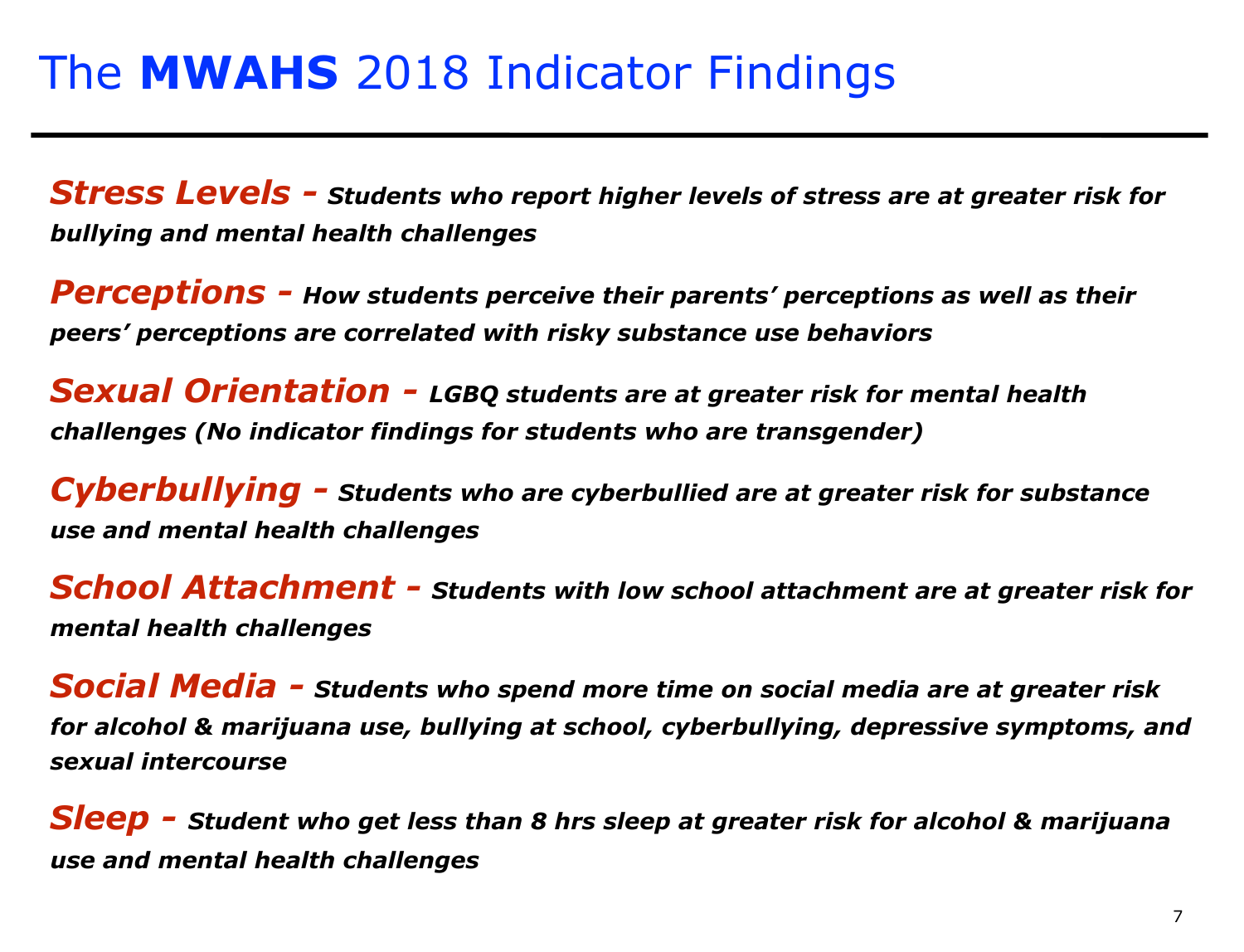## The **MWAHS** 2018 Findings

## *Our students report . . .*

- ✦ 83% (1,166) have an adult at school to talk to about personal problem
- ✦ 62% (871) think that it would be "fairly easy" or "easy" to obtain marijuana
- ✦ 48% (674) heard other students being called names, teased, made fun of, or embarrassed because of their sex, race/ethnicity, sexual orientation, gender identity, disability, or how they look in the past month (down from 58% in 2016)
- ✦ 43% (604) spent 3+ hours on HW/studying outside of school on average school day (down from 50% in 2014)
- $\triangle$  41% (576) say life was "very stressful" in the past month
- $\triangle$  31% (436) used an electronic vapor product in the past month
- ✦ 25% (351) get 8+ hours of sleep on an average school night
- ✦ 23% (323) used marijuana in the past month
- ✦ 20% (281) feel lonely *("most of the time" or "all of the time")* (up from 12% in 2012)
- $\triangle$  12% (169) hurt themselves on purpose in the past year
- ✦ 11% (155) smoked a cigarette in their lifetime (first increase since 2006 31% to 9% in 2016)
- ✦ 3% (43) attempted suicide in the past year
- ◆ 2% (21) are transgender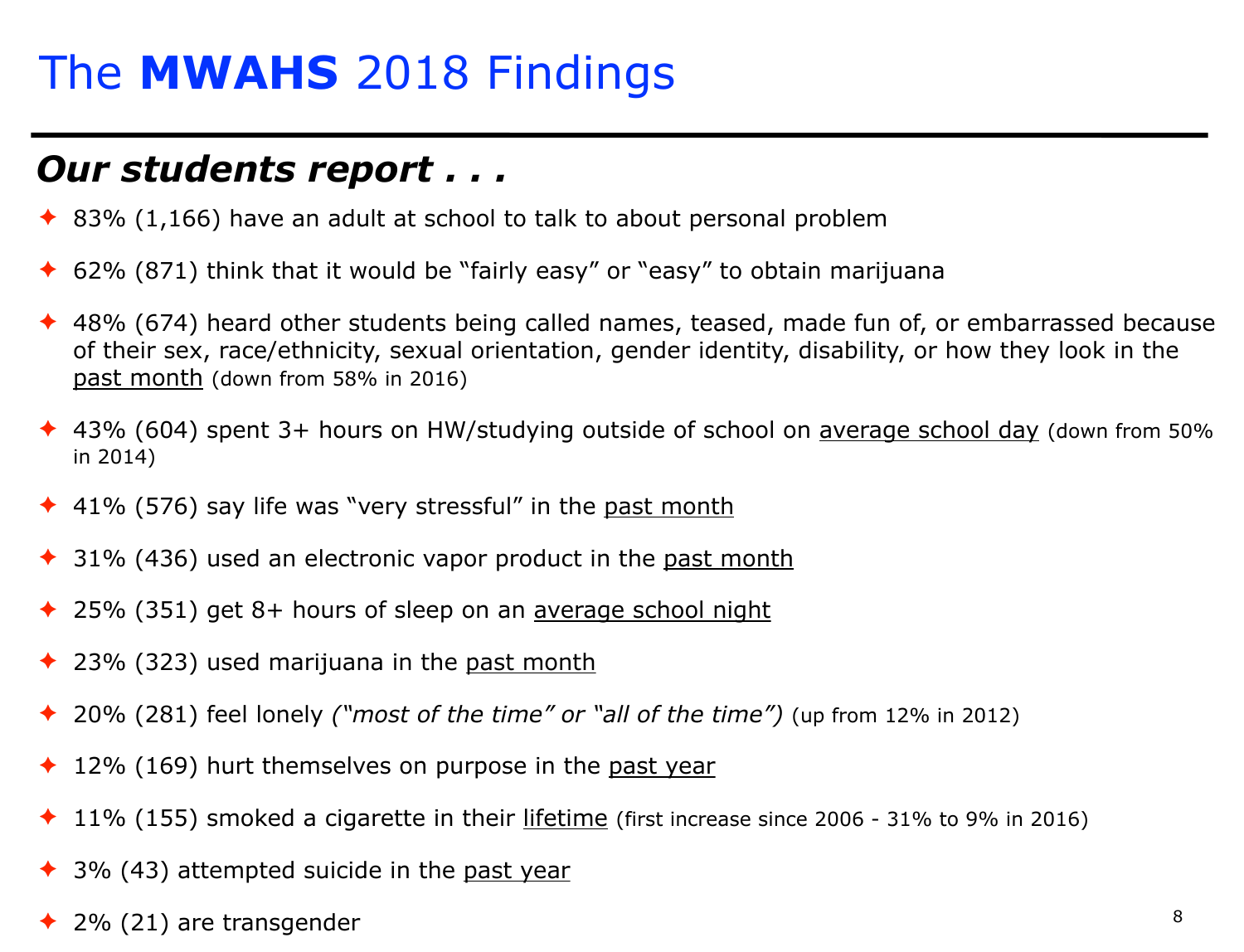## *We ALL as a community have a role to play in fostering healthy behaviors for our students*

# **A.C.T.**  *Acknowledge - Care - Talk*

✓ Need to Acknowledge - strengths, challenges and trends

- **Understand norms and consider difference between** 
	- **-** 33% (1/3) students used marijuana last month

VS

- **- 67% (2/3) of students chose NOT to use marijuana last month**
- ✓ Need to Care by being present & being supportive of others
- ✓ Need to Talk and Take Action

-Through conversations as well as providing opportunities & resources to make healthy decisions and a set of the set of the set of the set of the set of the set of the set of the set o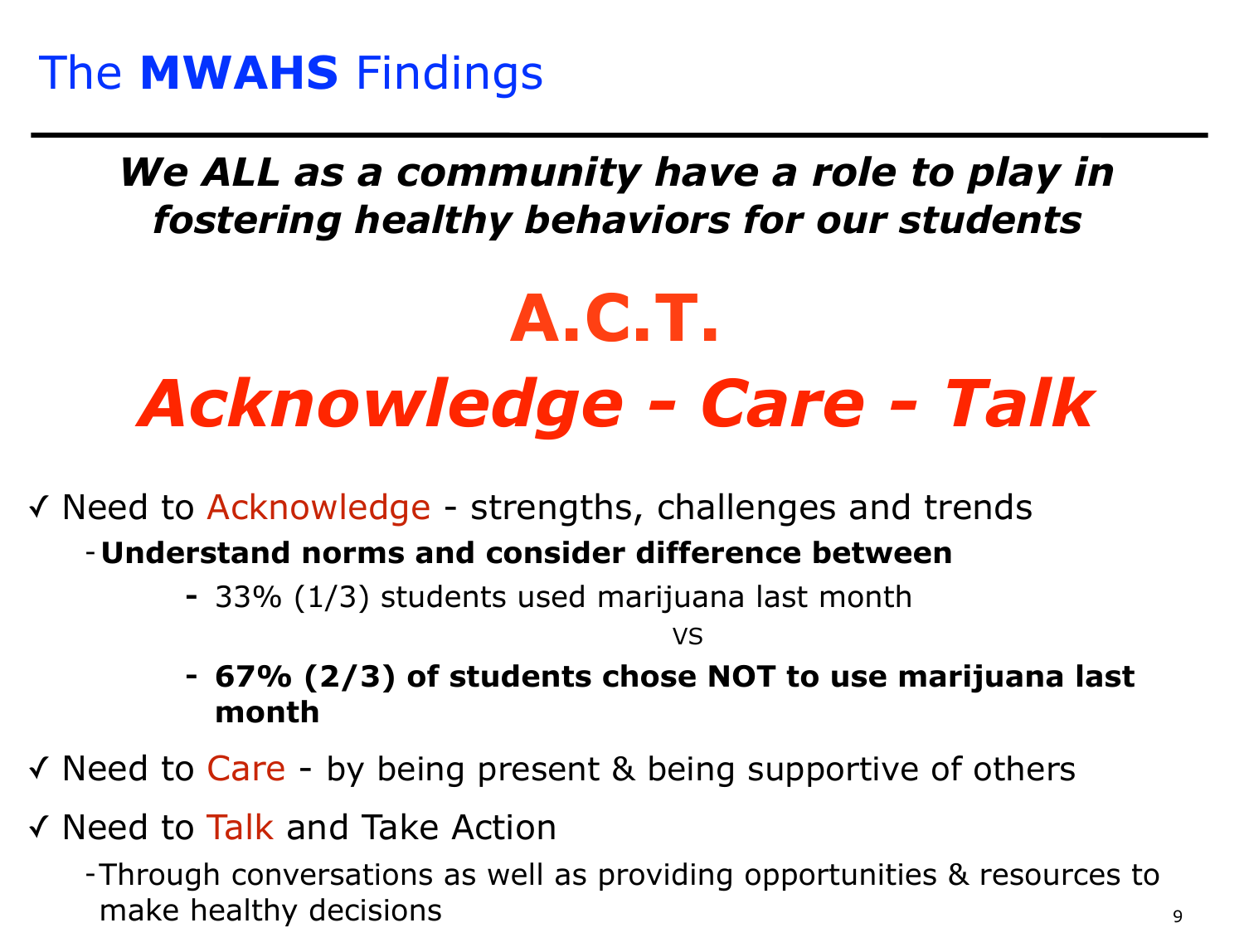## **World Café Based Discussion**

- Tables Organized By Topic
- Agenda for Table
	- ✓ Students present survey data (5 min)
	- ✓ Discussion & questions among participants & students regarding data (5 min)
	- $\checkmark$  Discussion based upon guiding question (5 min)

★**What role can I and the community play in reinforcing the healthy choices our students are making?** 

• Move Tables and Repeat Process

✓ Three Times

• Brief Google Survey

✓ Sent via email after meeting to gather responses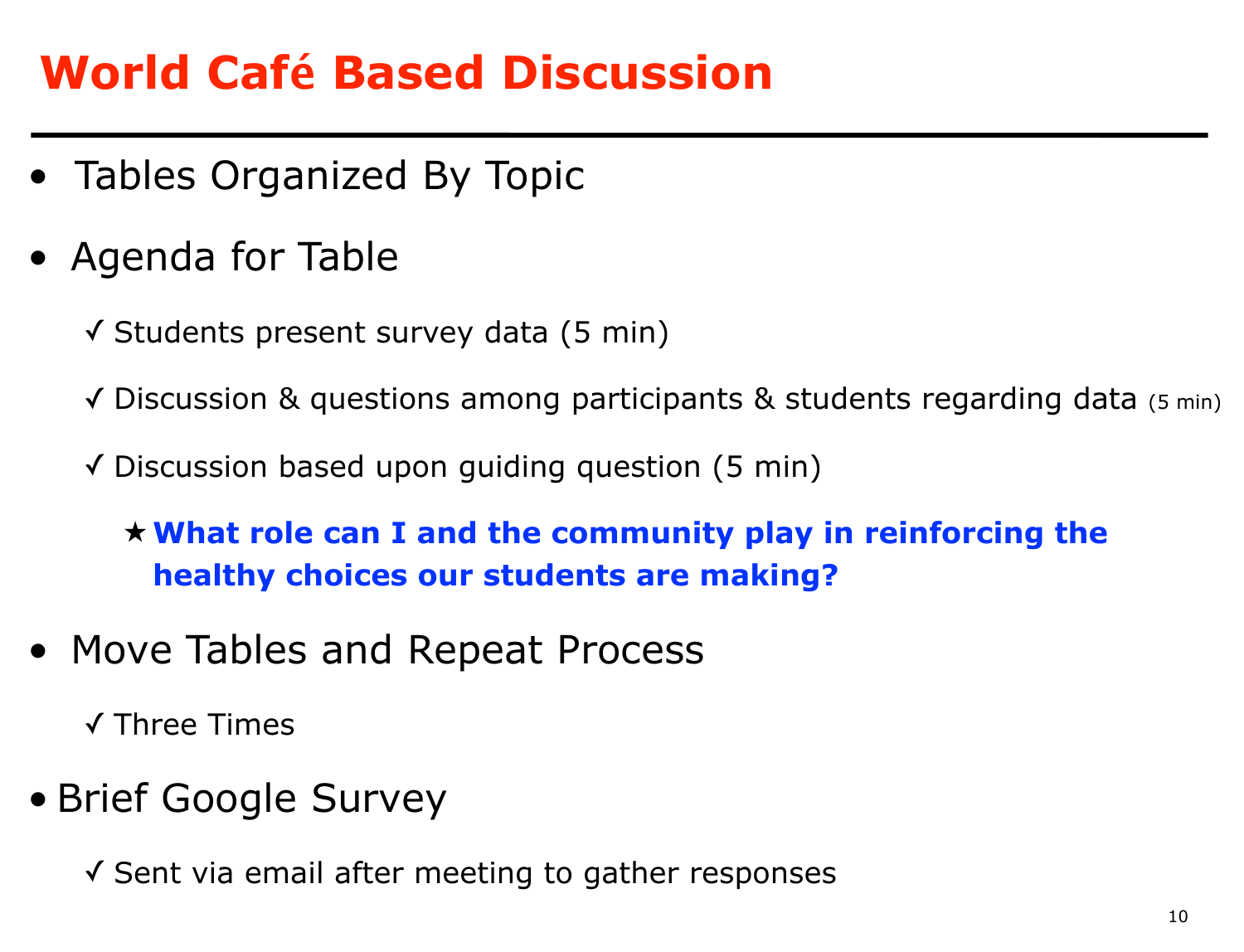# **World Café Table Topics**

- ❖ Substance Use (Alcohol & Marijuana)
- ❖ Cigarettes & Electronic Vaping Products
- ❖ Sexual Behaviors & Dating Violence
- ❖ Sexual Orientation & Gender Identity
- ❖ Bullying & Cyberbullying
- ❖ Social Media
- ❖ Stress
- ❖ Mental Health
- ❖ Belonging & Influential Factors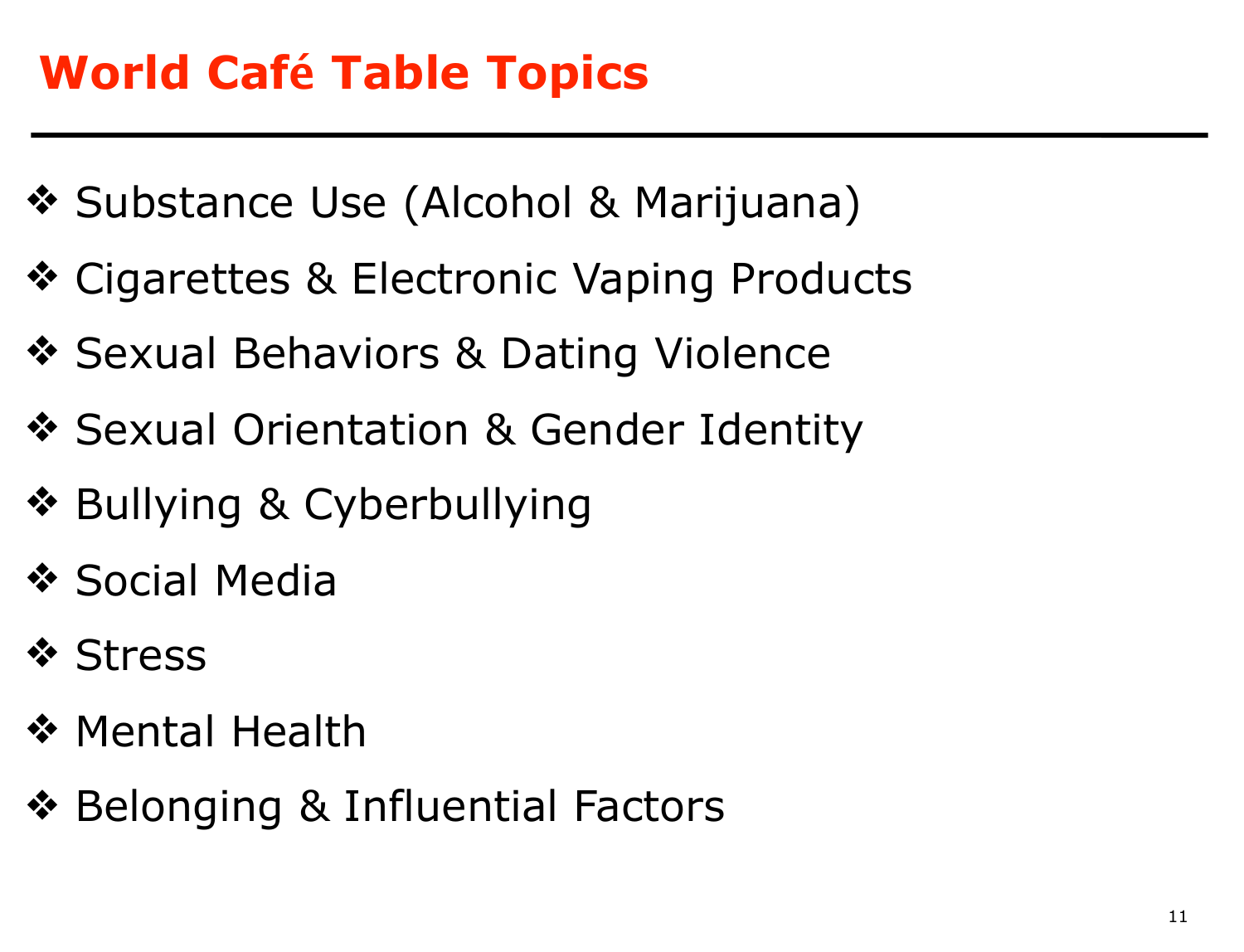# **Additional Resources**

• LSRHS Counseling Website

**★** [www.lsrhs.net/academics/counseling/mental\\_health\\_resources](http://www.lsrhs.net/sites/counseling/mental-health-resources/)

• William James INTERFACE Referral Service

★ <http://interface.williamjames.edu/>

• Lincoln Town Social Worker Website

★ [www.lincolntown.org/1088/Town-Social-Worker](http://www.lincolntown.org/1088/Town-Social-Worker)

Natalia Dedkov

- Sudbury Town Social Worker Website
	- ★ [www.sudbury.ma.us/socialworker](http://www.sudbury.ma.us/socialworker)

Bethany Hadvab

please contact Emily Phillips at emily phillips@lsrhs.net 12 If you have any additional questions about the data from the MWAHS,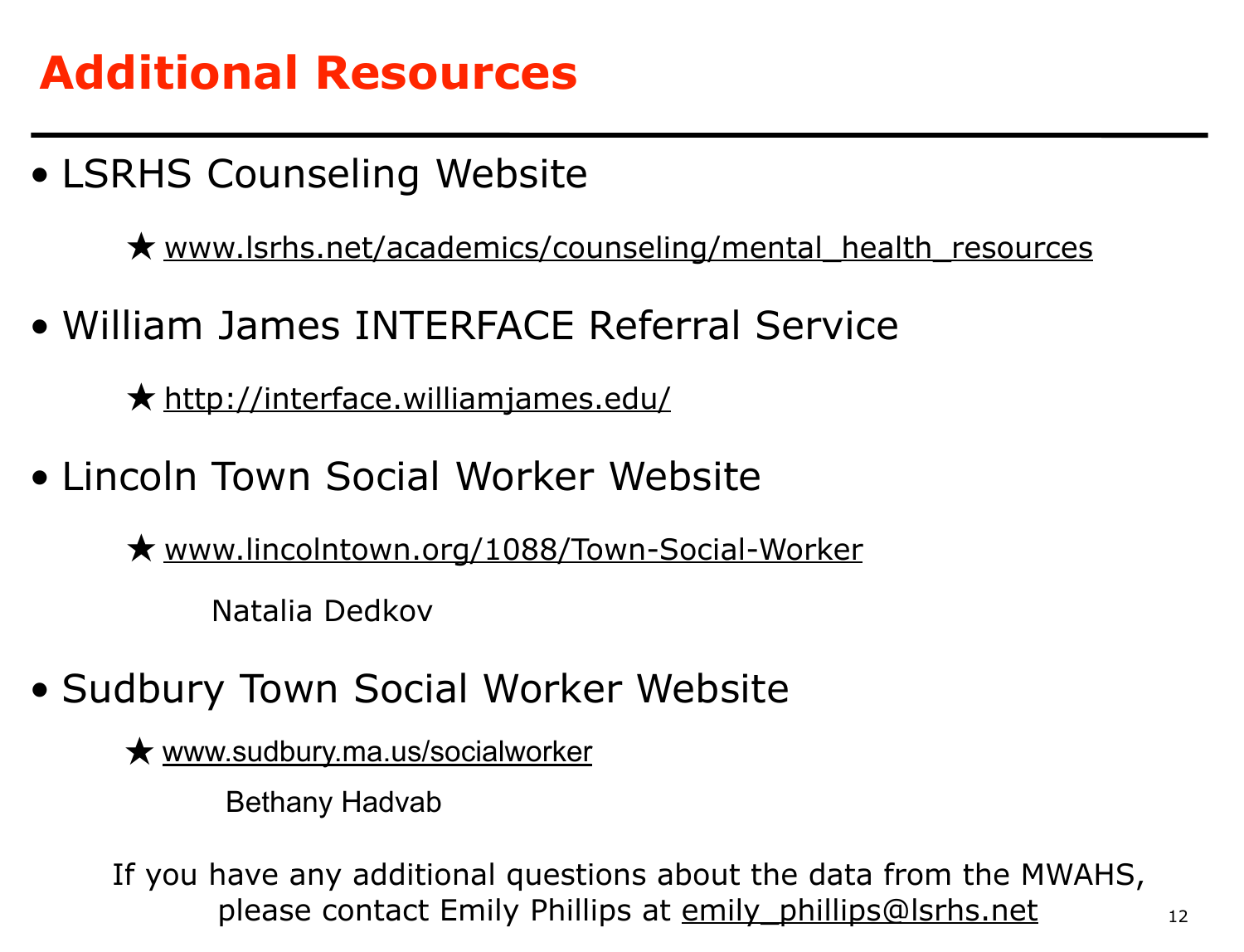# **Substance Use**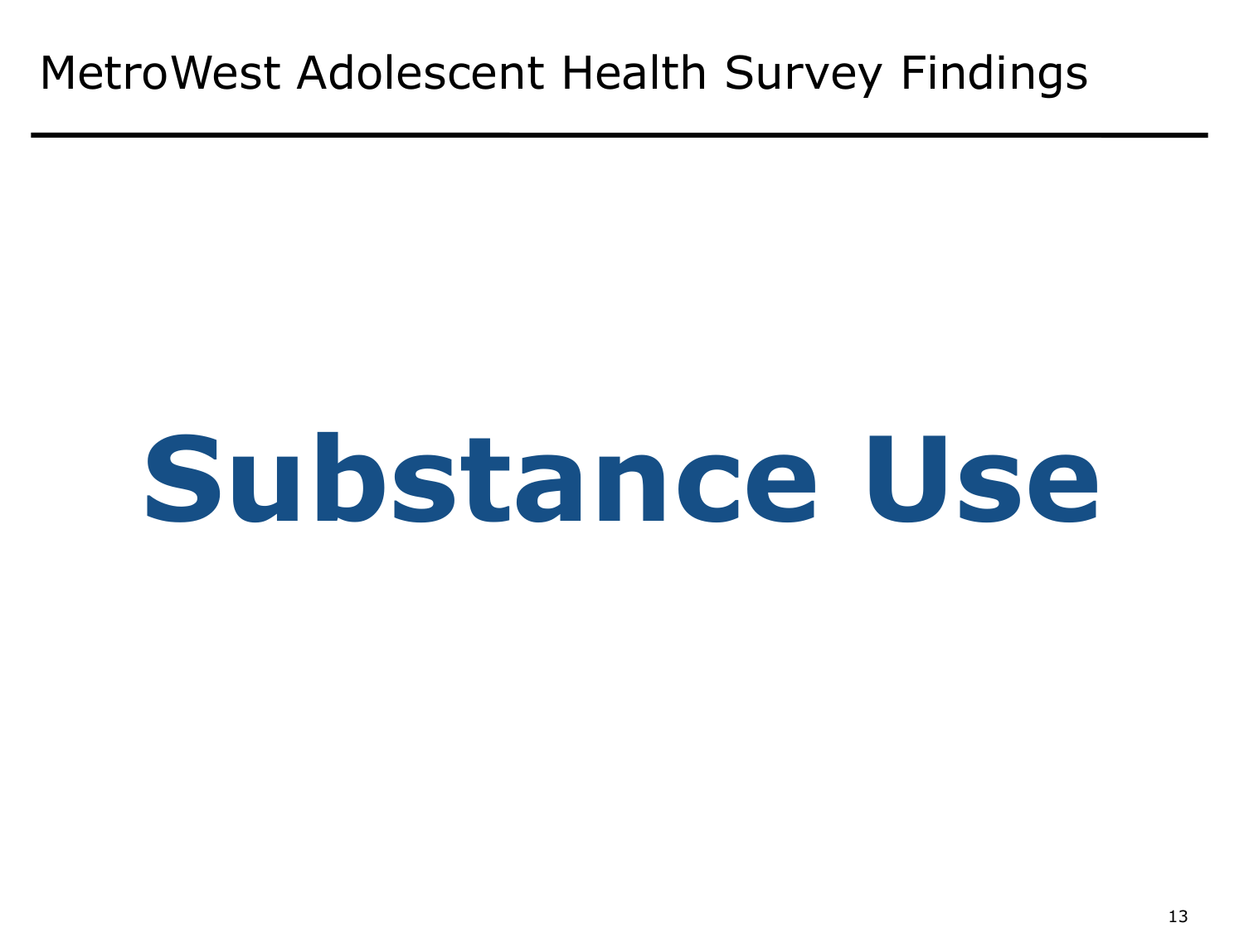## **Lifetime** Substance Use Comparison

*Overall, LS is comparable to MetroWest for percentage of students reporting lifetime use of these substances.* 

| <b>DRUG</b>                      | LS %           | MetroWest %    |
|----------------------------------|----------------|----------------|
| Cigarettes                       | 11             | 12             |
| <b>Electronic Vapor Products</b> | 42             | 41             |
| Alcohol                          | 56             | 50             |
| Marijuana                        | 33             | 31             |
| <b>Prescription Drugs Misuse</b> | $\overline{4}$ | 5              |
| <b>Stimulant Misuse</b>          | 5              | 4              |
| Ecstasy                          | 1              | 2              |
| Cocaine                          | 1              | $\overline{2}$ |
| Heroin                           | $\overline{1}$ | $\mathbf{1}$   |
| Methamphetamine                  | 1              |                |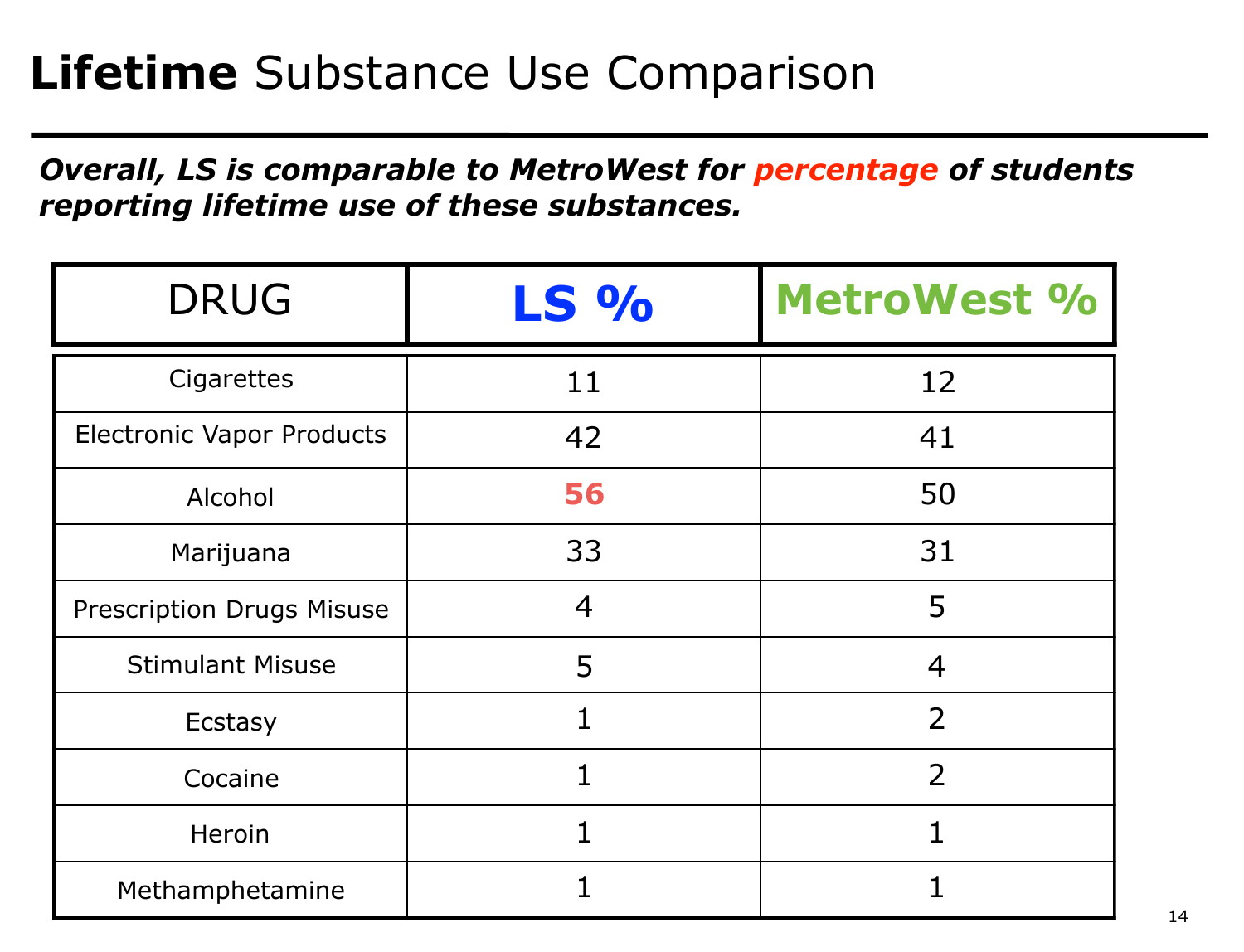# **Lifetime** Substance Use: The Actual LS Numbers

*While some of the percentages may be low, the actual number of students\* who report using these drugs is still worth noting (\*of the 1405 surveyed).* 

| <b>DRUG</b>                      | <b>LS %</b>    | <b>Actual Number</b> |
|----------------------------------|----------------|----------------------|
| Cigarettes                       | 11             | 158                  |
| <b>Electronic Vapor Products</b> | 42             | 585                  |
| Alcohol                          | 56             | 774                  |
| Marijuana                        | 33             | 453                  |
| <b>Prescription Drugs Misuse</b> | $\overline{4}$ | 59                   |
| <b>Stimulant Misuse</b>          | 5              | 62                   |
| Ecstasy                          | $\mathbf 1$    | 14                   |
| Cocaine                          | 1              | 15                   |
| Heroin                           |                | 9                    |
| Methamphetamine                  |                |                      |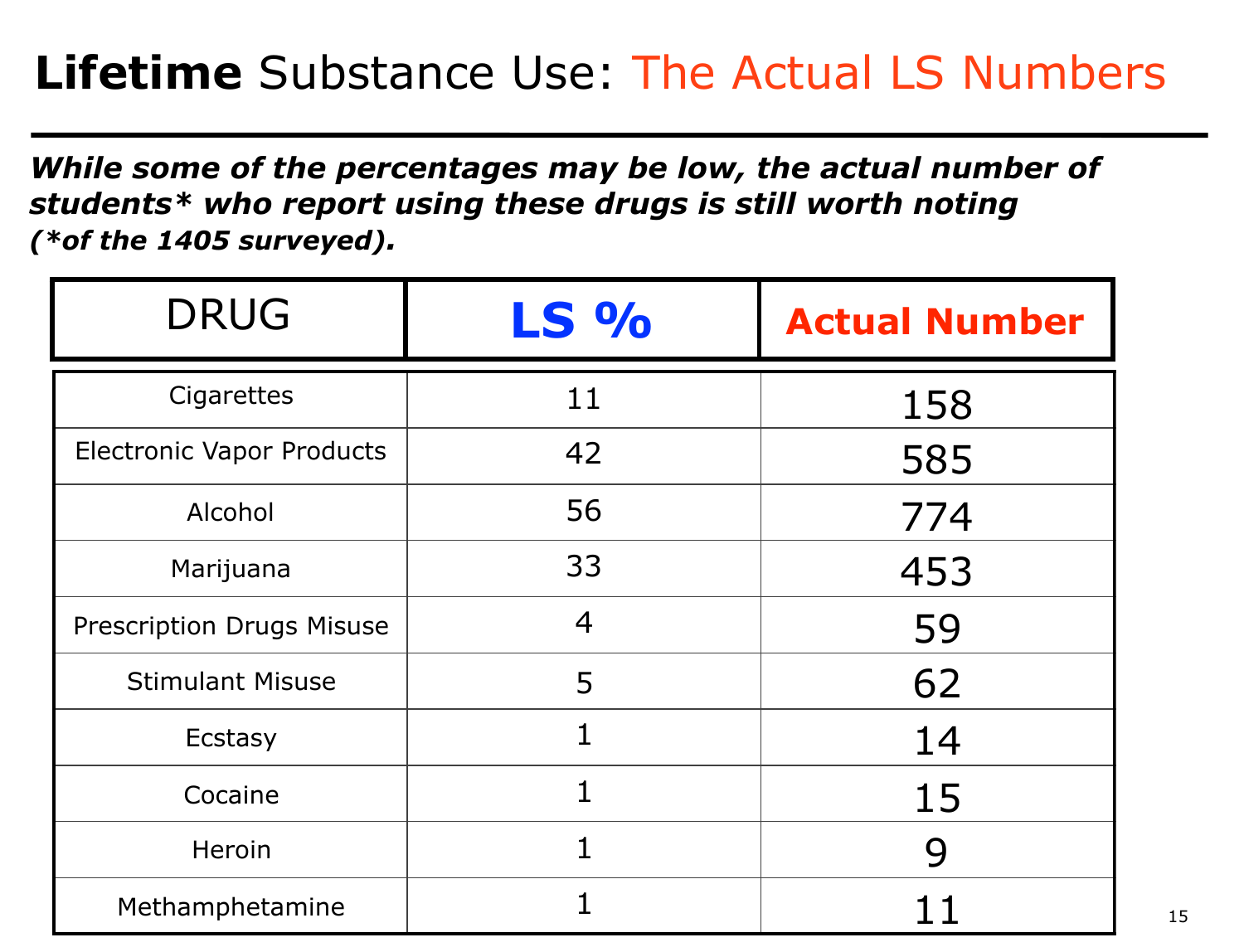## **Lifetime** Substance Use 12 Year Trend

## *LS students have reported at least small decreases in lifetime use of these substances since 2006. MetroWest students have also reported similar decreases these substances.*

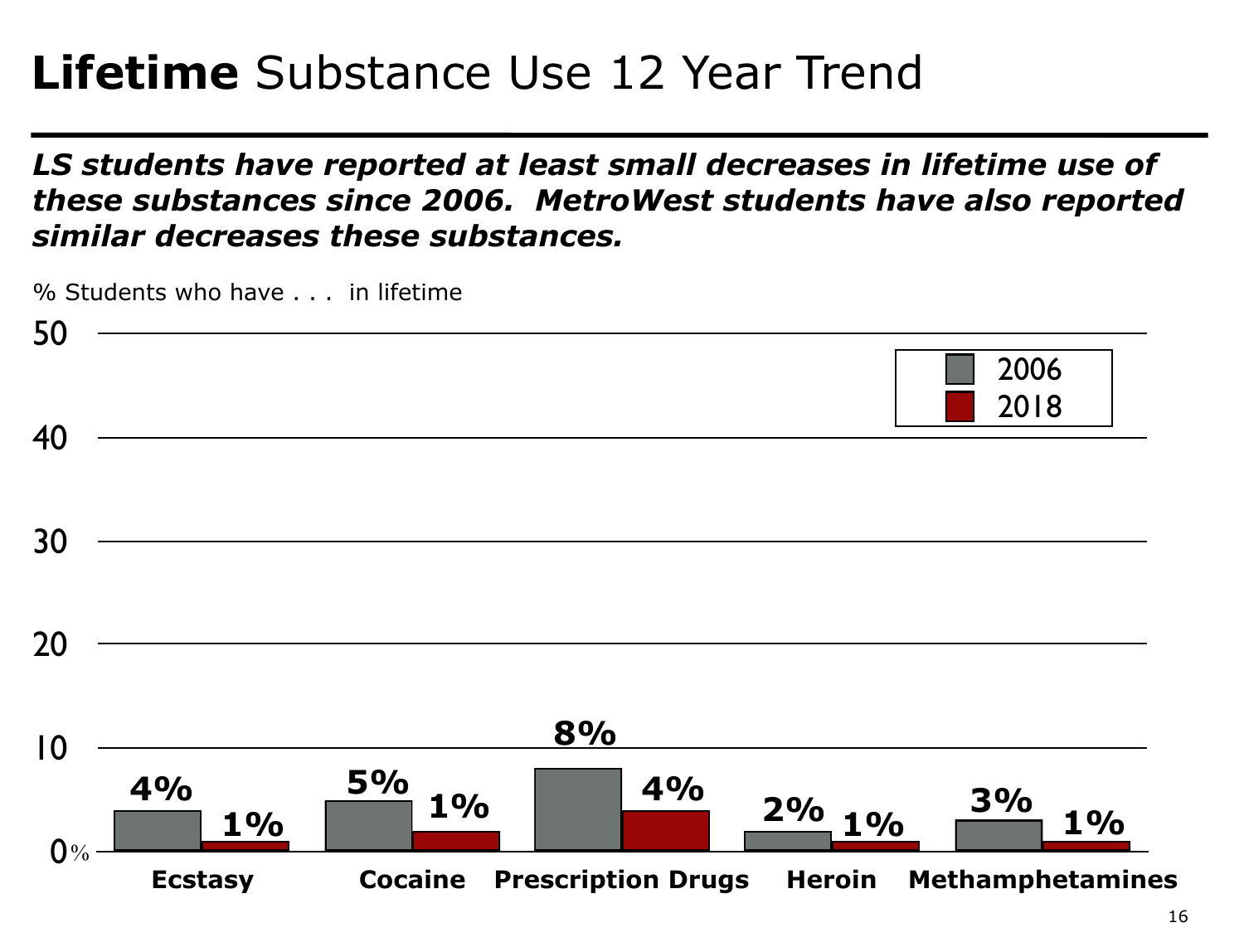# **Lifetime** Alcohol & Marijuana Use 12 Year Trend

*LS students have reported a decrease in lifetime alcohol use since 2006. Despite a decrease in marijuana use over the previous 10 years, levels have returned to the same as in 2006.* 

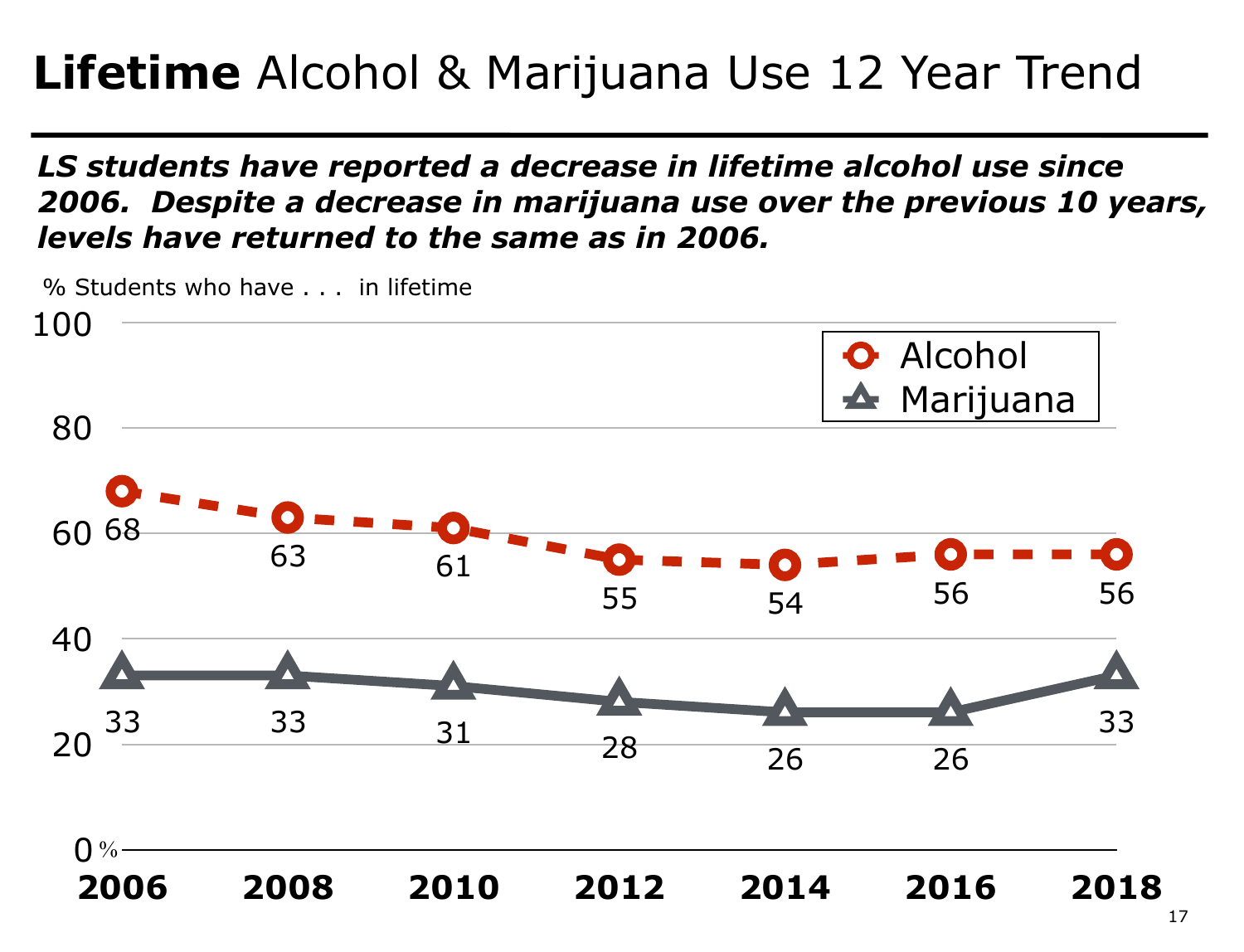## **Past Month** Substance Use on School Property 12 Year Trend

*LS is comparable with MetroWest regarding substance use on school property. Both LS and MetroWest have seen a recent increase in marijuana use. There is no historical data for electronic vapor product use on school property.*

% of LS Students who used on School Property in Past Month

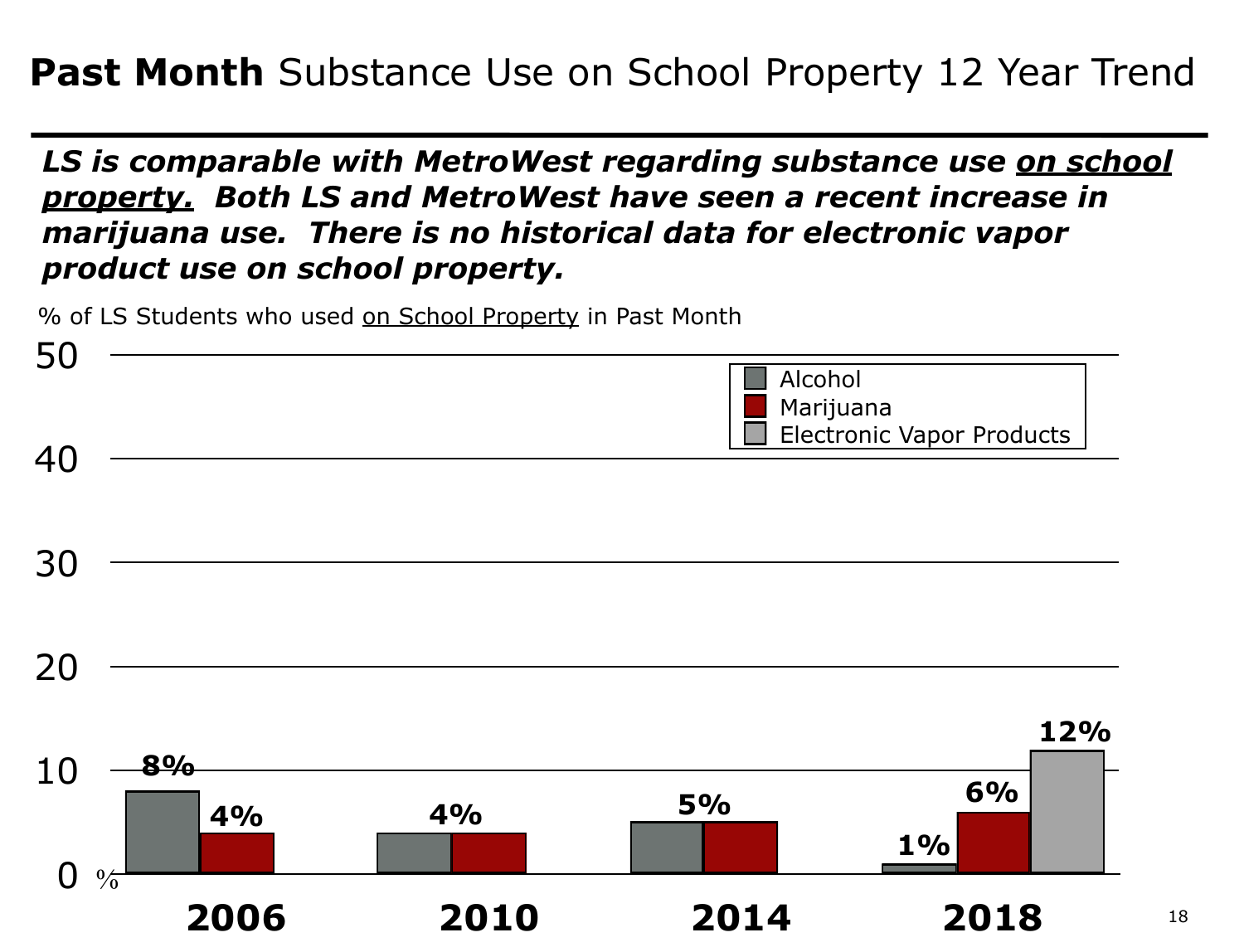*LS and MetroWest are reporting similar rates of incidences of substance availability. LS Girls report being offered prescription pain medicine more often than LS Boys (6% vs 2%) whereas there isn't as much of a difference for marijuana availability (LS Girls - 12% vs LS Boys - 14%).* 

% of Students OFFERED, SOLD, or GIVEN . . . . . . on School Property in Past Year

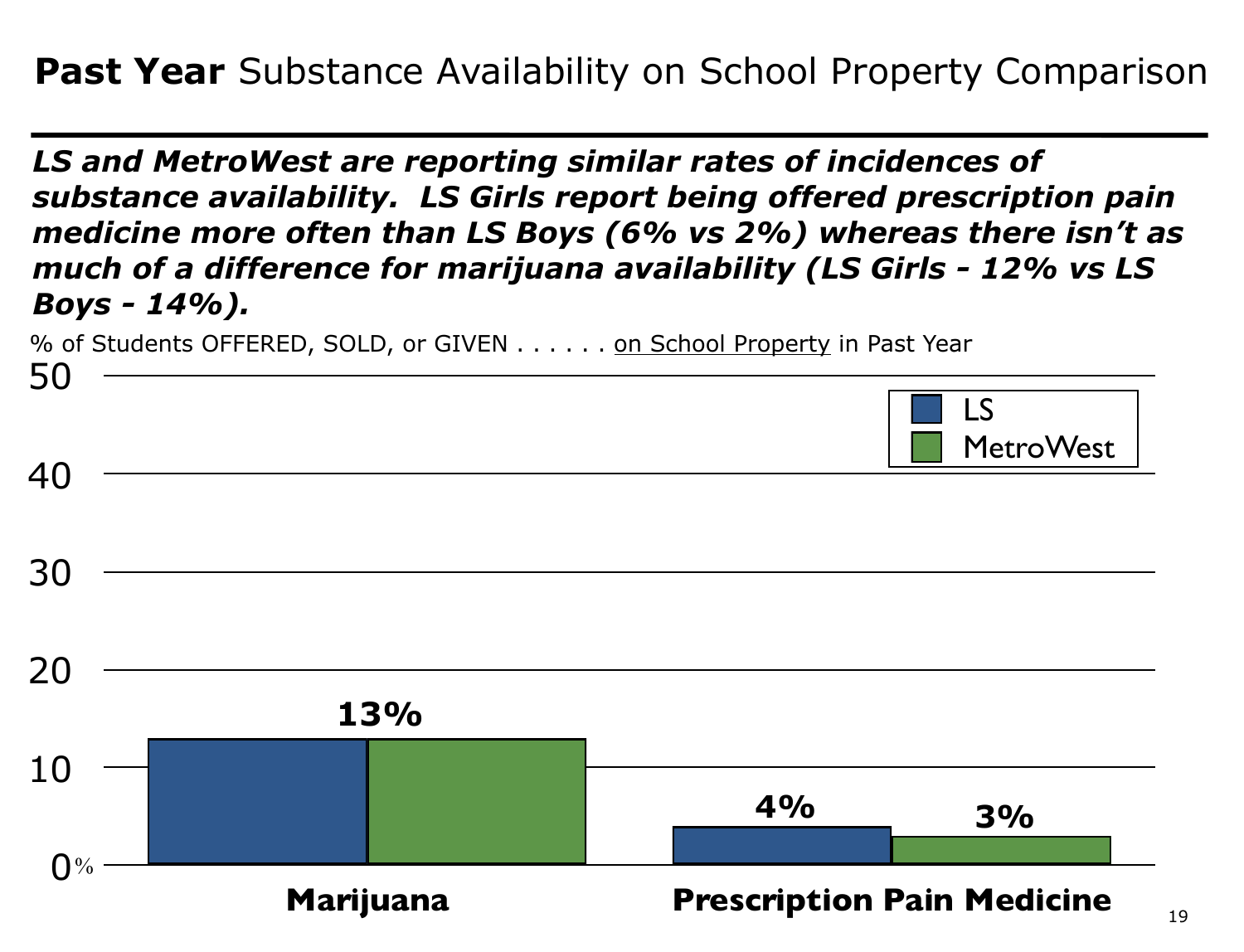## **Lifetime** Coming to School "Drunk" or "High" By Grade

## *For a number of students, substance use has presented in the school setting and tends to increase with age. There is no available comparison data with MetroWest.*

% of LS Students who have come to School "Drunk" or "High" in Lifetime

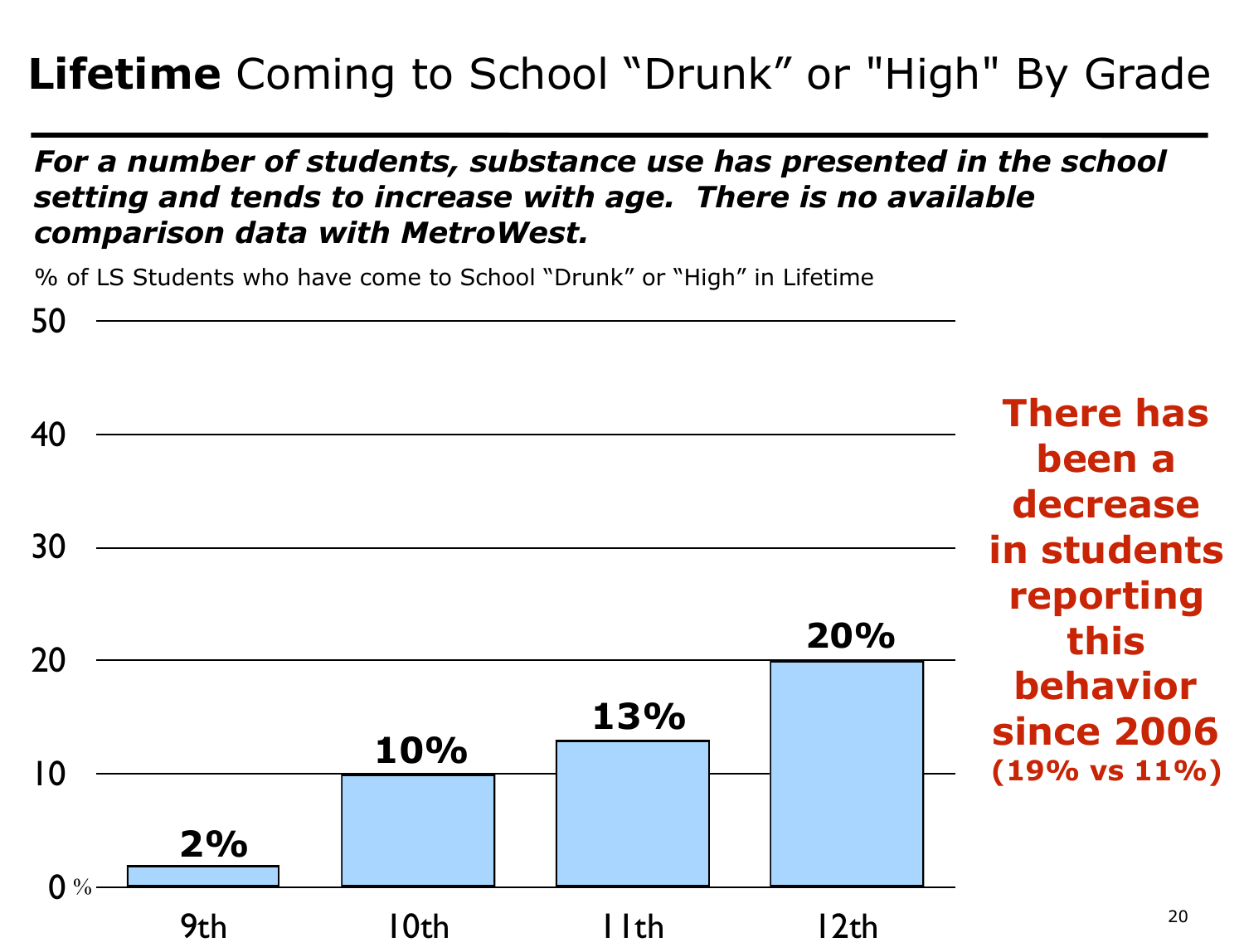## MetroWest Adolescent Health Survey Findings

# **Alcohol**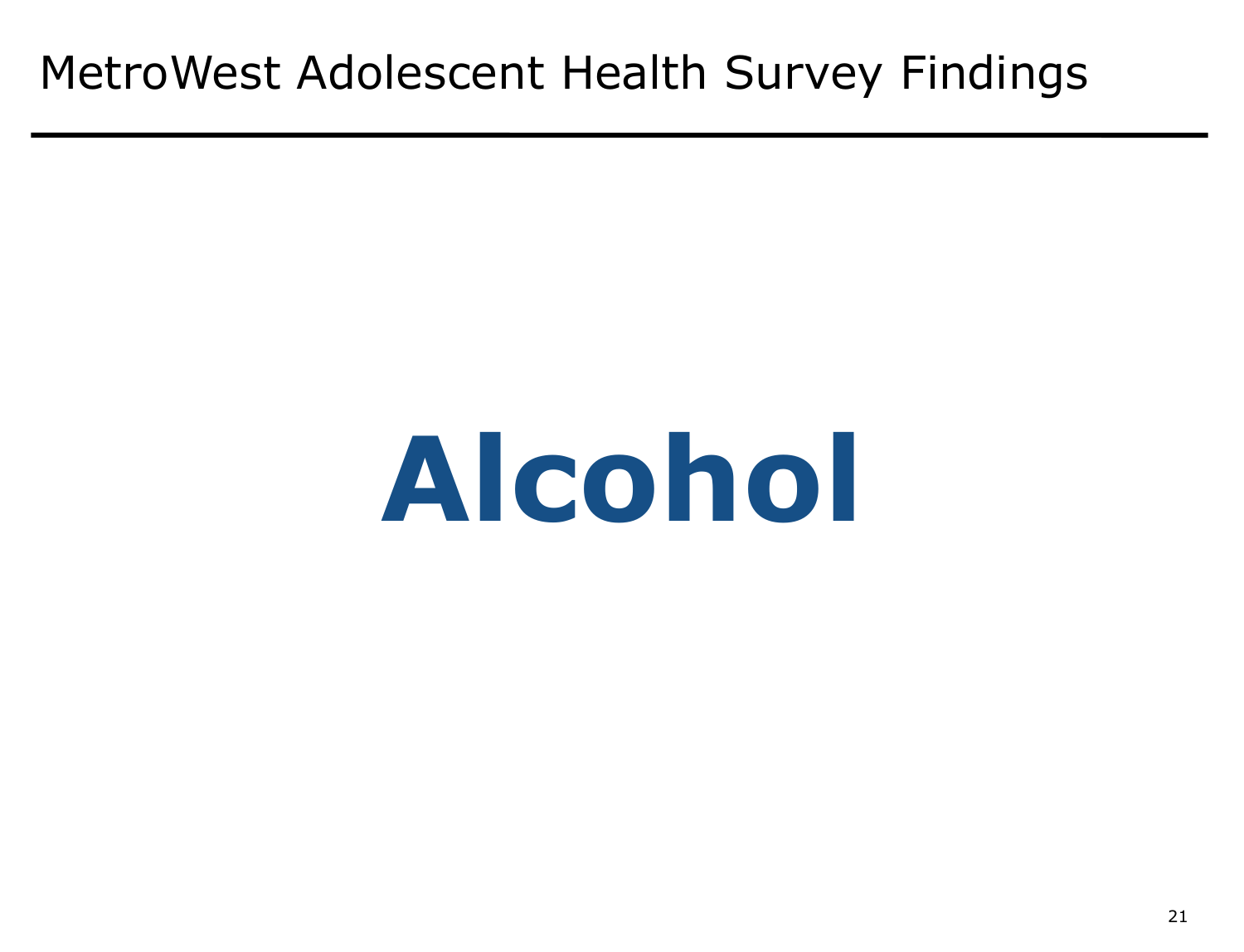## **Past Month** Alcohol Use By Grade

*As students get older, their alcohol use in the past month increases. However, since 2006 there has been a decrease in past month alcohol use by both LS students (43% in 2006 to 34% in 2018) and MetroWest students (42% to 28%).*



22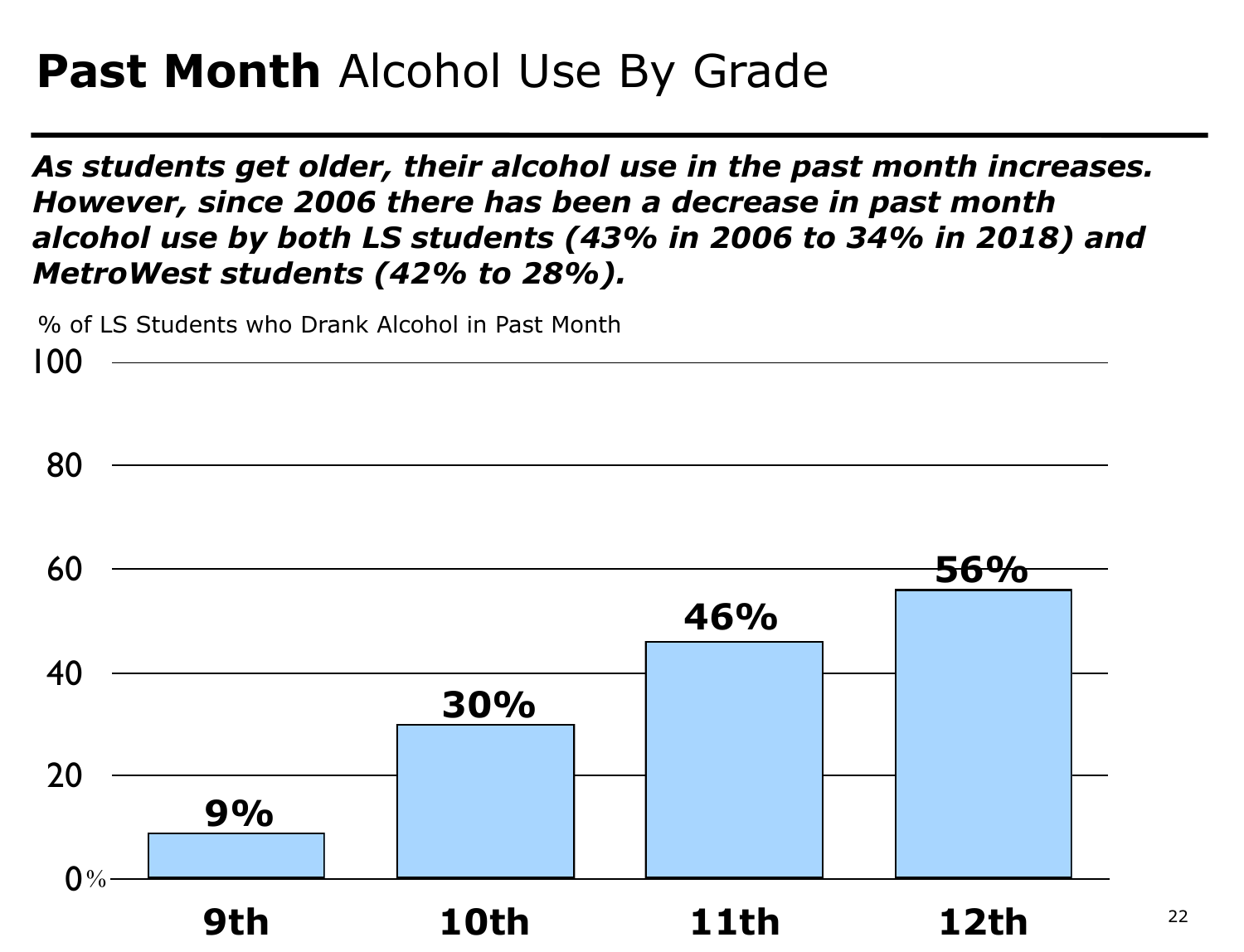# **Lifetime** Alcohol Use by Grade 12 Year Trend

*There has been a large drop in lifetime alcohol use by 9th graders since 2006. There has been a smaller drop for the other grades since 2006. Delaying the onset of substance use is important. This trend is also shown in fewer students reporting that they had their first drink of alcohol before age 13 (14% in 2006 to 8% in 2018).*

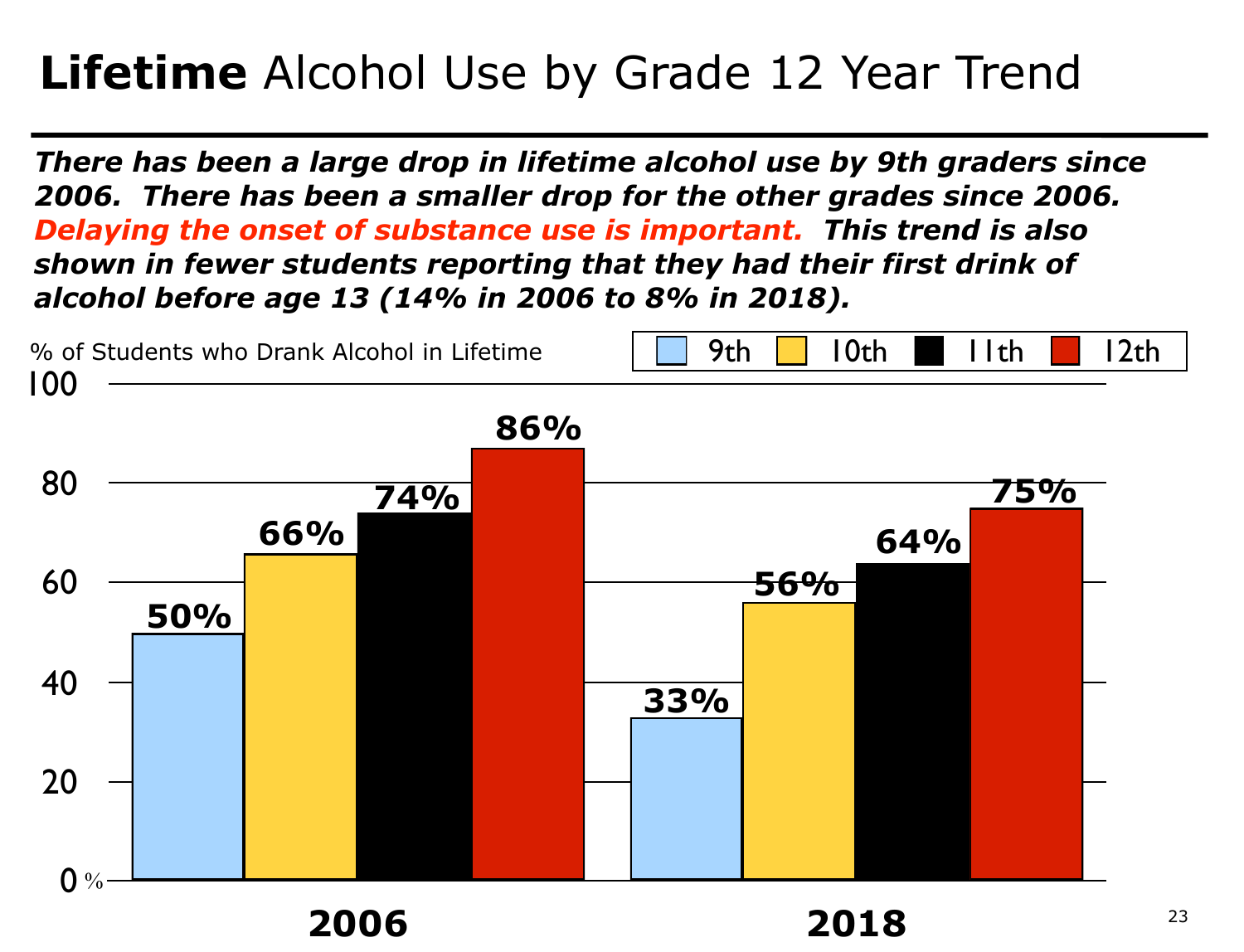# **Past Month** Binge Alcohol Use Comparison

*The frequency and extent of binge drinking increases with age as does having greater numbers than comparably aged MetroWest students. Binge drinking was defined as 4 or more drinks in a row for females and 5 or more drinks in a row for males.* 

% of Students who drank. . . in a row in Past Month

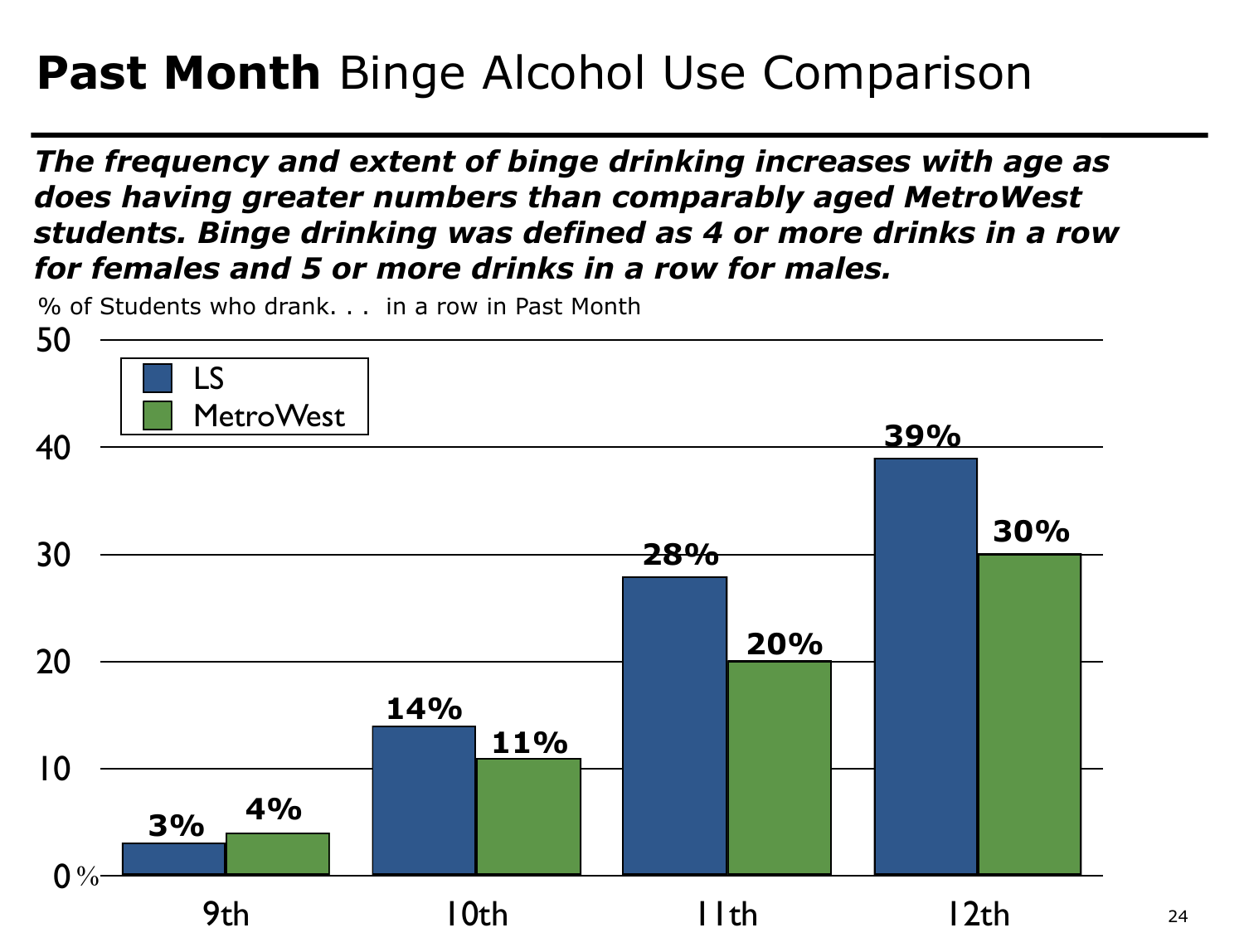# Alcohol Use By Gender

*LS Girls are slightly more likely to consume alcohol than LS Boys. The discrepancy is not as prevalent when comparing MetroWest Girls and Boys. Binge drinking was defined as 4 or more drinks in a row for females and 5 or more drinks in a row for males.* 

% of Students who used alcohol in their . . . . . .



25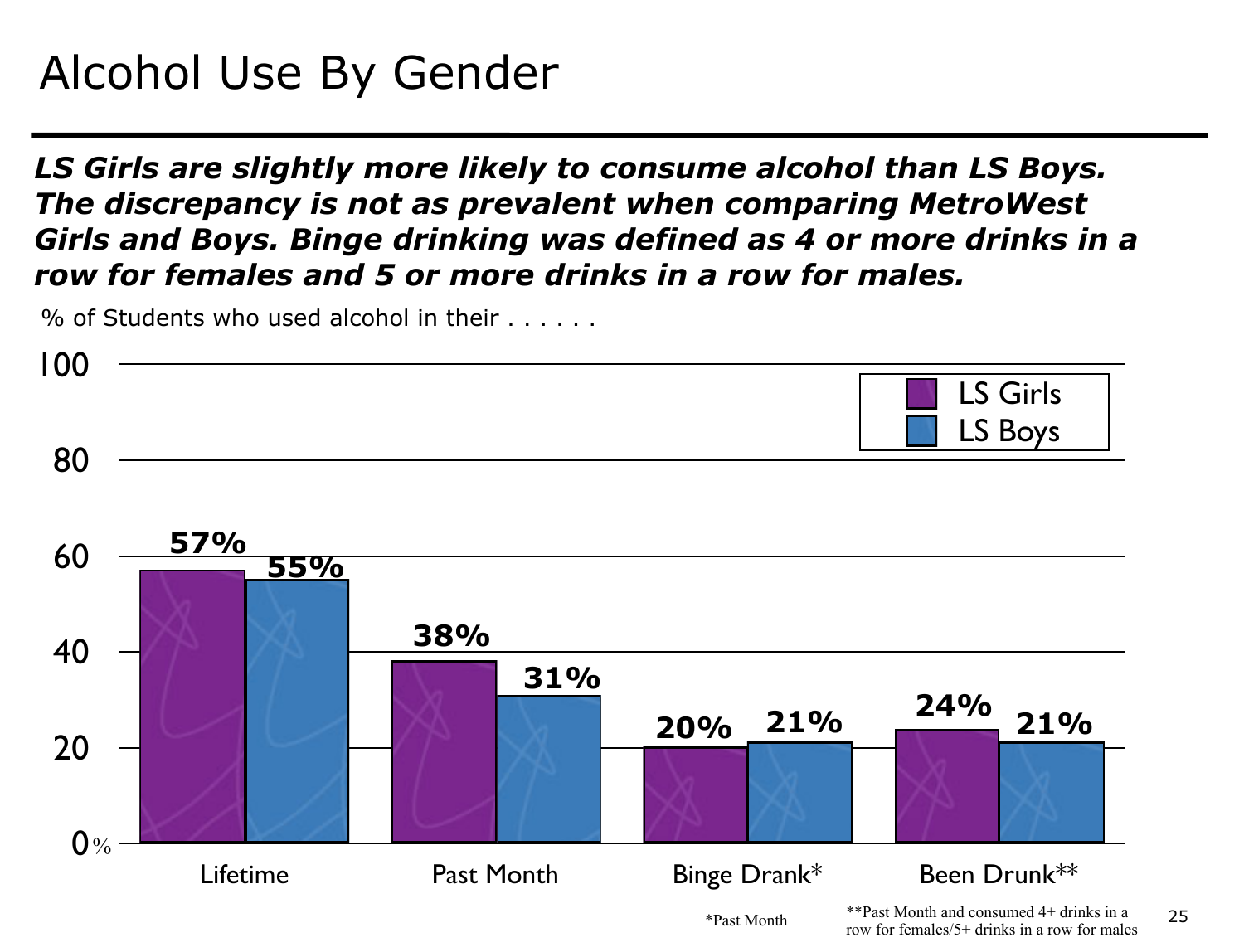# *PERCEPTIONS MATTER*

## *LS students who understand the harm*

## *that alcohol use poses (via binge drinking)*

## *are significantly less likely to binge drink.*

## *(16% vs 36%)*

36% of LS students who perceive binge drinking as "no/slight risk" have binge drank in past month, compared to 16% of LS students who perceive binge drinking as a "moderate/great risk".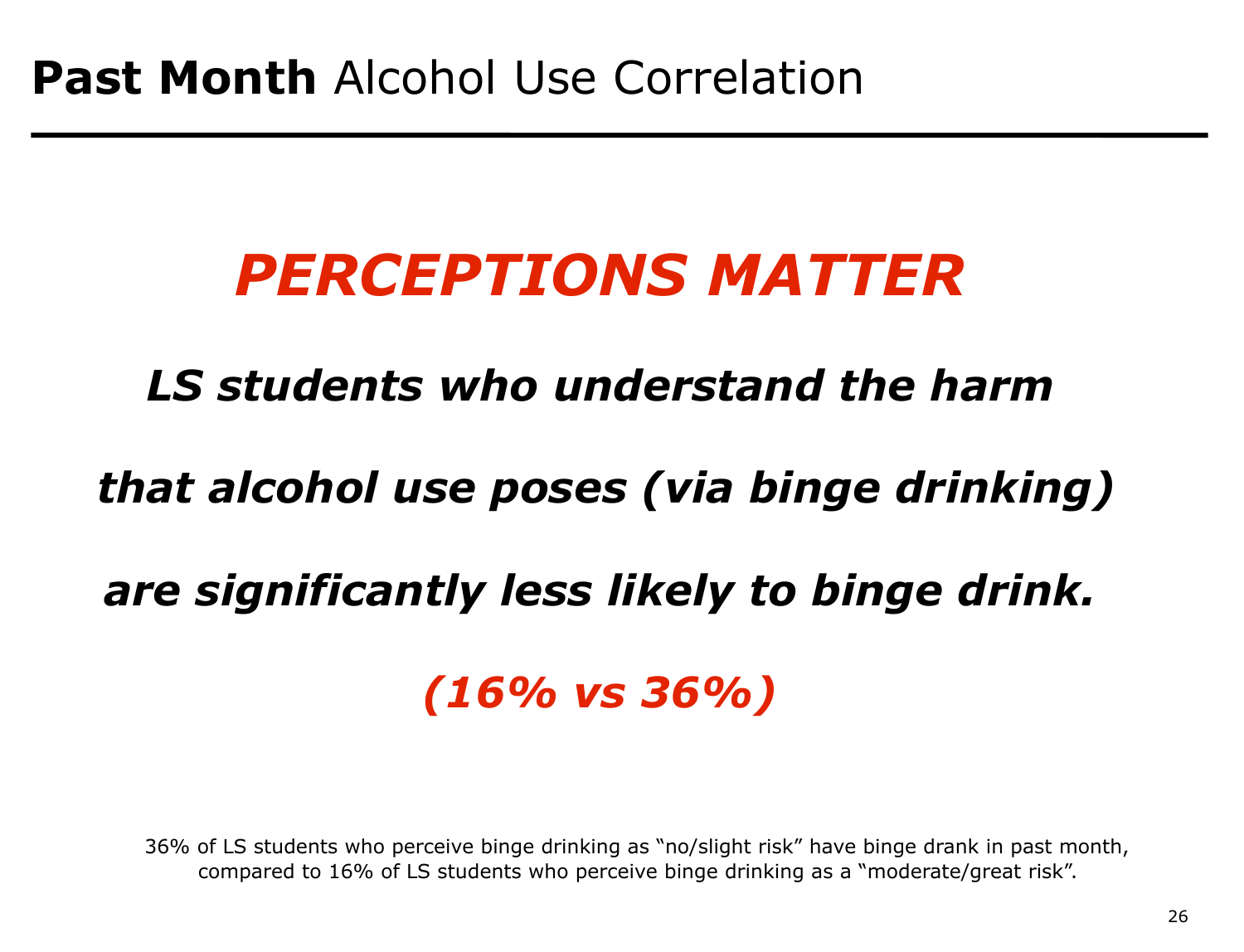## **Past Month** Driving Safety Behaviors Comparison: **Among 11th & 12th grade drivers**

*There has been a significant decrease in reported driving after drinking. There has also been a decrease in riding behavior (no data prior to 2012). There is no significant difference between LS Boys and LS Girls reporting driving after drinking. LS 12th graders are more likely to drive after drinking than LS 11th graders (7% vs 3%).*

| <b>ACTIVITY</b>                                           | LS                     | <b>MetroWest</b> |
|-----------------------------------------------------------|------------------------|------------------|
| Rode with High School<br>Driver after Drinking<br>Alcohol | $5\%$<br>(8% in 2012)  | 5%               |
| Drove after Drinking<br>Alcohol                           | $5\%$<br>(22% in 2006) | $4\%$            |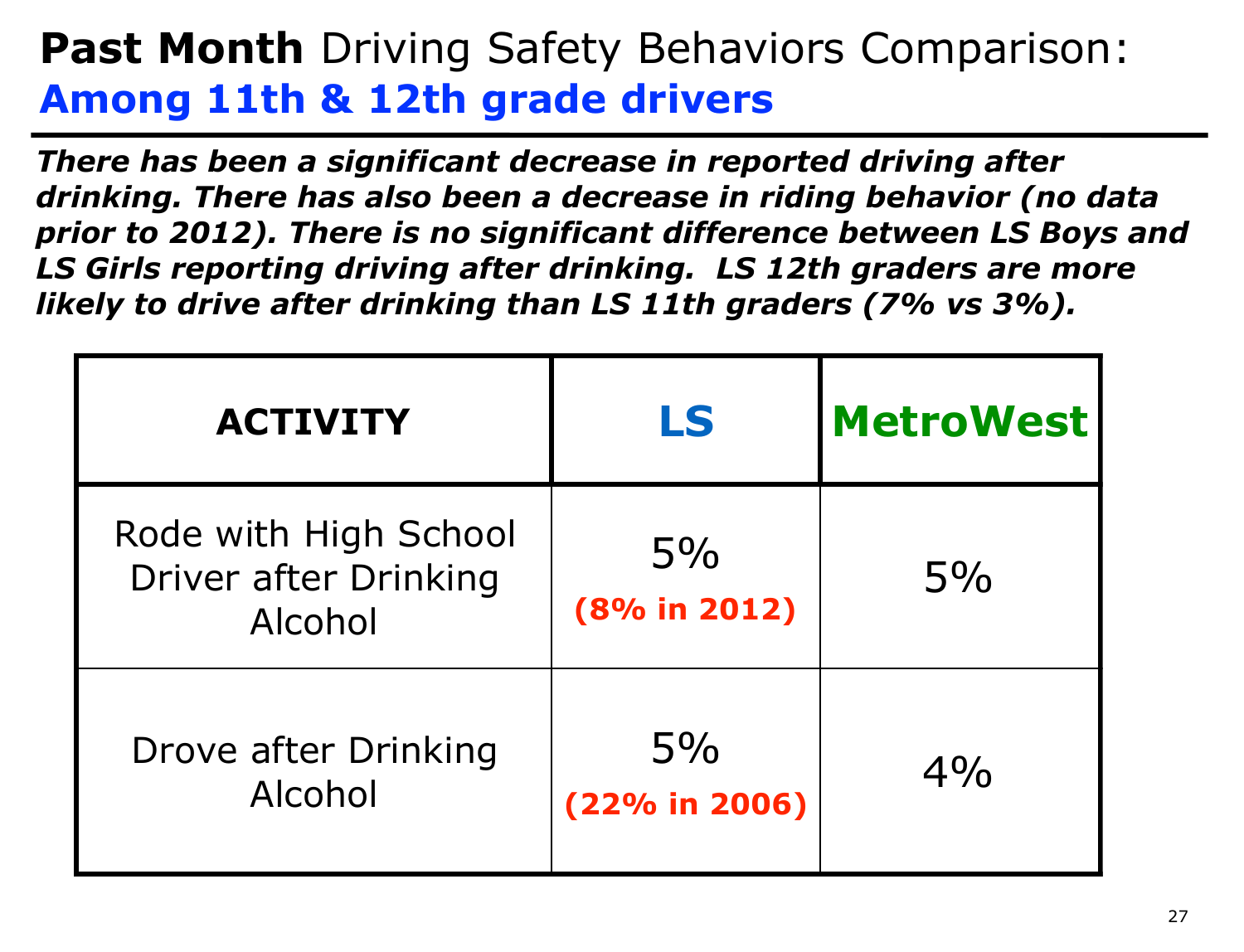## MetroWest Adolescent Health Survey Findings

# **Marijuana**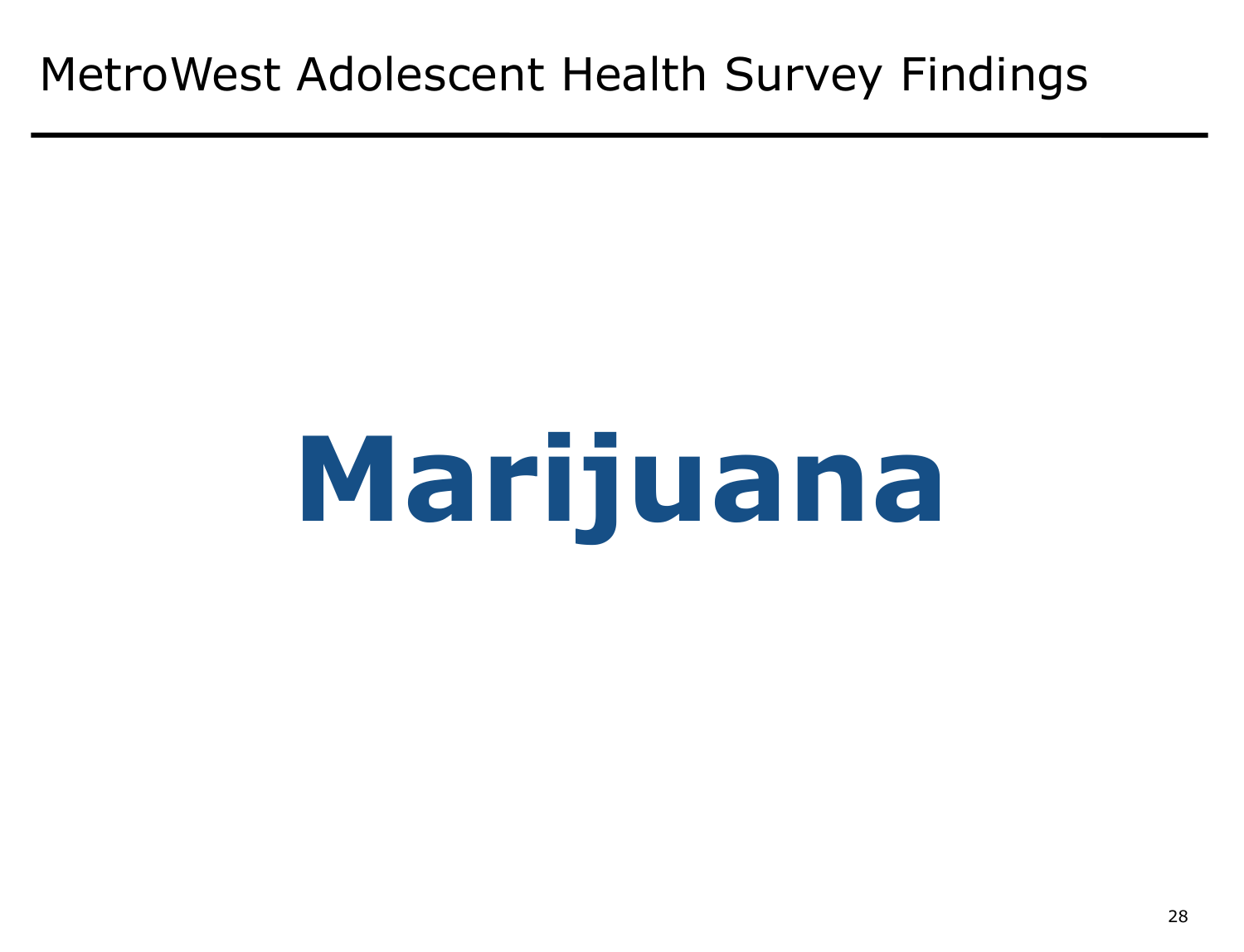# **Lifetime** Types of Marijuana Use

*LS is comparable to MetroWest in the reported types of lifetime marijuana use. LS Boys are more likely to use a concentrate than LS Girls (16% vs 9%). There is less of a gender difference with other types marijuana.*

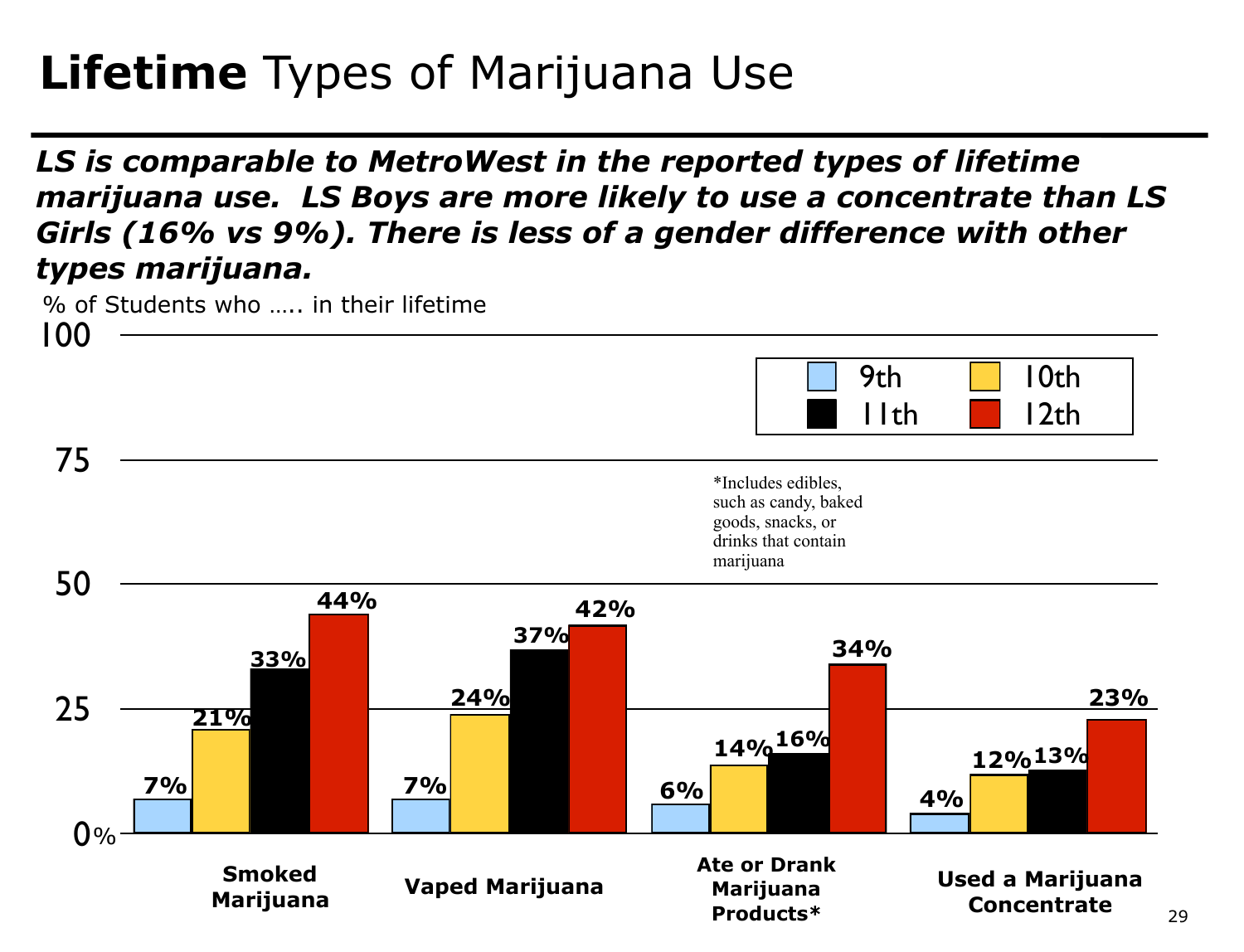| <b>Activity</b>                                               | LS  | <b>Actual</b> |
|---------------------------------------------------------------|-----|---------------|
| Marijuana Use                                                 | 33% | 453           |
| <b>Smoked Marijuana</b>                                       | 25% | 343           |
| <b>Vaped Marijuana</b>                                        | 27% | 366           |
| <b>Ate/Drank Marijuana Products</b>                           | 17% | 230           |
| Used a Marijuana concentrate<br>or other high potency product | 13% | 173           |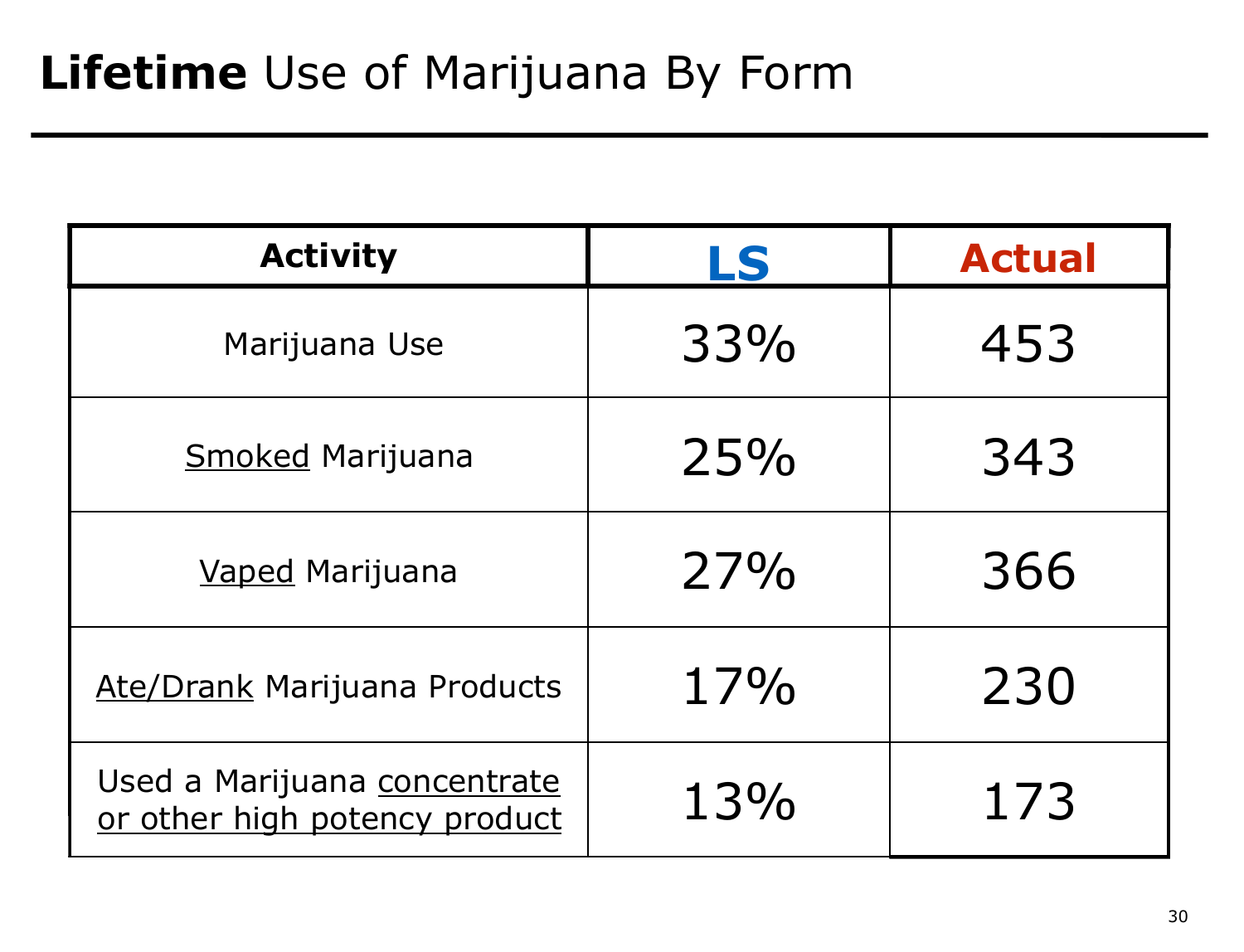## **Past Month** Marijuana Use By Grade

*As students get older, their marijuana use in the past month increases. Since 2016 there was also an increase in past month marijuana use by LS students (19% in 2016 to 23% in 2018) and MetroWest students also saw a slight increase (19% to 21%).*

% of LS Students who have used Marijuana in Past Month

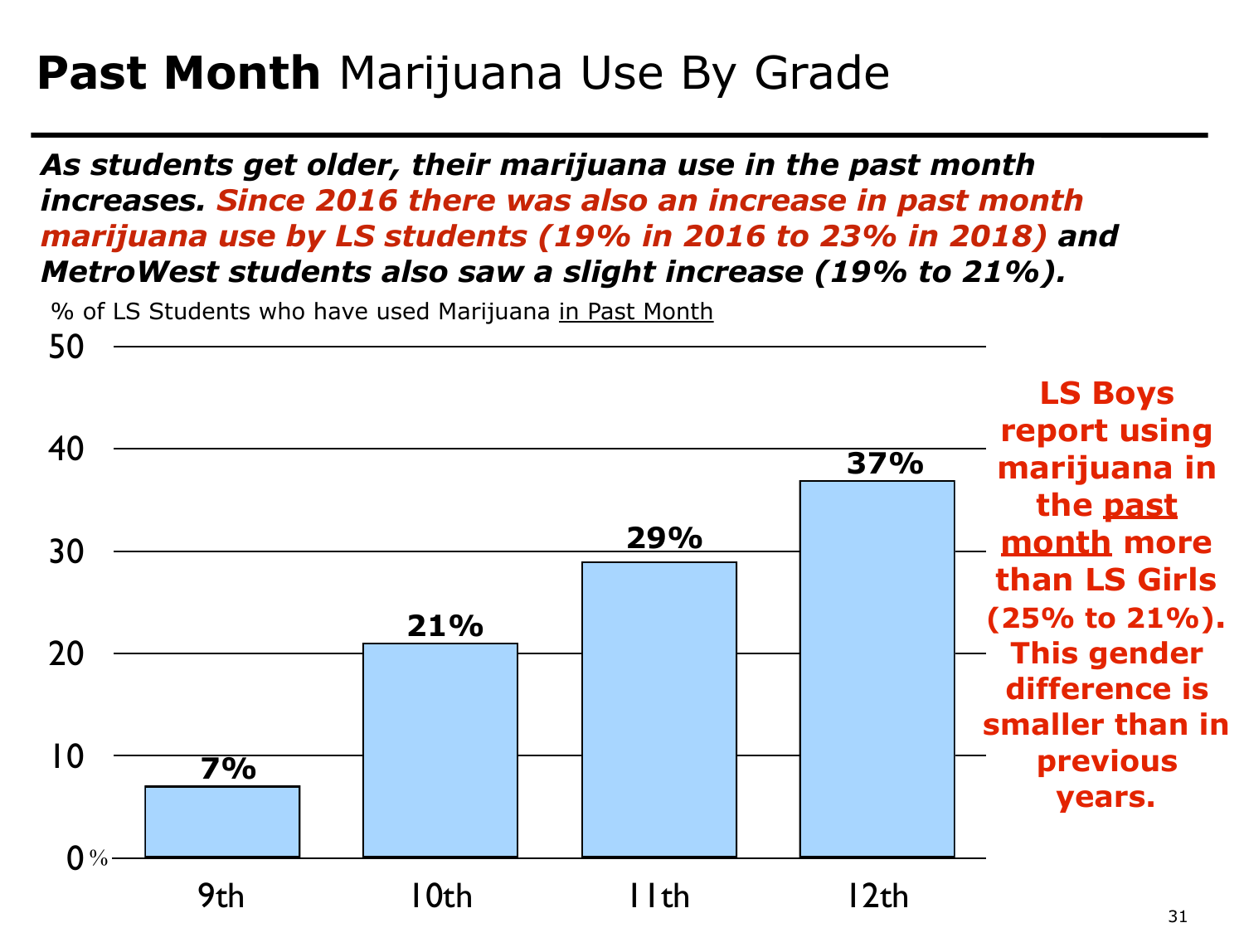# *PERCEPTIONS MATTER*

## *LS Students who understand the harm*

## *that marijuana use poses*

## *are significantly less likely to use marijuana.*

## *(12% vs 41%)*

41% of LS students who perceive marijuana as having "no/slight risk" have used in past month, compared to 12% of LS students who perceive marijuana use as a "moderate/great risk".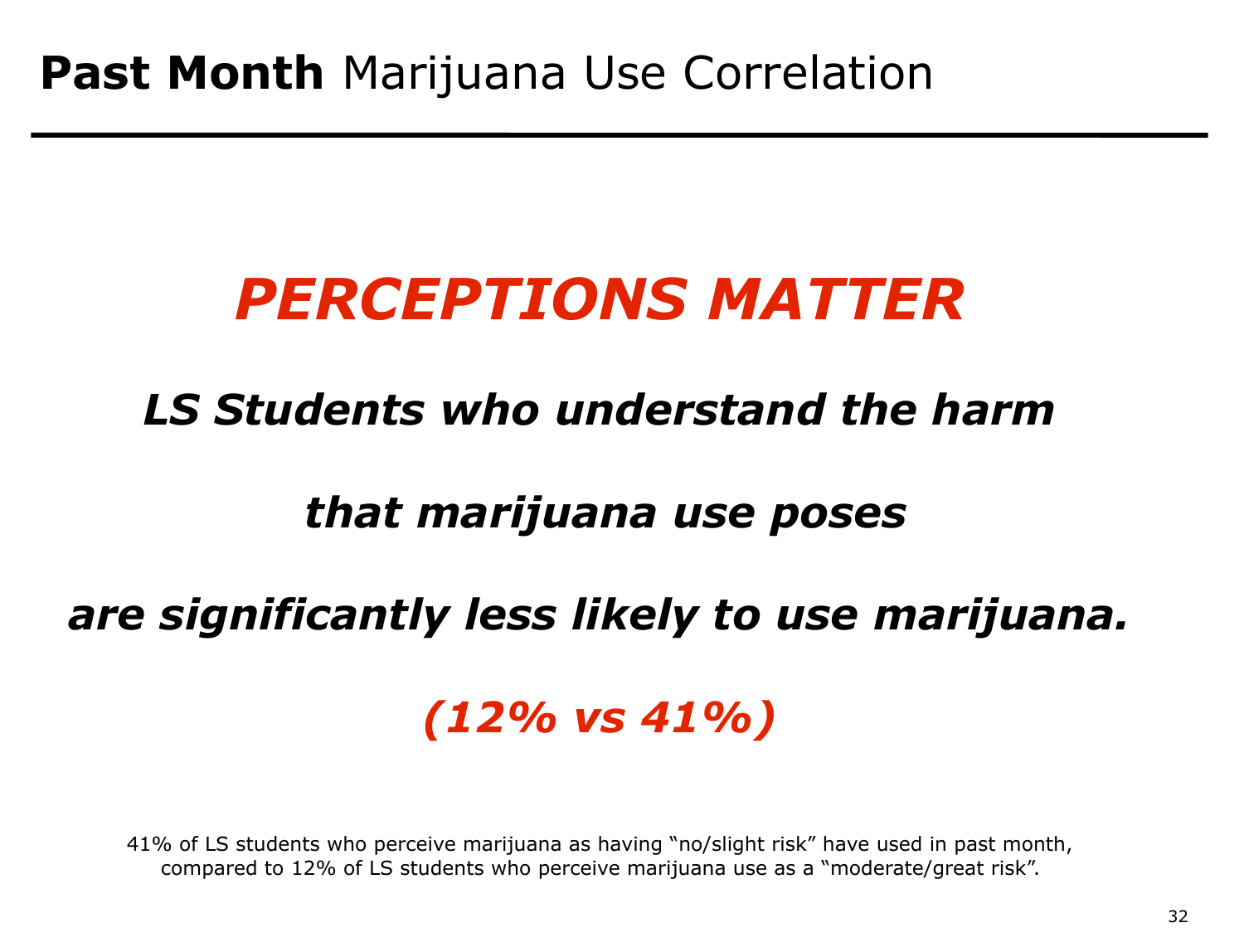## Beliefs about Access to Marijuana By Grade Comparison

## *As age increases LS students report similar levels of probable access to marijuana as MetroWest students. LS Girls perceive greater risk of harm from using marijuana than LS Boys (67% vs 55%).*

 $0%$ 20 40 60 80 100 **9th 10th 11th 12th** LS MetroWest **45% 73% 61% 79%** % of Students who report it would be "fairly easy" or "very easy" to obtain marijuana **72% 64% 36% 81%**

33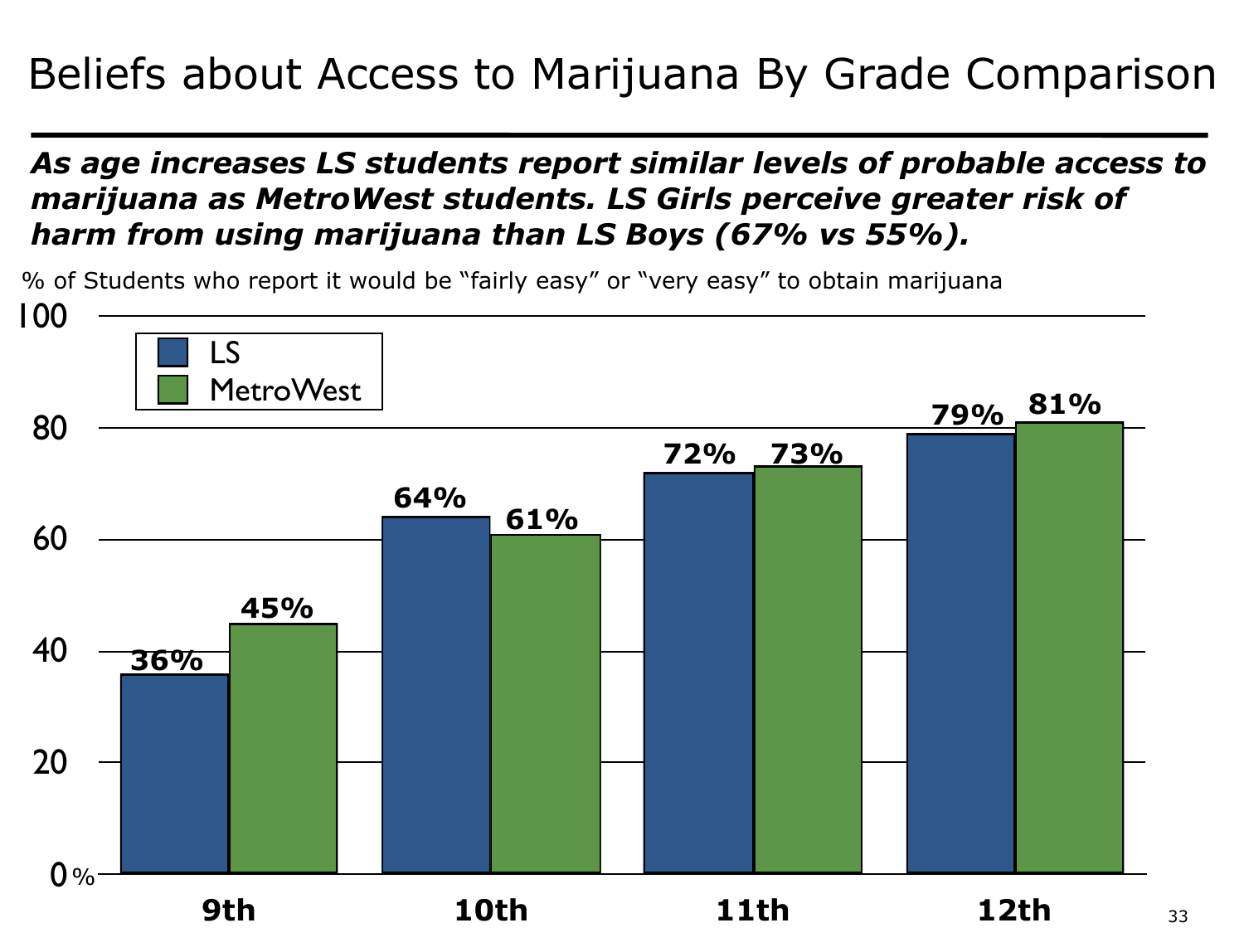## **Lifetime** Marijuana Use and Perceived Risk By Grade

*LS students reports of lifetime marijuana use are similar with their MetroWest counterparts (33% vs 31%). However, overall LS student perceive greater risk with marijuana use (61% vs 56%).*



% of Students who …….

**Lifetime Marijuana Use Perceived Risk of Harm of Using Marijuana (moderate/great risk)**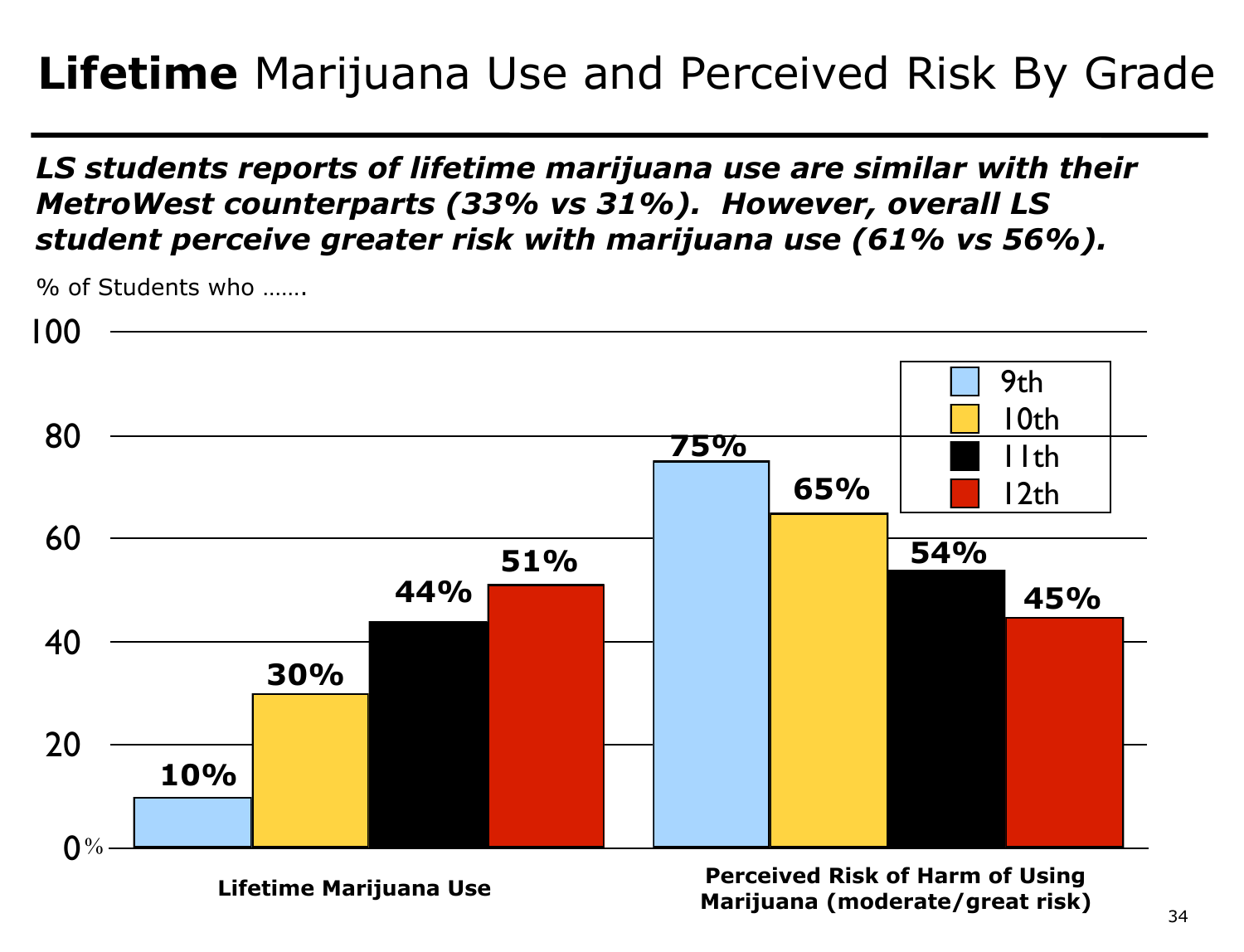## **Past Month** Driving Safety Behaviors Comparison: **Among 11th & 12th Grade Drivers**

*LS Boys are twice as likely to report driving after using marijuana than LS Girls (18% to 9%). LS 12th graders are more likely to drive after using marijuana than 11th graders (18% vs 10%).*

| <b>Activity</b>                                                          | LS                   | <b>MetroWest</b> |
|--------------------------------------------------------------------------|----------------------|------------------|
| Rode with High School<br>Driver who had been<br><b>Smoking Marijuana</b> | 15%<br>(15% in 2012) | $14\%$           |
| <b>Drove after Smoking</b><br>Marijuana                                  | 14%<br>(15% in 2012) | 14%              |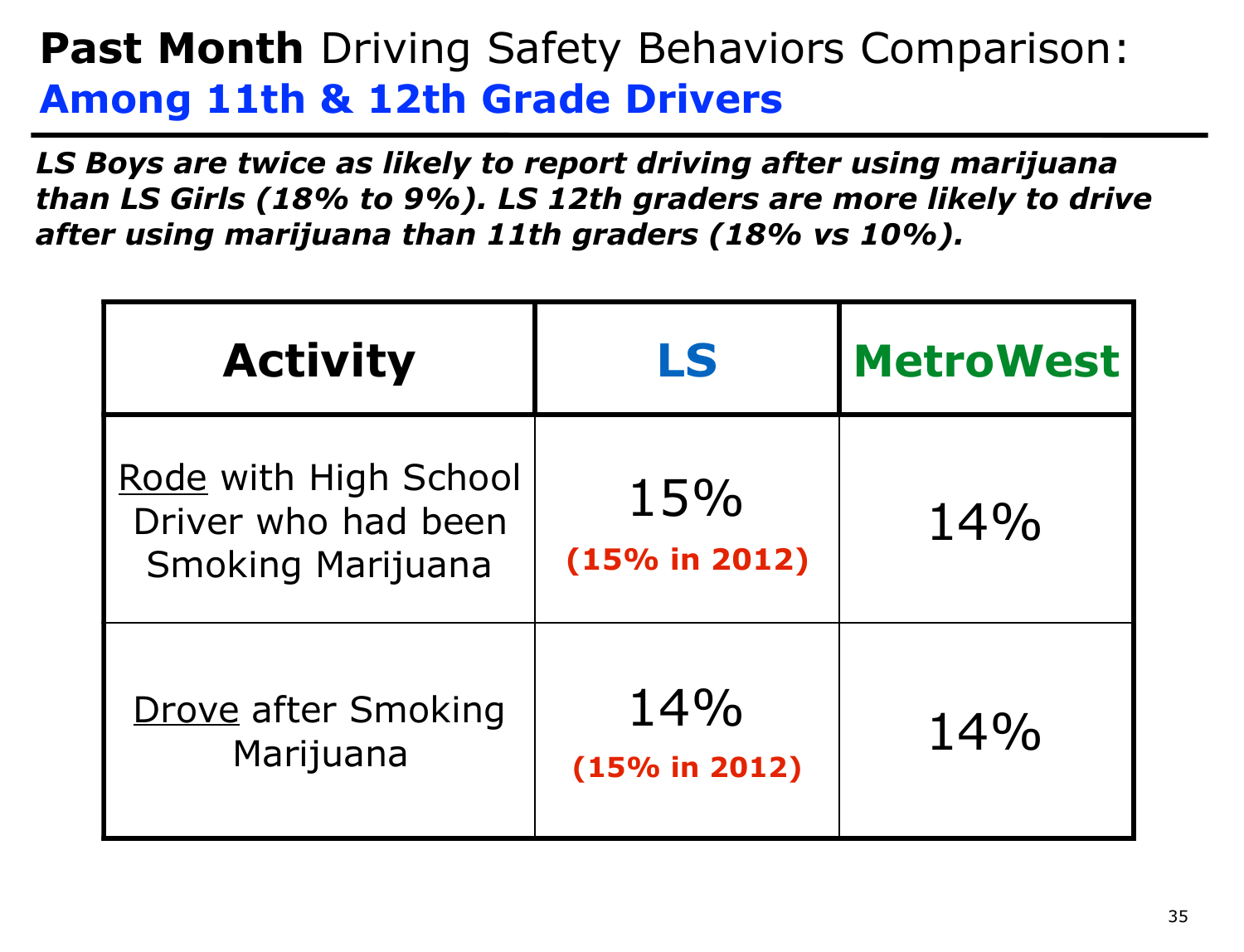*59% of LS students (58% of MetroWest students) think riding in a car driven by a high school student who had been using marijuana is very dangerous* 

*15% of LS students (14% of MetroWest students) report riding in a car in the past month driven by a high school student who had been using marijuana*

*6% of LS students who thought driving after using marijuana was very dangerous actually rode with a driver who had used marijuana versus 39% of LS students who thought driving after using marijuana was not dangerous*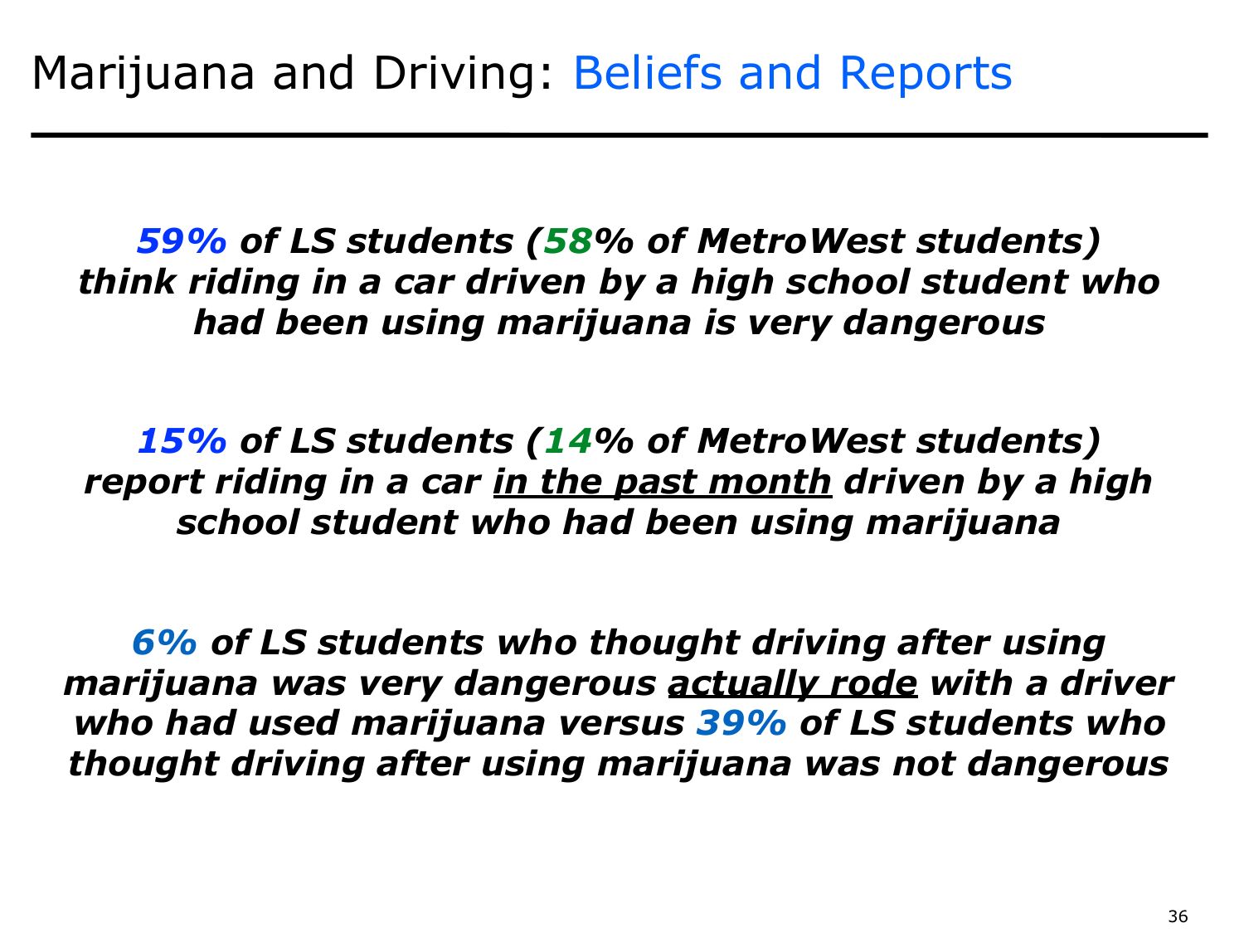## Perceptions of Risk & Passenger Behavior By Grade

#### *LS students perceptions of risk and passenger behavior are similar to their MetroWest counterparts.*

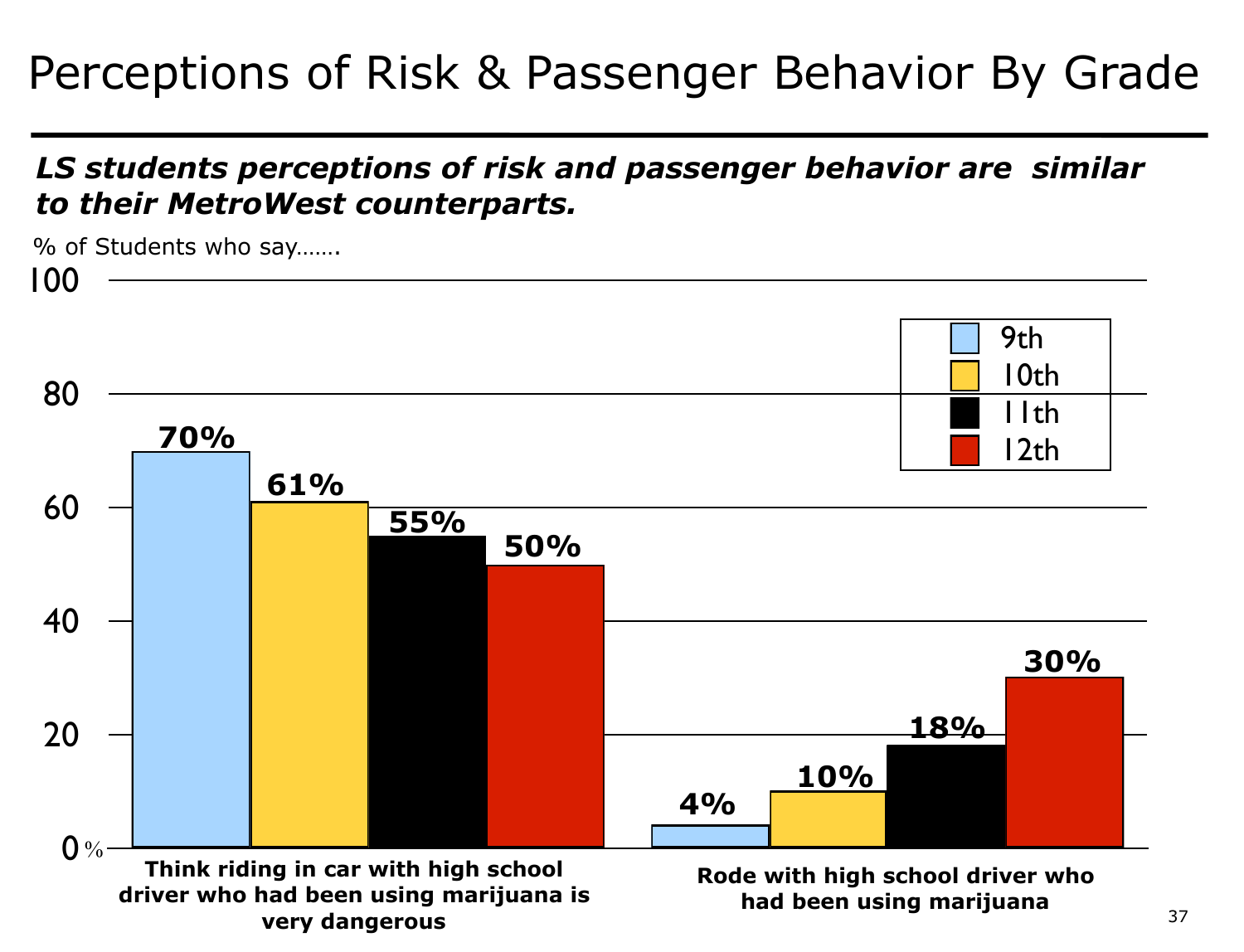## **Cigarettes and Electronic Vaping Products (EVPs)**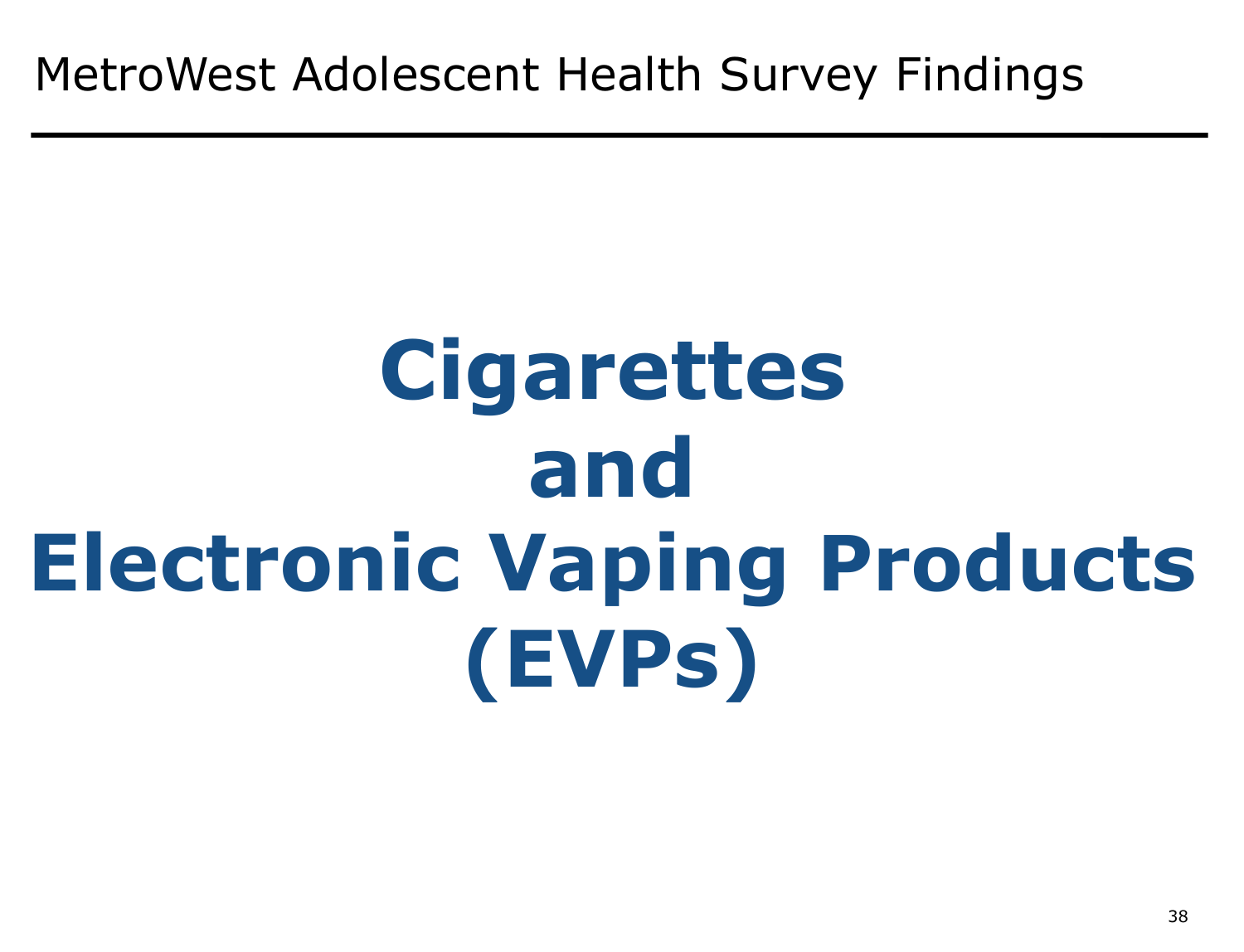## **Lifetime** Cigarette Use 12 Year Trend

*There had been a steady decline in cigarette smoking at LS from 2006 to 2016. The introduction of electronic vapor products has not only doubled since 2016, it also coincides with the first increase in cigarette smoking.*

% Students who have smoked cigarettes in lifetime

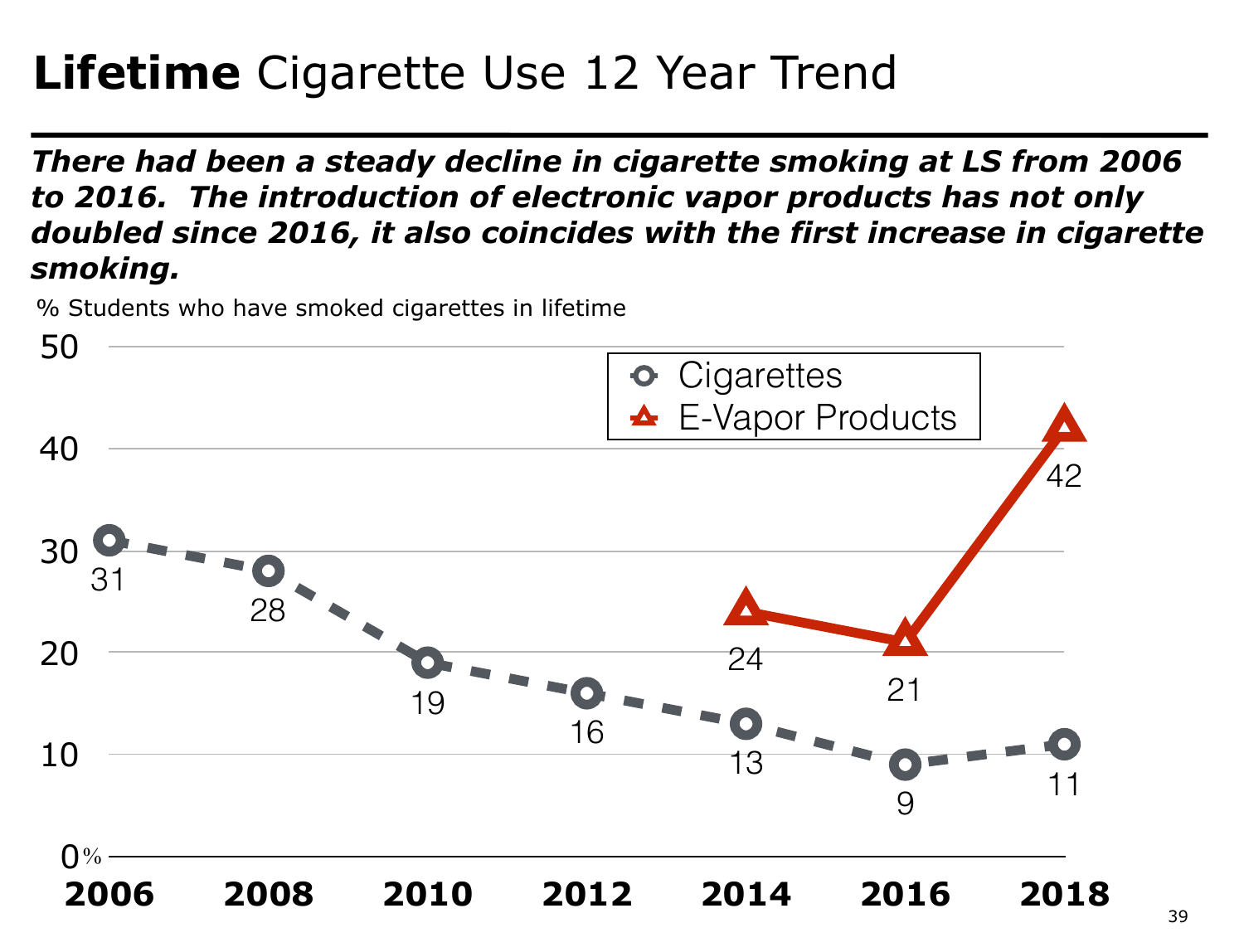## **Lifetime** Electronic Vapor Products By Gender

#### *Both LS Girls and LS Boys are reporting similar levels of electronic vapor product use. MetroWest Boys and MetroWest Girls also report similar levels.*



% Students who have . . . in lifetime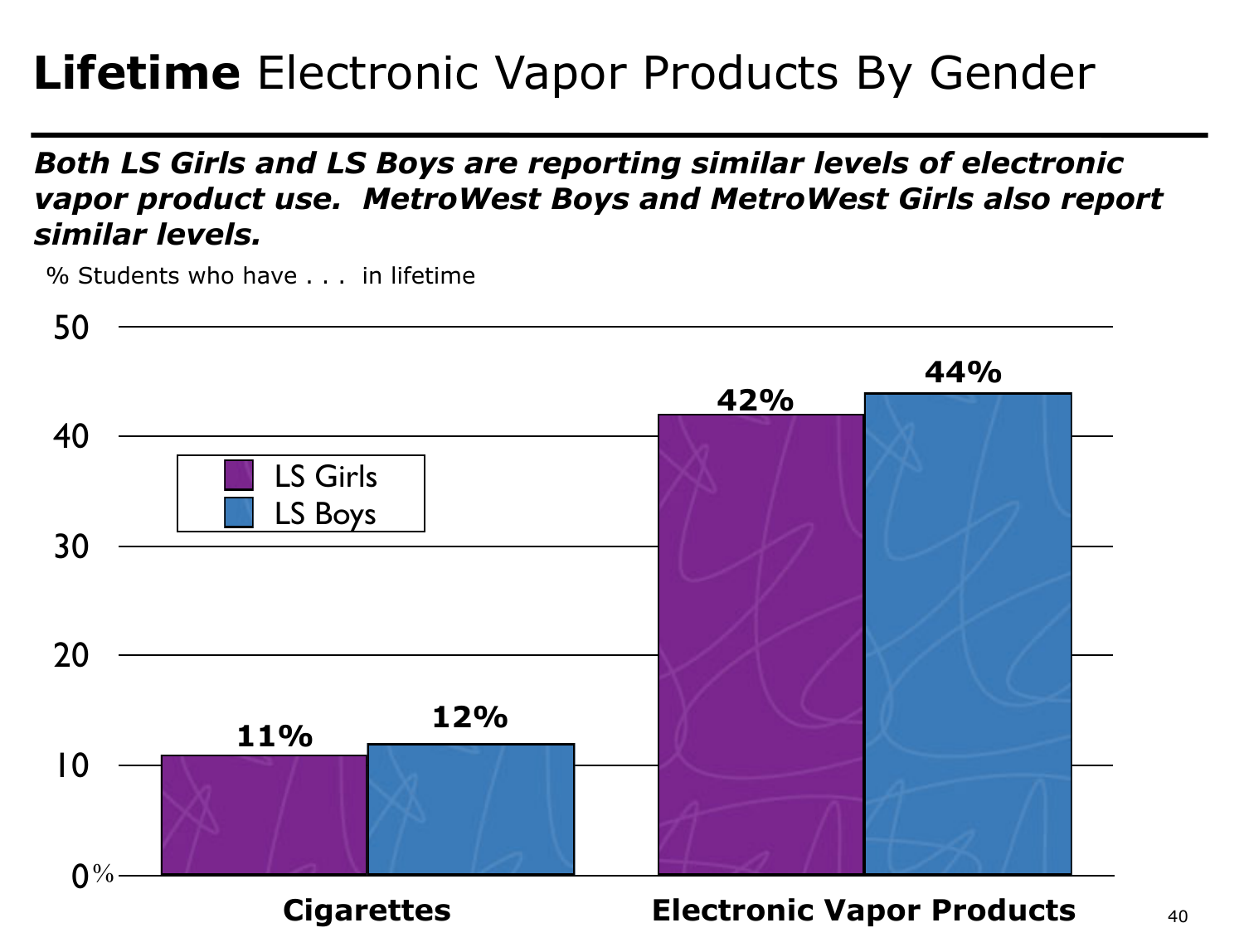#### **Lifetime** Substance Use By Grade

*Both LS and MetroWest students report greater use of these products with age. For MetroWest students the increases are consistent for each grade where as for LS students the greatest increase in EVP use is between 9th and 10th grade.* 



LAN *vapes, vape pens, e-cigars, e-hookahs, hookah pens, and mods* 41 *\*includes electronic cigarettes like JUUL, Phix, Vuse, MarkTen, and blu, and other electronic vapor products, like*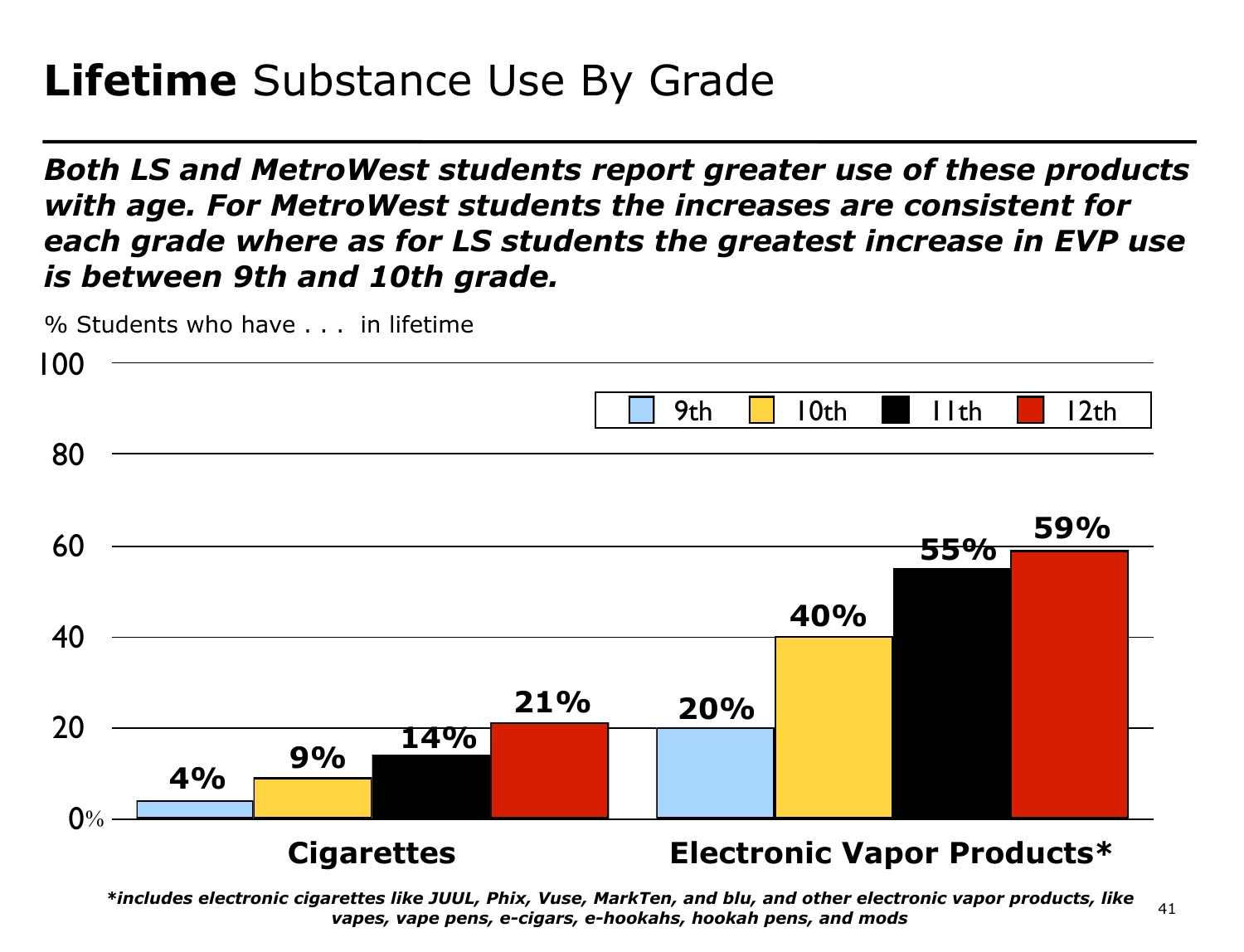#### **Past Month** Electronic Vaping Product Use By Gender & Grade

#### *LS students report greater use of these products with age and a significant number are reporting use within the past month (Overall 42% report use in lifetime and 31% report use in past month).*

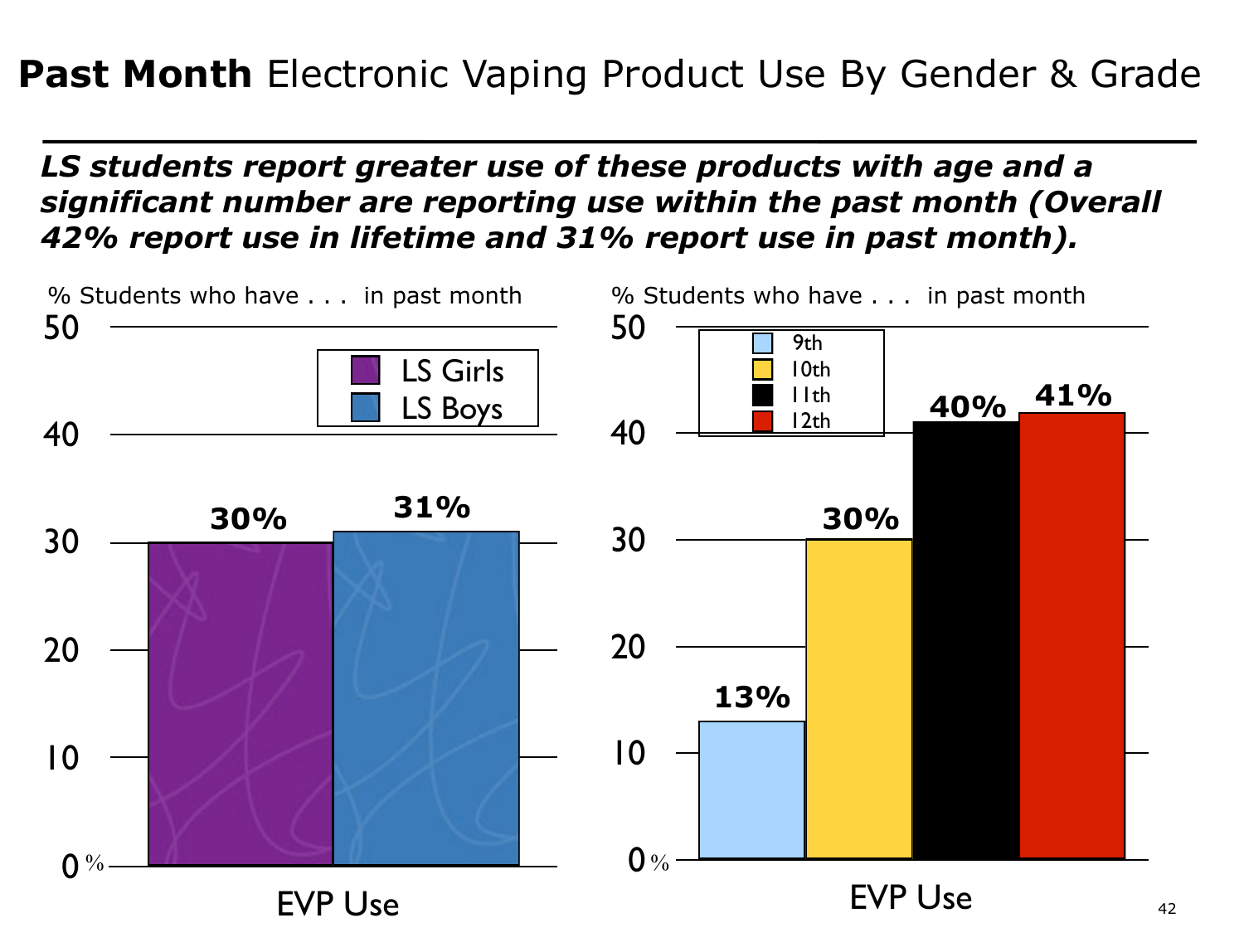#### Locations of Electronic Vapor Product Use on School Property

% Students\* who have used electronic vaping product in the . . .

100



 $\texttt{*}$  among the 12% of LS students who used electronic vapor products in past month on school property  $_{\rm 43}$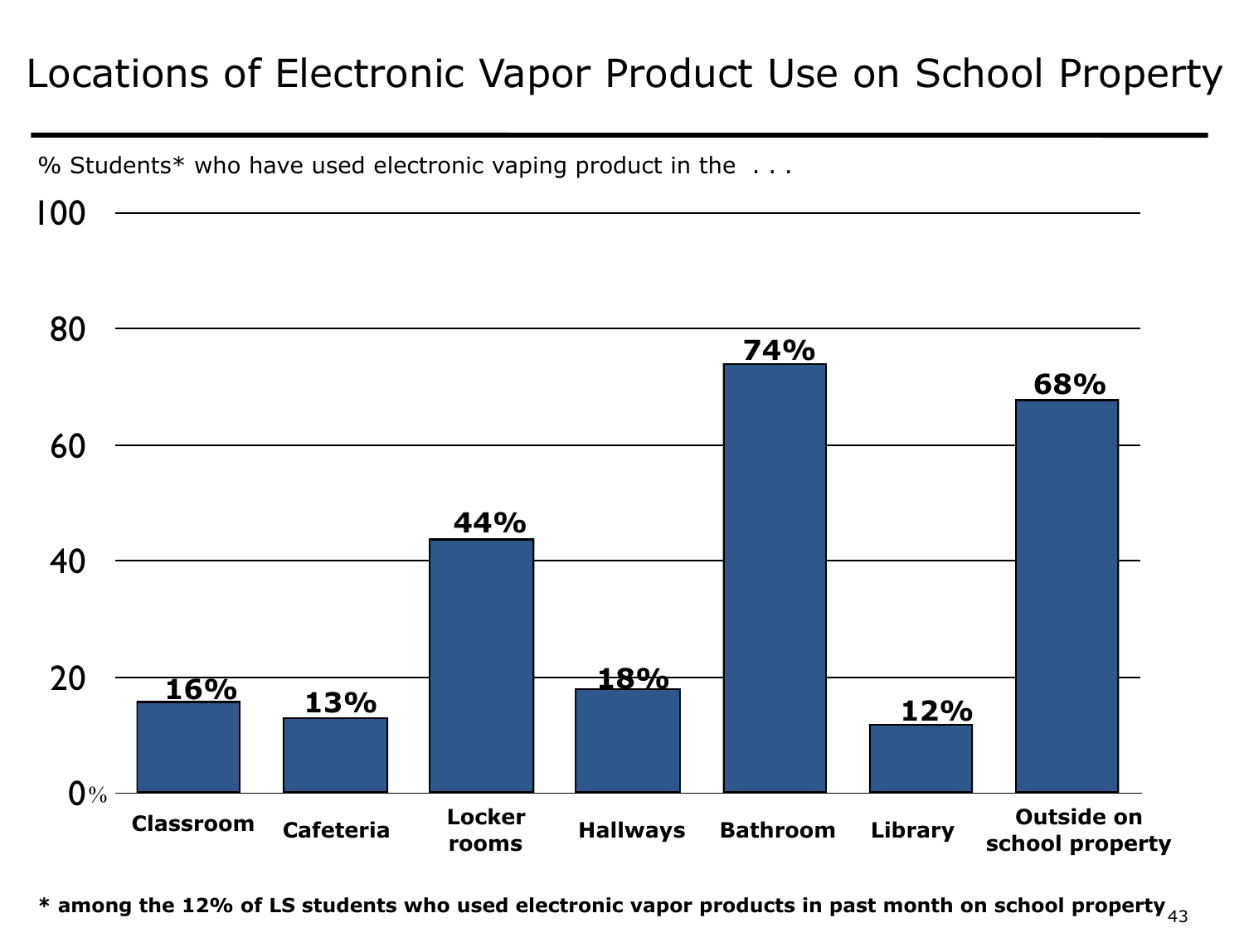## *PERCEPTIONS MATTER*

## *LS students who understand the harm that Electronic Vaping Product Use poses are significantly less likely to use EVPs.*

#### *(21% vs 50%)*

50% of LS students who perceive EVP use as "no/slight risk" have used EVPs in past month, compared to 21% of LS students who perceive EVP use as a "moderate/great risk".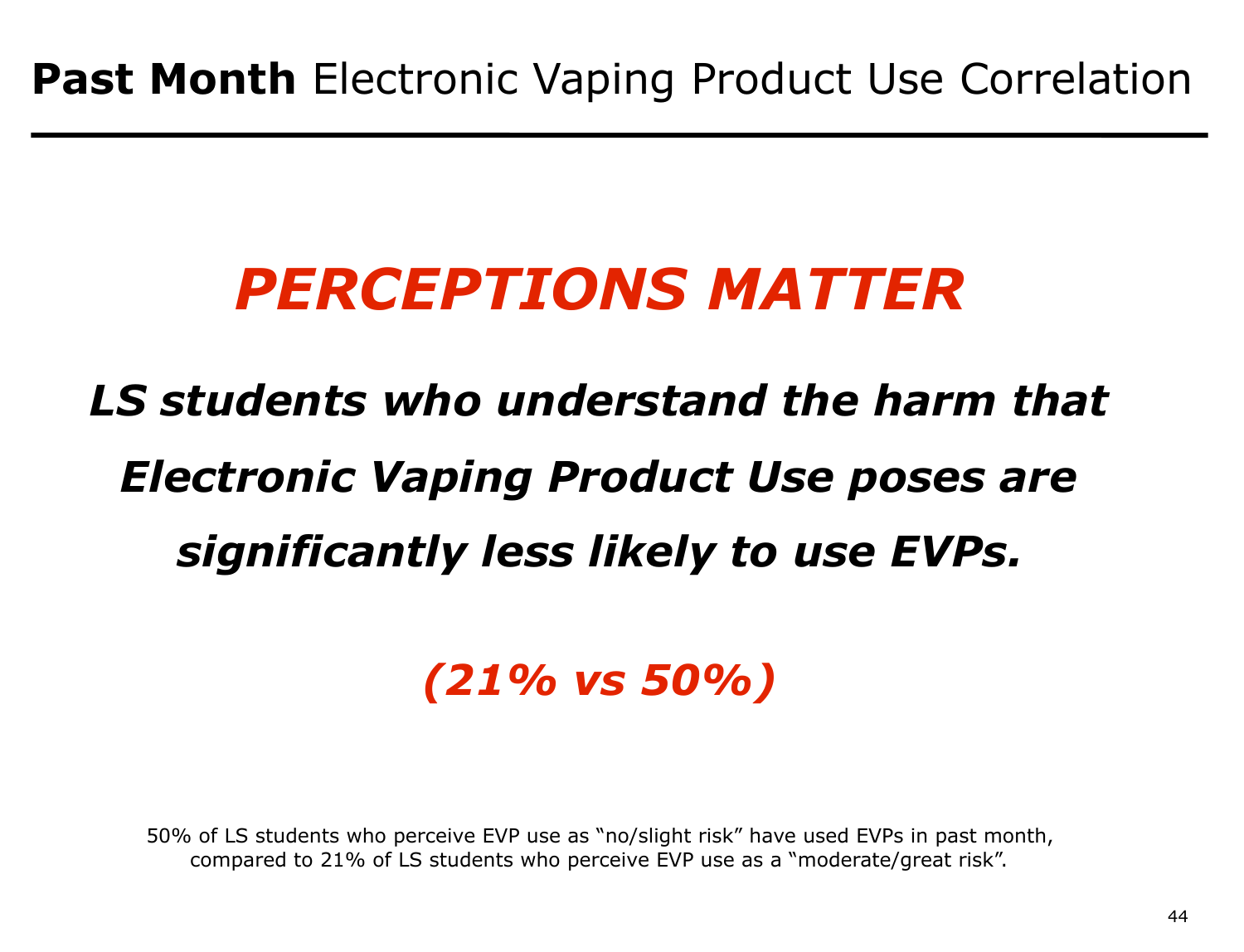## *PEER PERCEPTIONS MATTER*

*Students who report having friends who convey a message that using electronic vaping products is WRONG:* 

*3% of those students have used EVPs in the past month* 

*Students who report having friends who convey a message that using electronic vaping products is NOT WRONG:* 

*57% of those students have used EVPs in the past month*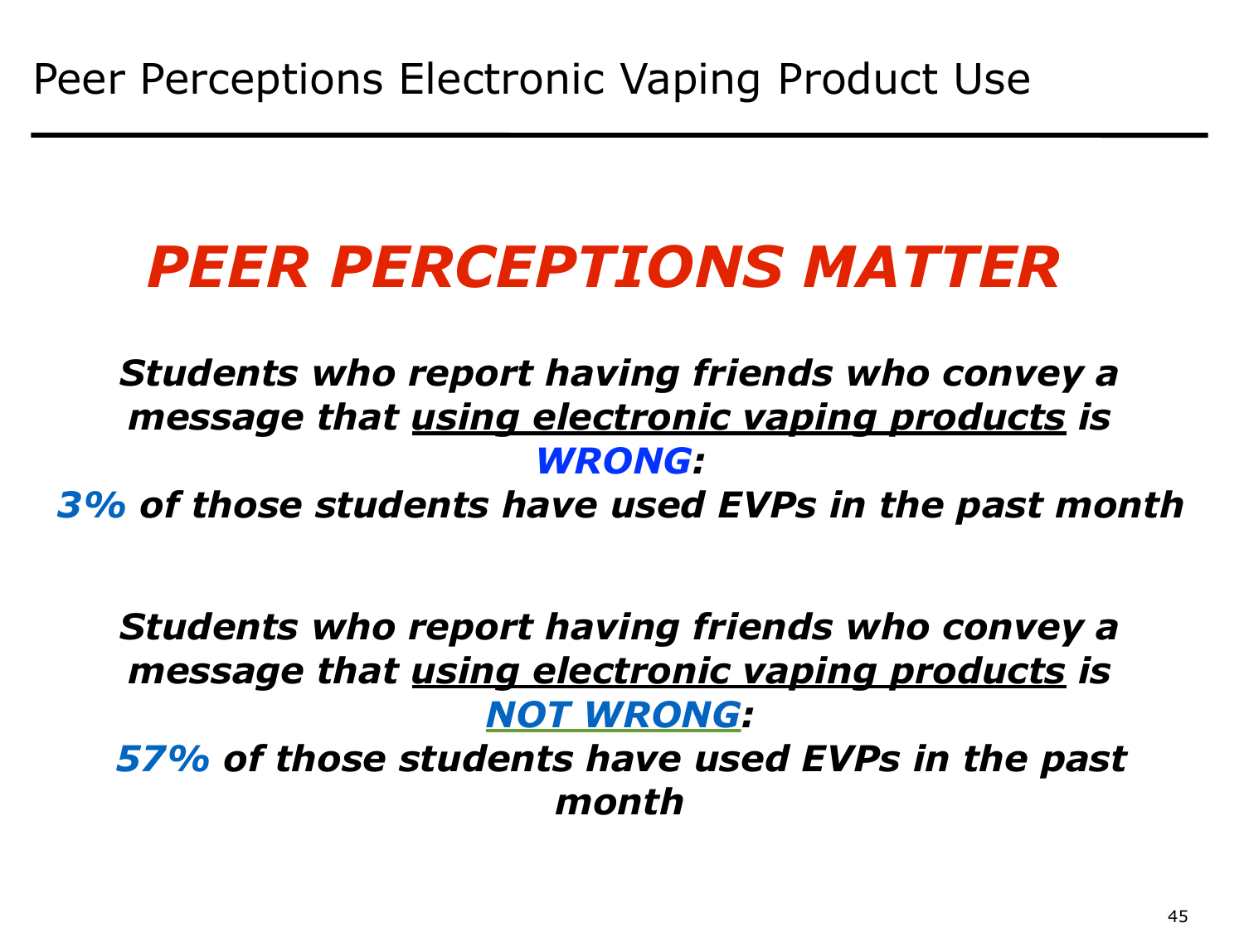*89% of LS students who have smoked cigarettes in their lifetime reported also using an electronic vaping product in their lifetime versus 36% who had not smoked cigarettes but had used an EVP in their lifetime*

*71% of LS students who have used electronic vaping products in their lifetime reported also using marijuana in their lifetime versus 5% who had not used electronic vaping products but had used marijuana in their lifetime*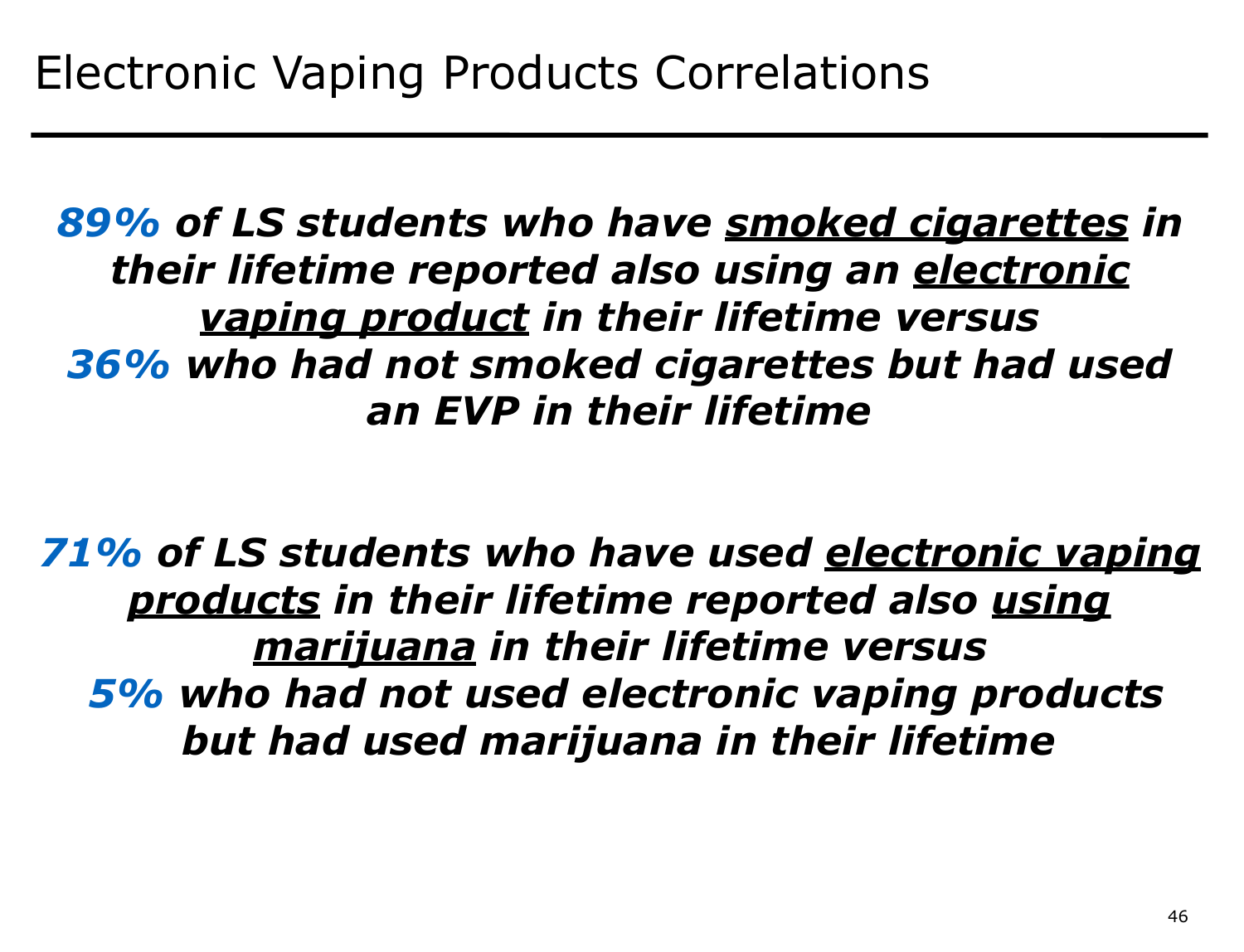### MetroWest Adolescent Health Survey Findings

## **Sexual Behavior**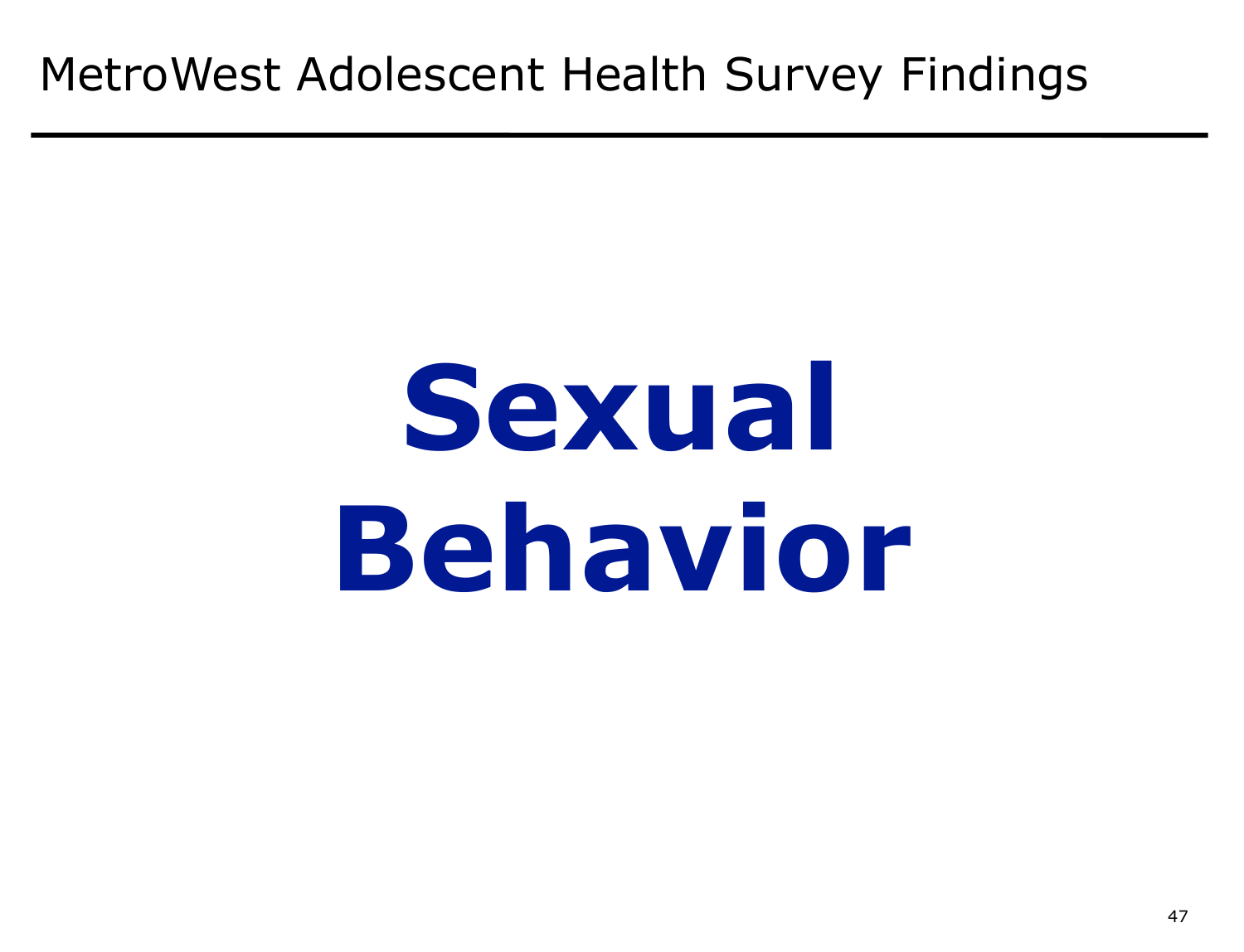#### **Lifetime** Sexual Intercourse Comparison 12 Year Trend

#### *Overall, reports of lifetime sexual intercourse have decreased since 2006 for both LS and MetroWest.*

% of Students who have had Sexual Intercourse in Lifetime

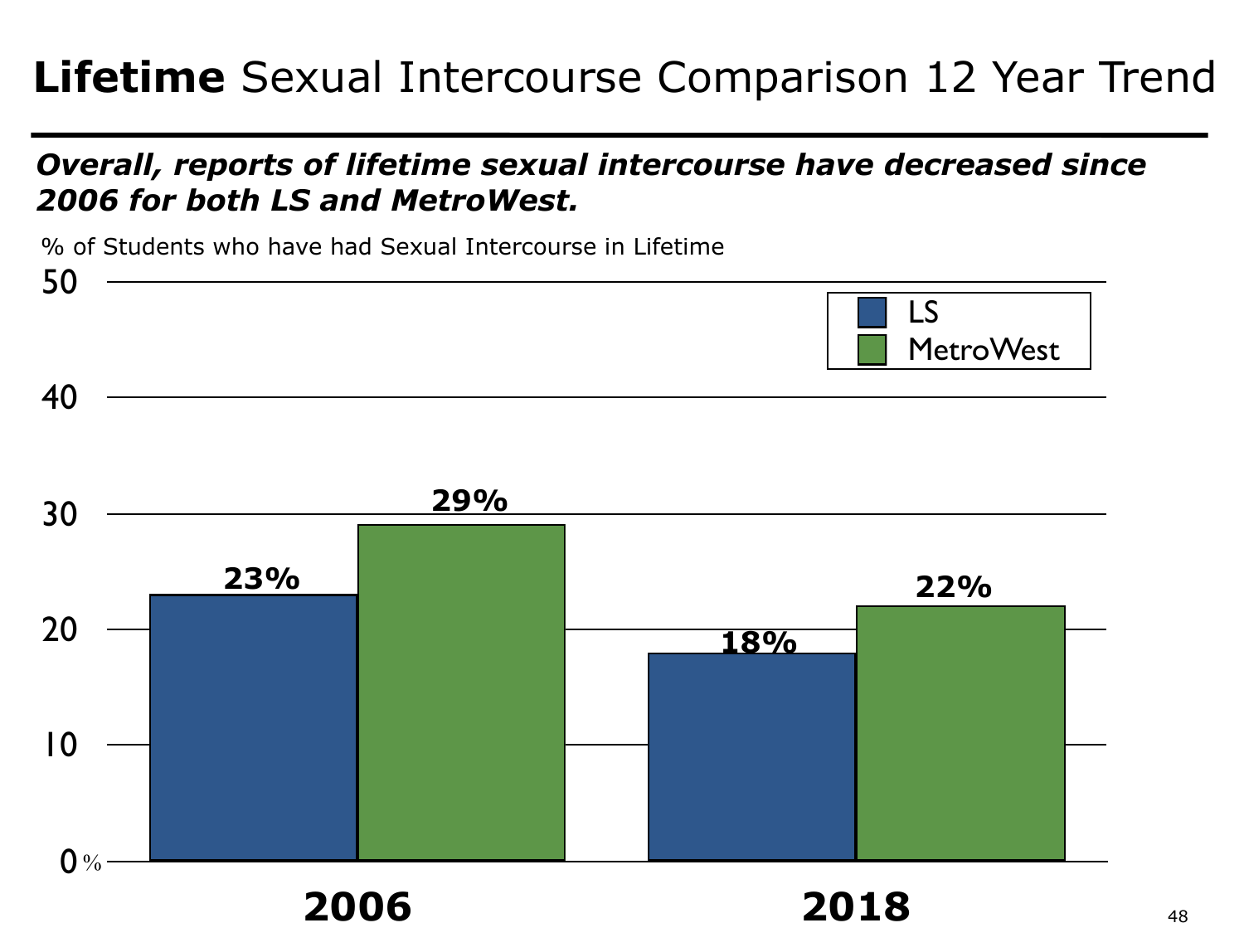*Condom use has decreased slightly at LS and MetroWest since 2006. This behavior also decreases with age. 53% of LS 12th graders, who are sexually active, used a condom last time they had sexual intercourse versus 71% of the LS 9th graders who are sexually active. This is the inverse finding from 2014.* 

% of Students who used a Condom During LAST Sexual Intercourse\*

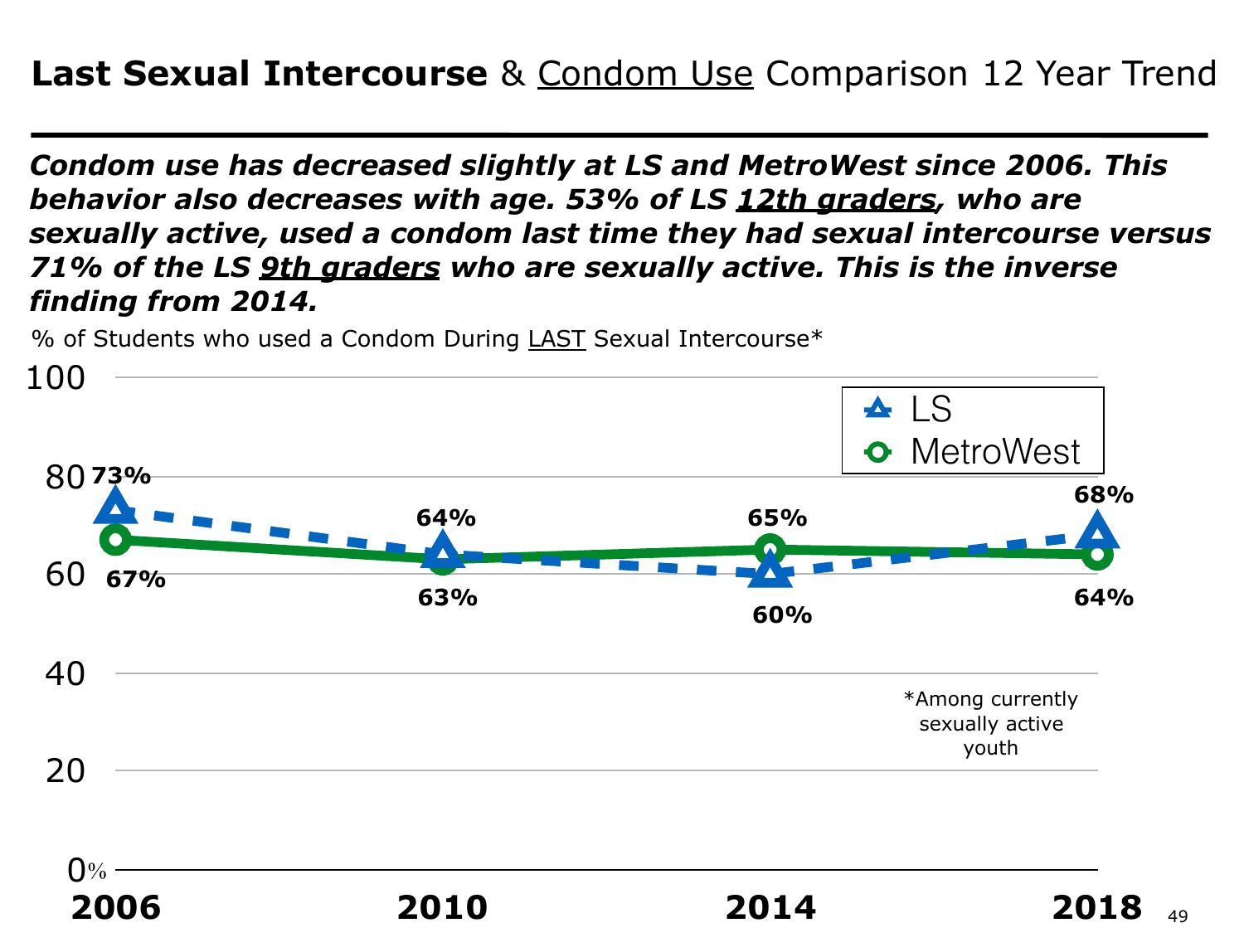#### **Last Sexual Intercourse** & Substance Use Comparison 12 Year Trend

*LS students are now reporting lower levels of substance use (alcohol or other drug) prior to sexual intercourse to that in the past and in comparison with MetroWest.*

% of Students who used Substances Before LAST Sexual Intercourse\*

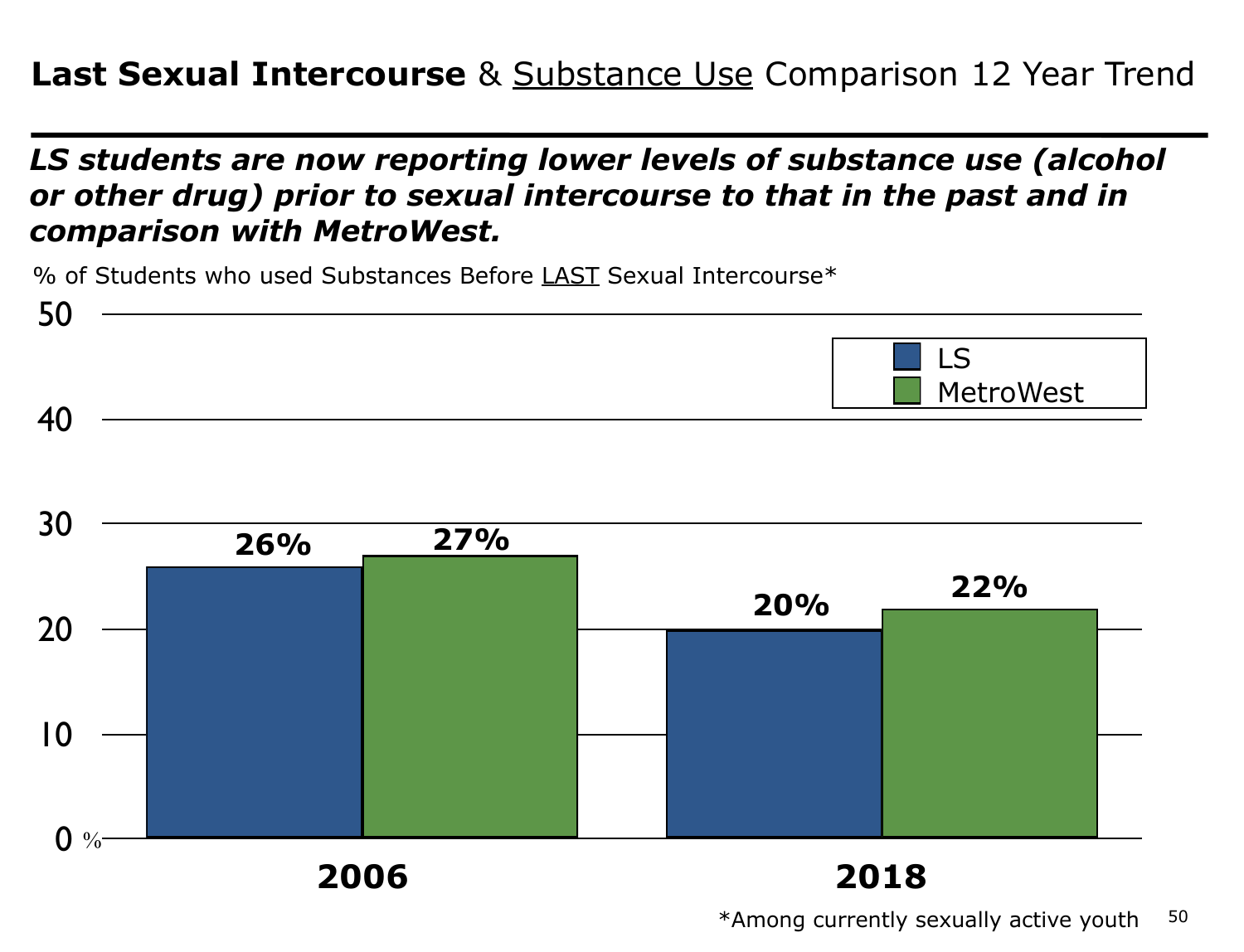## **Lifetime** Sexual Intercourse Comparison By Grade

#### *There are more LS Boys (21%) reporting lifetime sexual intercourse than LS Girls (16%).*

 $12th$   $51$ 0 % 10 20 30 40 50 9th 10th 11th 12th LS MetroWest % of Students who have had Sexual Intercourse in Lifetime **35% 19% 15% 6% 42% 26% 8%**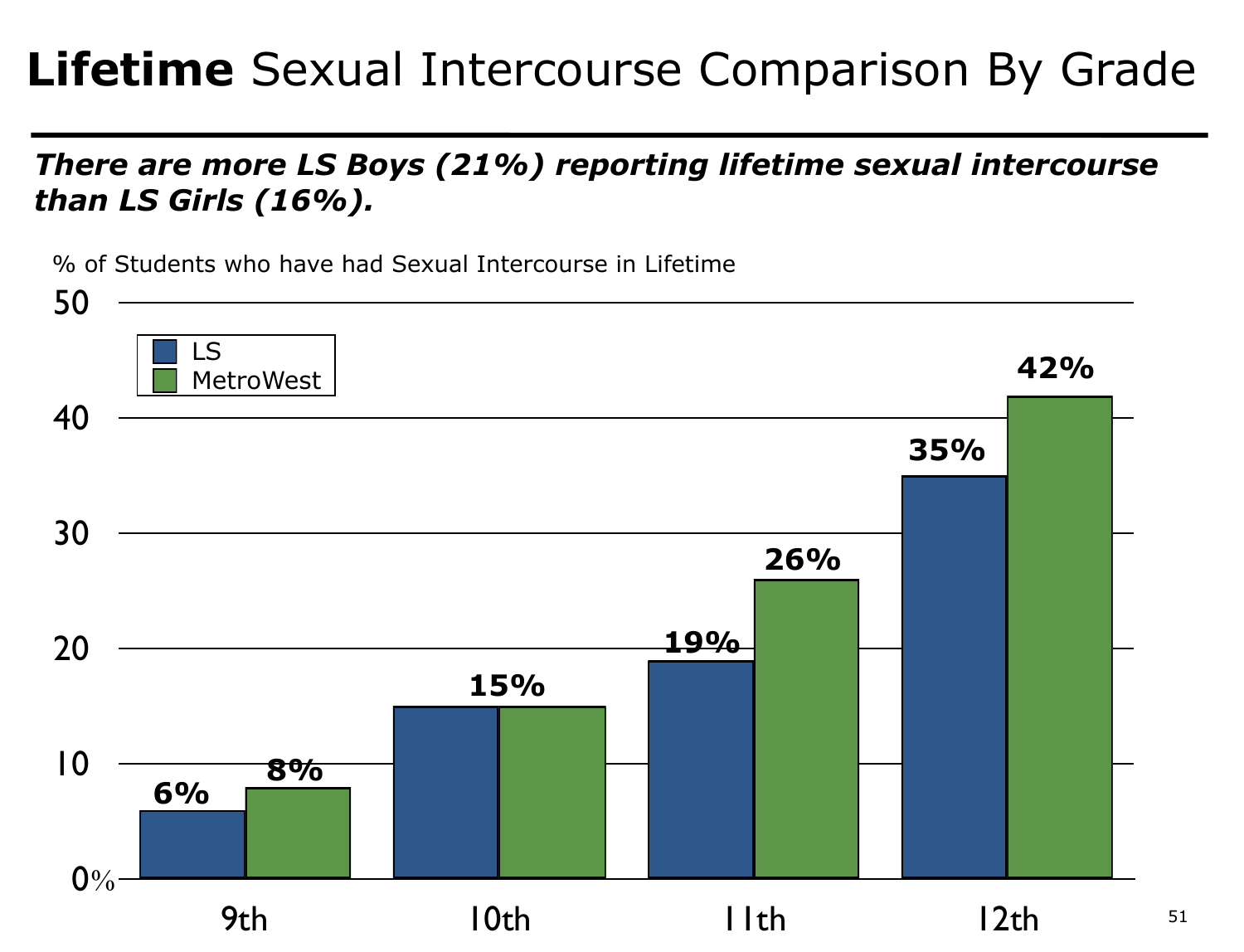## **Lifetime** Oral Sex By Gender and By Grade

#### *Reports of lifetime oral sex have decreased since 2006. There is no comparison data available with MetroWest.*

% of Students who have had Oral Sex in their Lifetime

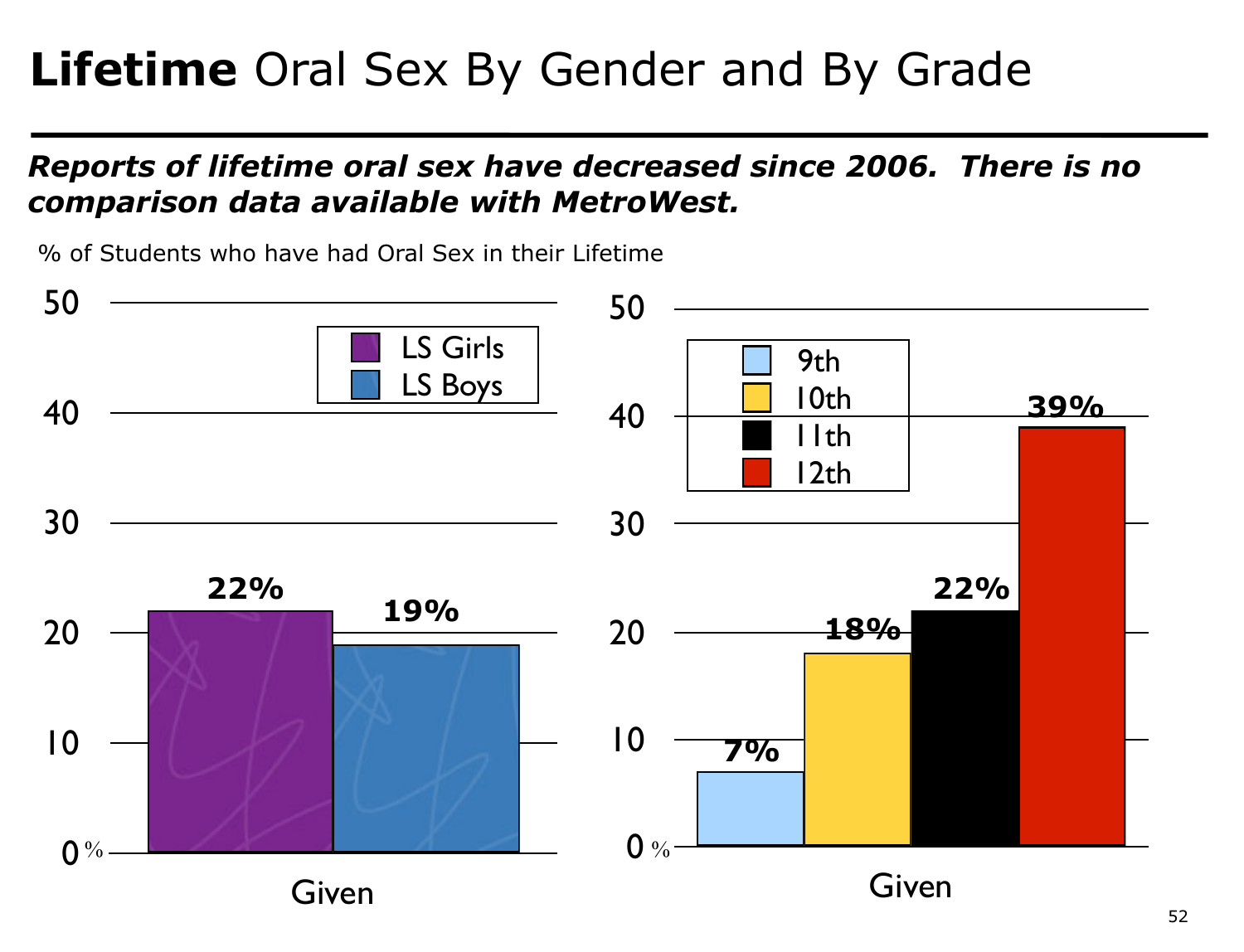### MetroWest Adolescent Health Survey Findings

## **Dating Violence**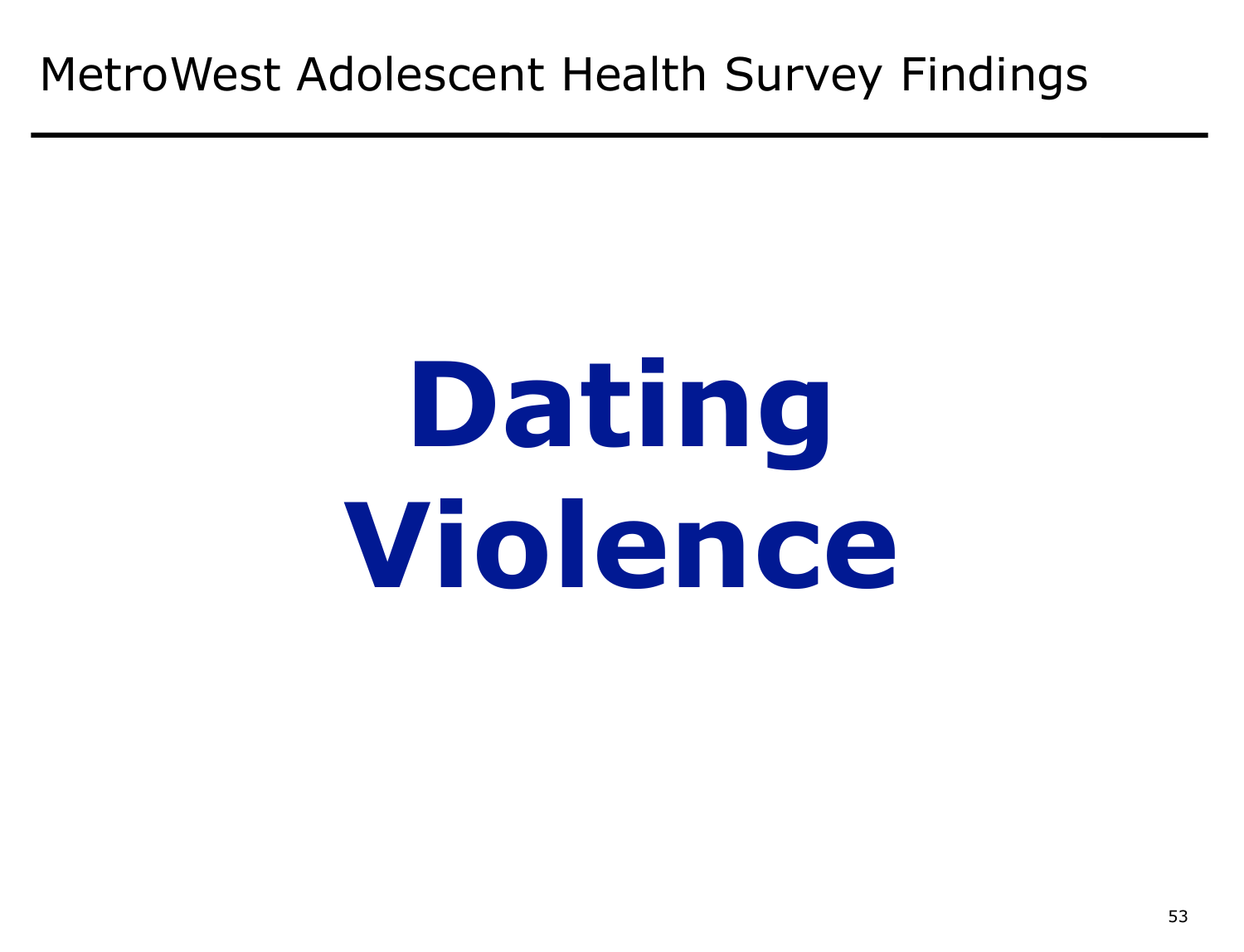### **Lifetime** Dating Violence 12 Year Trend

#### *MetroWest students have also reported comparable slight decreases in the past 12 years regarding these behaviors.*

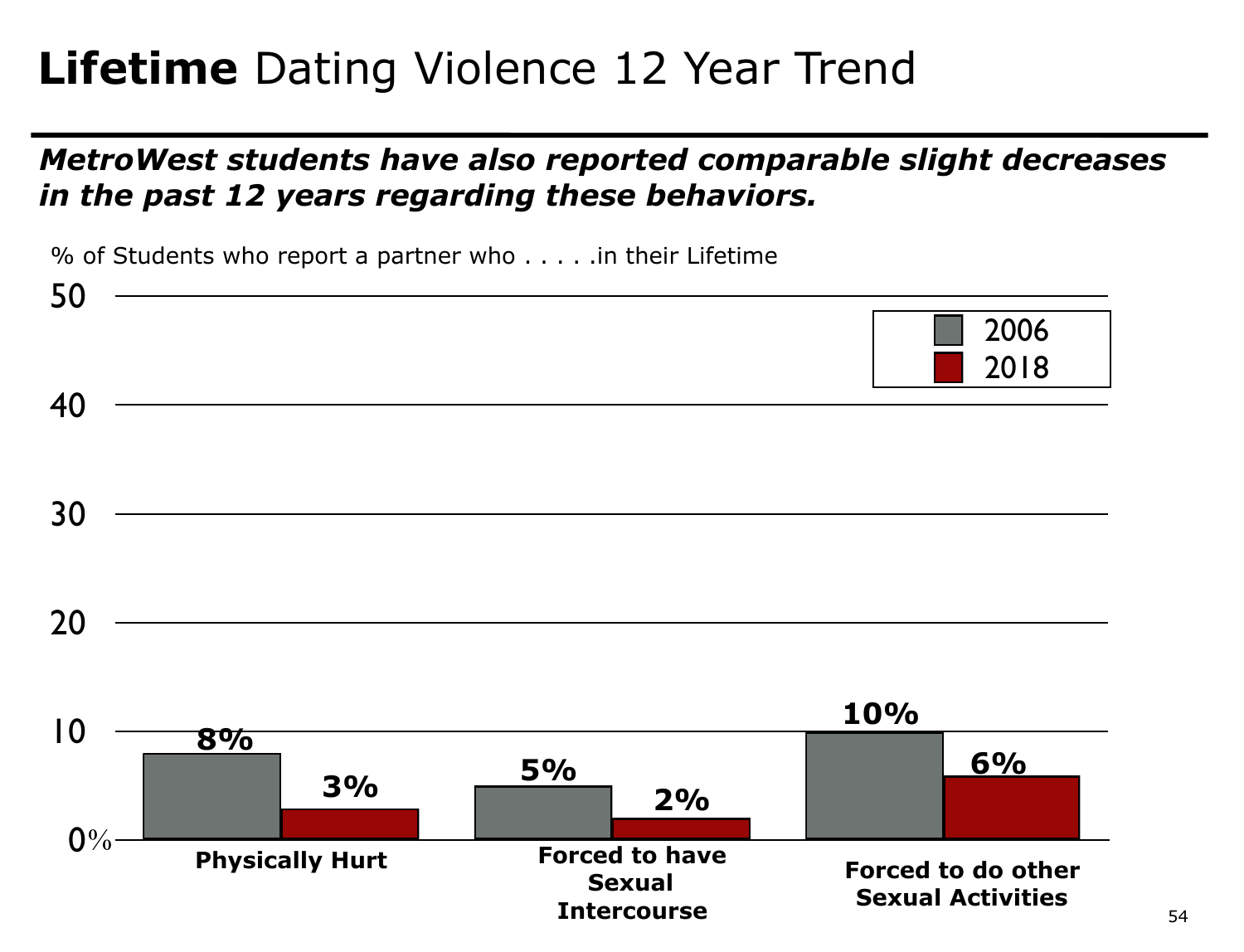## **Lifetime** Dating Violence By Gender

#### *MetroWest students have also reported comparable differences between genders.*

% of Students who report a partner who . . . . .in their Lifetime

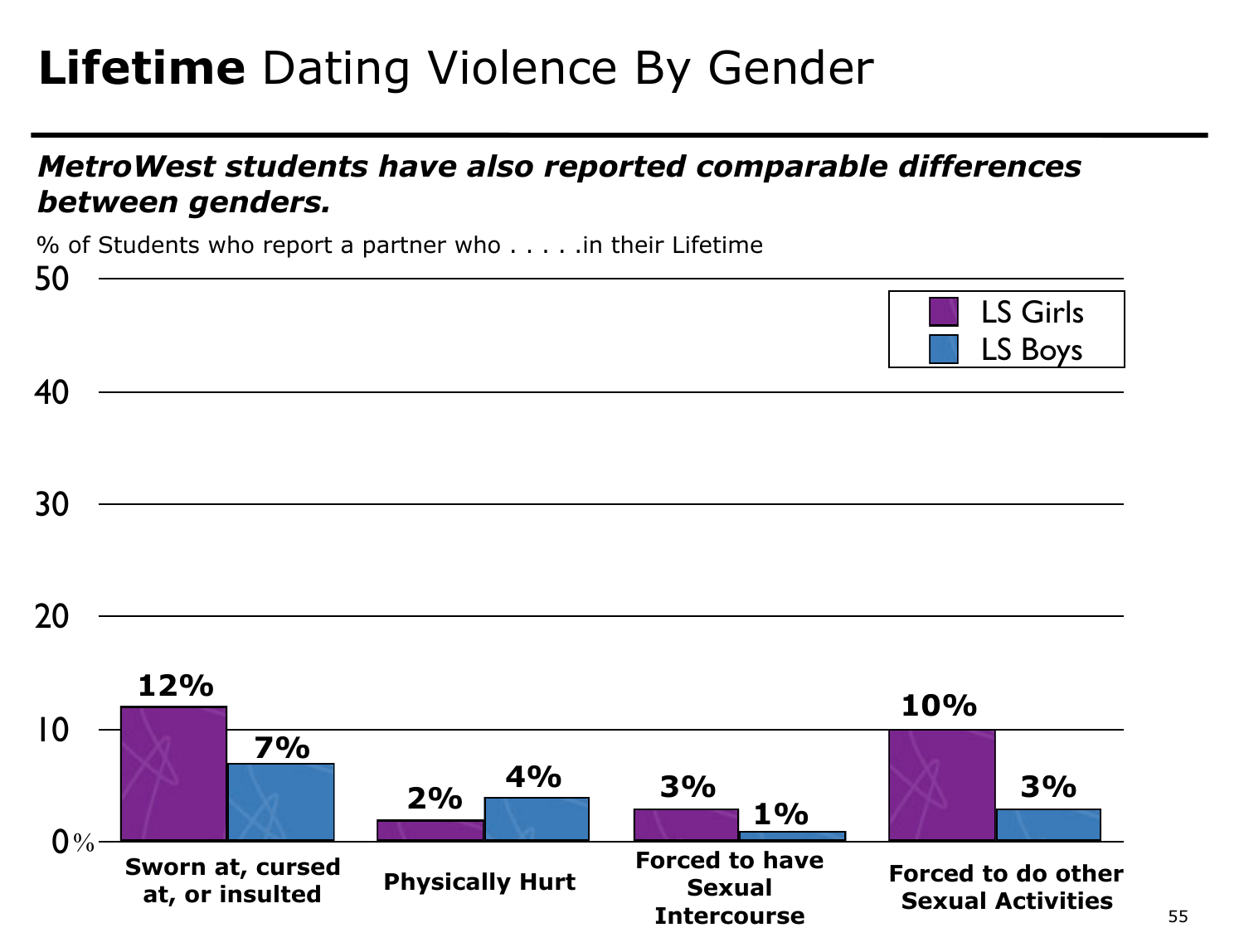## **Lifetime** Dating Violence Warning Signs By Grade

#### *LS students have also been reporting behaviors that could be warning signs for dating violence. There is not data available prior to 2012.*

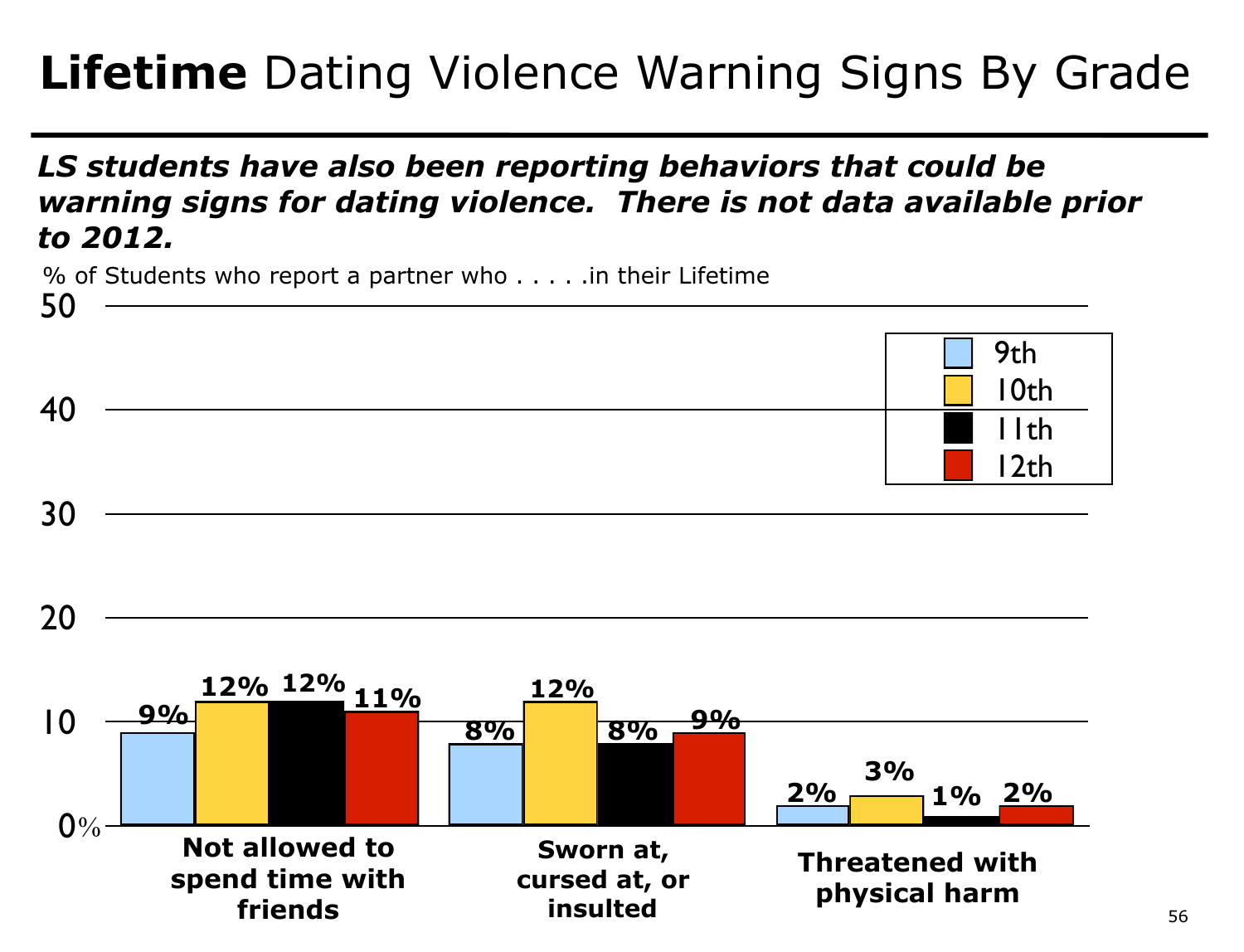*27% of LS students who reported being a cyberbullying victim in the past year reported experiencing physical dating violence\* in their lifetime compared with 5% of students who did not report being a cyberbullying victim* 

*24% of LS students who reported having depressive symptoms in the past year also reported experiencing physical dating violence\* compared with 7% of students who did not report having depressive symptoms*

*22% of LS students who reported having self-harmed in the past year also reported experiencing physical dating violence\* compared with 9% of students who did not report having self-harmed*

*There was not a correlation with alcohol or marijuana use.* 

**\*defined as a date forced you to do other sexual things that you did not want to do**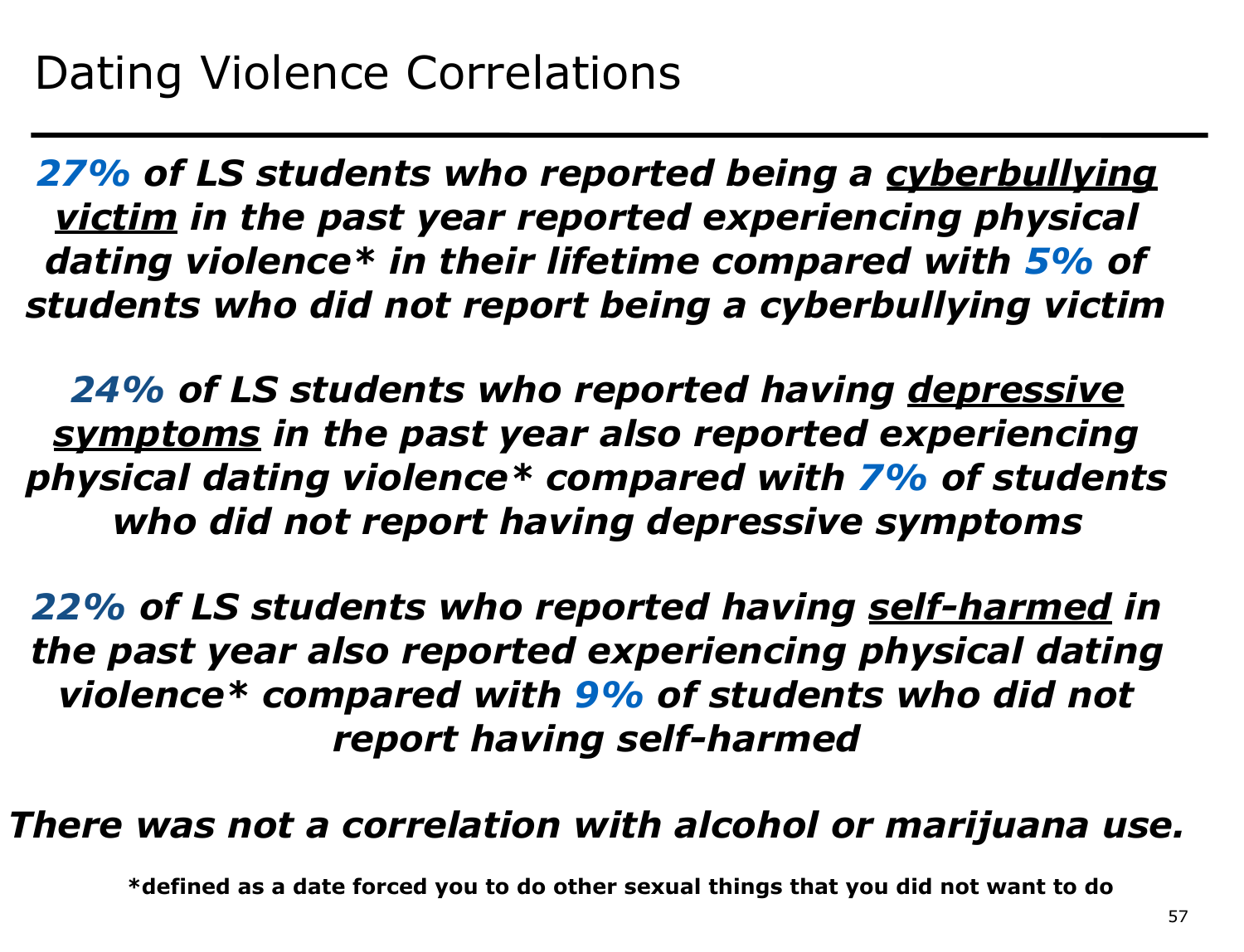## **Gender Identity & Sexual Orientation**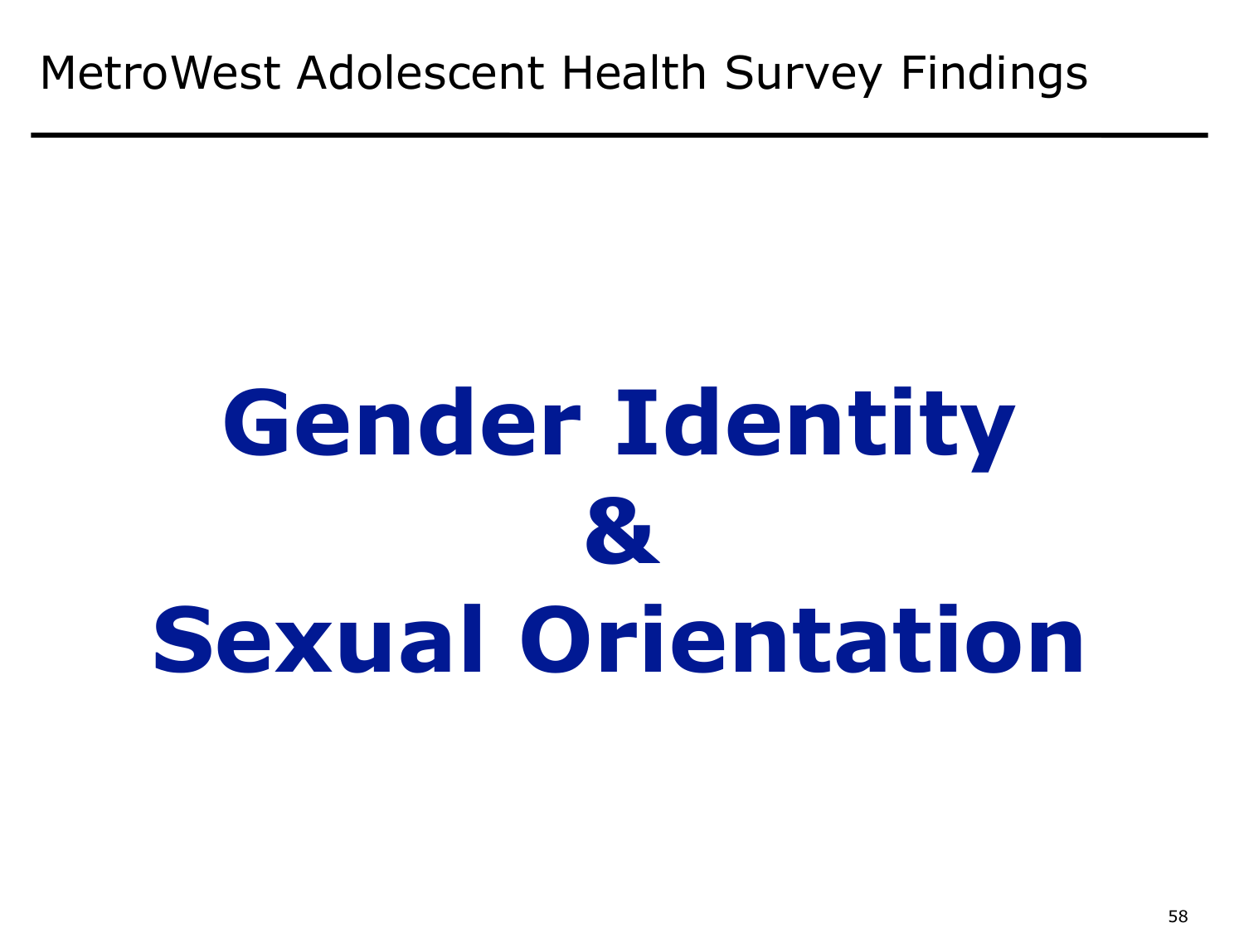#### *2% of LS Girls 1% of LS Boys report being transgender*

*MetroWest students report similar percentages.* 

#### *The first time the survey asked this question was in 2016. In 2016, 1% of LS Girls and 1% of LS Boys reported being transgender.*

*In the 2018 survey, when students were asked "What is your sex?" the question was clarified by saying "this question is asking about your sex assigned at birth, that is, what the doctor put on your birth certificate."*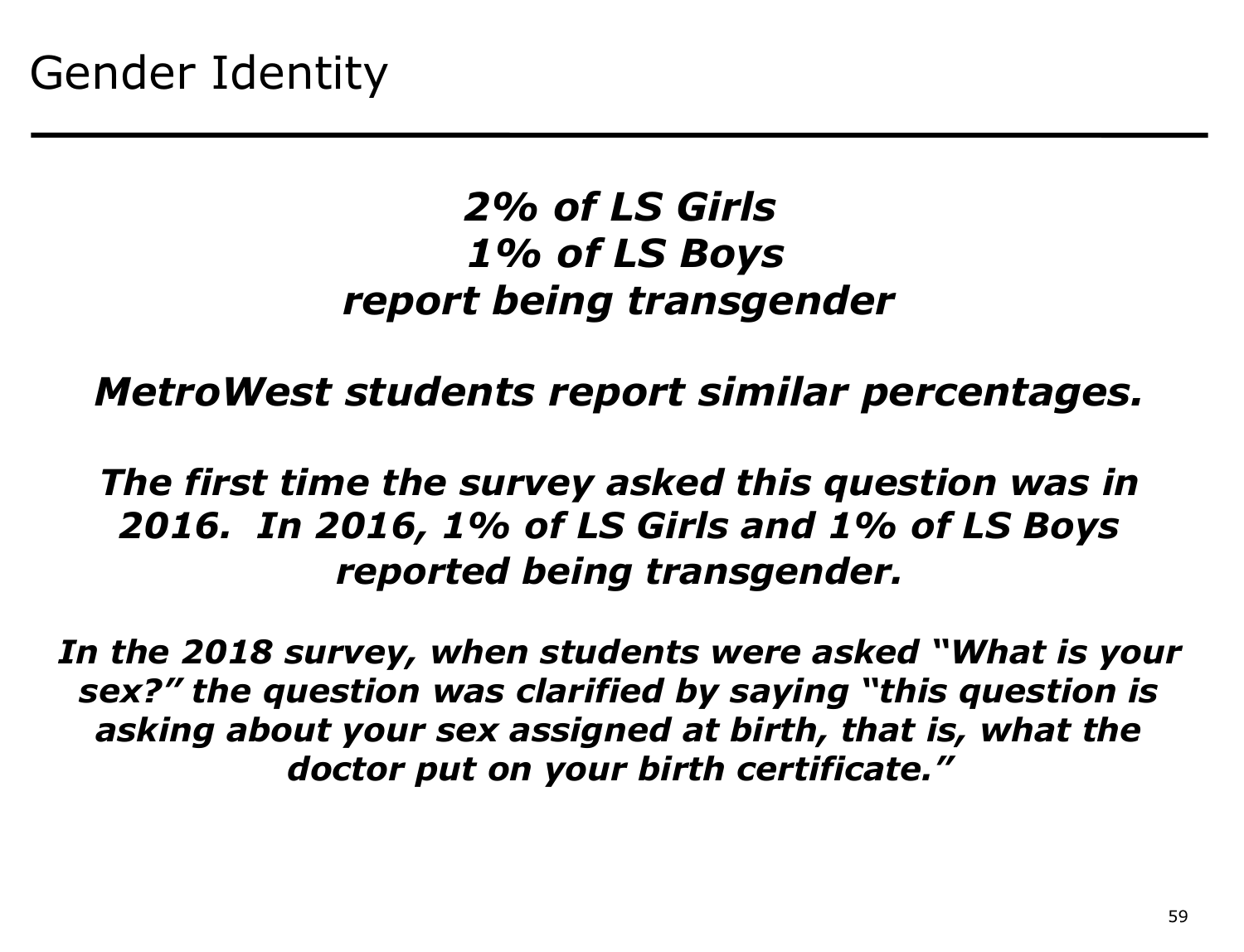## Sexual Orientation Comparison 12 Year Trend

*Overall, LS students and MetroWest students reports similar percentages. There has been an increase in the past 10 years. 10% of LS students report that "no one knows" in their family about their sexual orientation.* 

% of Students who report being gay/lesbian, bisexual, or "not sure"

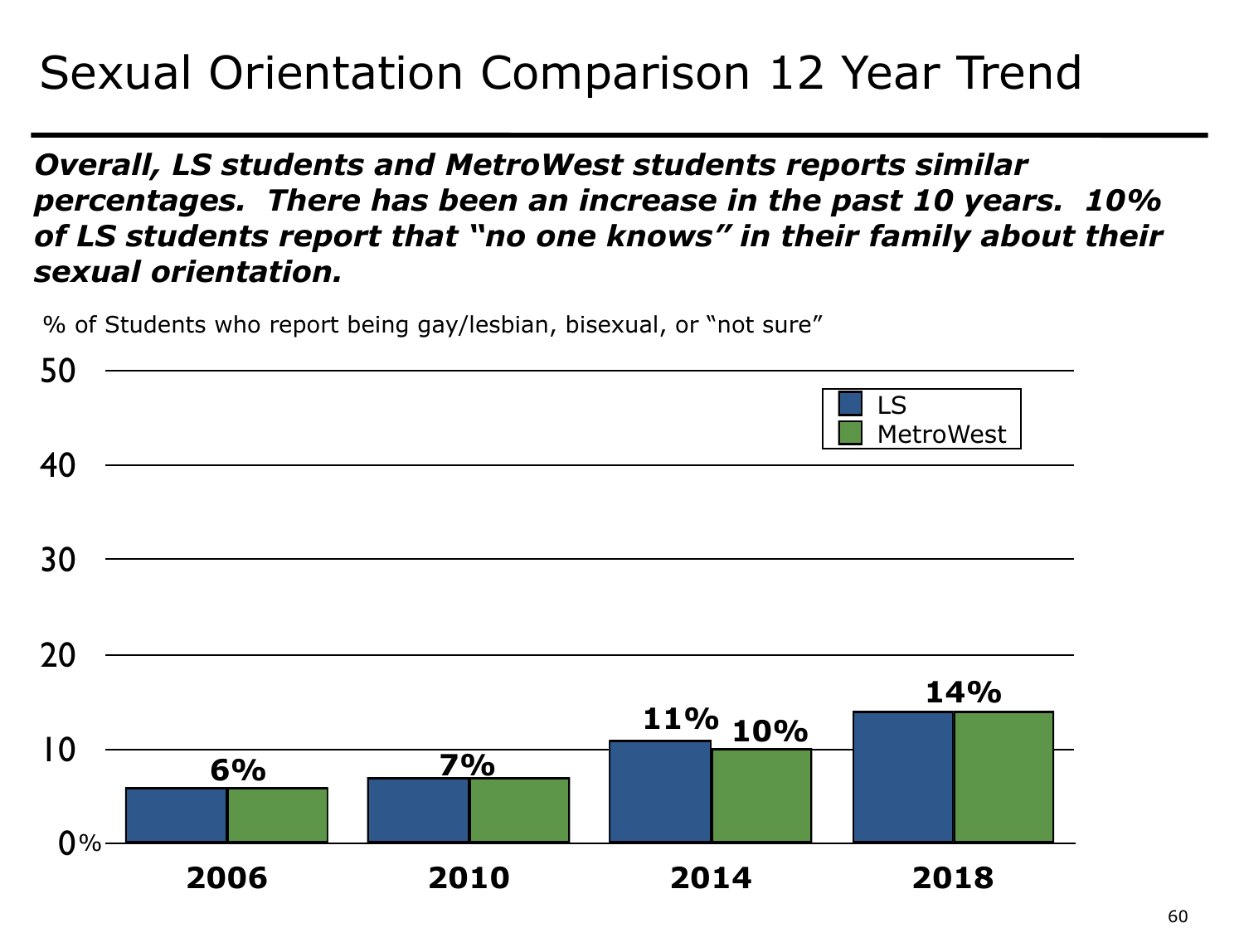### Sexual Orientation Comparison By Grade

#### *LGBQ was defined as identifying as gay/lesbian, bisexual, or not sure. Overall, 19% of LS Girls report being LGBQ and 8% of LS Boys report being LGBQ. MetroWest reports similar percentages.*

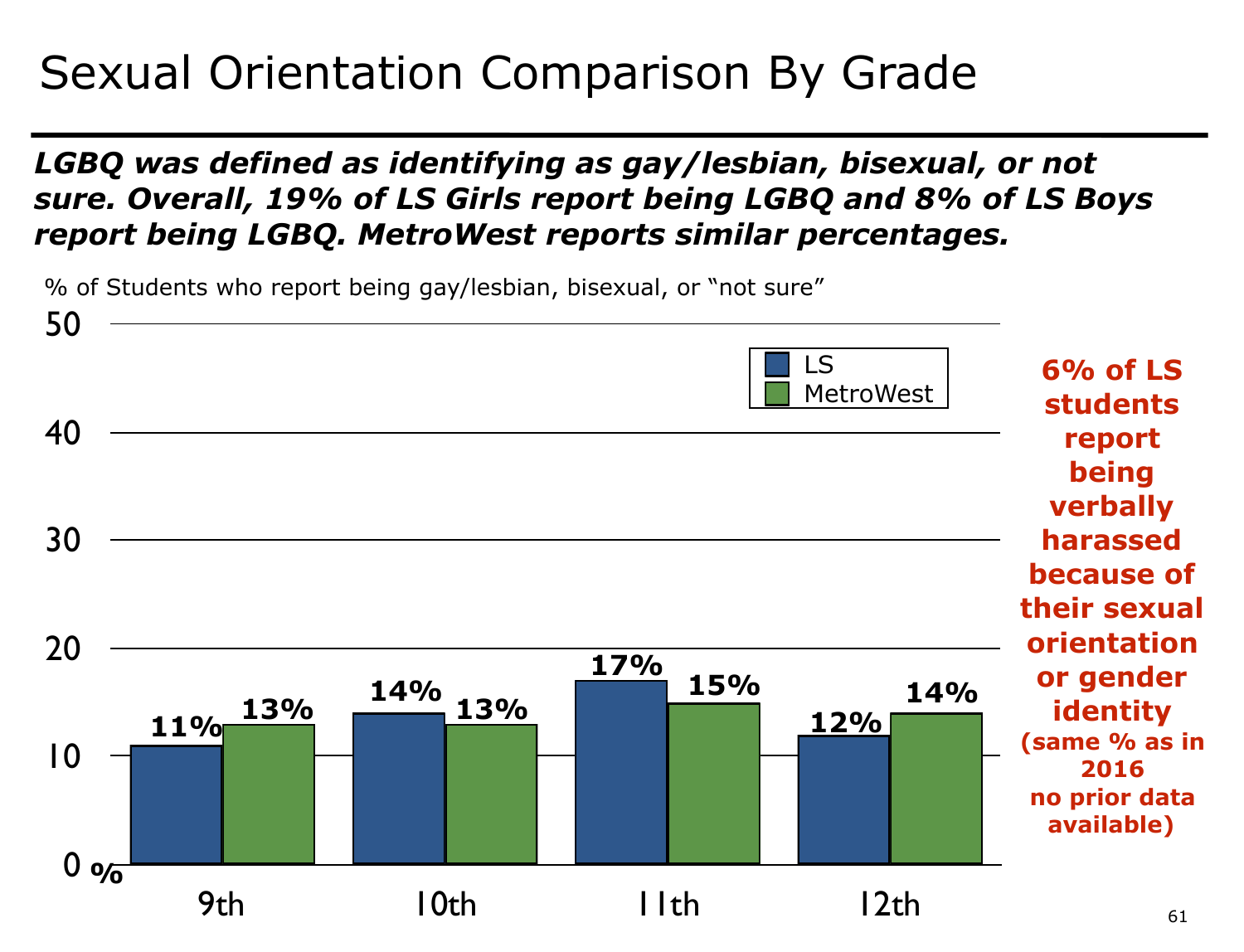*57% of LGBQ\* students reported life being "very" stressful in the past month versus 38% of heterosexual students reported life being "very" stressful in the past month*

*35% of LGBQ\* students reported experiencing depressive symptoms versus 14% of heterosexual students reported experiencing depressive symptoms* 

*28% of LGBQ\* students reported seriously considering attempting suicide in the past year versus 10% of heterosexual students reported seriously considering attempting suicide*

*8% of LGBQ\* students reported attempting suicide in the past year versus 2% of heterosexual students reported attempting suicide* 

\* includes students who identify as gay/lesbian, bisexual, or not sure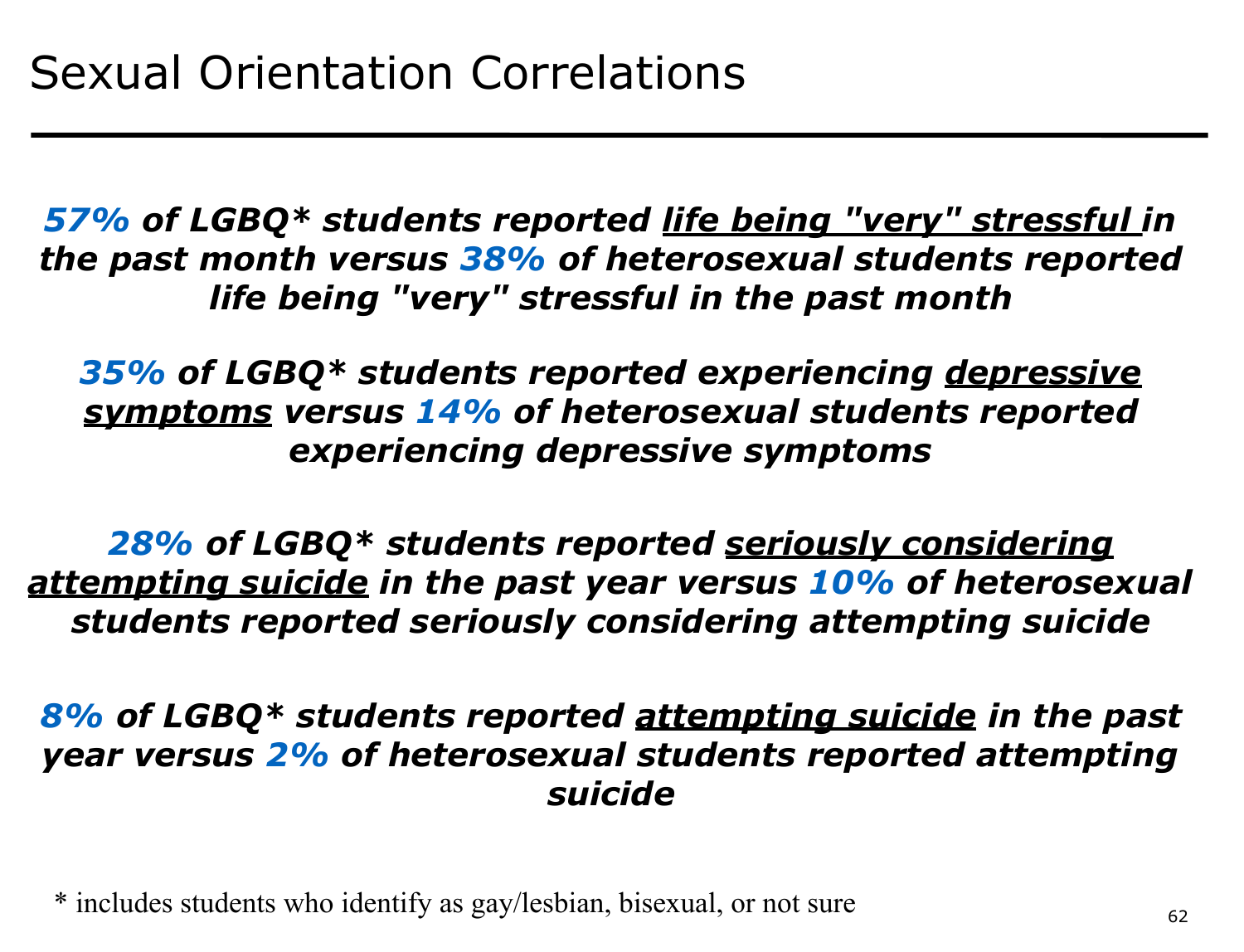*54% of LGBQ\* students reported feeling like "I am part of this school" versus 72% of heterosexual students reported feeling like "I am part of this school"* 

*37% of LGBQ\* students reported feeling lonely versus 17% of heterosexual students reported feeling lonely* 

*23% of LGBQ\* students reported feeling left out and excluded by others versus 11% of heterosexual students reported feeling left out and excluded by others* 

*10% of LGBQ\* students reported being stressed about safety versus 3% of heterosexual students reported being stressed about safety* 

\* includes students who identify as gay/lesbian, bisexual, or not sure 63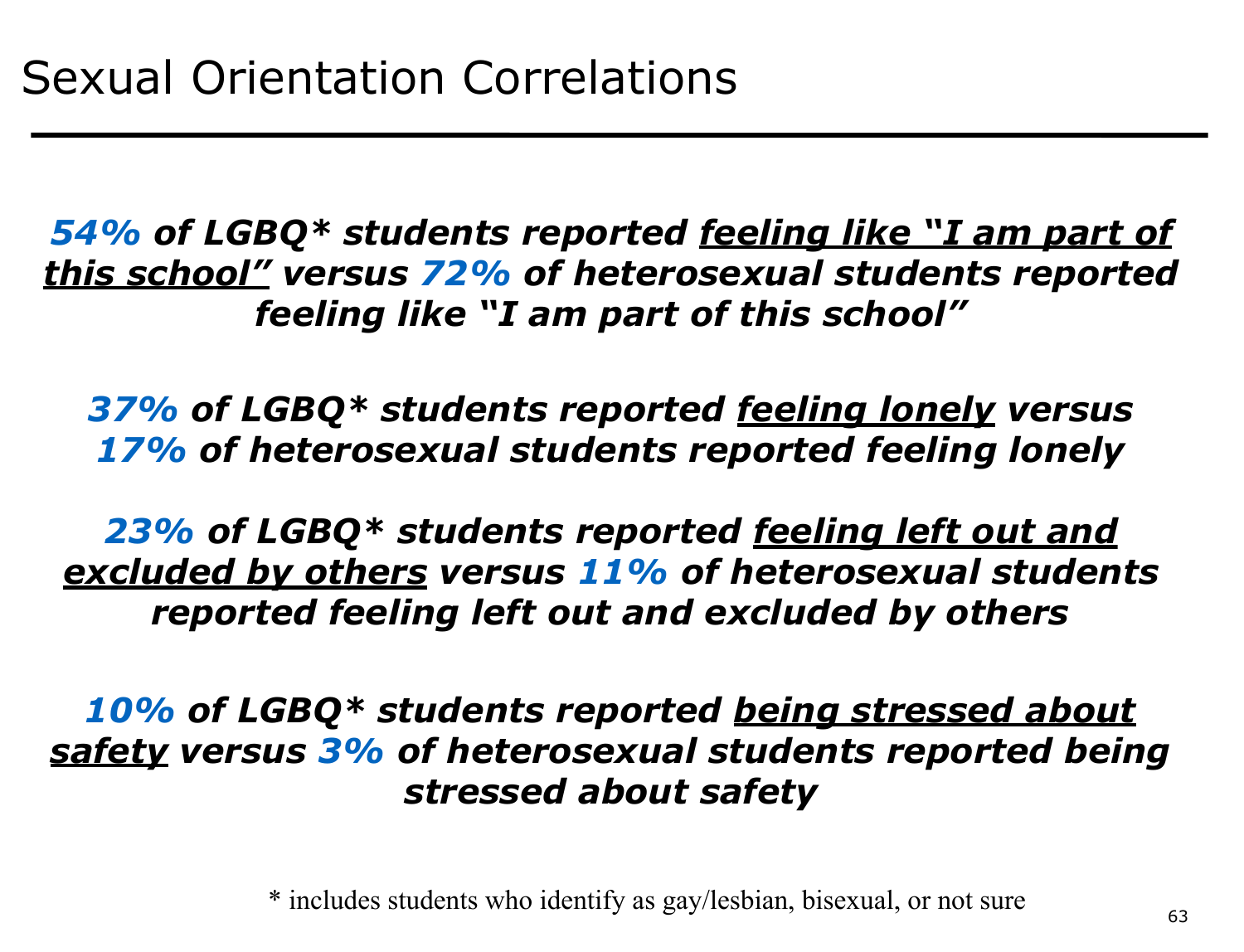#### *There is NO significant difference for students who report having an adult at school to talk to about a personal problem*

*There is NO significant difference for students reporting being bullied on or off school property or being cyberbullied (there were significant differences in 2016)* 

*There is NO significant difference in lifetime use of cigarettes, alcohol, marijuana or prescription drugs.* 

\* includes students who identify as gay/lesbian, bisexual, or not sure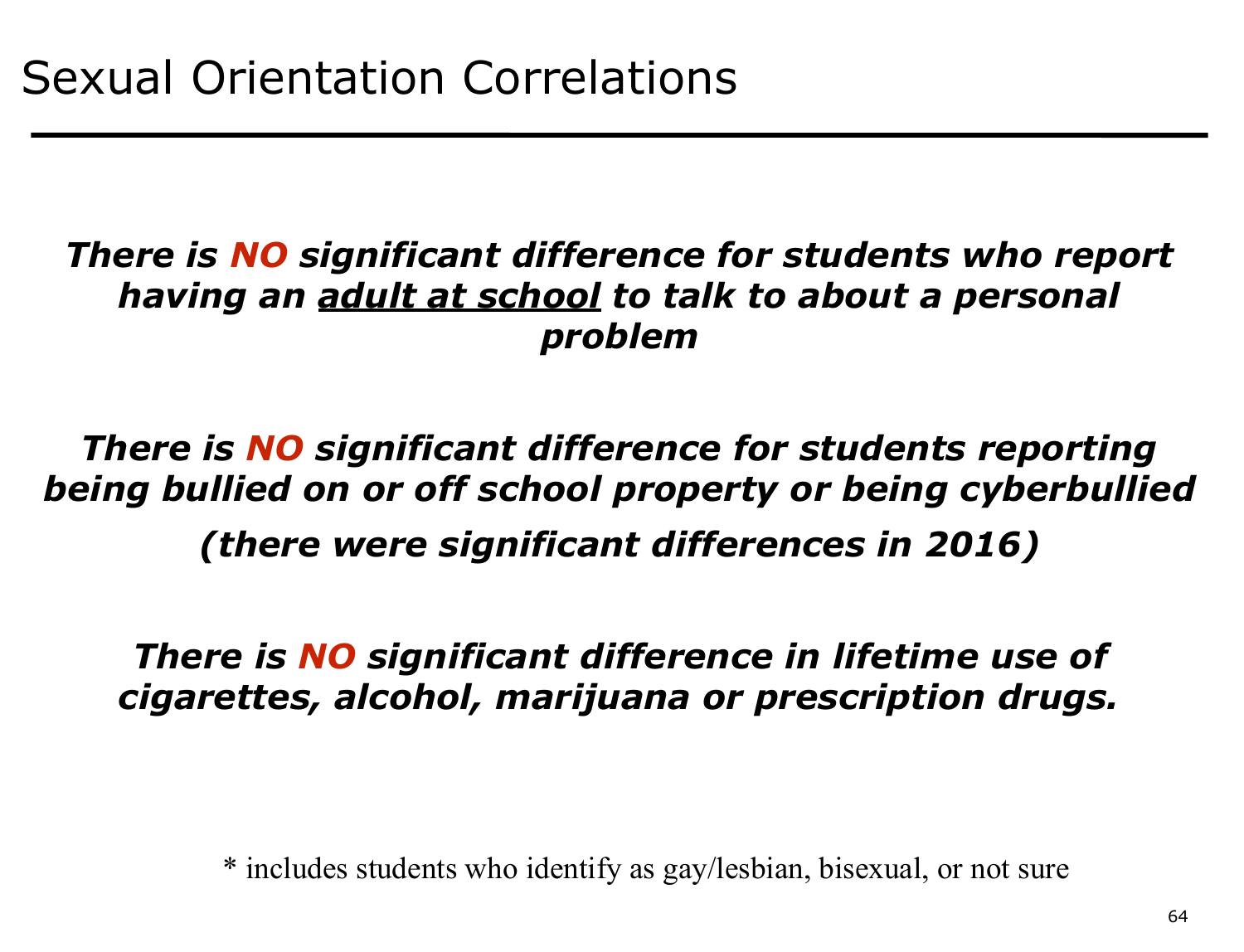### MetroWest Adolescent Health Survey Findings

# **Bullying**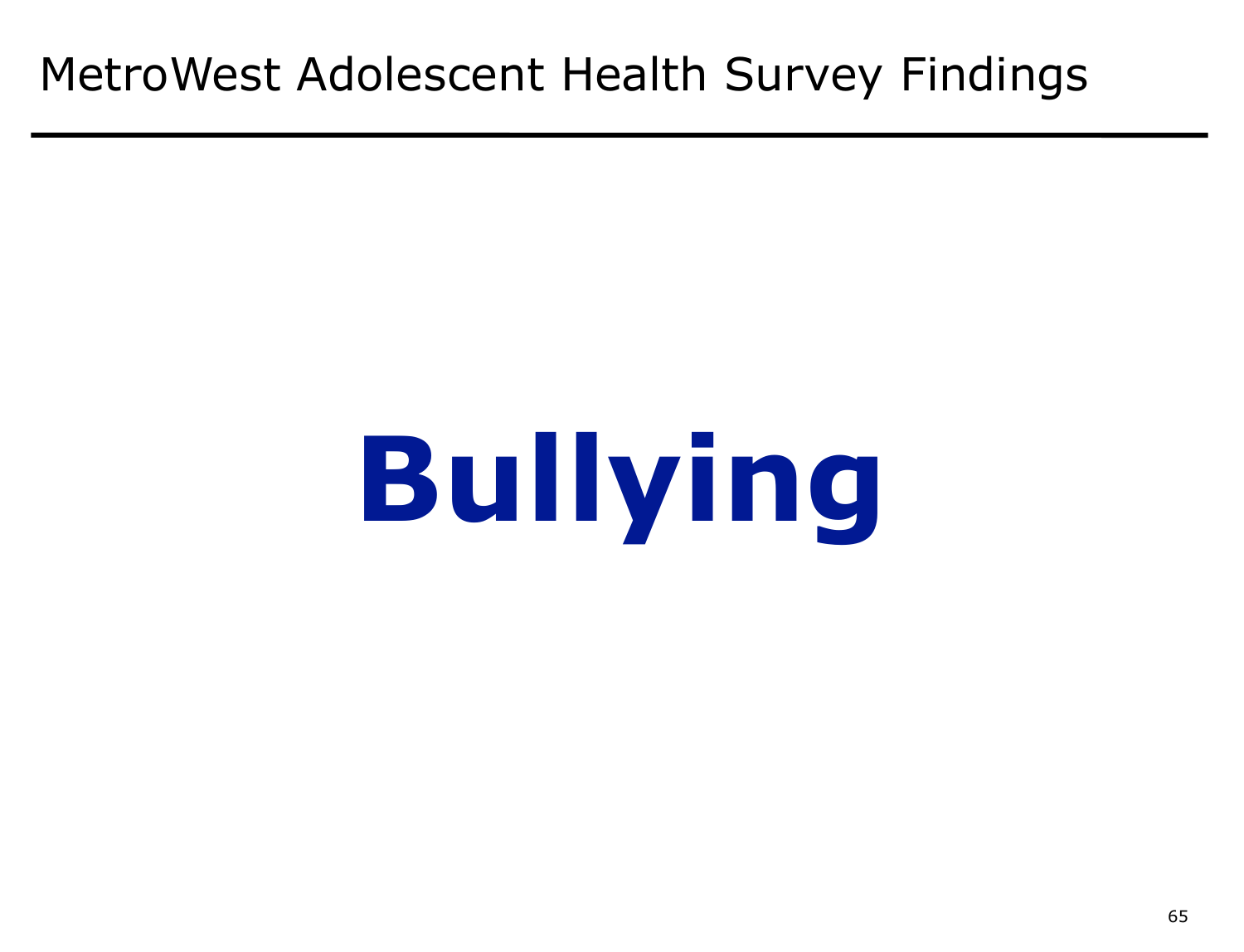*Slightly more LS Girls reported being a victim of bullying on school property versus LS Boys (22% vs 19%). Being bullied was defined as being repeatedly teased, threatened, hit, kicked, or excluded by another student or group of students.*

% of Students who were Bullied on School Property in Past Year



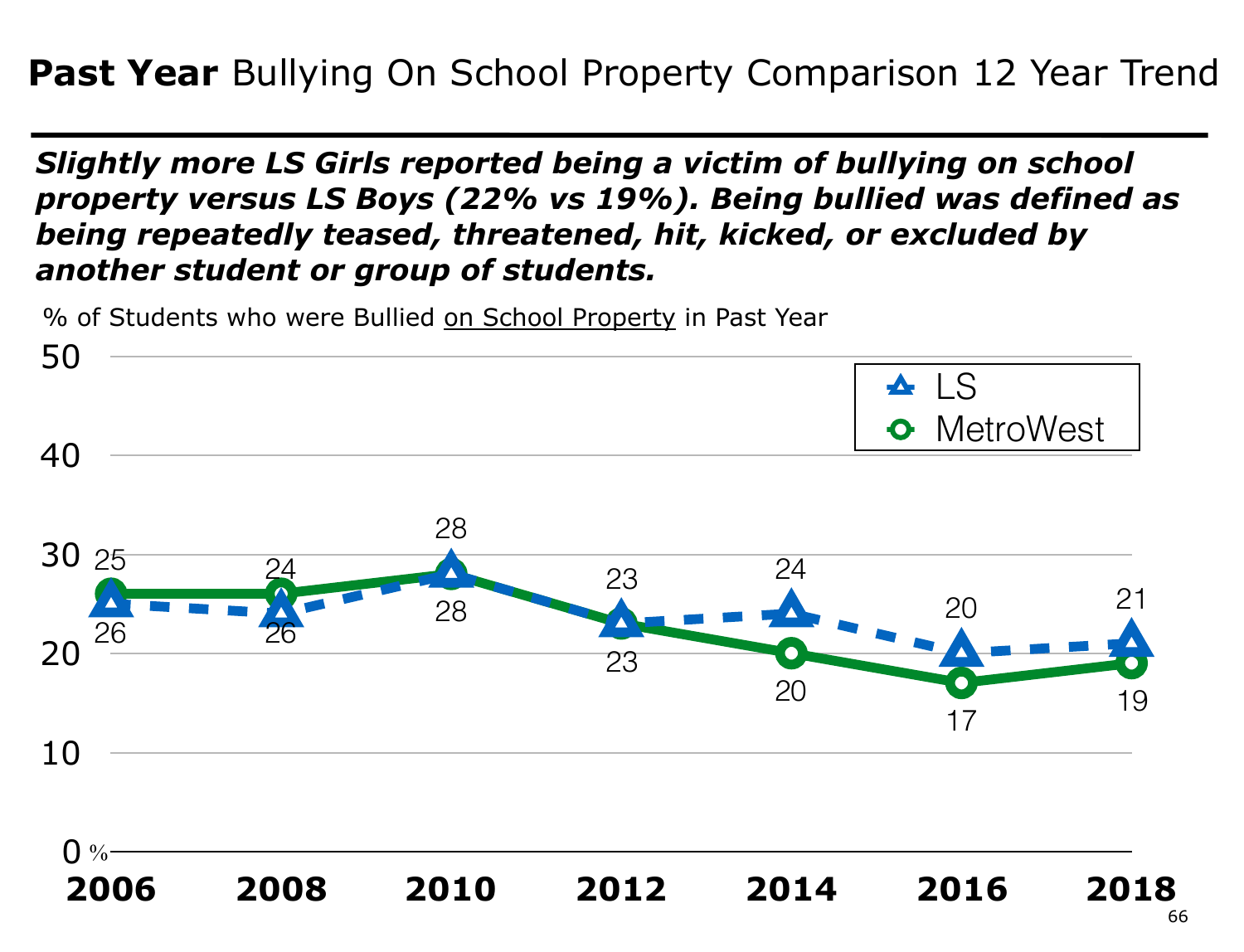#### **Past Year** Bullying on School Property By Grade Comparison

#### *The highest level of reported bullying on school property is by 9th graders (25%). Grades 10th, 11th and 12th all reported similar levels (20%, 19%, 18% respectively).*

% of Students who were Bullied on School Property in Past Year

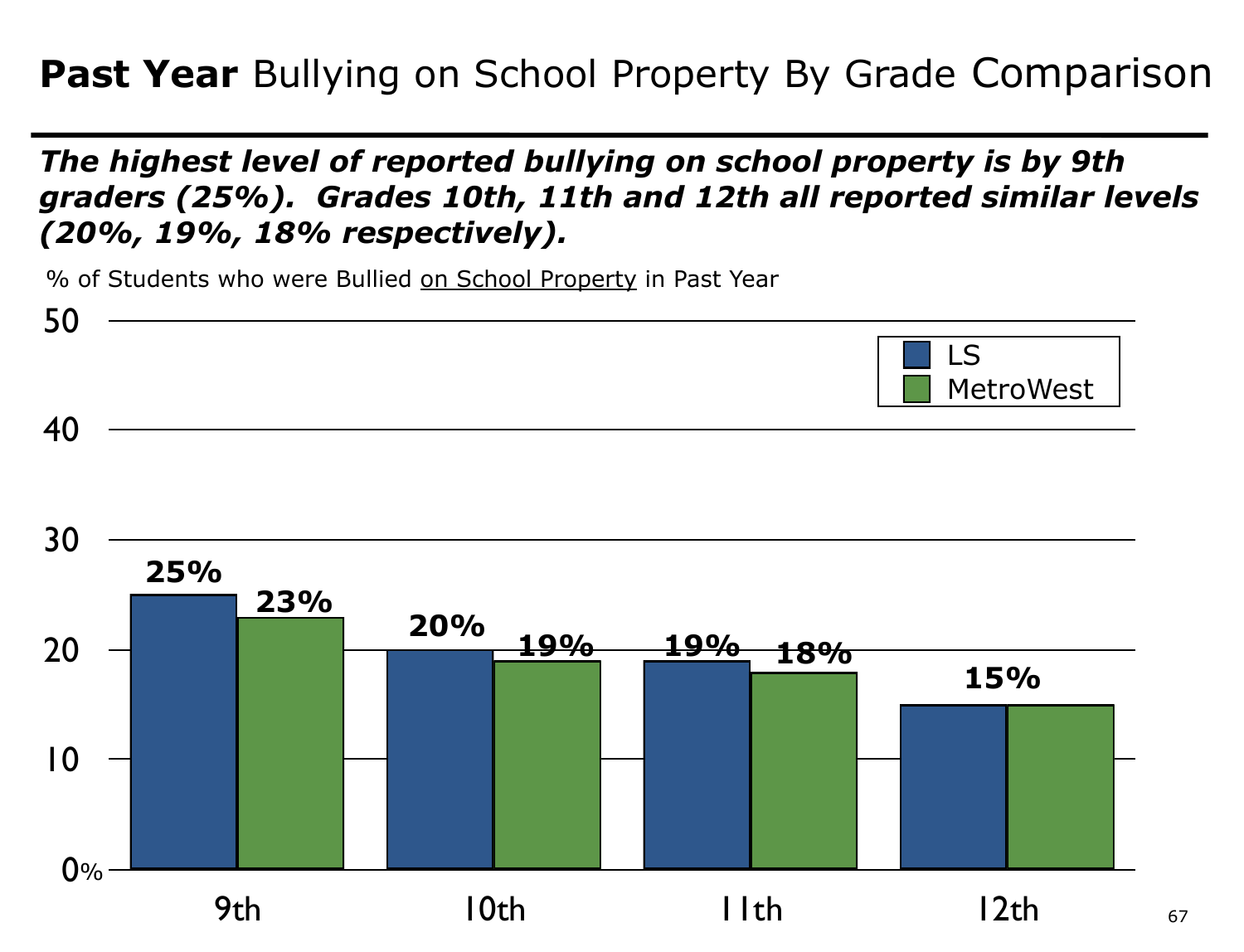*32% of LS students who were bullied on school property in the past year reported having depressive symptoms in the past year versus 13% who were not bullied on school property*

*53% of LS students who were bullied on school property in the past year reported using electronic vaping products in the lifetime versus 40% who were not bullied on school property*

*24% of LS students who were bullied on school property last year considered suicide versus 10% who were not bullied on school property* 

*11% of LS students who were bullied on school property last year carried a weapon in the past month versus 4% who were not bullied on school property* 

*There was NO significant correlation with cigarette, alcohol, marijuana, or prescription drug use.*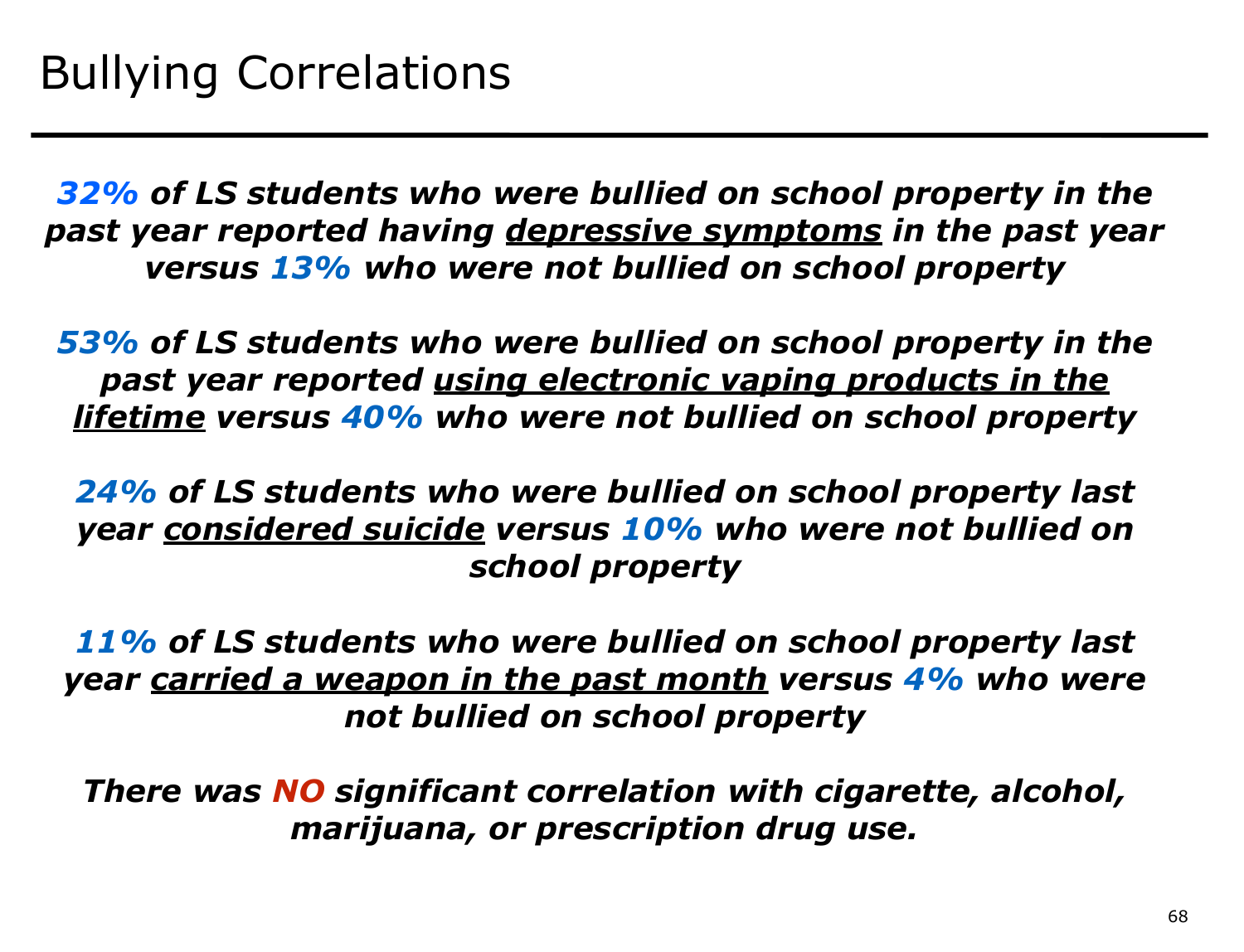## **Past Year** Bullying Bystander Behaviors Comparison

*Bystander witnessing of bullying has gone down since 2012 for LS students (63% to 49%) and intervening in a situation has decreased (31% to 25%). This pattern is similar with MetroWest students. This information is not available prior to 2012.* 

0 % 25 50 75 100 LS MetroWest **49% 25% Told a parent/adult outside of school that 7% 43% 23% 8% Tried to stop a student from bullying Told an adult at school that someone was being Saw/heard of another student being bullied 13%** % of Students who . . . in the Past Year

**bullied at school**

**someone else at school**

**at school**

69

**someone was being bullied at school**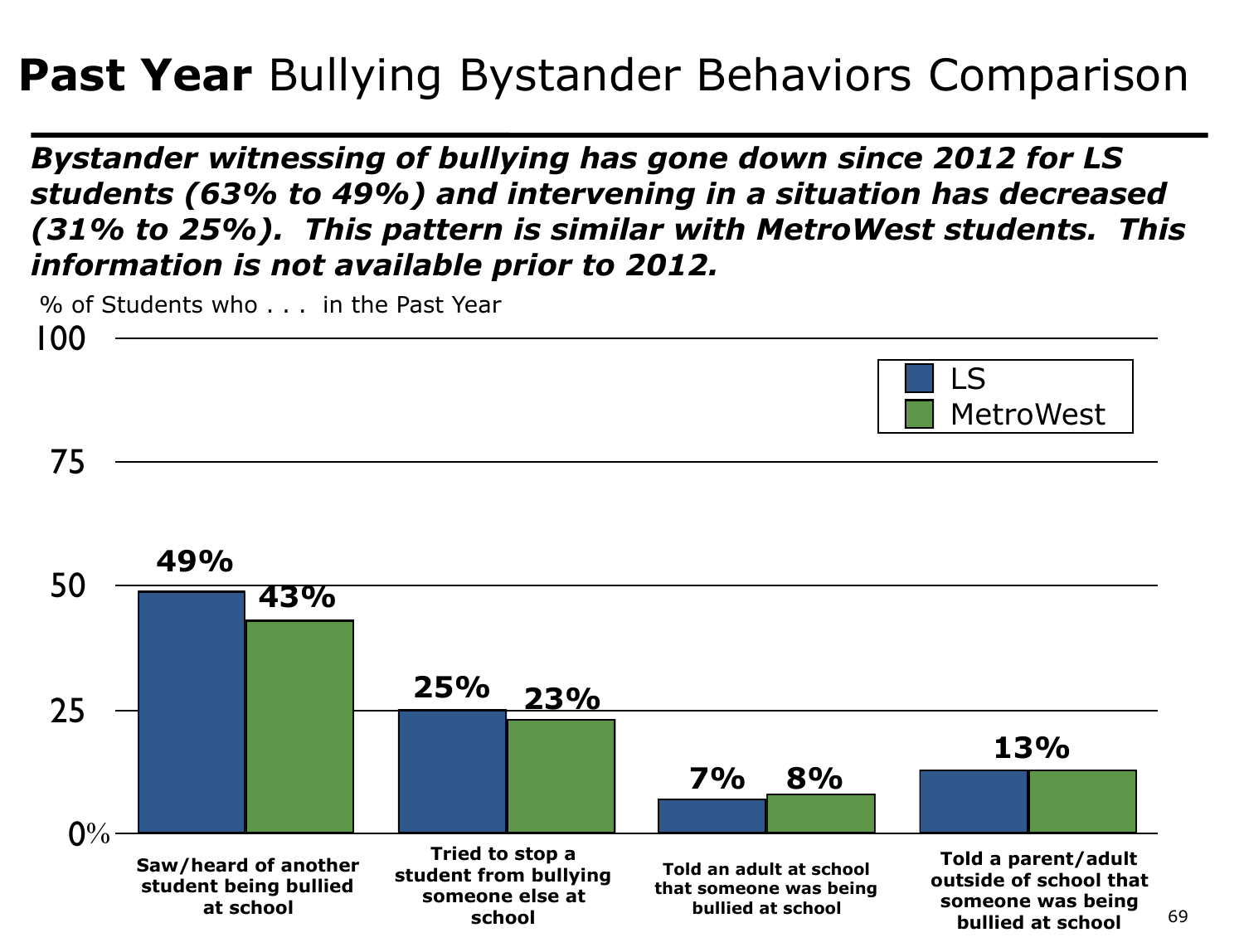## Past Year School Bullying Bystander By Grade

*LS Girls were more likely than LS Boys to see/hear of another student being bullied at school (54% vs 45%) as well as to tell a parent/adult outside of school (18% vs 8%) and inside of school (9% vs 5%). However, there was no gender difference in intervening (25%).* 

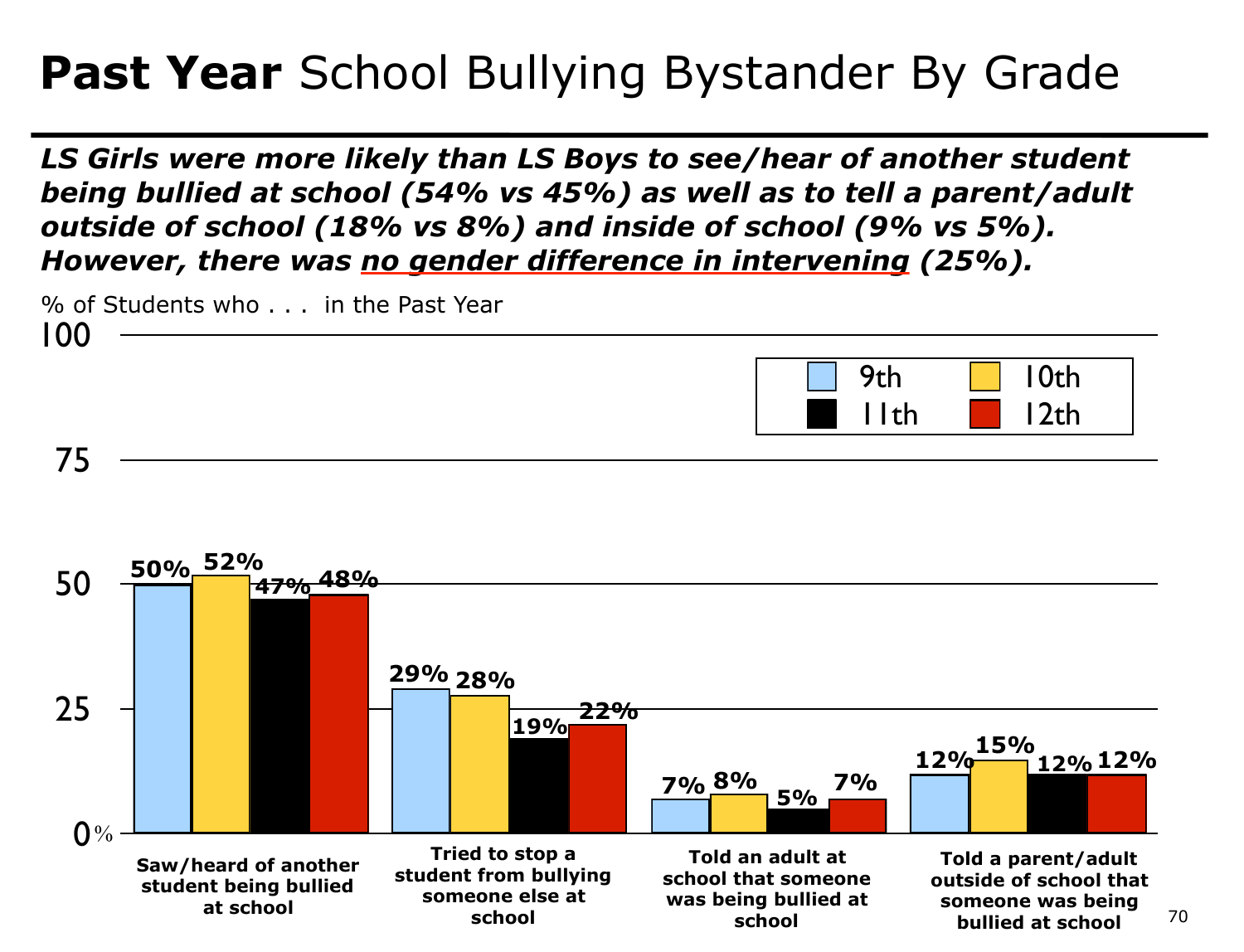## **Past Year** Verbal Harassment Comparison

*LS students and MetroWest students are reporting similar rates of verbal harassment. In addition, there were not significant differences reported between genders of LS students.* 

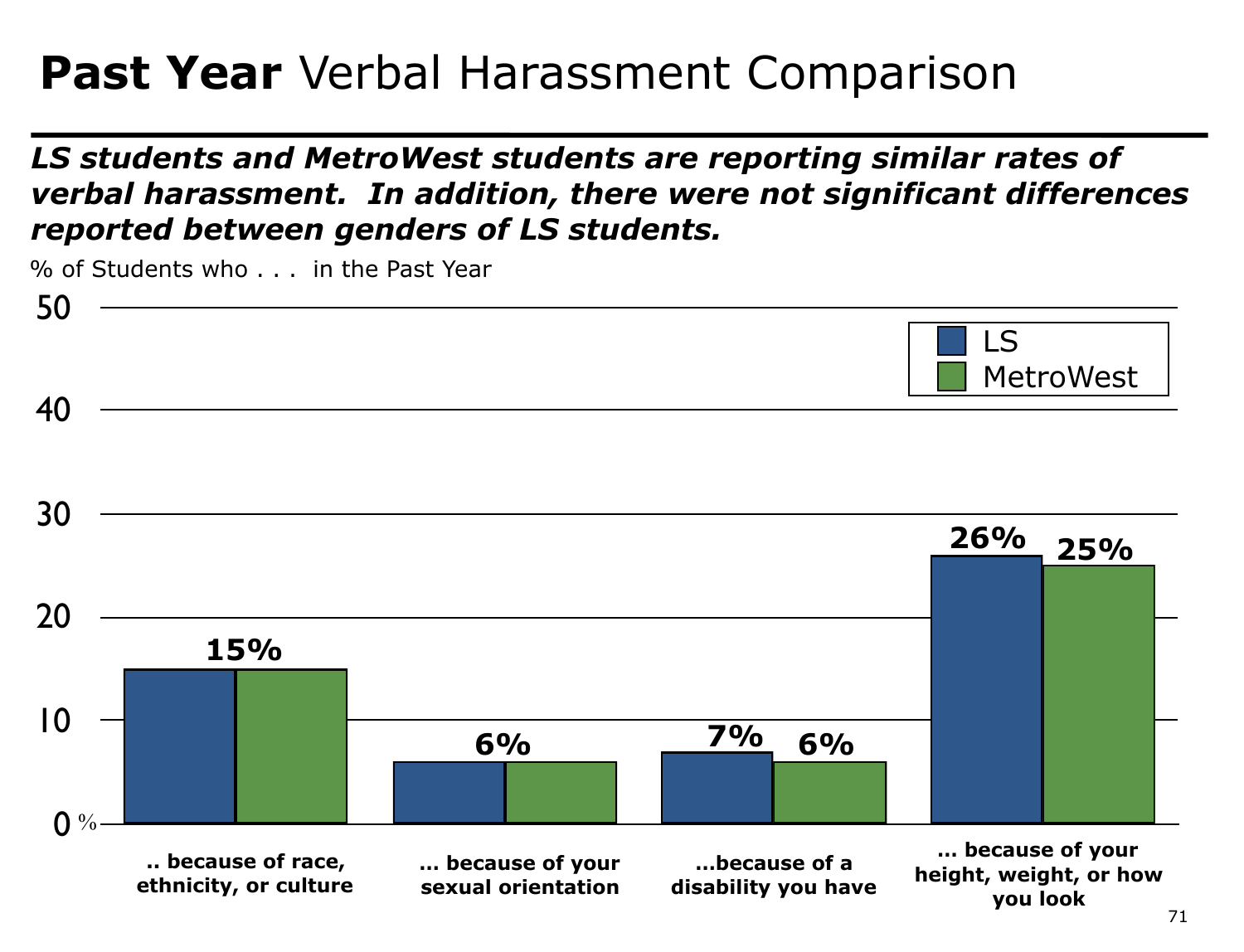### MetroWest Adolescent Health Survey Findings

# **Cyberbullying**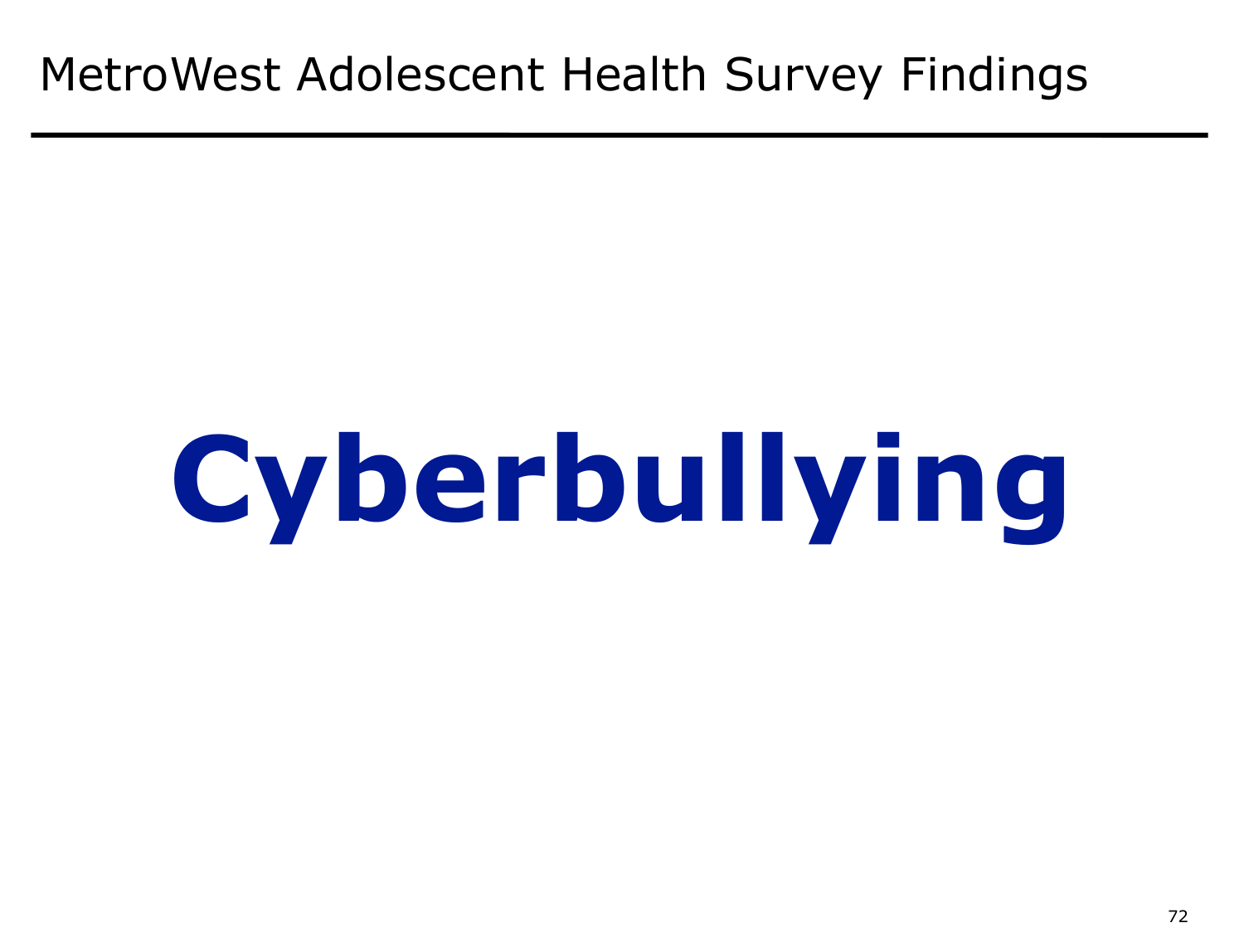# Past Year Cyberbullying Comparison 12 Year Trend

*Reports of cyberbullying have decreased for LS students and for MetroWest students since the highest rates reported in 2014. Being cyberbullied is defined as using the Internet, cell phones, or other electronic devices to bully, tease, threaten or spread rumors about someone.*

% of Students who were a Victim of Cyberbullying in Past Year

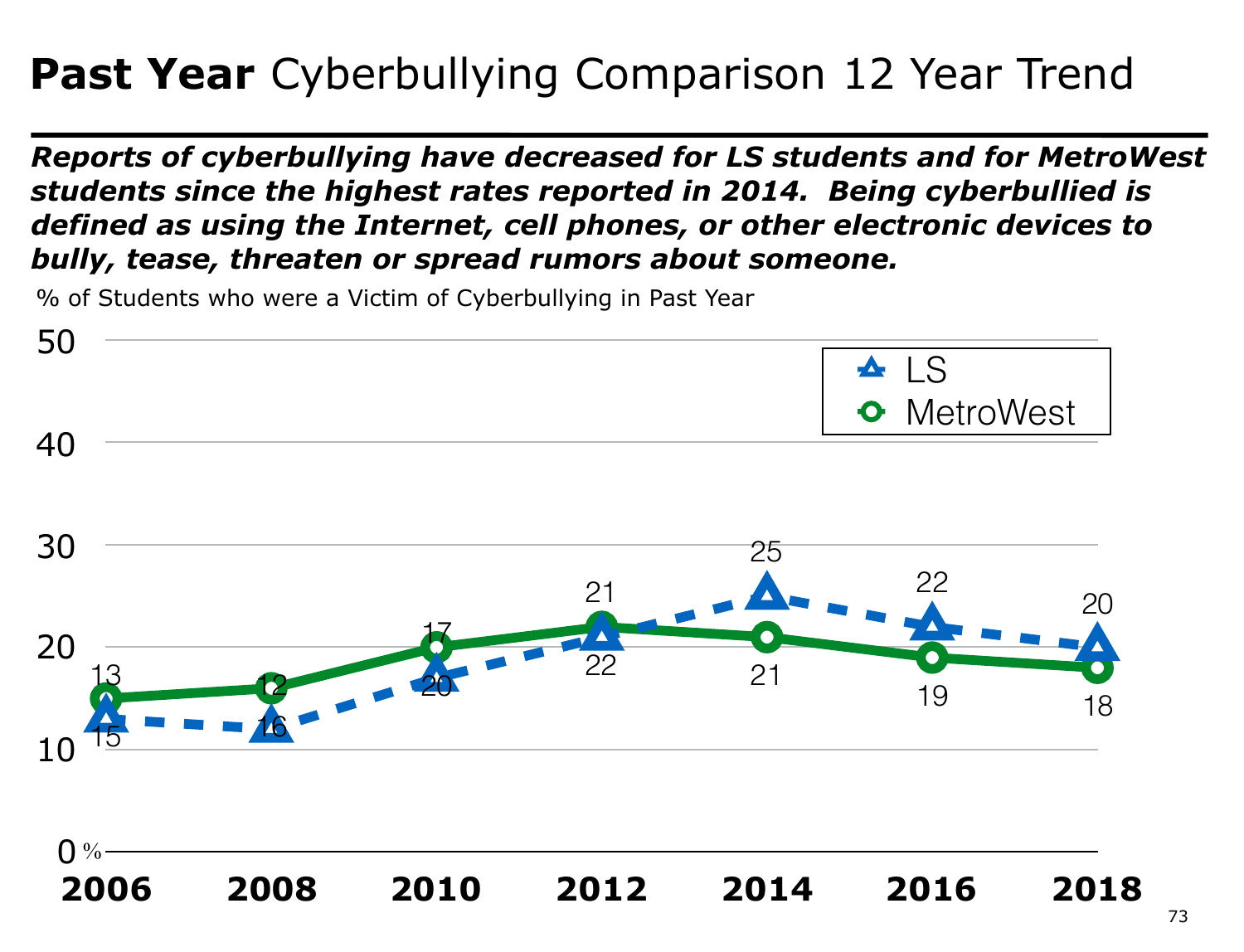# Past Year Cyberbullying By Grade Comparison

*Unlike in 2016, reported rates of cyberbullying do not appear to vary significantly by grade. As with MetroWest students, there appears to be a gender discrepancy with 23% of LS Girls students reporting being a victim versus 17% of LS Boys .* 

% of Students who were a Victim of Cyberbullying in Past Year



74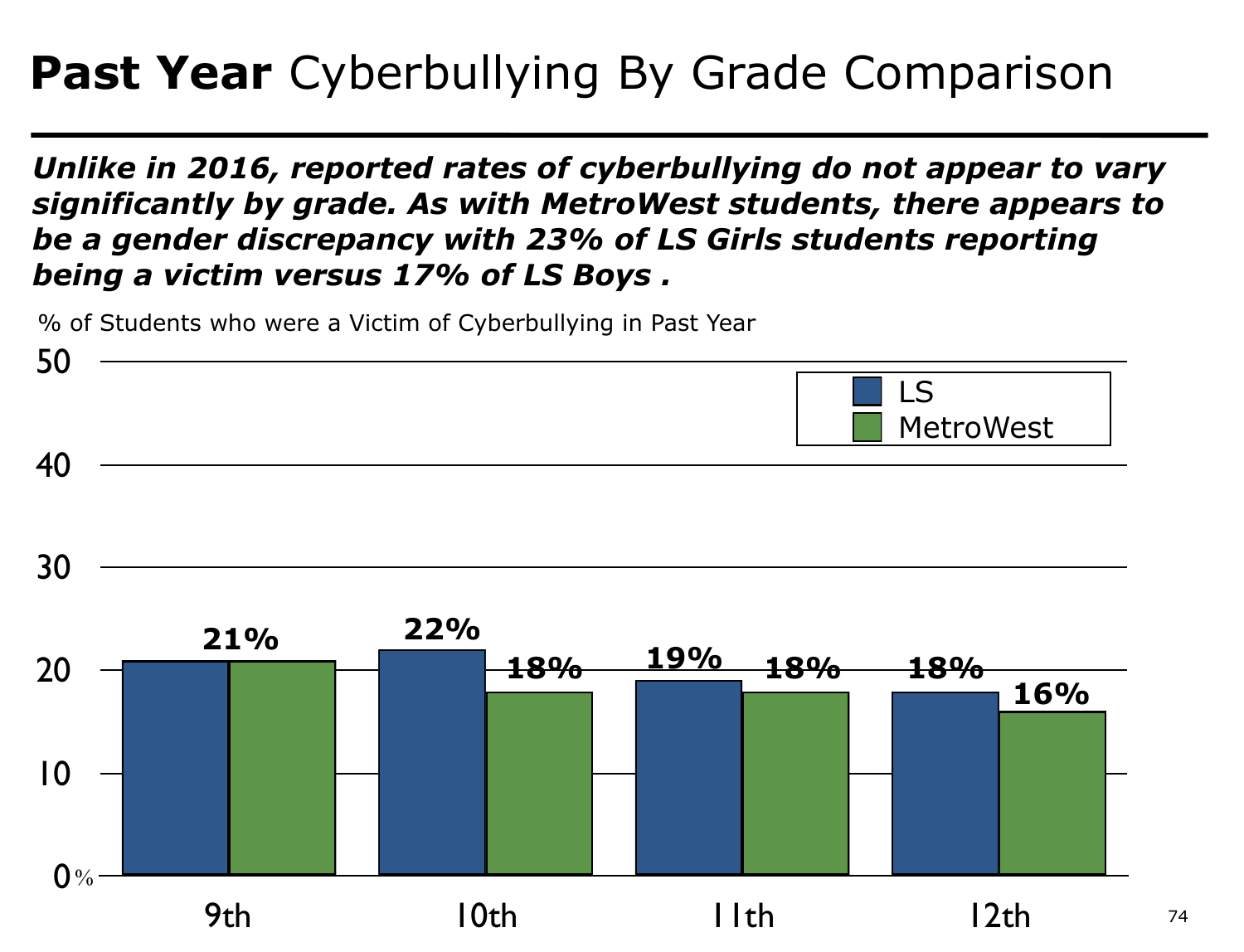## **Past Year** CyberBullying Bystander Behaviors Comparison

*Bystander witnessing of cyberbullying has dropped since 2012 for LS students (48% to 35%); however, intervening in a situation has also decreased (20% to 13%) since 2014. This information is not available prior to 2012.* 

% of Students who . . . in Past Year

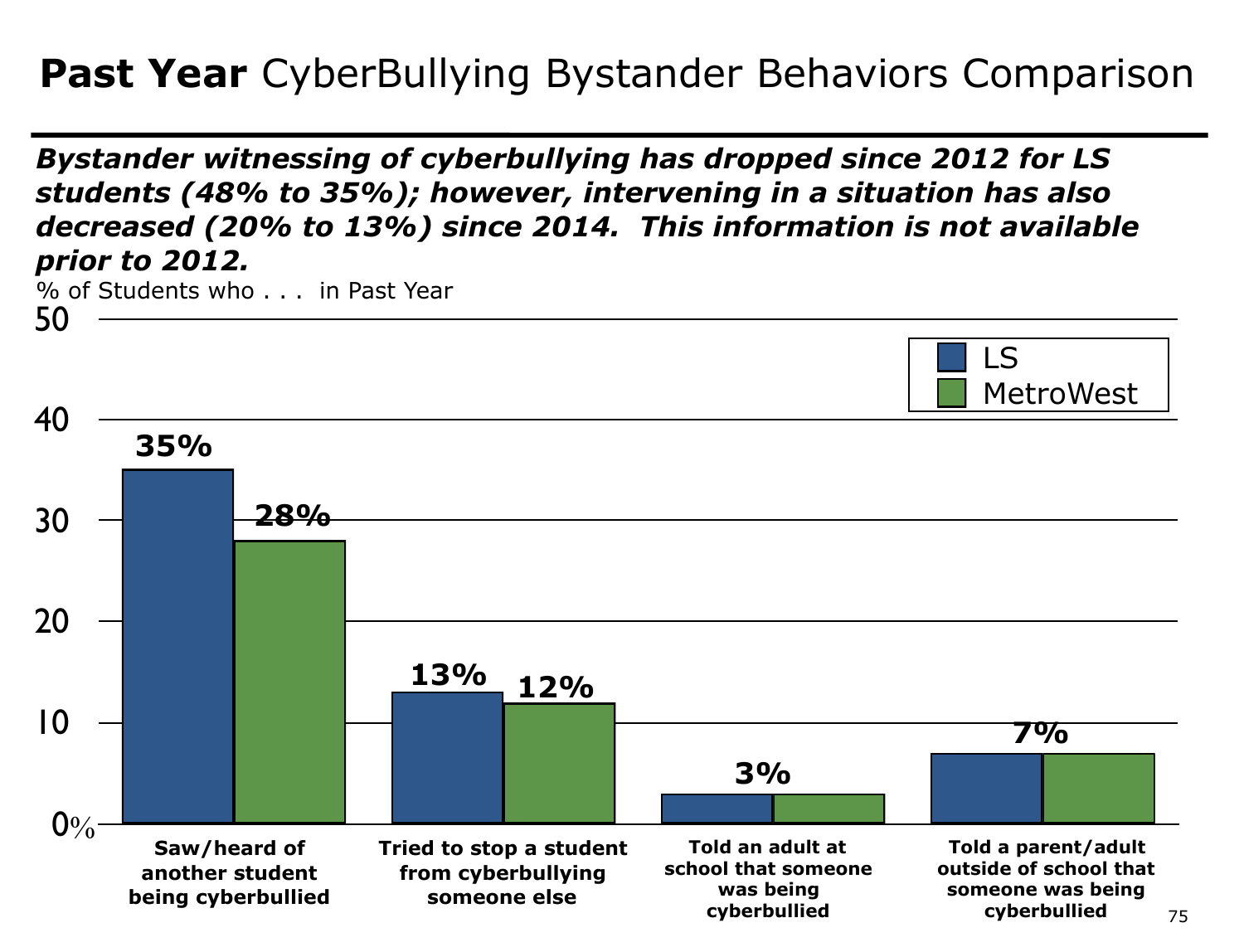**Past Year** CyberBullying Bystander Behaviors Gender Comparison

*LS Girls are more likely to witness, intervene, and talk than LS Boys in regards to cyberbullying. MetroWest shows similar gender differences.* 

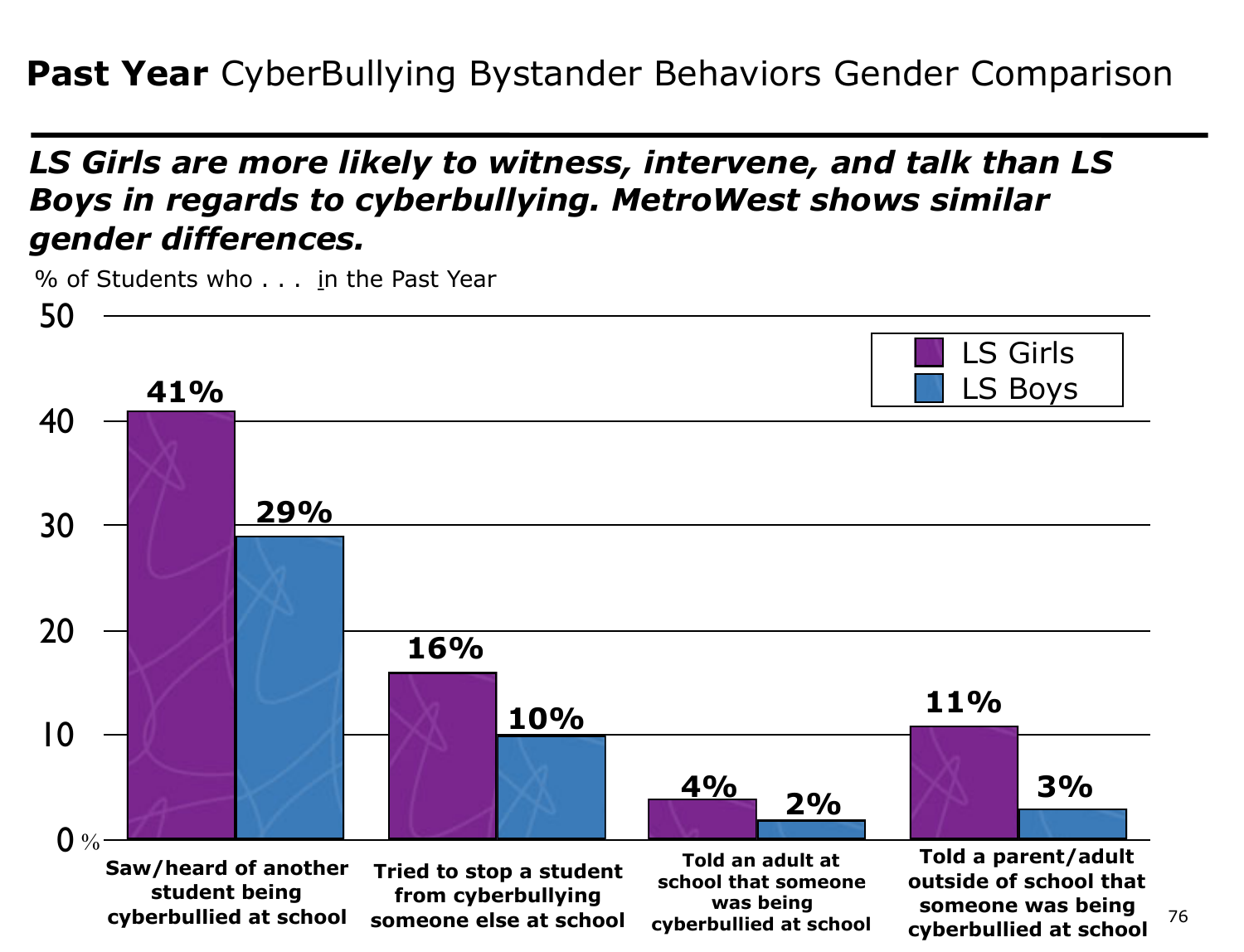*53% of LS students who were cyberbullied in the past year report life being very stressful compared with 37% who were not cyberbullied*

*27% of LS students who were cyberbullied last year considered suicide compared with 9% who were not cyberbullied* 

*48% of LS students who were cyberbullied last year reported drinking alcohol in the past month compared with 31% who were not cyberbullied* 

*35% of of LS students who were cyberbullied last year reported using marijuana in the past month compared with 20% who were not cyberbullied* 

*There ARE also significant correlations with EVP and prescription drug misuse.*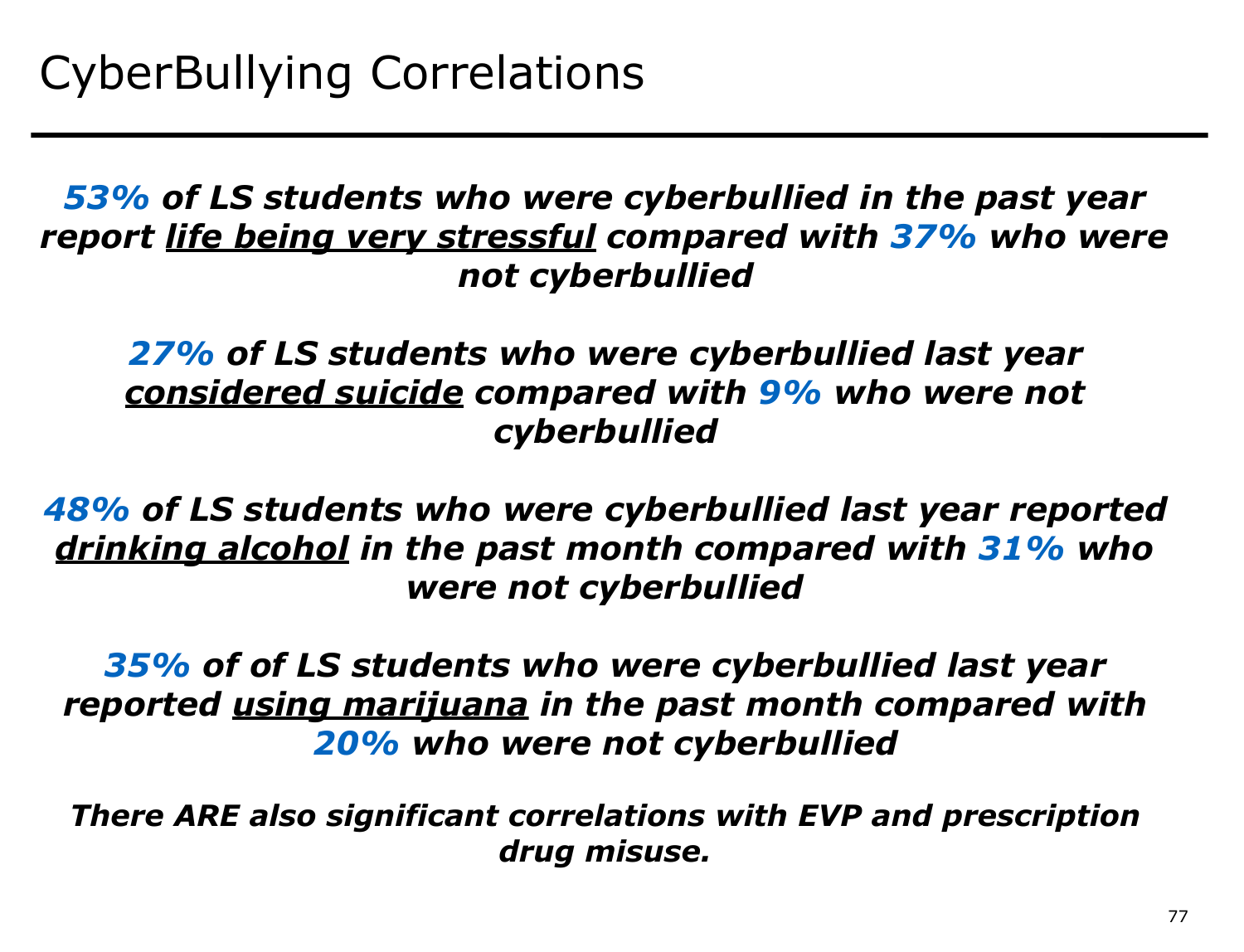# MetroWest Adolescent Health Survey Findings

# **Social Media**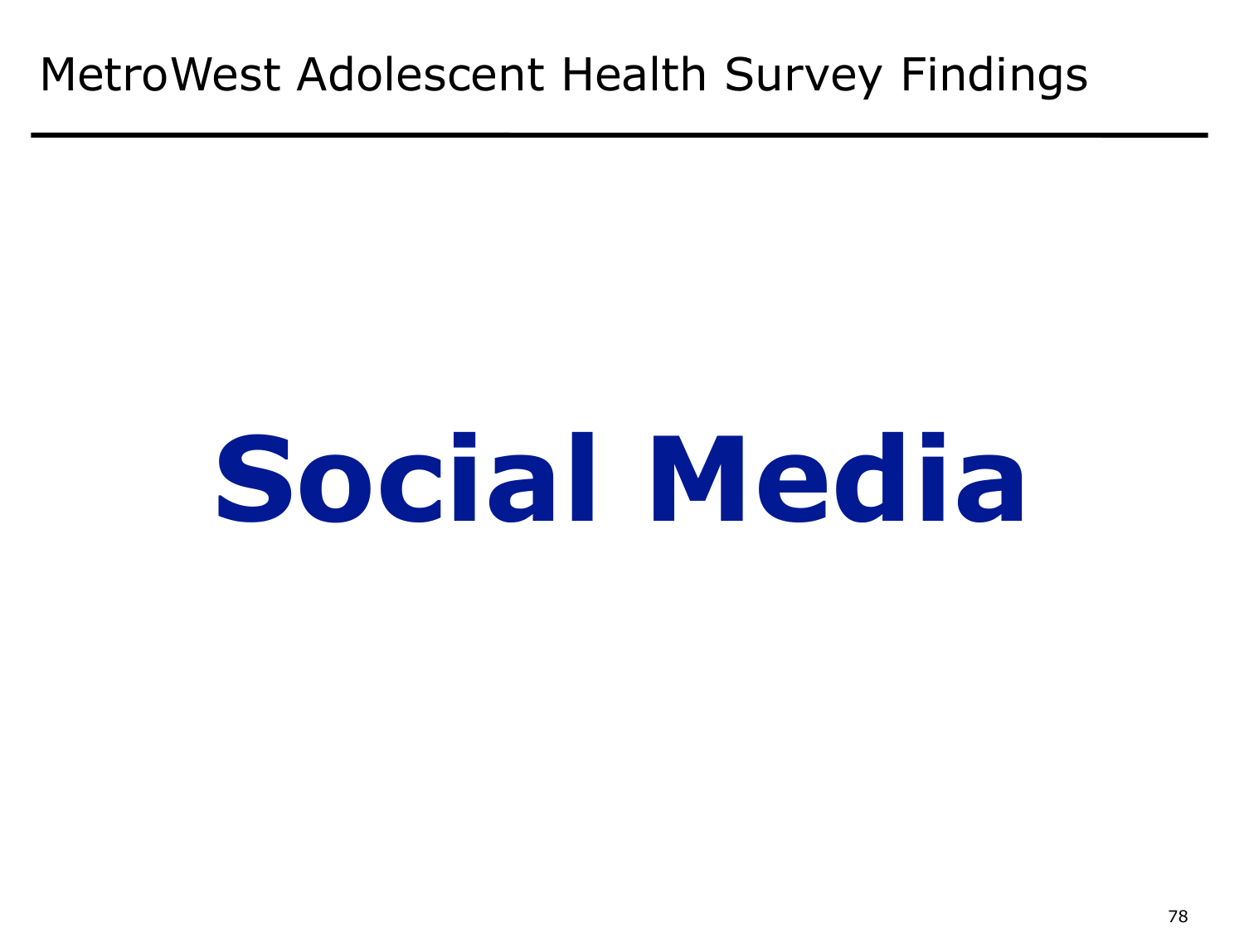# Past Year Received a "Sext" 8 Year Trend

*LS and MetroWest have had comparable rates of students receiving "sexts" (2010-2016). Receiving "sexts" also appears to increase after 9th grade (9th-23%, 10th-38%, 11th-35%, 12th-34%). Sexting is defined as sending or forwarding nude, sexually suggestive or explicit photos or videos using the internet, cell phones, or other electronic devices.* 

% of Students who received a "sext" of someone they know in the past year

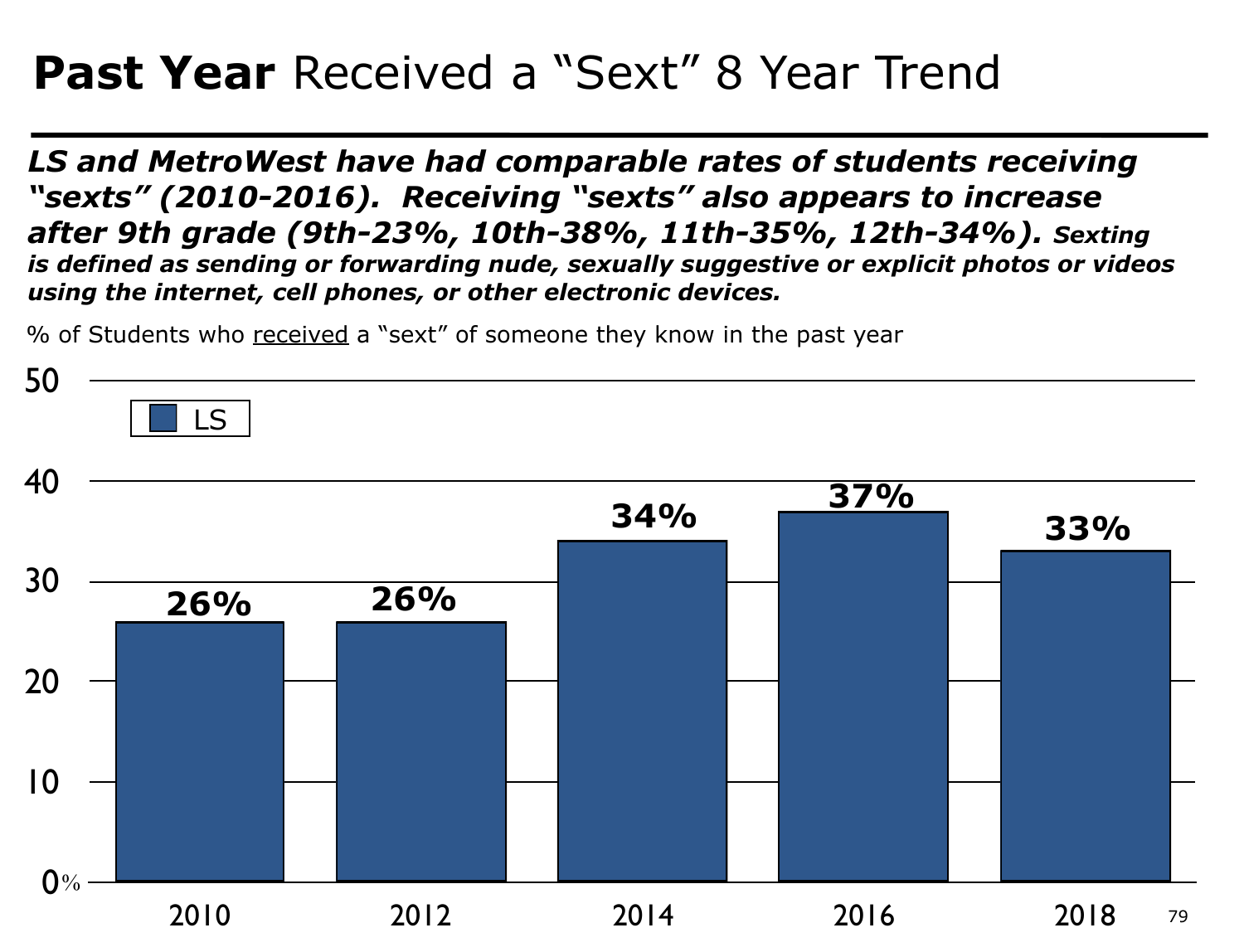**Past Year** Someone Else Posted a "Sext" of Student Comparison 8 Year Trend

*There is not a gender difference regarding students reporting that a "sext" of themselves was being forwarded by someone else (LS Boys 14% vs LS Girls 13%).* 

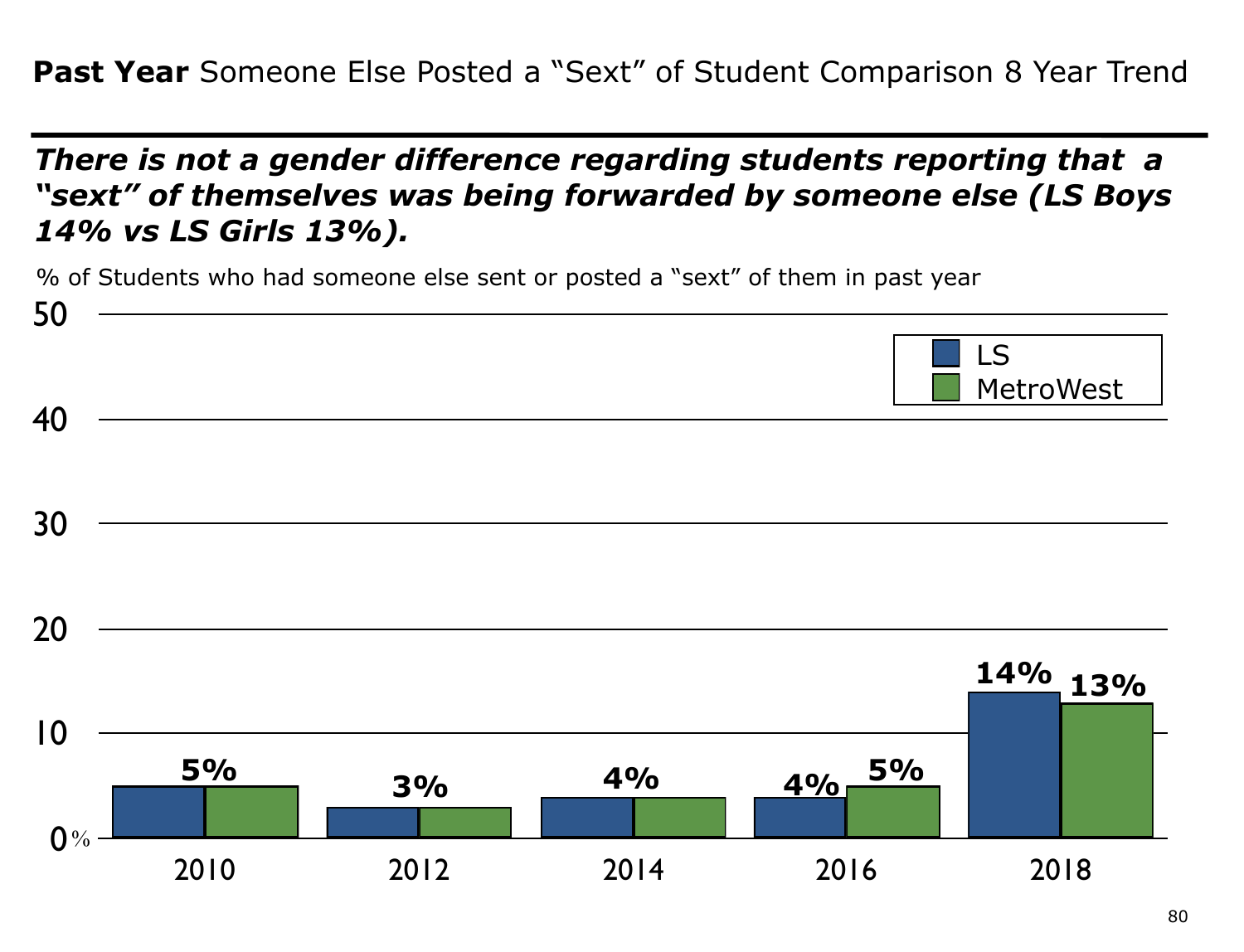# Past Year "Sexting" by Grade

*There is not a significant gender difference regarding students reporting that they sent a "sext" of themselves (LS Boys 16% vs LS Girls 19%). 33% of LS students report receiving a sext of someone they know.* 



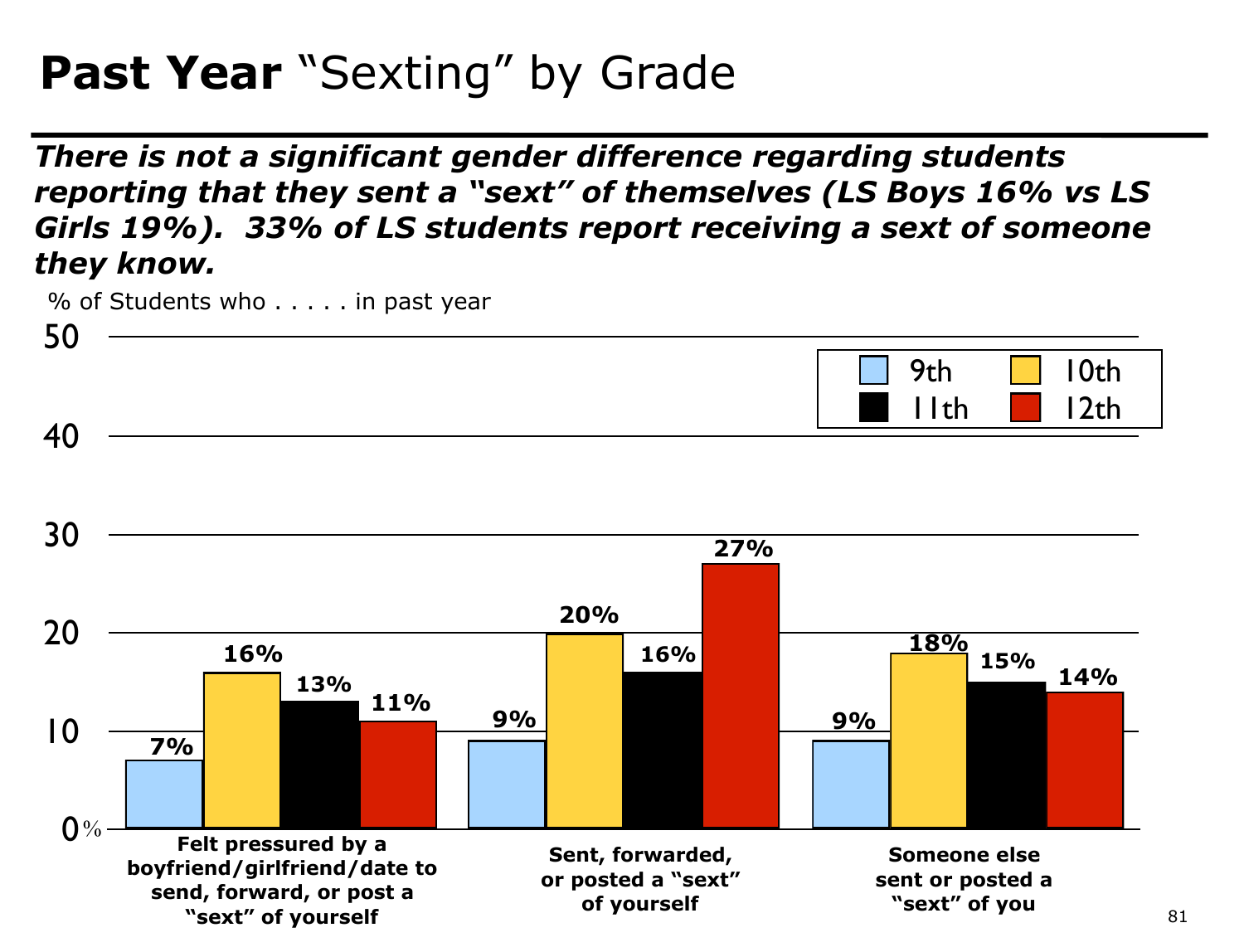# Reported Allocation of Student Time By Grade

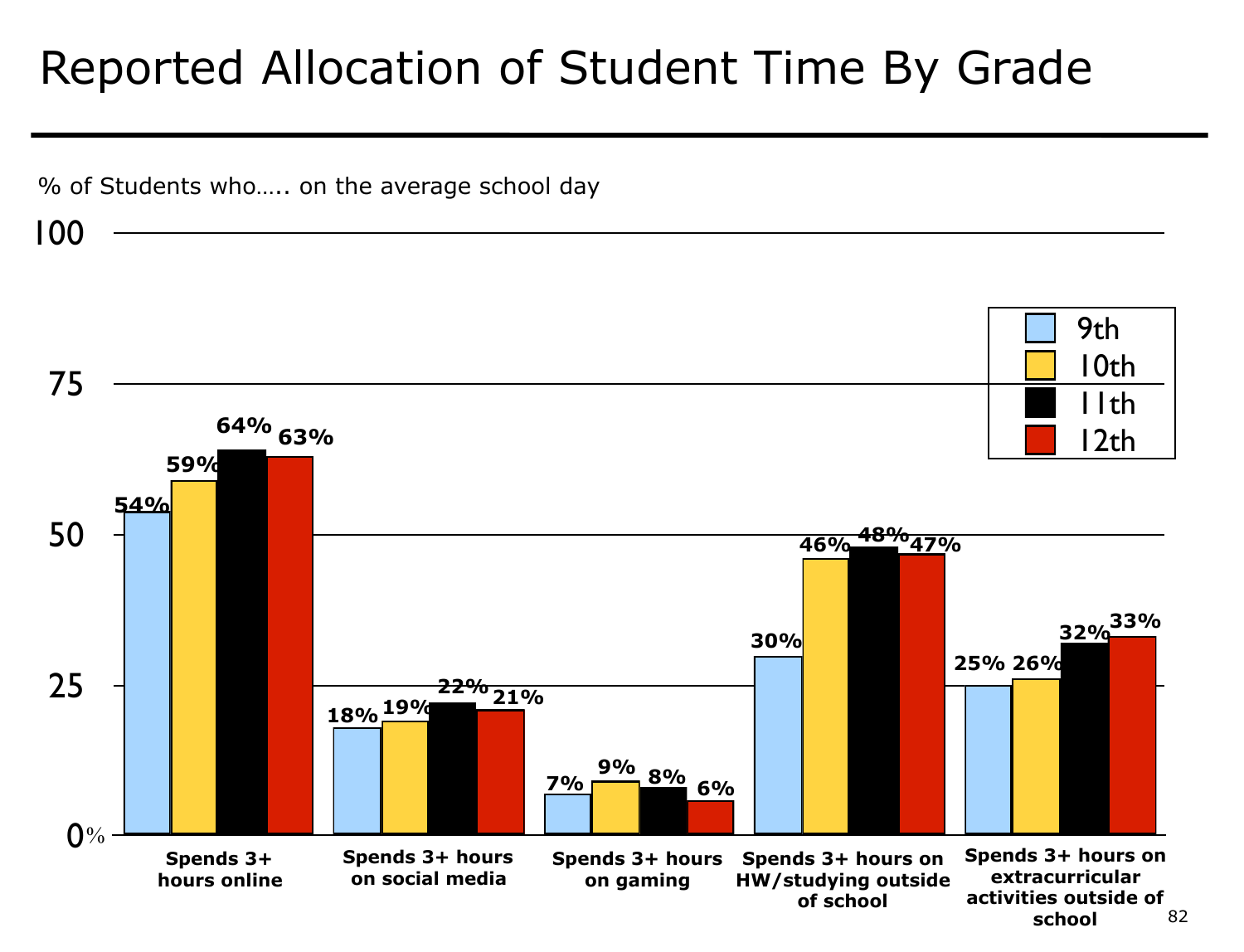# Reported Allocation of Student Time Comparison

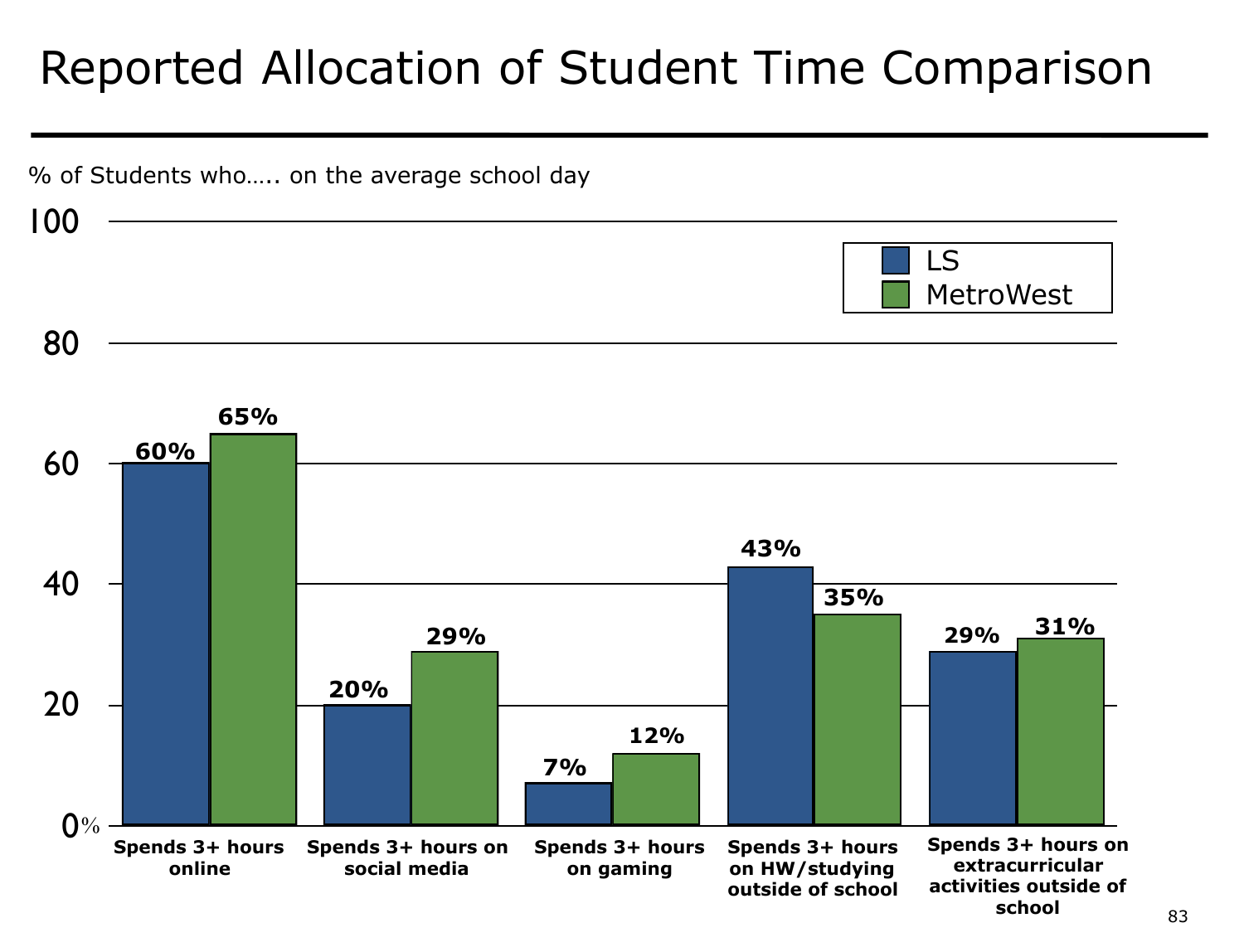# Reported Allocation of Student Time By Gender

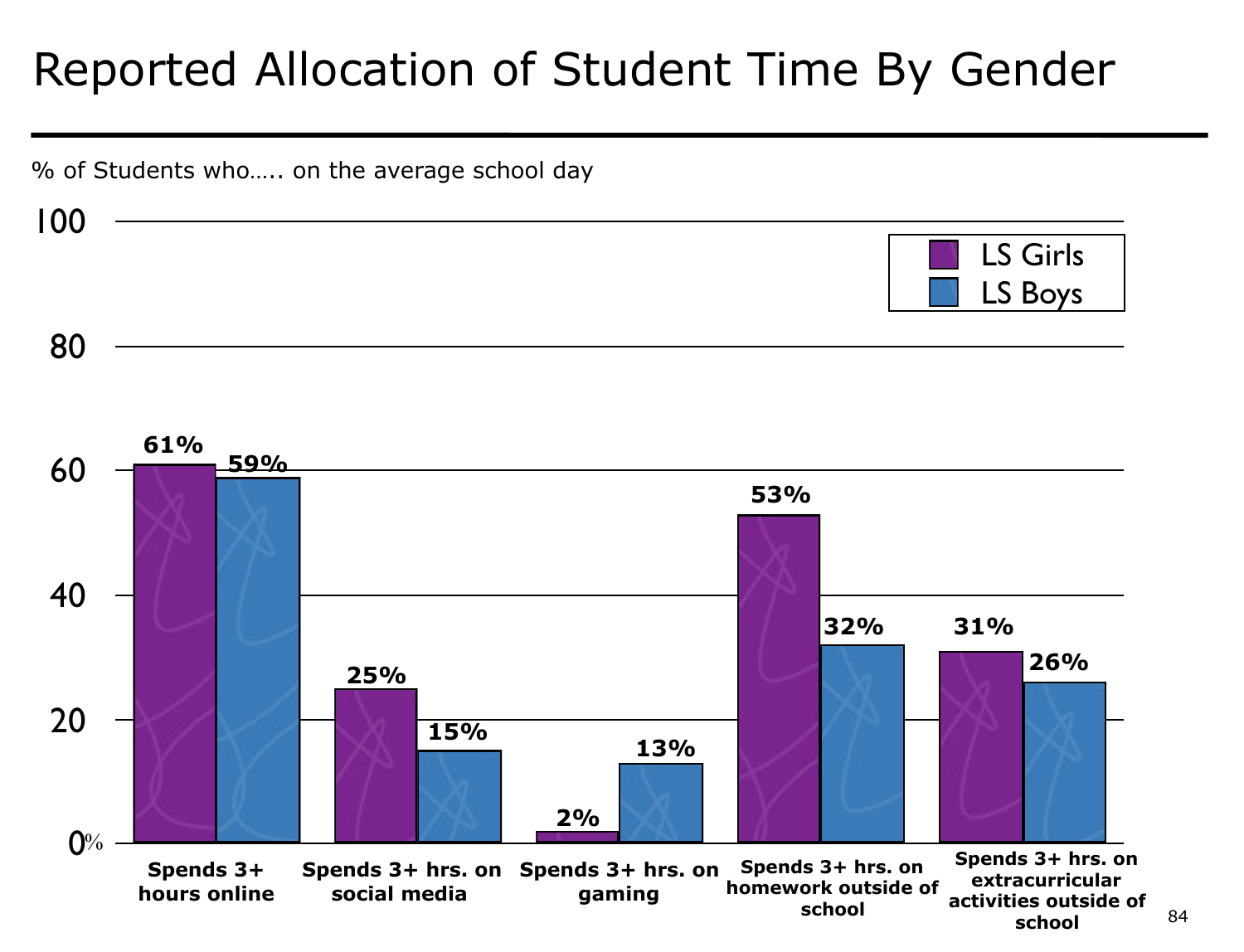# Online Behavior by Gender

#### *LS and MetroWest students report similar levels of these online behaviors. In addition, MetroWest students report the same gender discrepancy in reports of these behaviors.*

% of Students who report\* . . . .

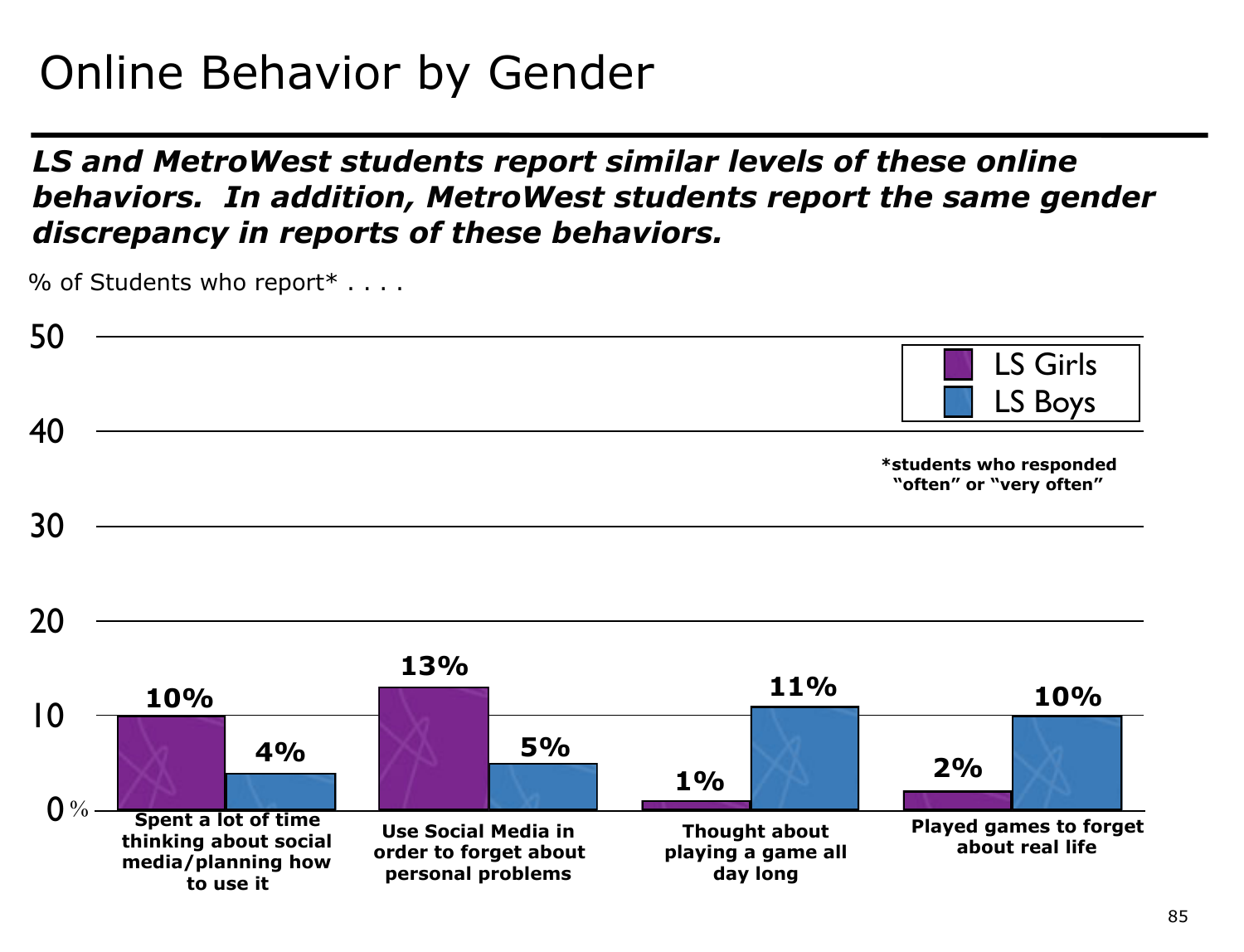## Attitudes and Experiences Related to Social Media By Grade

*When looking at LS students, these attitudes & experiences all decreased or stayed the same since 2016 (no data prior). LS students and MetroWest students reported similar experiences with the exception that more MetroWest students report getting support on social media during challenging times than LS students (31% vs 26%).* 

% of Students who report . . . .

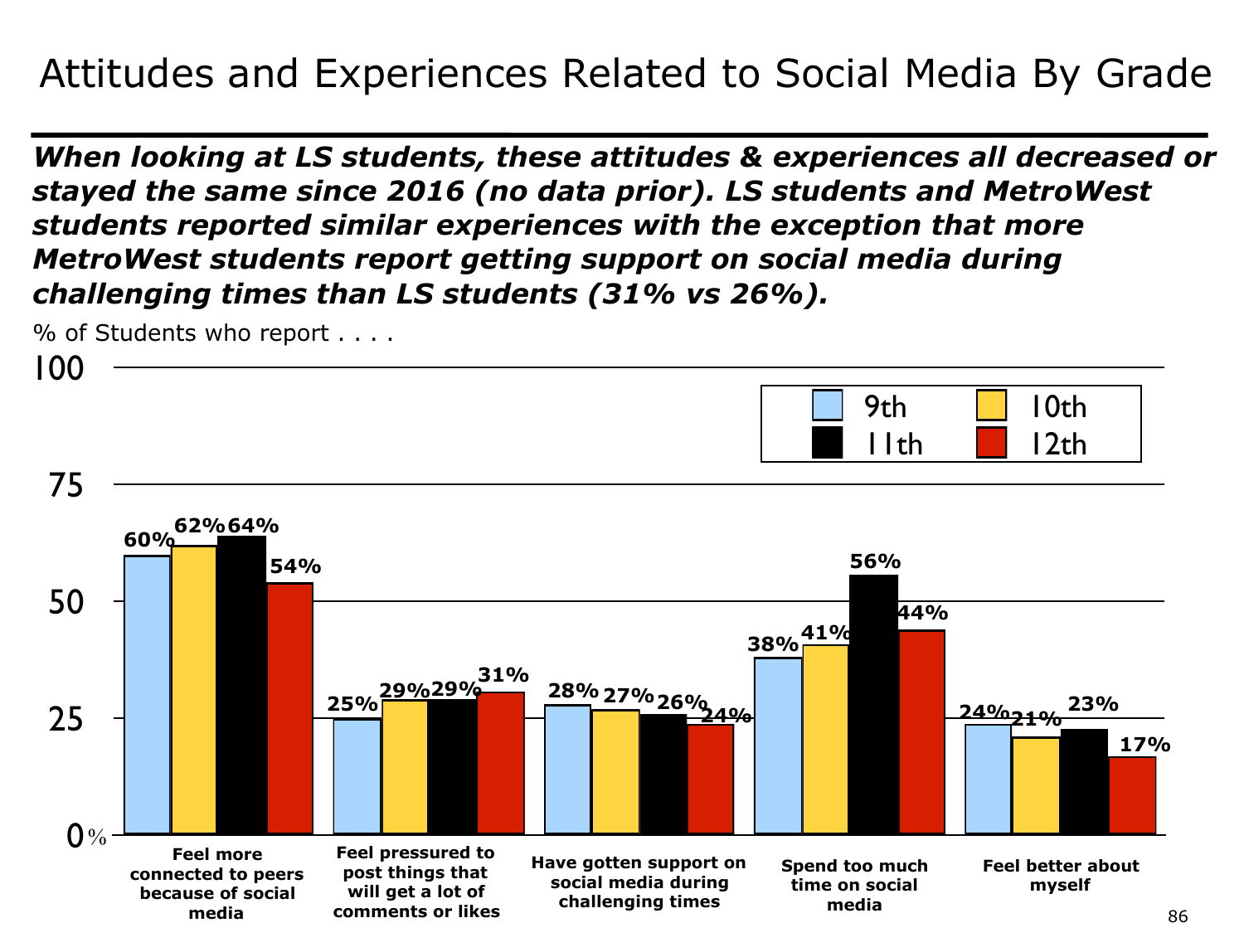## Attitudes and Experiences Related to Social Media By Gender

### *MetroWest students reported similar gender discrepancies as LS students reported.*



% of Students who report\* . . . .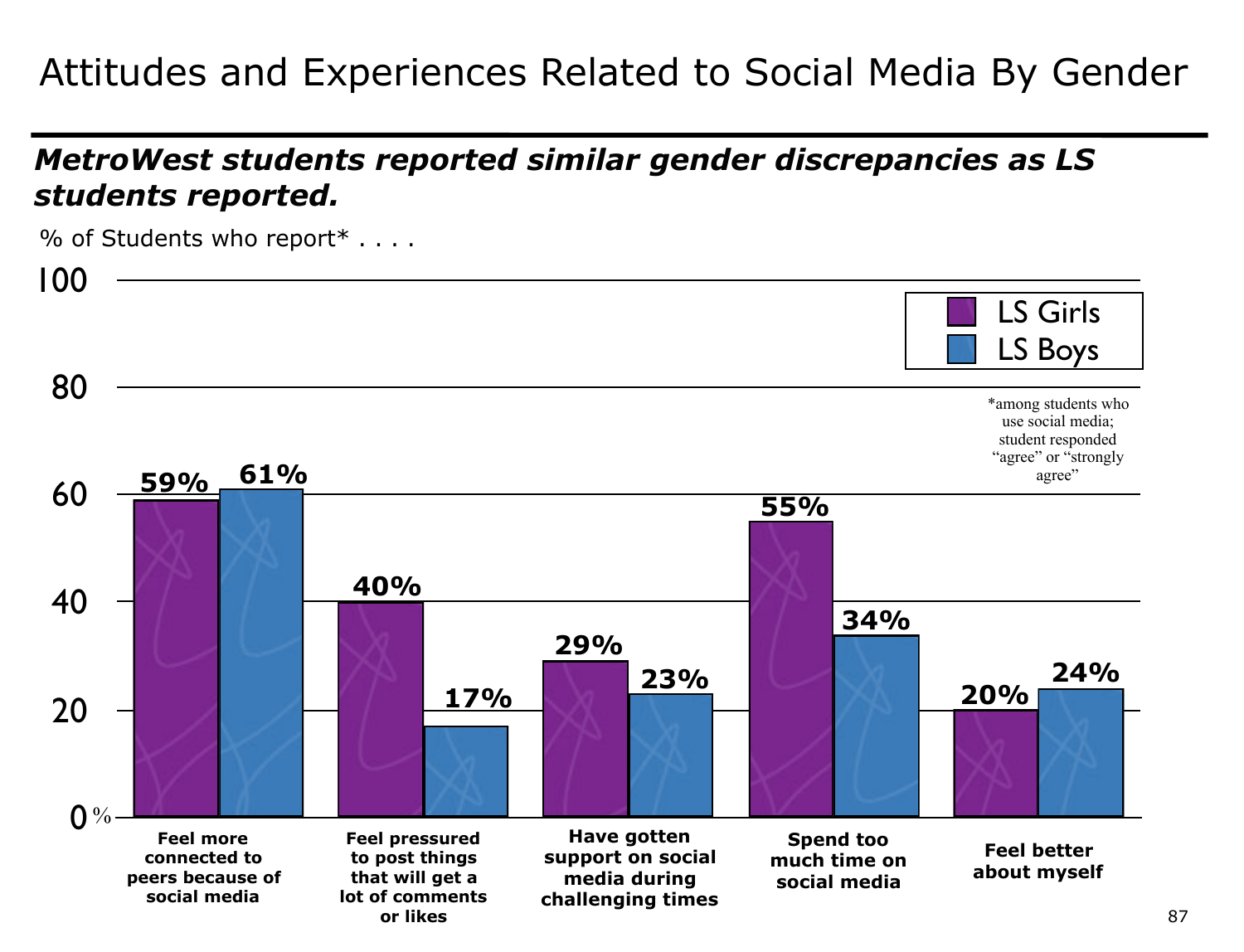*44% of LS students who spend 3 or more hours on social media on an average school day reported drinking alcohol in the past month versus 31% those who spend less than 3 hours on social media*

*35% of LS students who spend 3 or more hours on social media on an average school day reported using marijuana in the past month versus 19% those who spend less than 3 hours on social media* 

*29% of LS students who spend 3 or more hours on social media on an average school day reported being bullied on school property in the year versus 18% those who spend less than 3 hours on social media* 

*25% of students who spend 3 or more hours on social media on an average school day reported depressive symptoms in the past year versus 15% those who spend less than 3 hours on social media*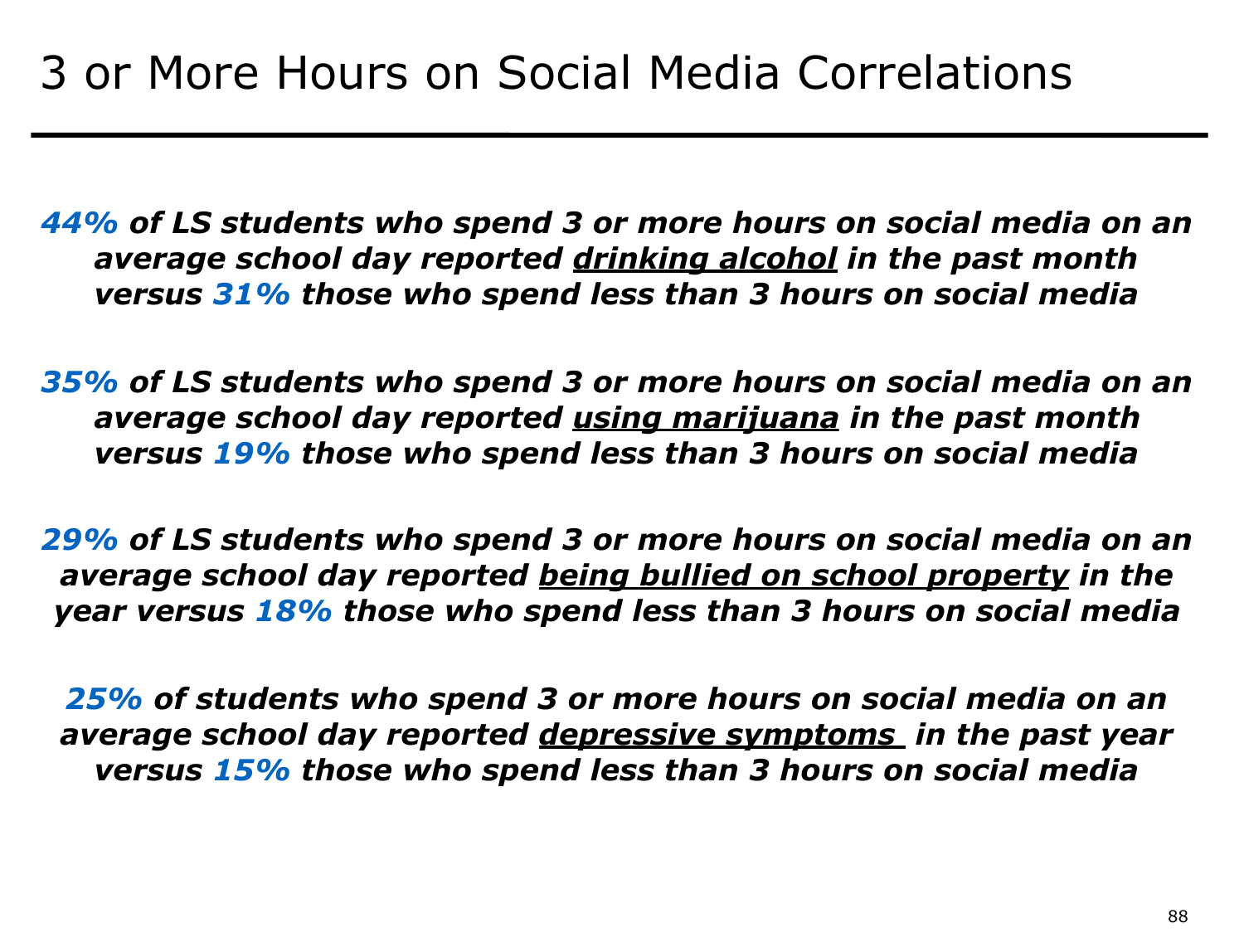# MetroWest Adolescent Health Survey Findings

# **Stress**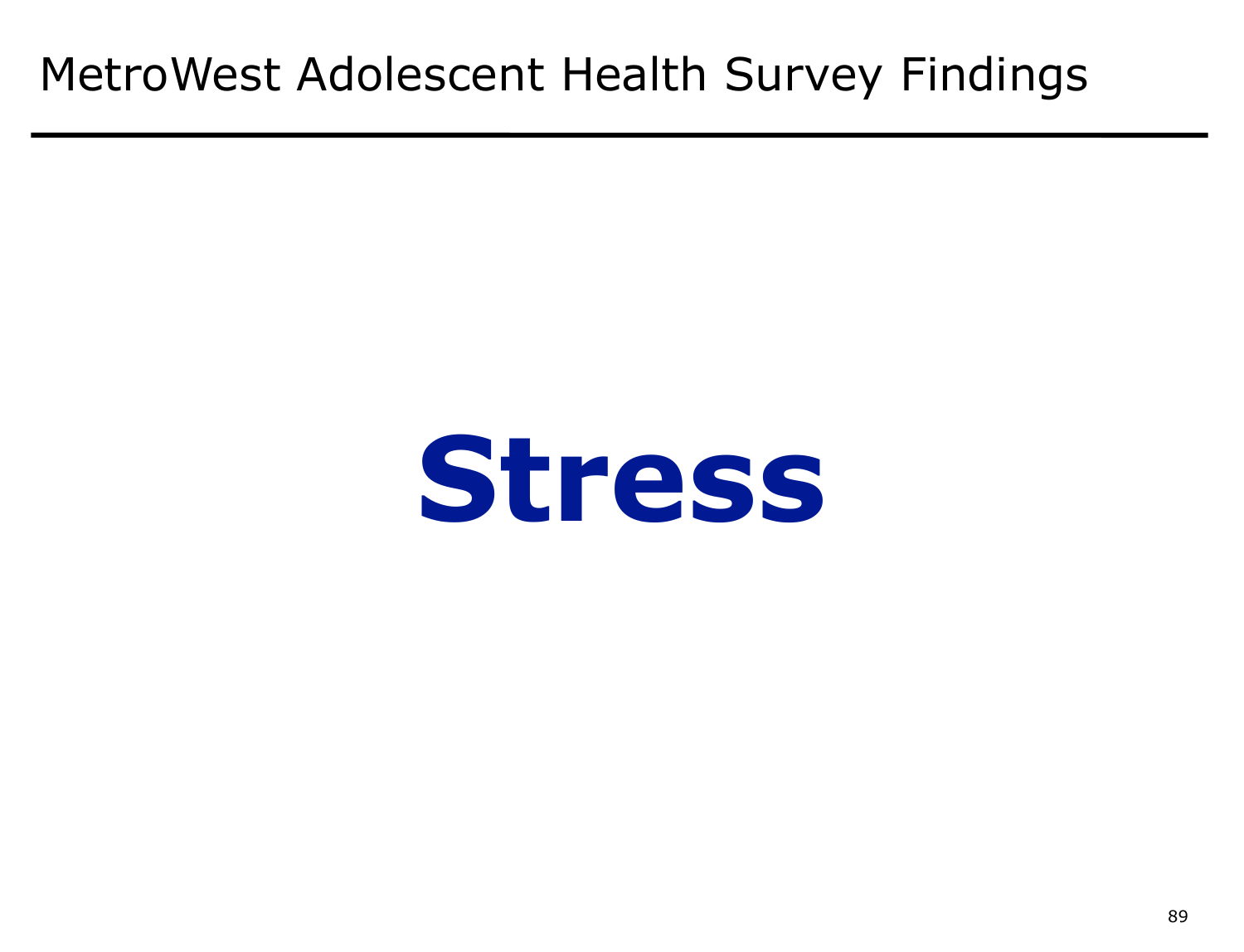# Past Month Stress Levels Comparison 12 Year Trend

#### *LS students report higher stress levels in the past month and greater amounts of worrying about school issues than MetroWest students. These levels have increased for both LS and MetroWest since 2006.*

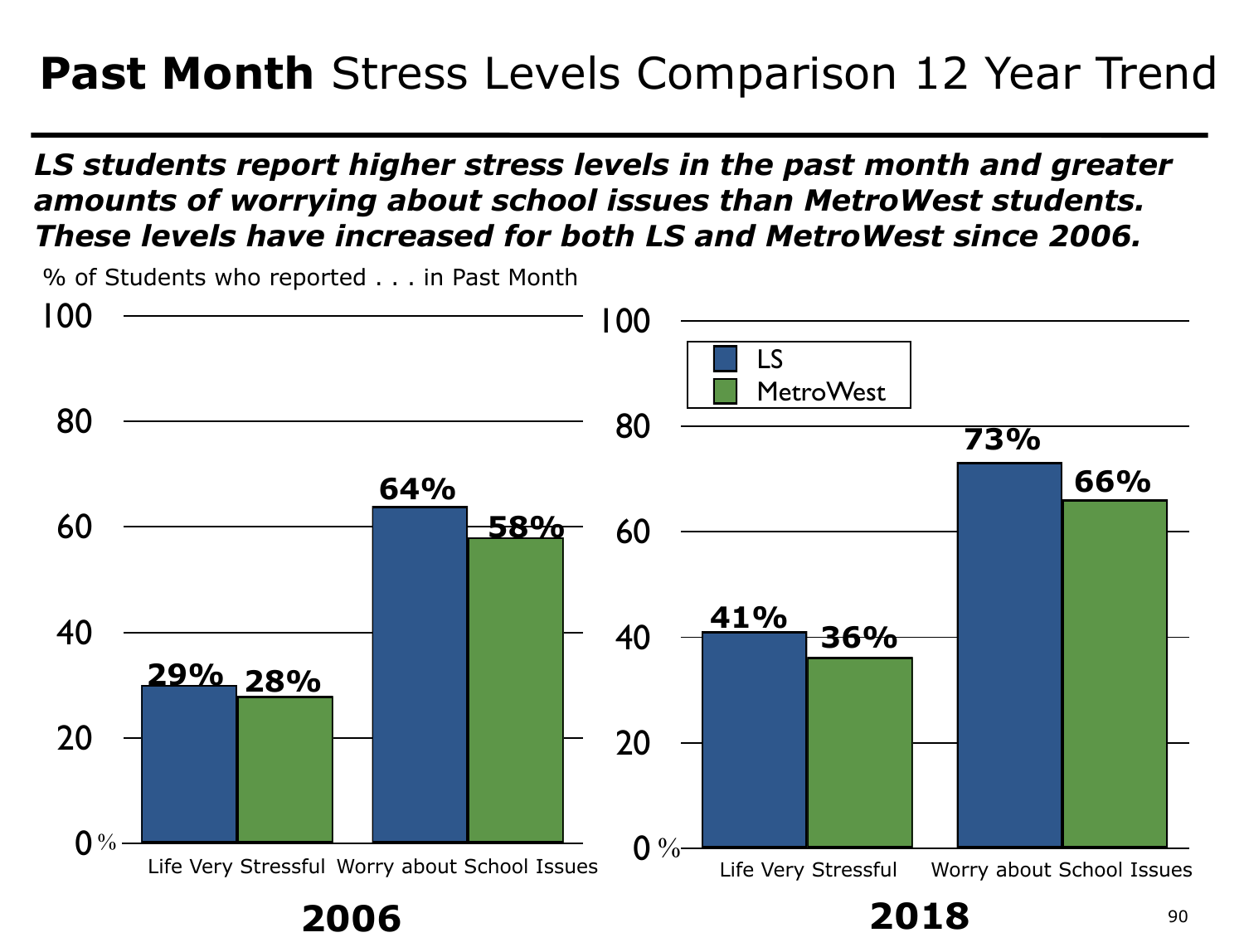# **Past Month** Stress Level By Grade Comparison

*The differences in stress levels when compared with MetroWest are greater during 11th and 12th grade. Significantly more LS Girls report life being very stressful than LS Boys (52% vs 29%). This gender difference is also seen with MetroWest students.* 

% of Students who say life was "very stressful" in past month

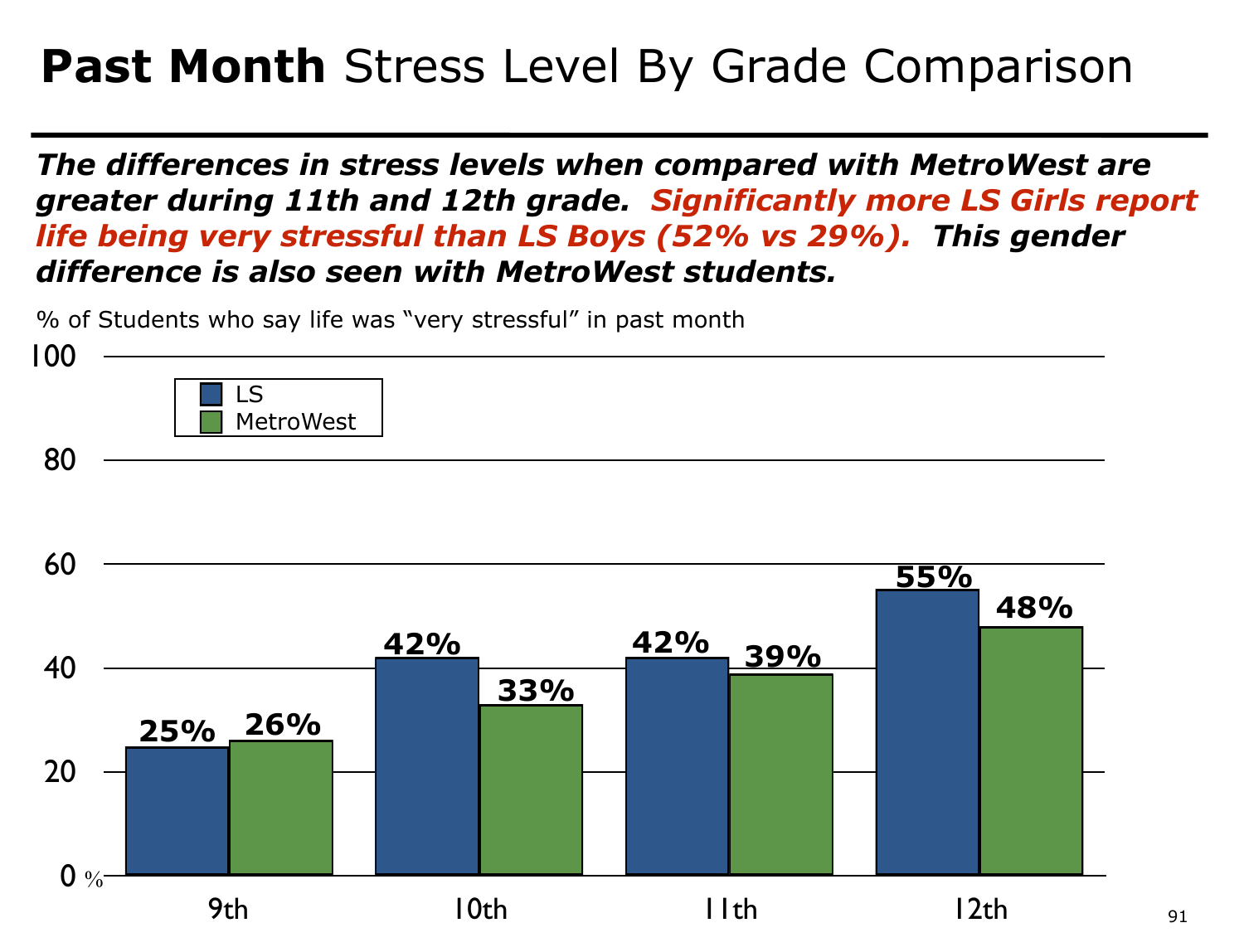## Past Month Life Very Stressful Comparison 12 Year Trend

#### *LS has consistently reported higher levels of stress since 2006 when compared with MetroWest.*

% of Students who say life was "very stressful" in past month

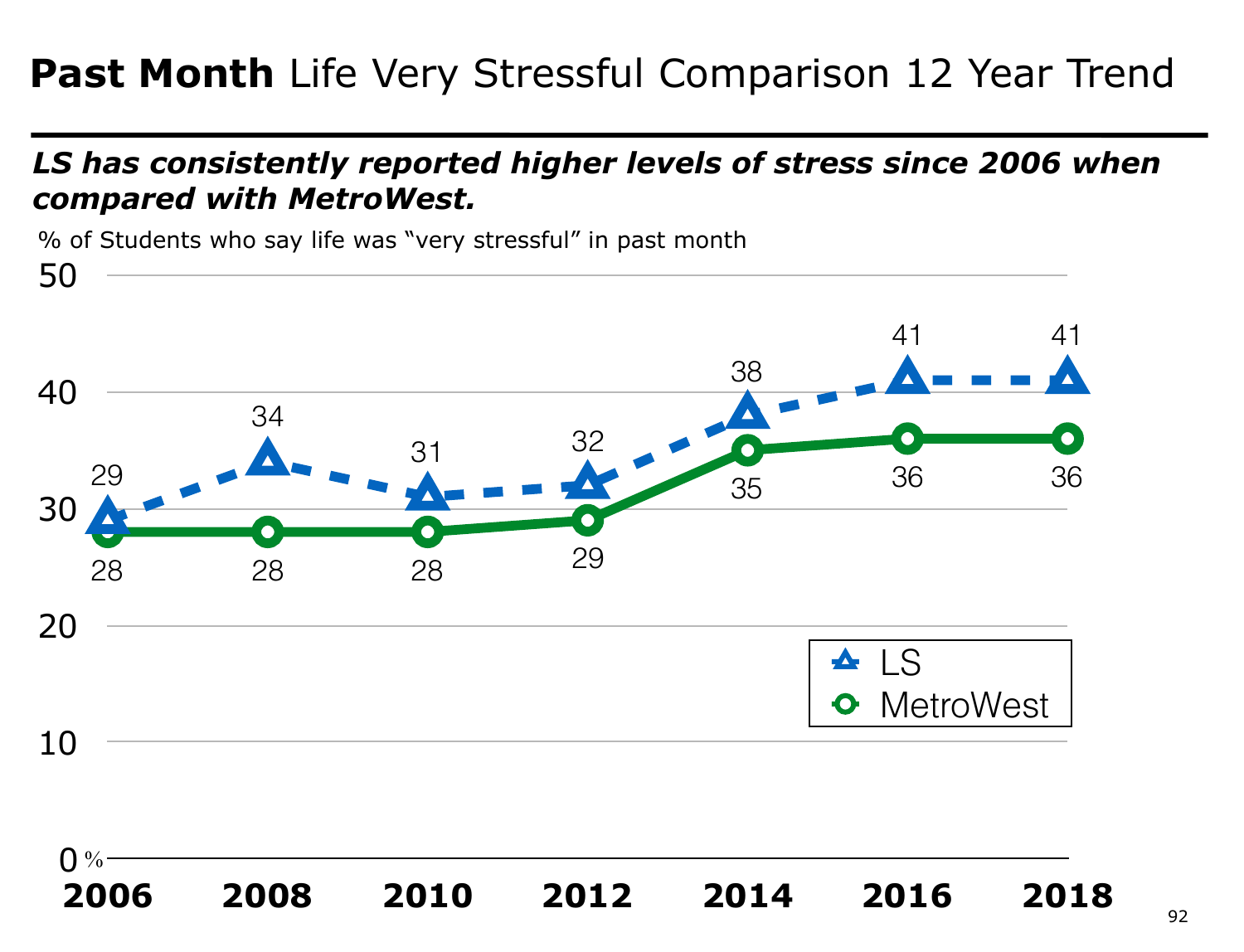# Stress Level By Gender

*LS Girls report higher stress levels than LS Boys. This discrepancy is also seen with MetroWest students. Significantly more LS Girls report life being very stressful than LS boys (52% vs 29%).*

0 % 20 40 60 80 100 LS Girls LS Boys **87% 60% 28% 44% 29% 19% 6% 3% 18% 42% 18% 36% School Issues Social Issues Family Issues Safety Issues Appearance Issues Physical and/or Emotional Health**

% of LS Students who report …… as a source of stress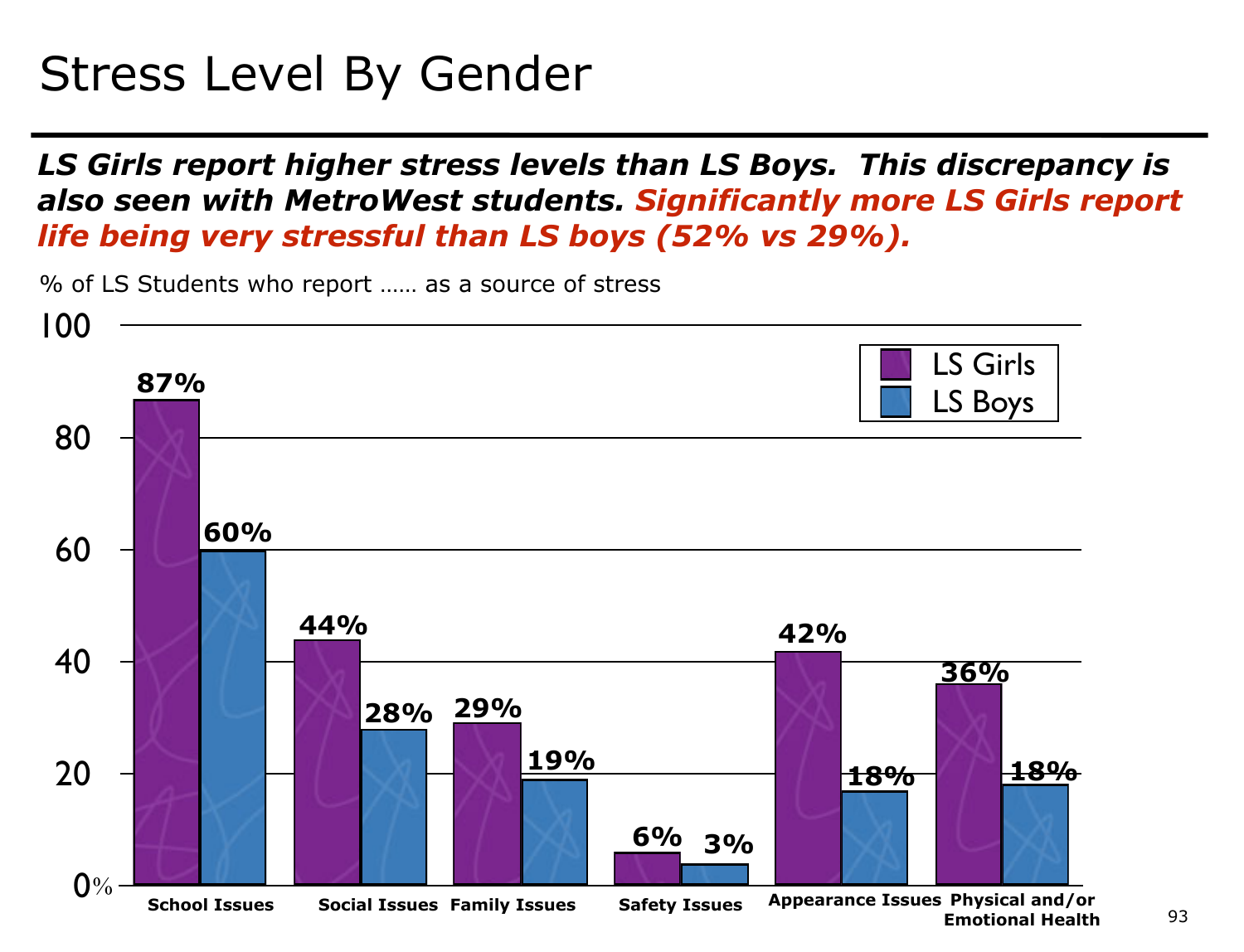## Worry/Stress about School Issues Comparison By Grade

*Since 2006, LS has consistently reported higher levels of worry/stress about school issues when compared with MetroWest. Both have increased from 2006 to 2018 MetroWest (58%-66%) versus LS (64%- 73%).*

% of Students who say they worry/feel stress about school issues "often or very often"



94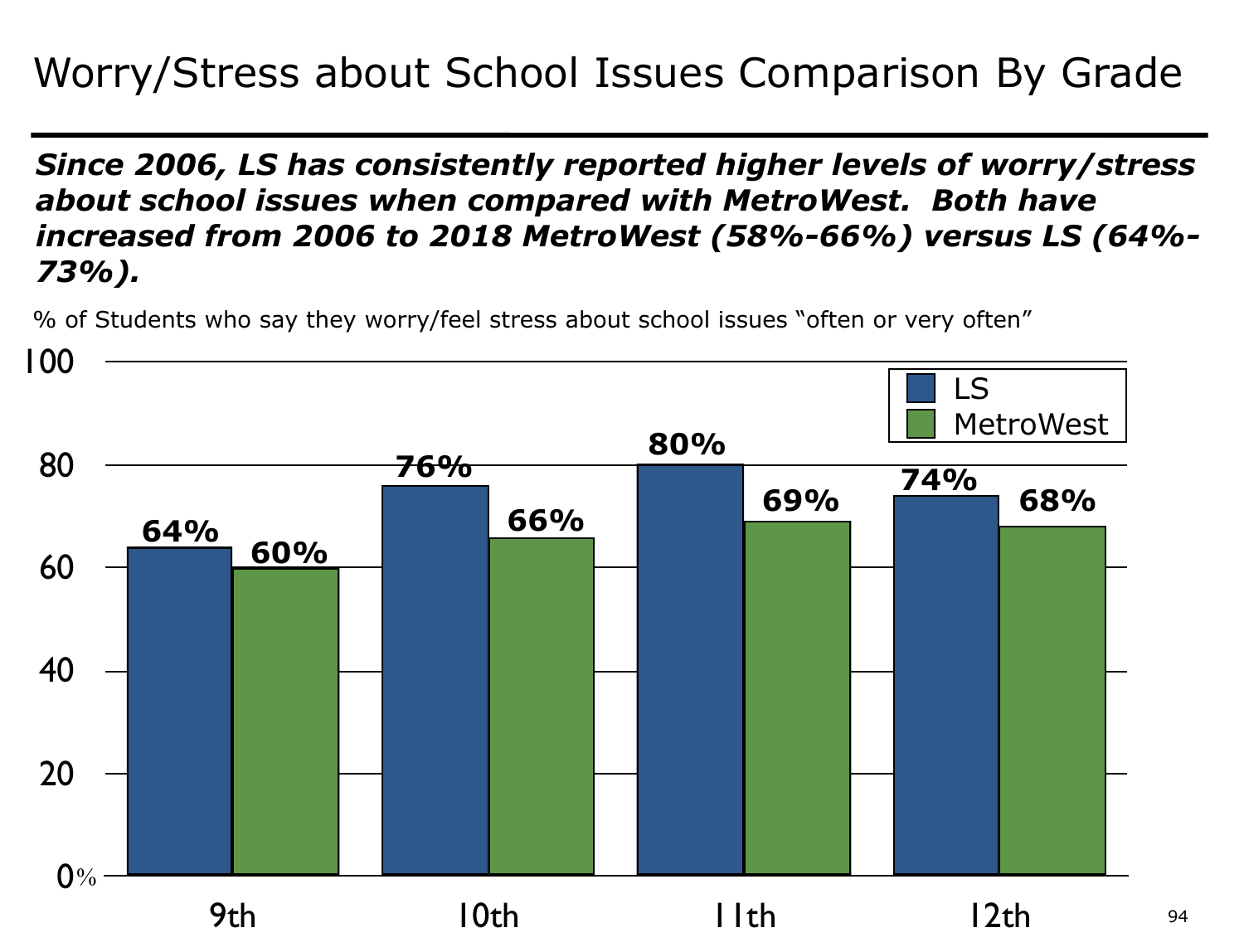*20% of LS students who reported being very stressed about school also reported having depressive symptoms in the past year versus 10% who reported they were not stressed about school* 

*15% of LS students who reported being very stressed about school also reported seriously considering suicide versus 5% who reported reported they were not stressed about school*

*There was NO significant correlation with substance use (e.g. cigarette, EVP, alcohol, marijuana)*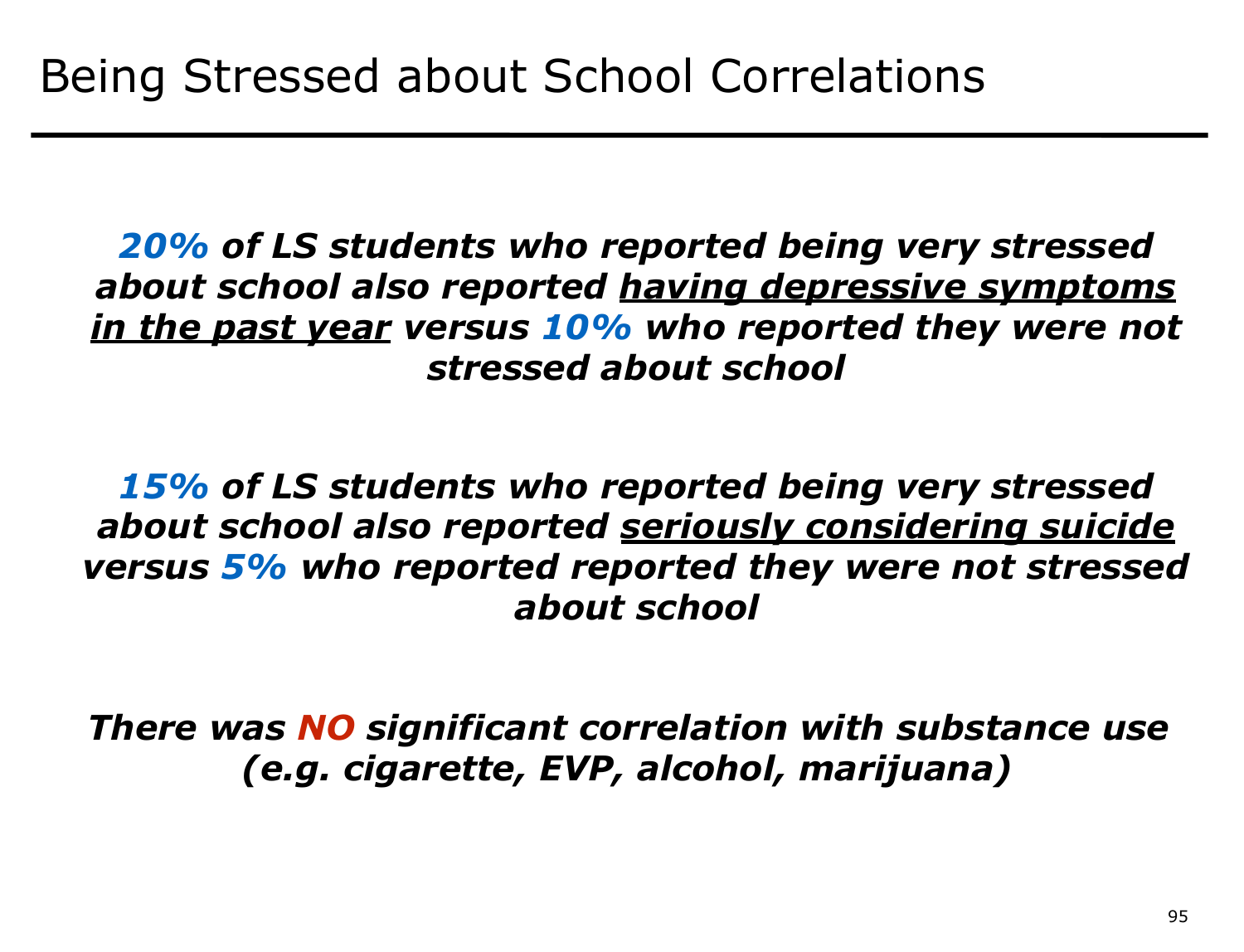#### *LS Students are consistently reporting spending more time on HW/ Studying outside of school than their MetroWest counterparts. MetroWest Girls also say they spend more time than MetroWest Boys (45% vs 23%).*

% of Students who say they spend 3+ hrs on HW/Studying Outside of School

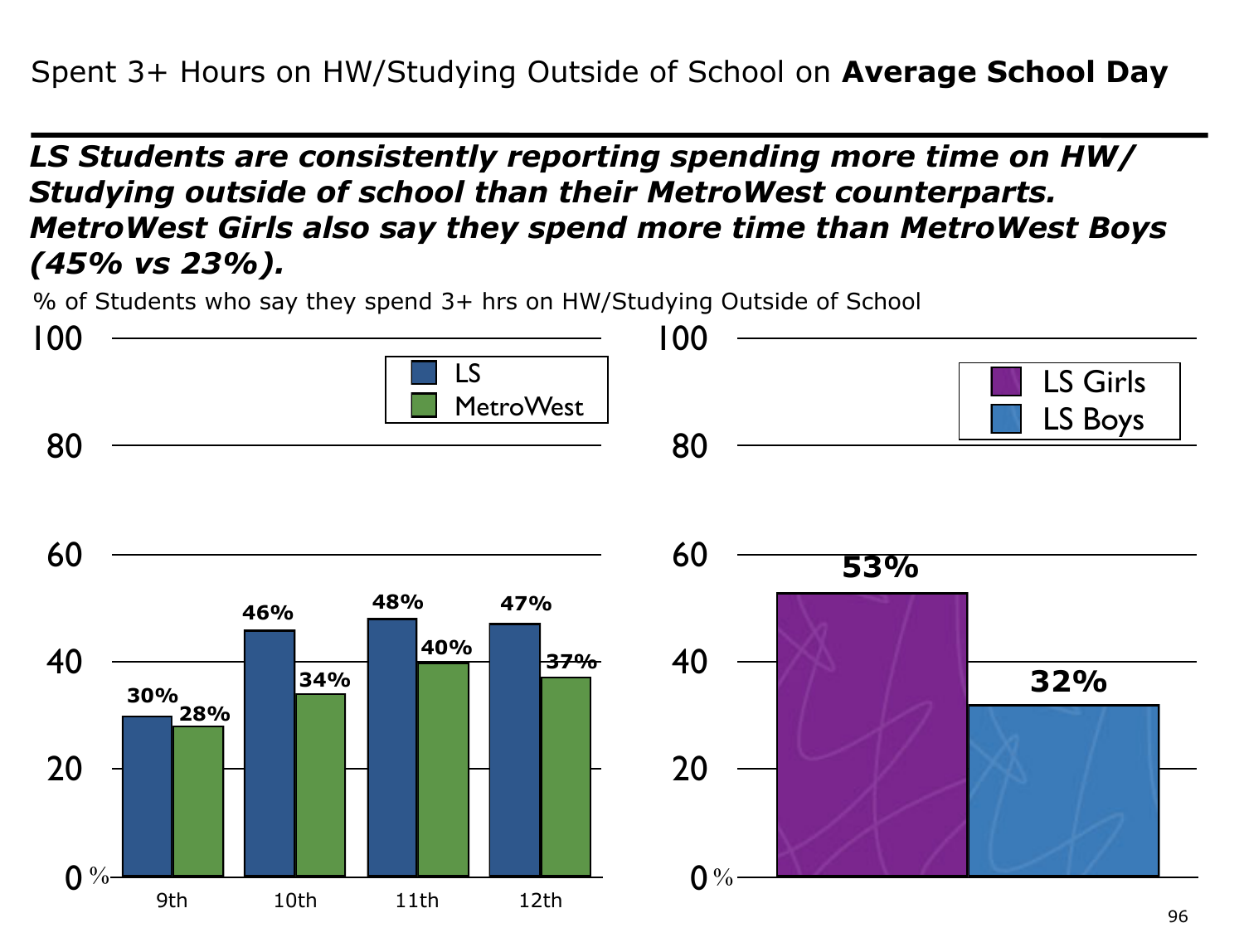#### *LS students report spending less time on HW than in 2014. There has be a very slight increase in time reported spent on extracurricular activities since 2014. There is no data prior to 2014.*

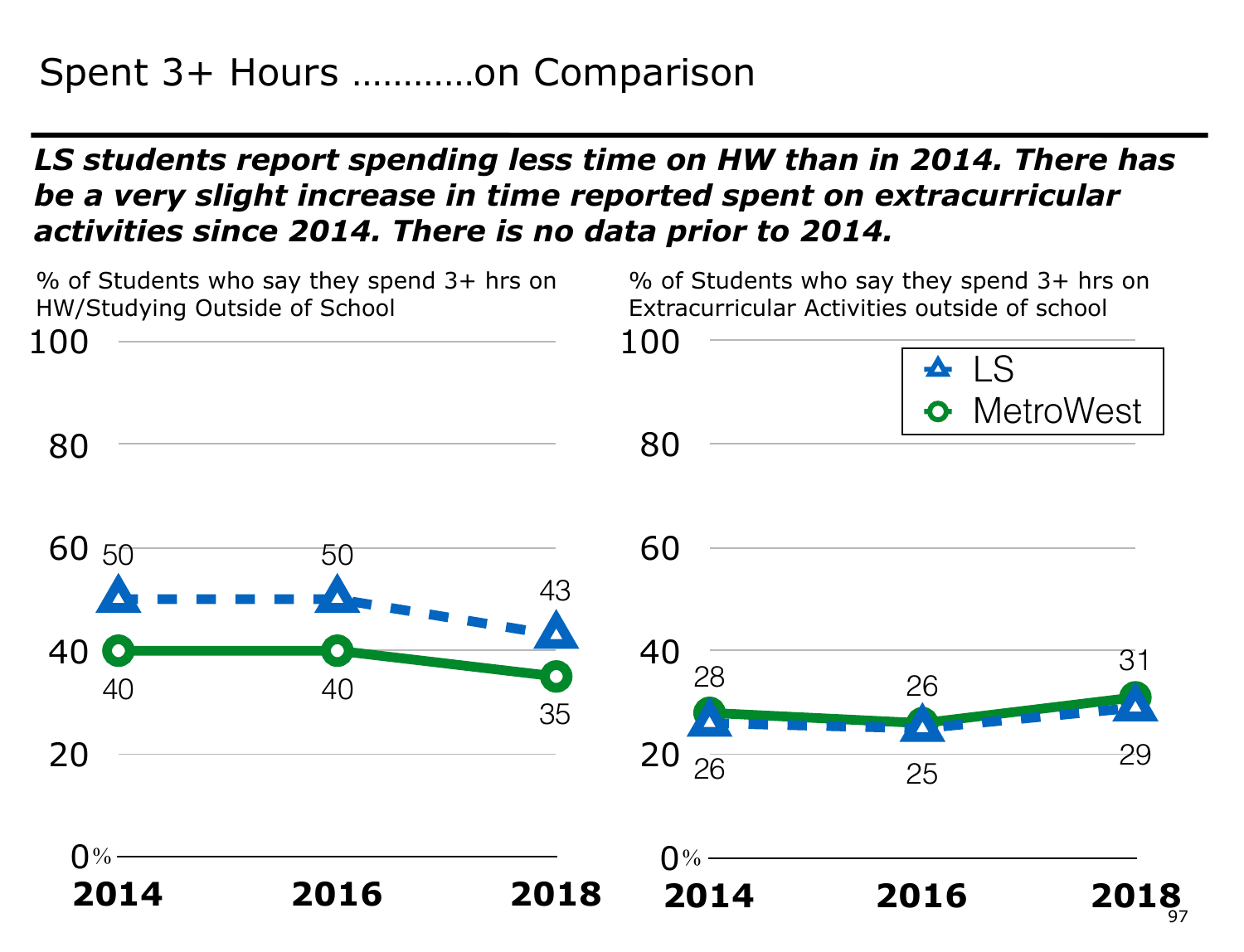# MetroWest Adolescent Health Survey Findings

# **Mental Health**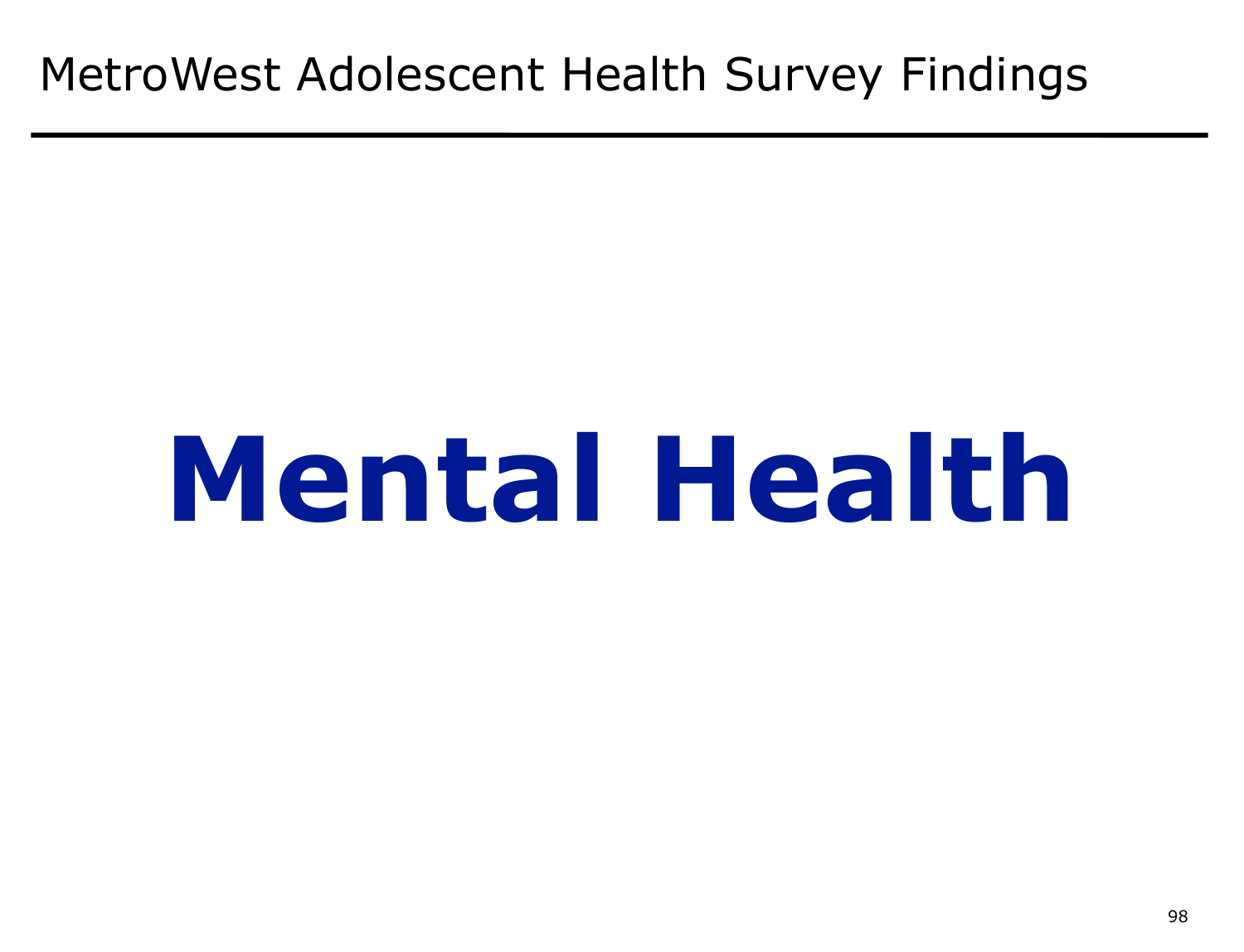### **Past Year** Depressive Symptoms Comparison 12 Year Trend

*Similar to MetroWest students, reporting of depressive symptoms by LS students has not changed since 2006. Depressive symptoms were defined as feeling sad or hopeless almost every day for two or more weeks.*

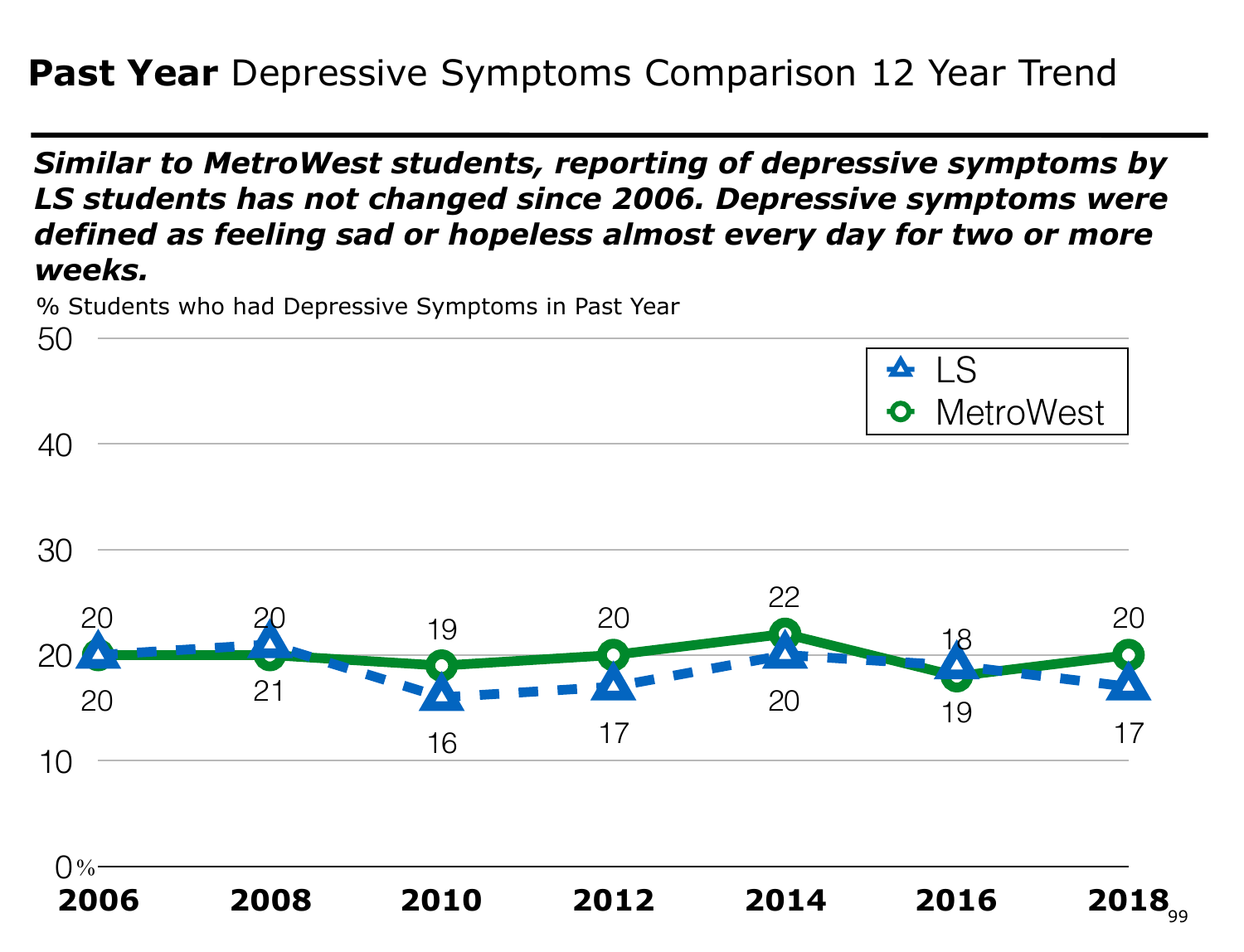## **Past Year** Depressive Symptoms By Grade Comparison

*In 2016 older LS students reported more depressive symptoms than older MetroWest students. In 2018, that distinction was no longer present. More LS Girls reported experiencing depressive symptoms than LS Boys (22% vs 12%). MetroWest students reported a similar gender difference.* 

% of Students who had Depressive Symptoms in Past Year



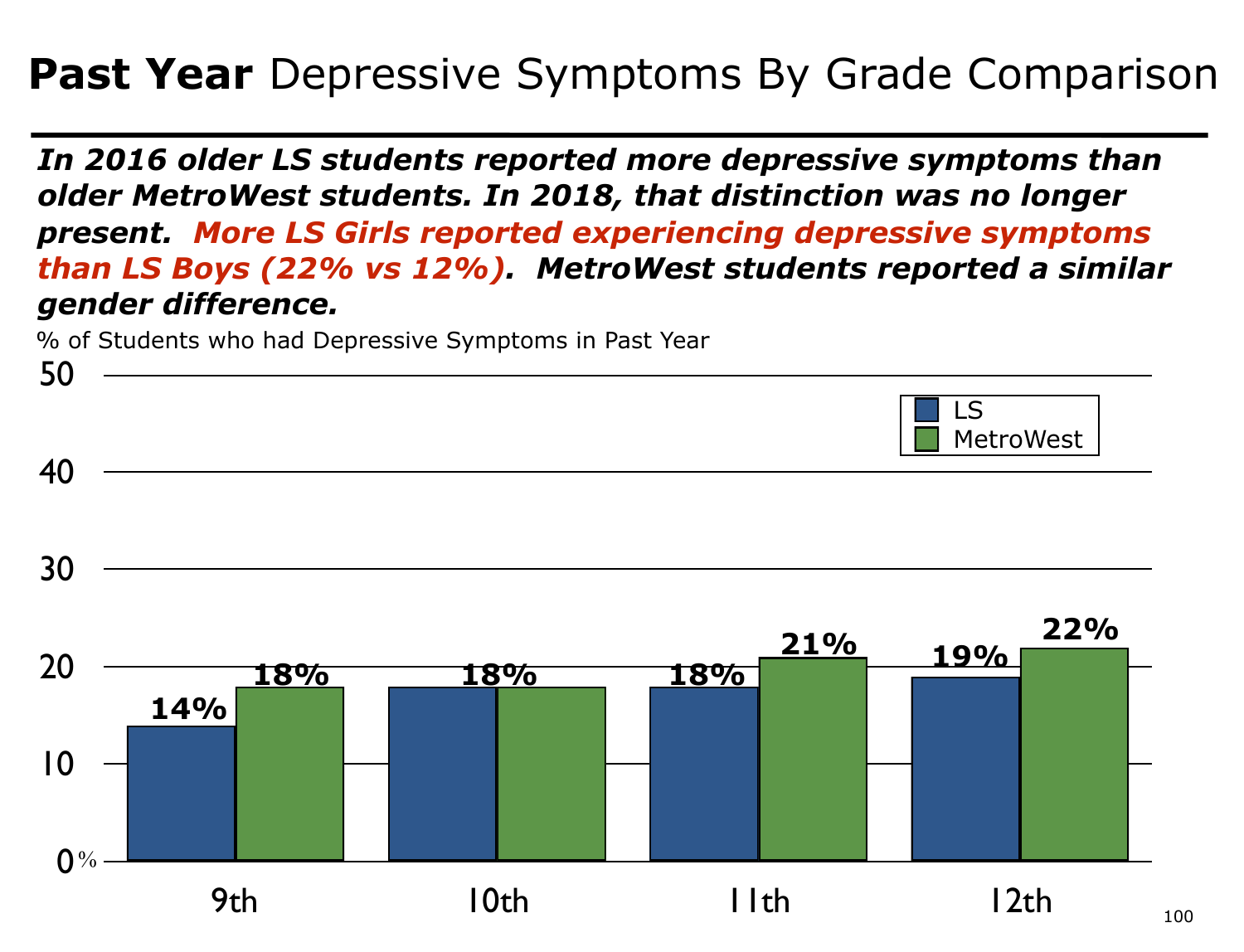# Past Year Peer Mental Health By Grade

*Overall, LS students are recognizing when fellow students are struggling in similar amounts as MetroWest students (47% vs 43%). LS Girls are more likely to report these behaviors than LS Boys. Data is not available prior to 2014.*

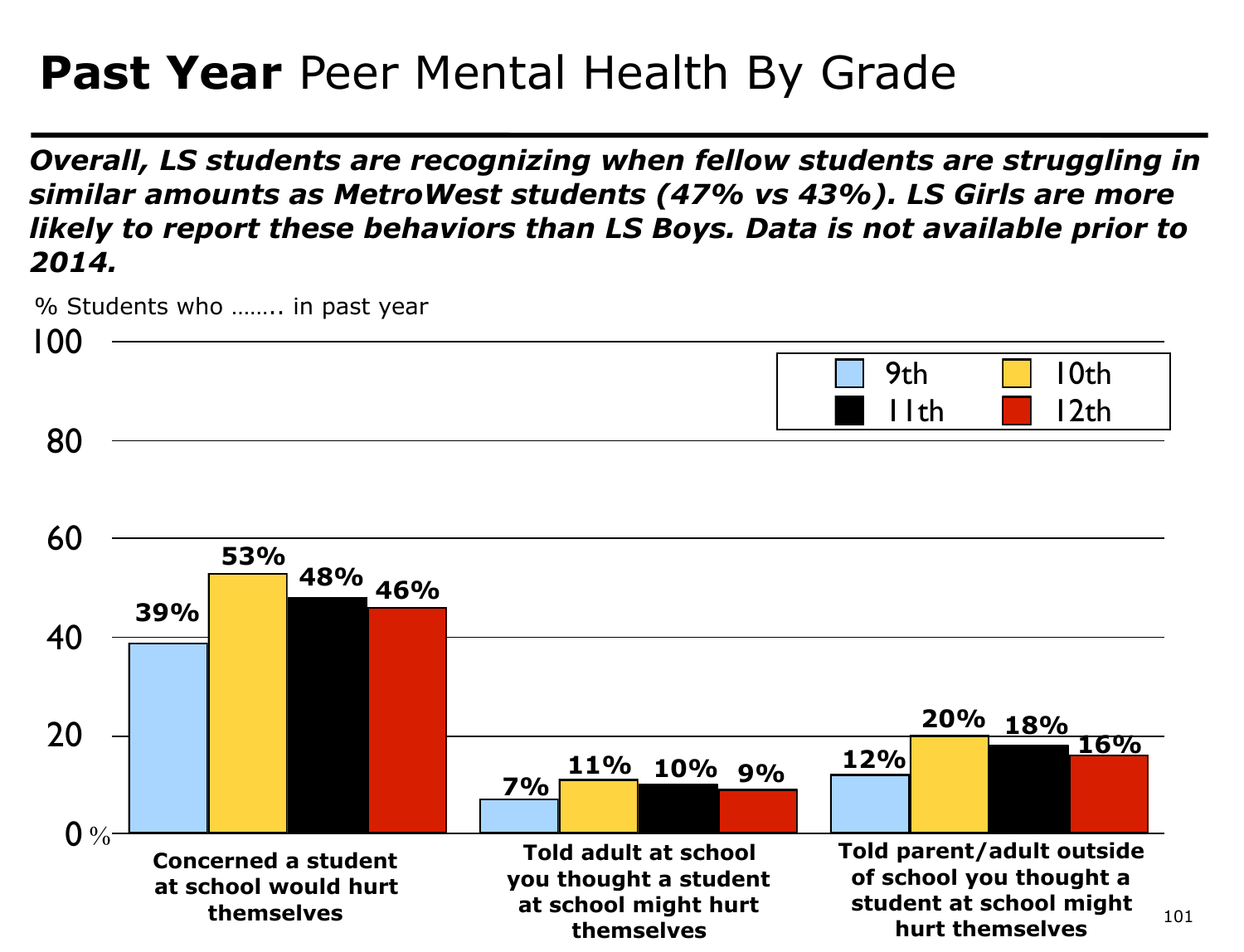# Past Year Peer Mental Health By Grade

#### *Overall, LS students report similar levels of these behaviors as MetroWest students. There are not any reported gender differences in these behaviors among LS students. Data is not available prior to 2014.*

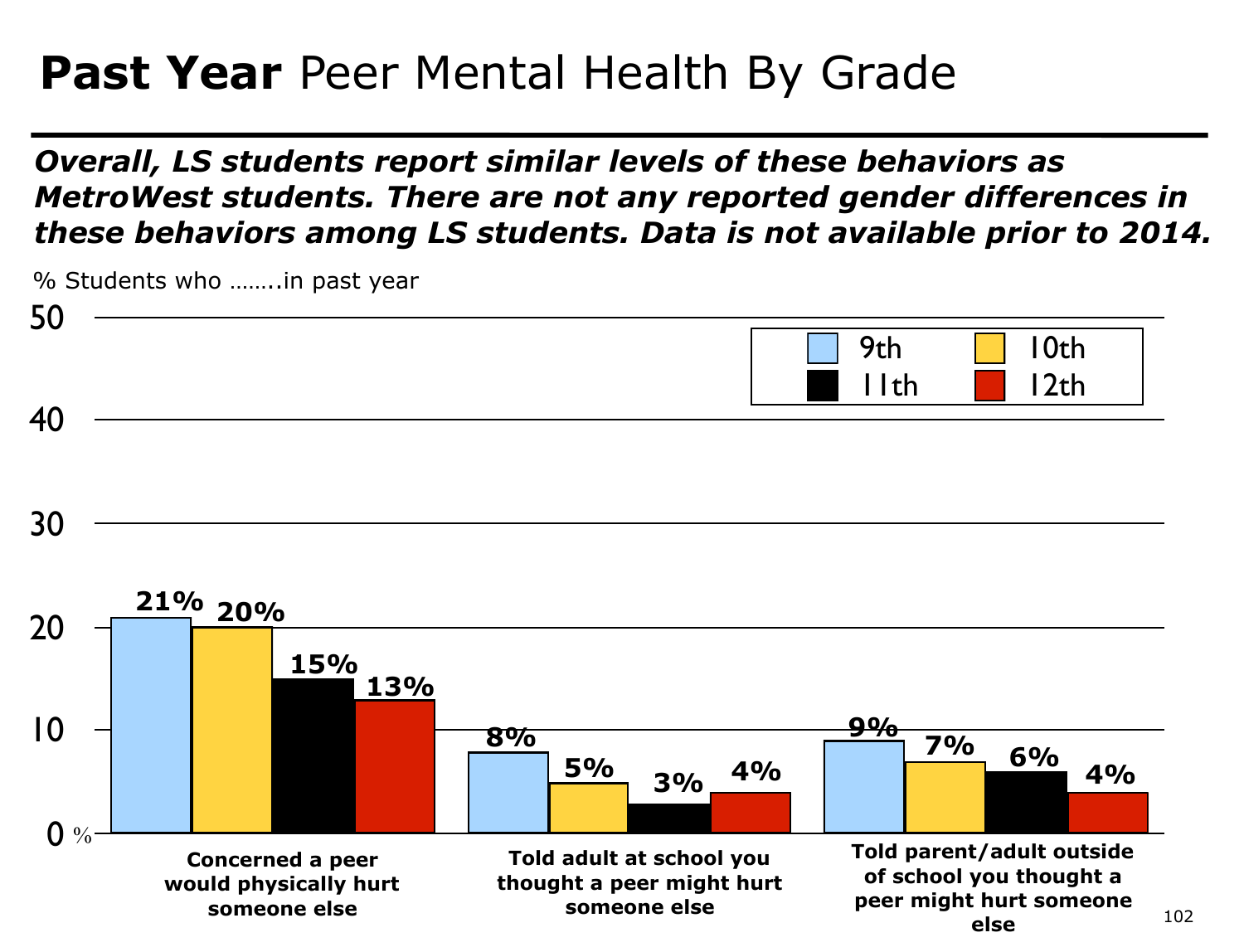| <b>ACTIVITY</b>                                                                                   | <b>MetroWest</b><br>LS         |                                          |  |
|---------------------------------------------------------------------------------------------------|--------------------------------|------------------------------------------|--|
| Saw posts online that a<br>student at school might try to<br>hurt themselves                      | 18%                            | 20%                                      |  |
| Saw posts online that a student or<br>someone else wanted to physically<br>hurt someone at school | $11\%$                         | 11%                                      |  |
| <b>ACTIVITY</b>                                                                                   | LS<br><b>Girls vs Boys</b>     | <b>MetroWest</b><br><b>Girls vs Boys</b> |  |
| Saw posts online that a student at school<br>might try to hurt themselves                         | 25% vs 12%                     | 25% vs 15%                               |  |
| Saw posts online that a student or<br>someone else wanted to physically hurt<br>someone at school | $11\%$ vs $10\%$<br>12% vs 10% |                                          |  |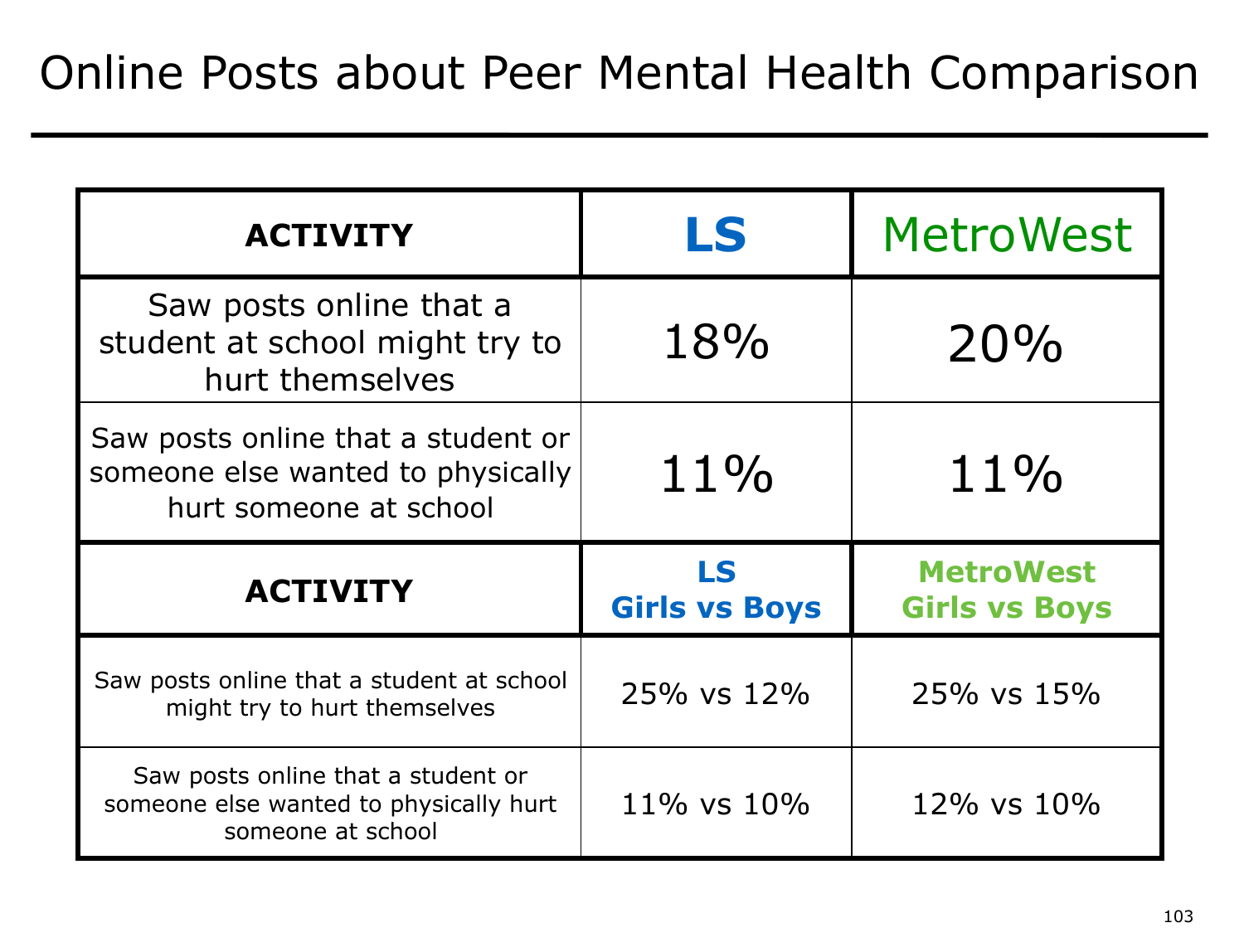# **Past Year** Self-Harm Comparison and By Gender

*LS and MetroWest currently have the same levels of self-harming behavior. These levels have slightly decreased since 2006 (15% to 12%). There appears to be a gender discrepancy for this behavior. Self-Harm was defined as cutting, burning, or bruising yourself on purpose***.**



104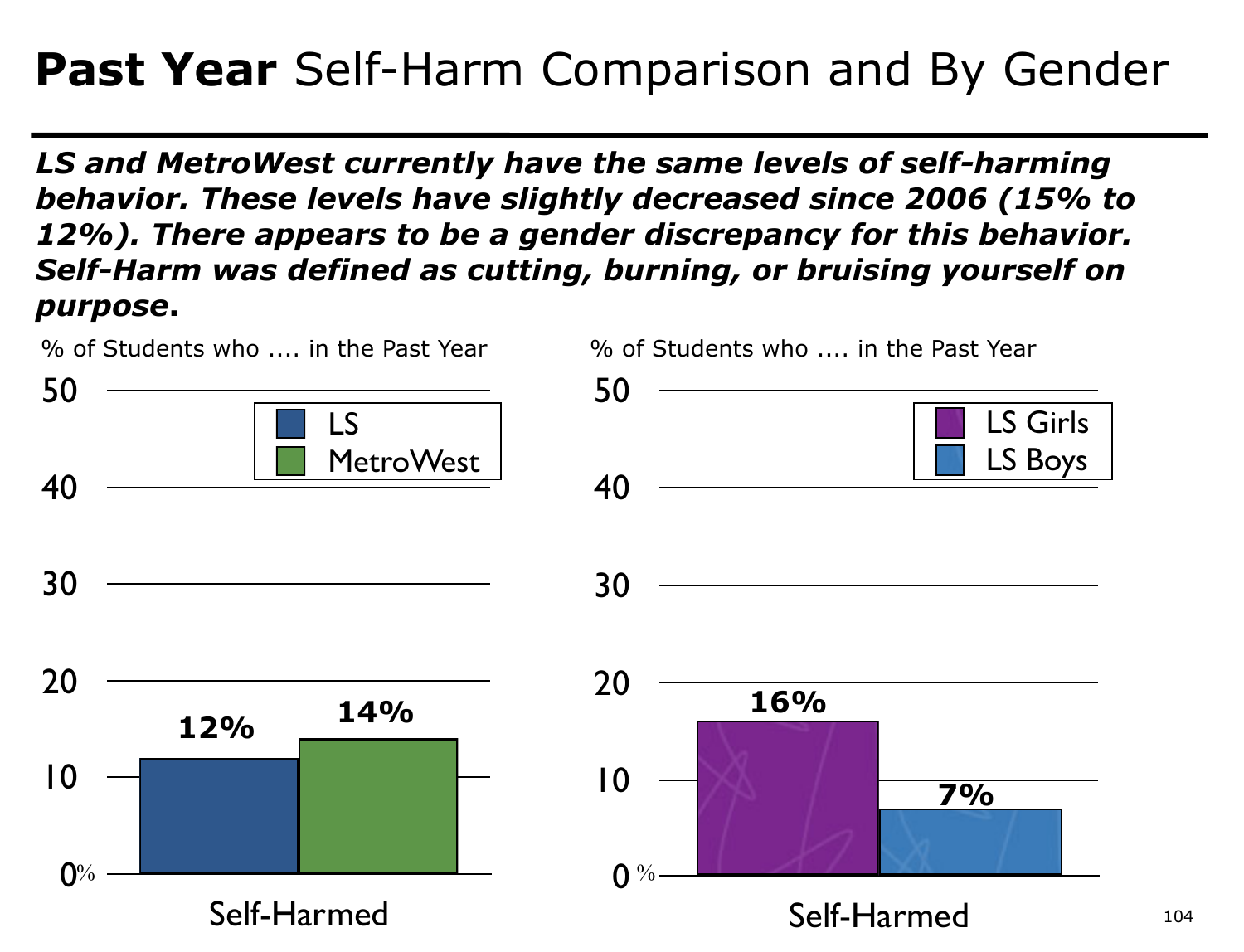## Past Year Suicidal Behavior Comparison and By Gender

### *LS and MetroWest currently have comparable levels. There appears to be a gender discrepancy in reports of these behaviors.*

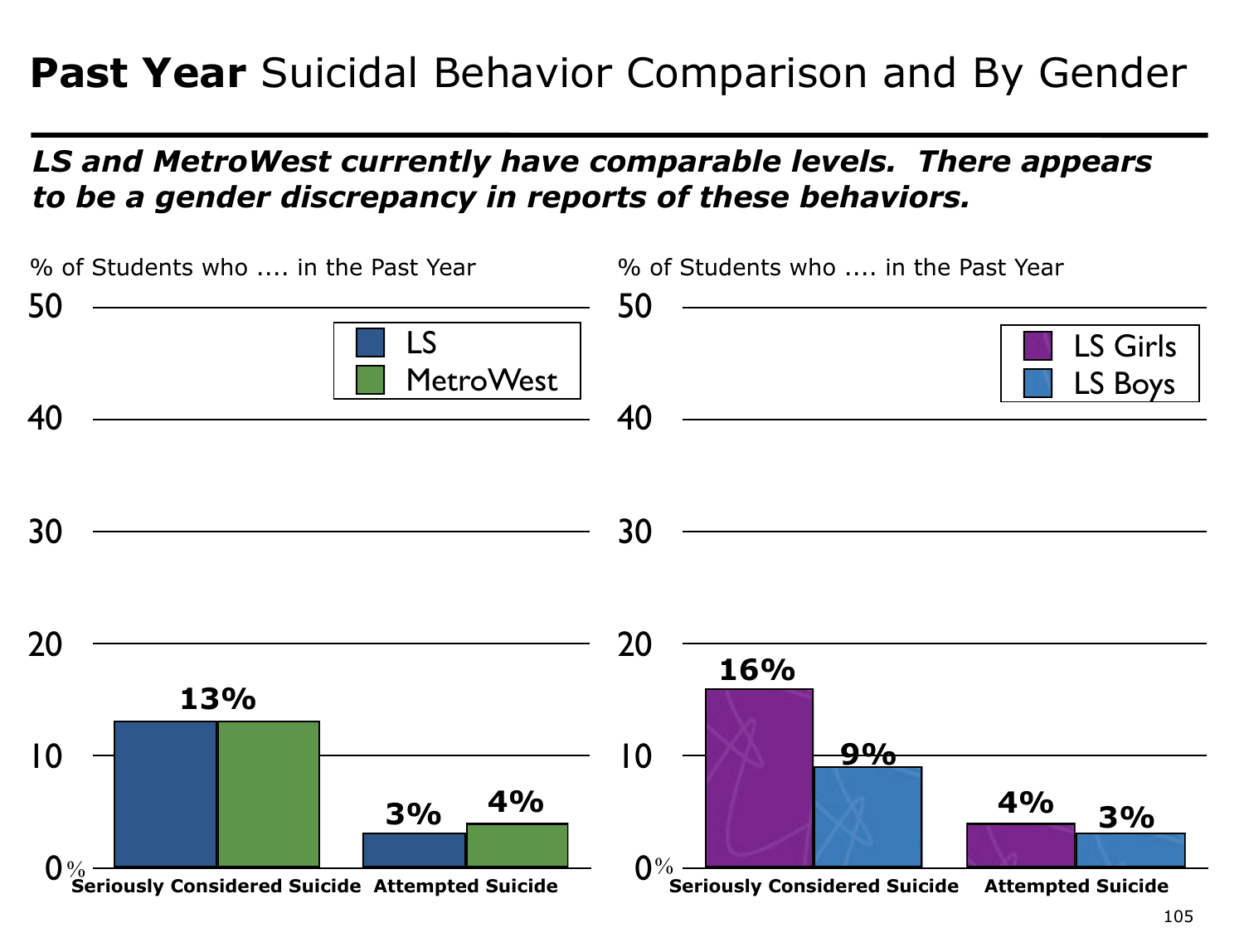| <b>Reported occurring during</b><br>the past year                 | LS in<br>2006 | LS in<br>2018 | <b>MetroWest</b><br>in 2006 | <b>MetroWest</b><br>in 2018 |
|-------------------------------------------------------------------|---------------|---------------|-----------------------------|-----------------------------|
| Felt sad or hopeless almost<br>every day for two or more<br>weeks | 20%           | 17%           | 20%                         | 20%                         |
| Hurt or injured yourself on<br>purpose                            | 15%           | 12%           | 13%                         | 14%                         |
| Seriously considered<br>attempting suicide                        | 10%           | <b>13%</b>    | 10%                         | 13%                         |
| Made a plan about attempting<br>suicide                           | 8%            | 8%            | 8%                          | 10%                         |
| Attempted suicide                                                 | 4%            | 3%            | 4%                          | 4%                          |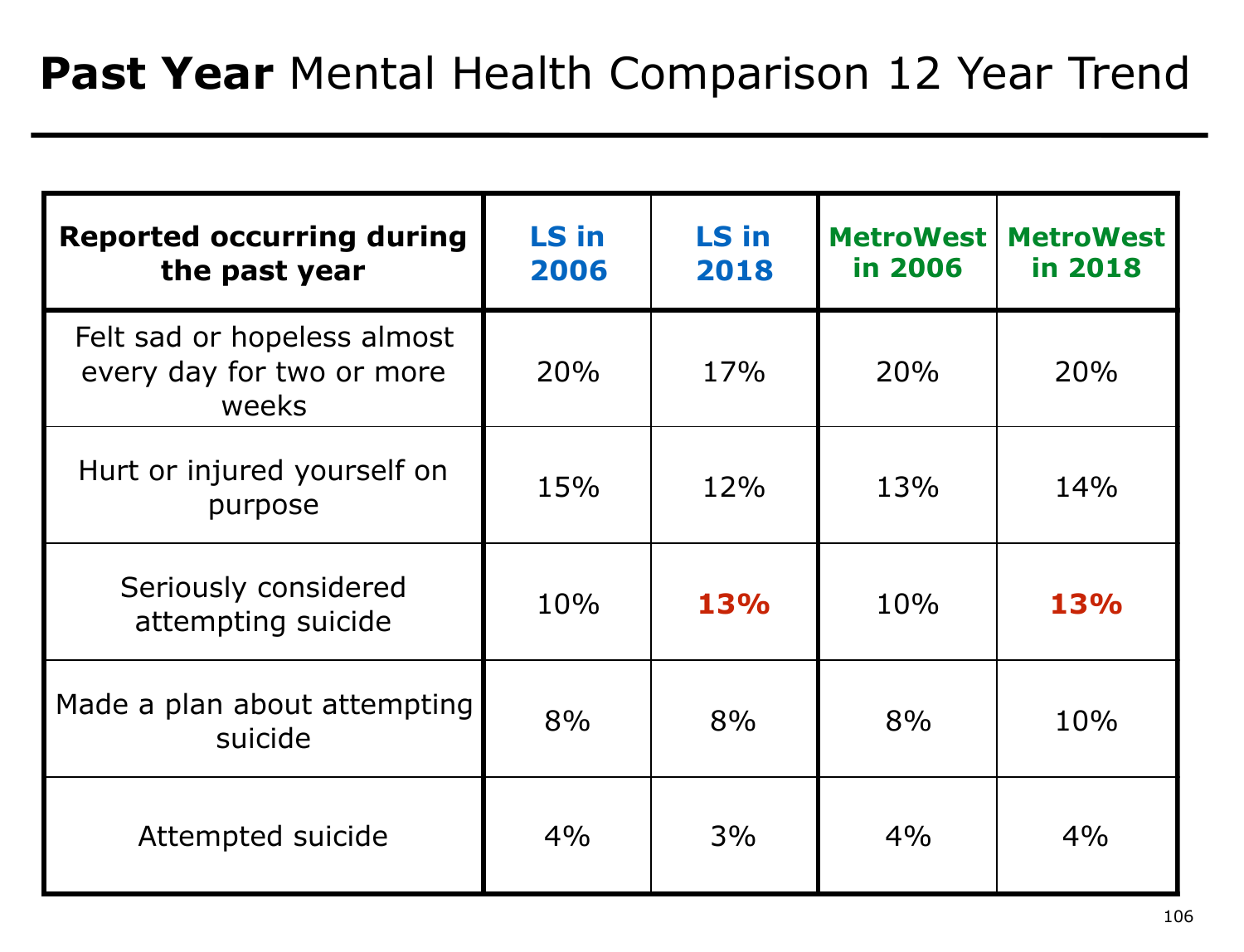*23% of LS students reported that they wanted to talk to a school counselor, school therapist, or school psychologist about emotional challenges or problems* 

*22% of LS students reported that they talked with a school counselor, school therapist, or school psychologist about emotional challenges or problems* 

*19% of MetroWest students reported that they wanted to talk to a school counselor, school therapist, or school psychologist about emotional challenges or problems* 

*17% of MetroWest students reported that they talked with a school counselor, school therapist, or school psychologist about emotional challenges or problems*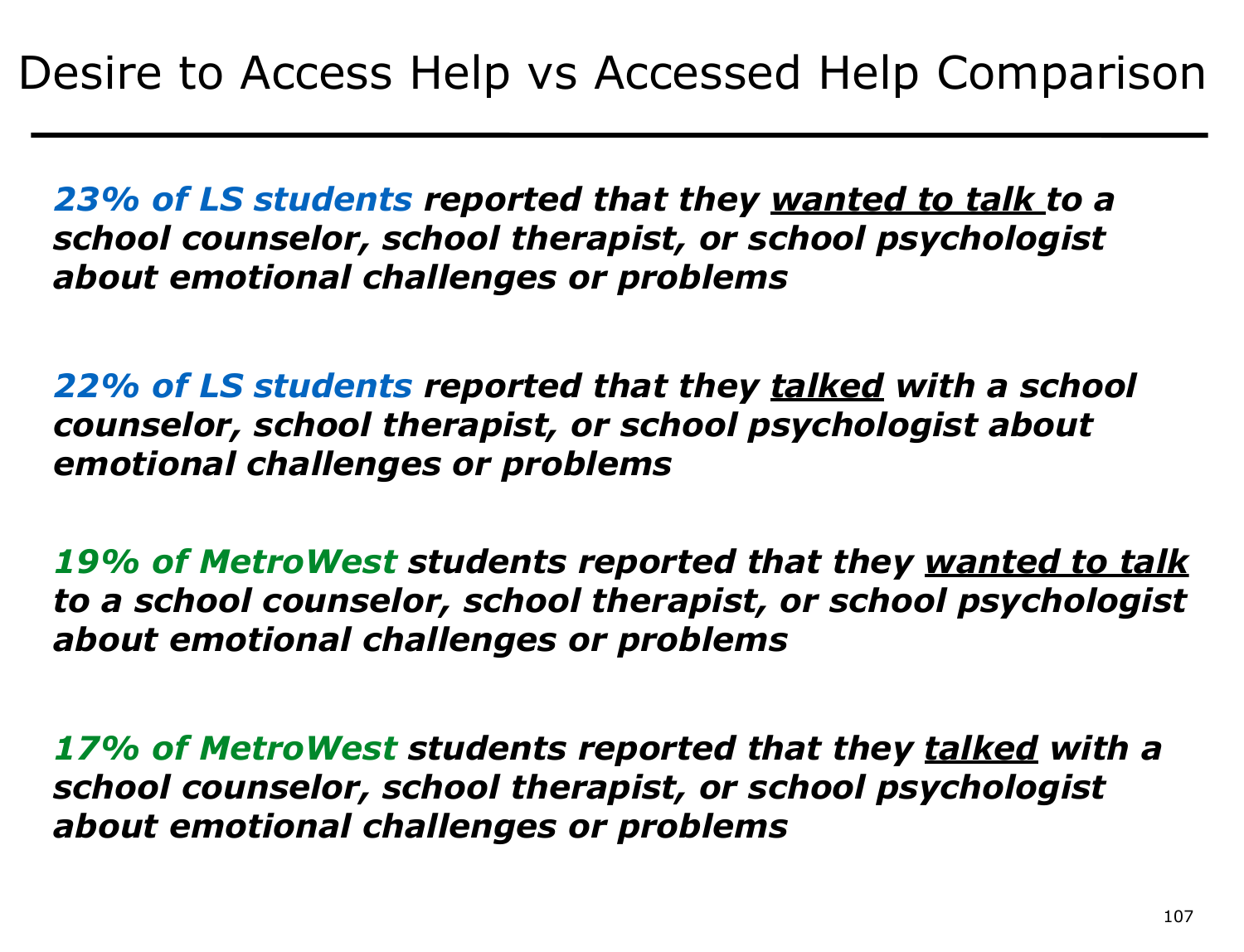### *LS students who report mental health challenges are also reporting that they are accessing support at school*

*30% of LS students who reported that they talked to a school nurse about emotional challenges in the past year reported that they had self-harmed versus 11% who did not speak with a school nurse about emotional challenges* 

*40% of LS students who reported that they talked to an adult at school about emotional challenges also reported that they had depressive symptoms versus 13% who did not speak with an adult at school about emotional challenges* 

LAN *25% of LS students who reported that they talked to a school counselor, therapist, or psychologist reported that they had seriously considered suicide versus 9% who did not speak with a school counselor, therapist or psychologist*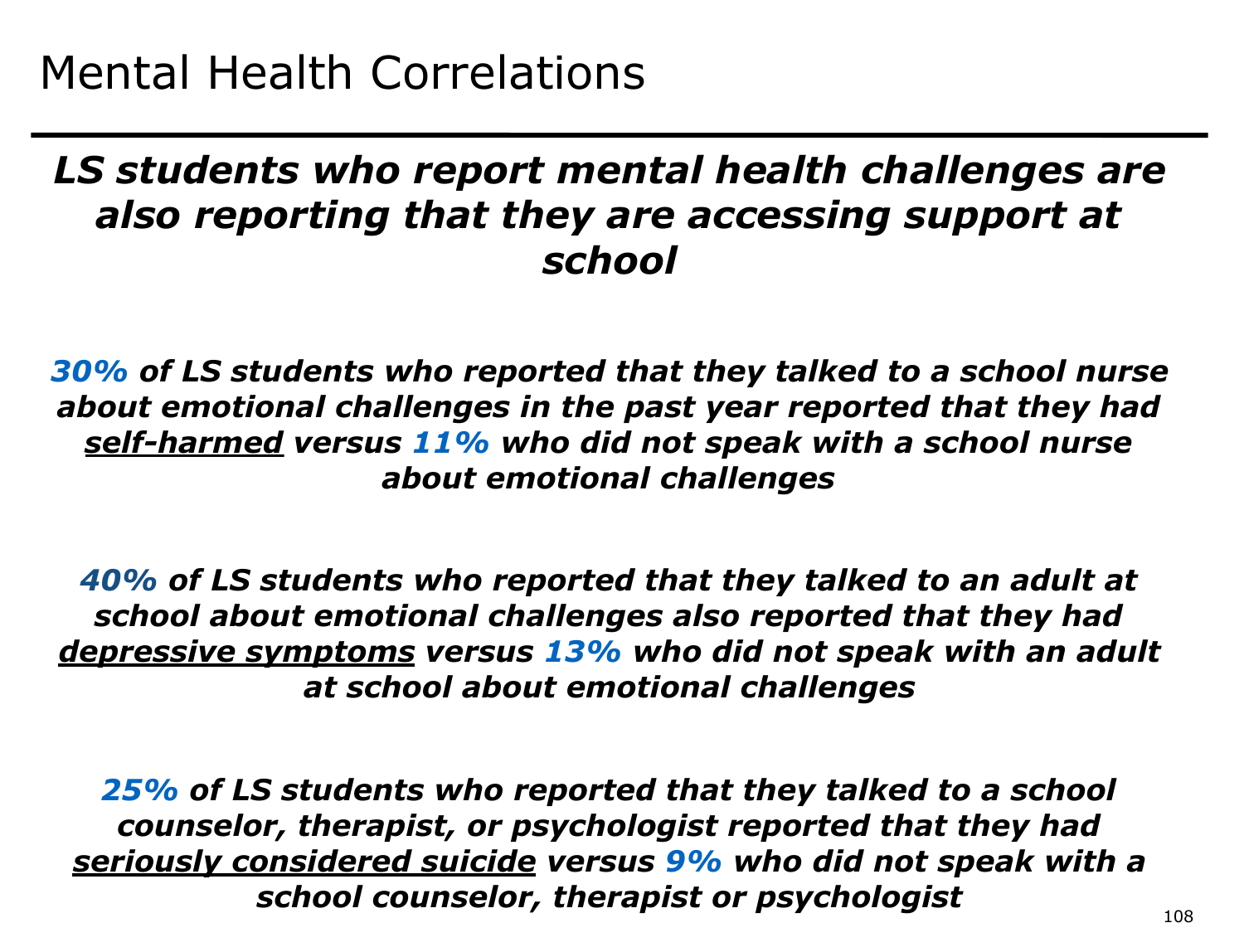## Past Year Sources of Support for Help With Emotional Challenges or Problems Comparison

| Students reported talking with individual/group<br>one or more times              | LS  | <b>MetroWest</b> |  |
|-----------------------------------------------------------------------------------|-----|------------------|--|
| school counselor, school therapist, or school psychologist                        | 22% | 17%              |  |
| school nurse                                                                      | 5%  | 5%               |  |
| another adult at school, like a teacher or other school<br>staff                  | 14% | 13%              |  |
| therapist, psychologist, or other mental health<br>professional outside of school | 20% | 18%              |  |
| parent, relative, or other adult outside of school                                | 48% | 44%              |  |
| friend around the same age                                                        | 54% | 53%              |  |
| coach or club advisor                                                             | 9%  | 7%               |  |
| religious or faith leader, including a religious youth group<br>leader or mentor  | 4%  | 4%               |  |
| crisis hotline/text line                                                          | 3%  | 3%               |  |
| person or group on social media<br>(e.g. instagram, facebook, snapchat)           | 14% | 15%              |  |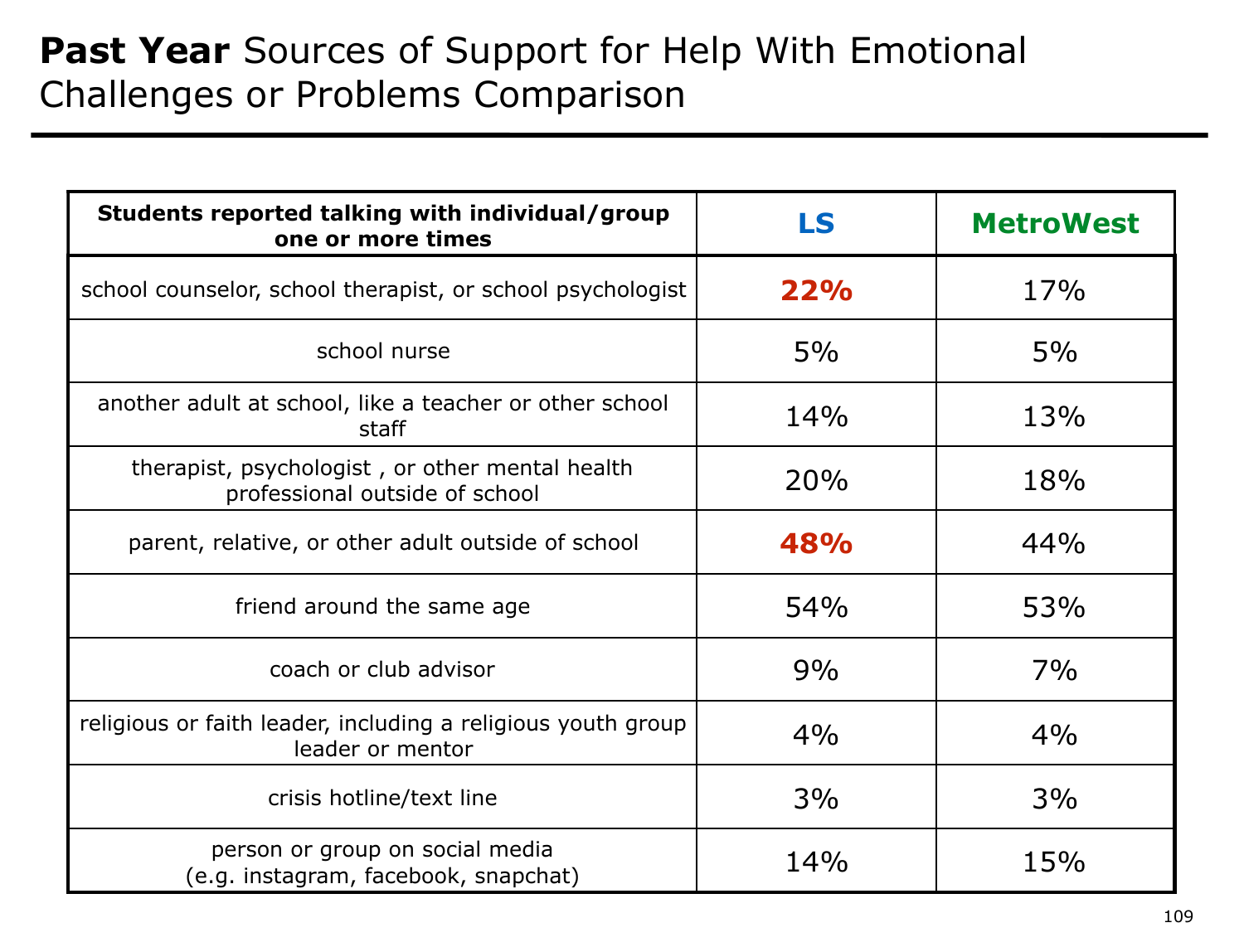| Students responded agree or strongly agree                                                                                                                  | LS  | <b>MetroWest</b> |  |
|-------------------------------------------------------------------------------------------------------------------------------------------------------------|-----|------------------|--|
| I don't know who to go to for help                                                                                                                          | 10% | 16%              |  |
| I don't thinking counseling at school would help                                                                                                            | 24% | 33%              |  |
| I wouldn't have time or wouldn't want to miss class to<br>get help                                                                                          | 46% | 46%              |  |
| I should handle problems on my own                                                                                                                          | 34% | 38%              |  |
| I would be too embarrassed or scared to talk about it                                                                                                       | 33% | 34%              |  |
| A school counselor/therapist might not understand me or<br>the challenges I was having                                                                      | 28% | 35%              |  |
| I wouldn't want other students to know I was meeting<br>with a school counselor/therapist                                                                   | 44% | 42%              |  |
| I wouldn't want my parent(s)/guardian(s) to know I was<br>meeting with a school counselor/therapist                                                         | 27% | 25%              |  |
| Teachers or other school staff might treat me differently<br>or give me fewer opportunities at school                                                       | 20% | 23%              |  |
| My parents wouldn't want me to get help at school because they would be<br>worried I might be treated differently or given fewer opportunities at<br>school | 9%  | 11%              |  |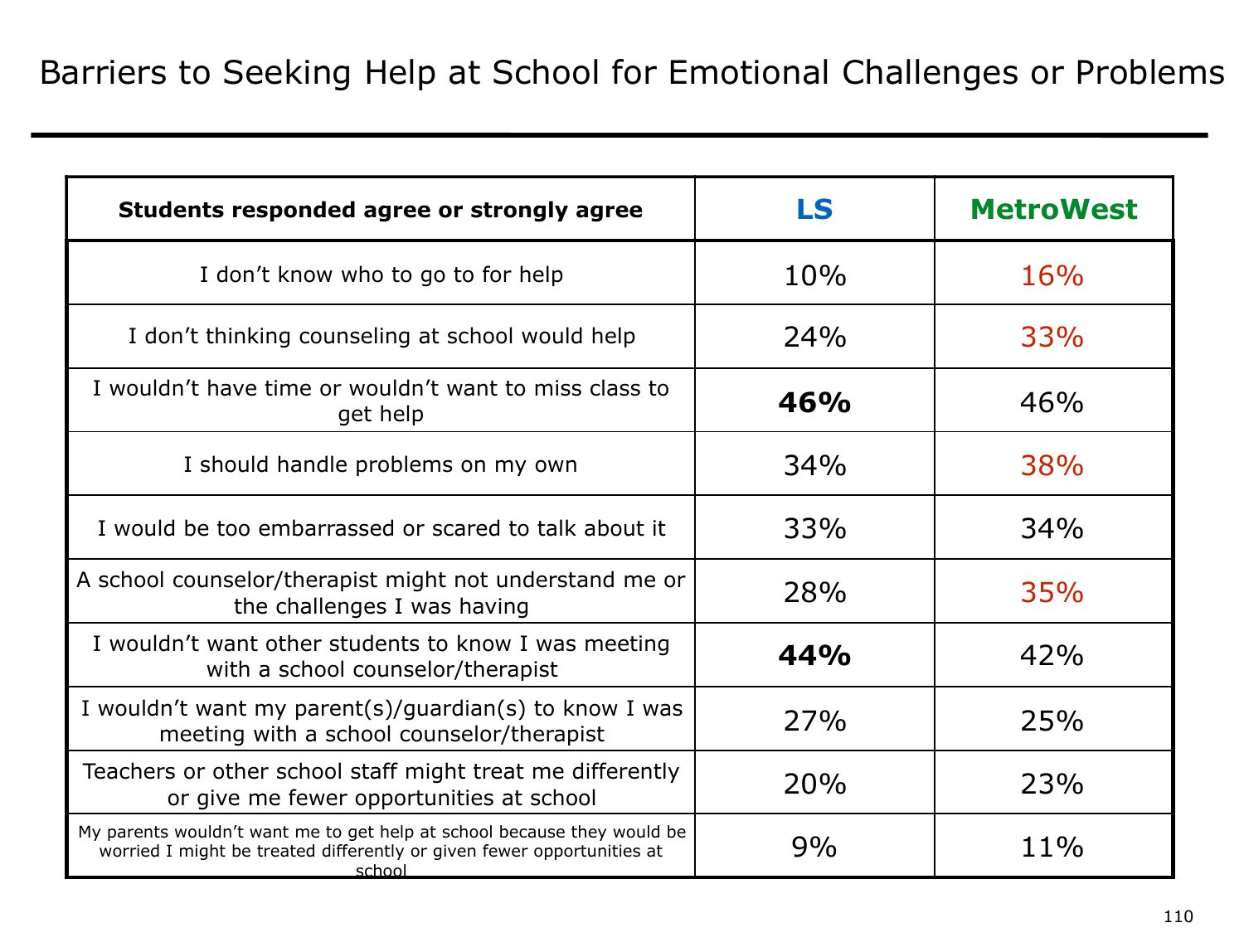### **Past Two Weeks** Generalized Anxiety Comparison & By Gender

#### *Overall, reports of these symptoms are comparable to MetroWest students. Reports of these symptoms were the lowest in 9th grade and stayed elevated from 10th through 12th grade.*

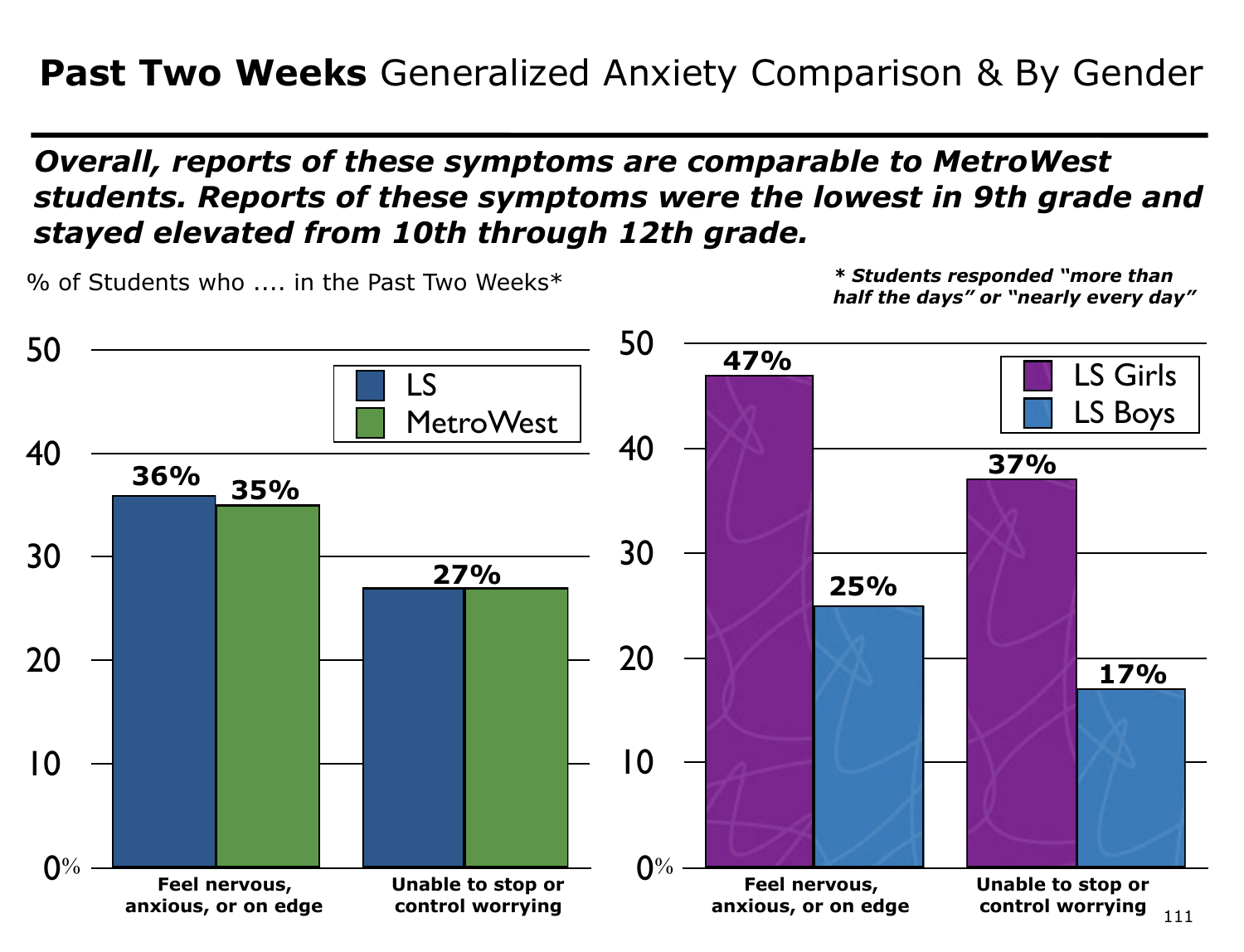*Overall, reports of these symptoms are comparable to MetroWest students. Reports of these symptoms were the highest in the 10th grade and stayed elevated from 9th grade levels in 11th and 12th grade. The biggest differences can be seen when comparing LS Girls and Boys.* 

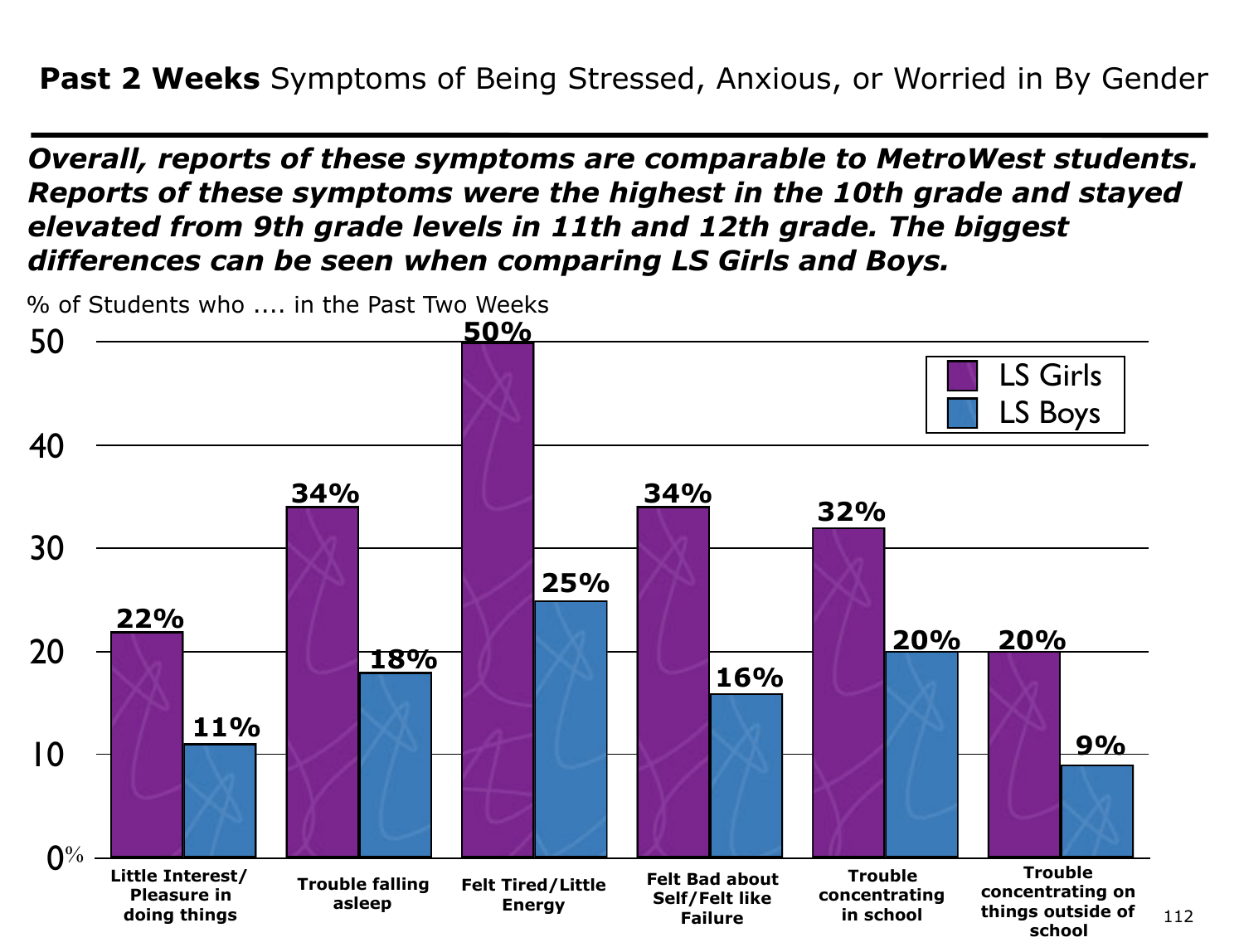*Of the LS students that have a non-school adult to talk to, 10% reported that they have self-injured versus 30% of students that they do not have a non-school adult to talk reported that they have self-injured in the past year* 

*Of the LS students that have a non-school adult to talk to, 10% reported that they have seriously considered suicide versus 39% of students that they do not have a non-school adult to talk reported that they have considered suicide*

*Of the LS students that have a non-school adult to talk to, 38% reported that they have depressive symptoms versus 67% of students that they do not have a non-school adult to talk reported that they have attempted suicide*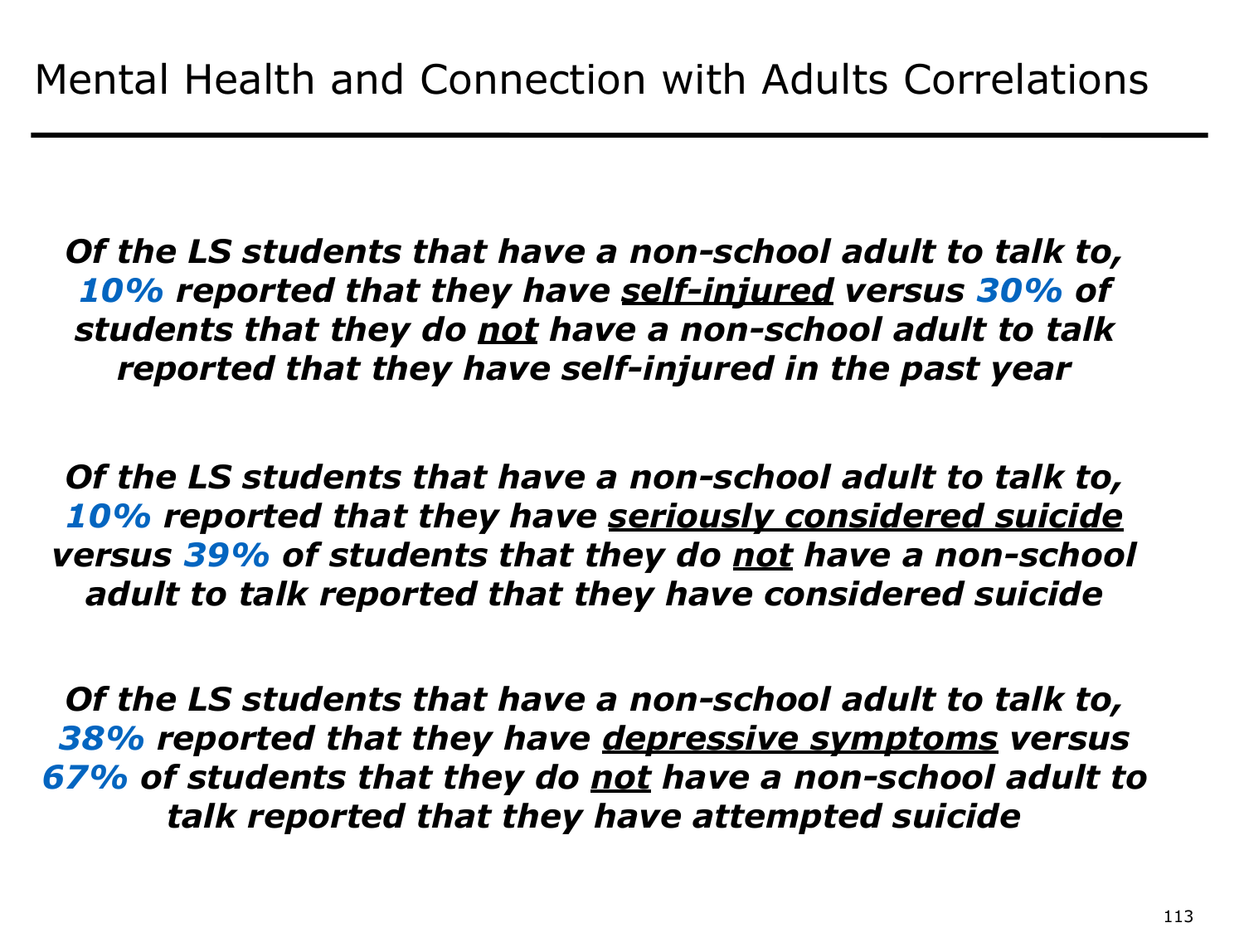*12% of LS students reported self-harming in the past year, which means approximately 169 students self-harmed in the past year*

*12% of LS students reported seriously considering suicide in the past year, which means approximately 169 students seriously considered suicide in the past year* 

*3% of LS students reported attempting suicide in the past year, which means there were 43 suicide attempts*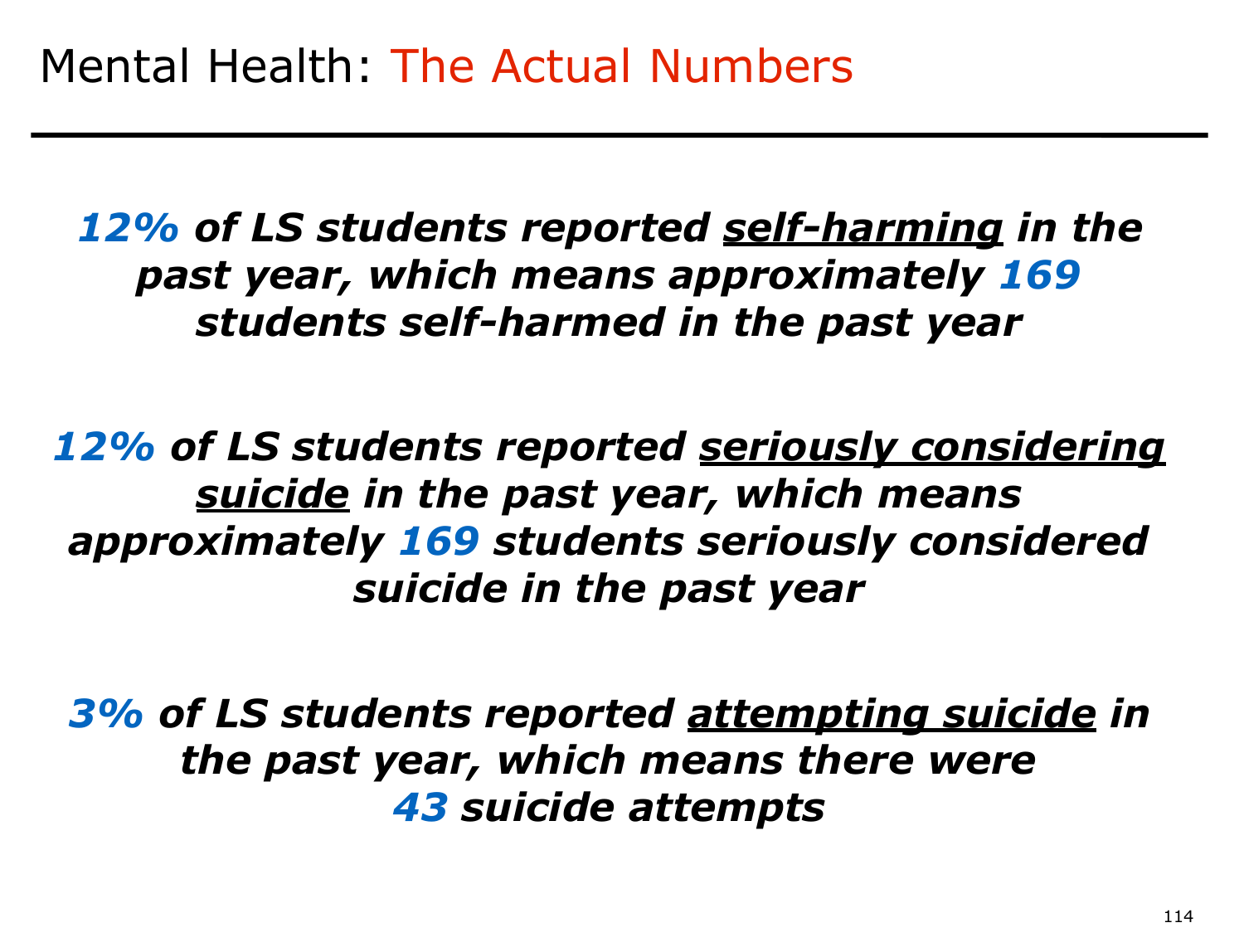# MetroWest Adolescent Health Survey Findings

# **Belonging**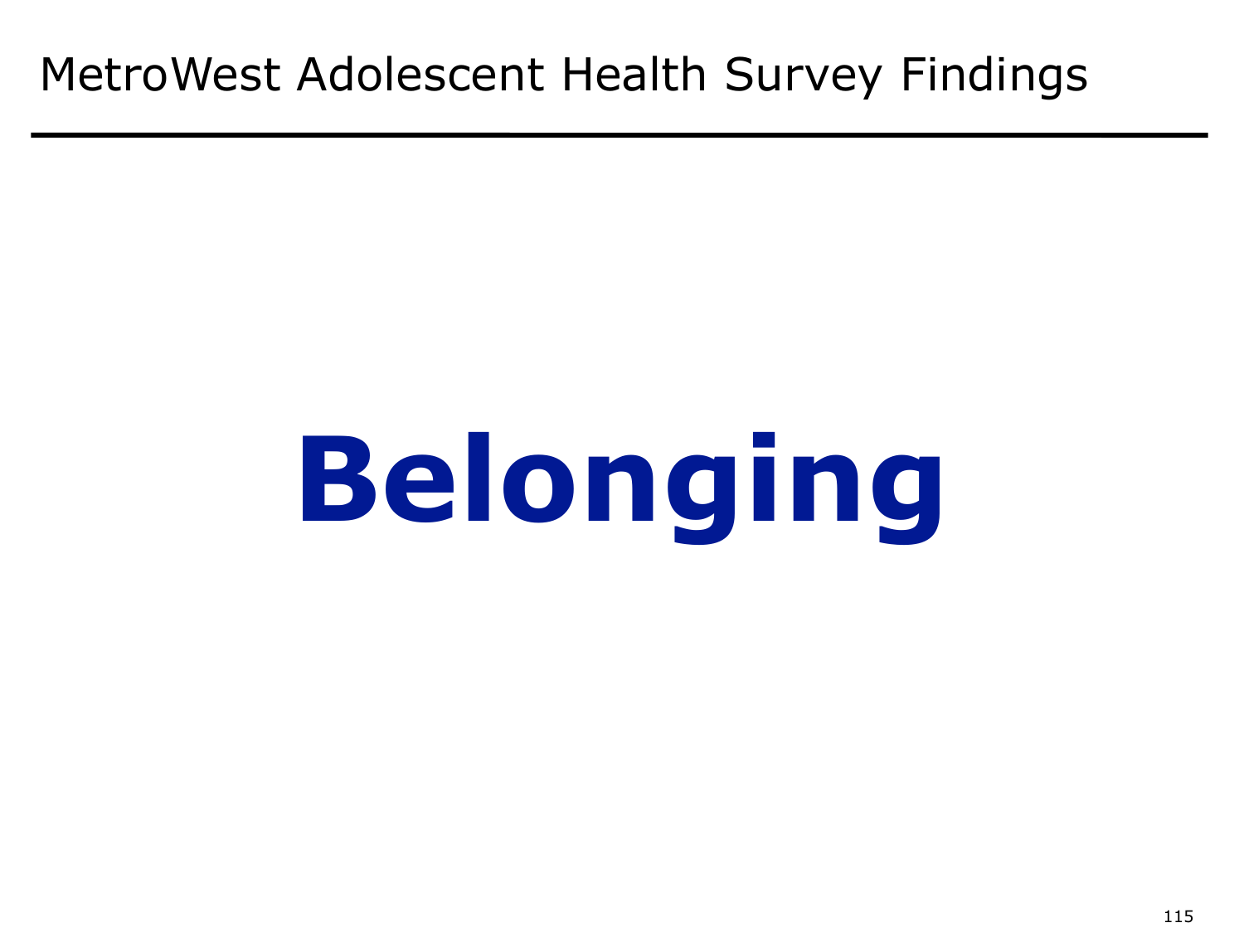## *83% of LS students say that they have a supportive adult at school (69% in 2006)*

*69% of LS students say that they feel a part of the school (highest was in 2006 at 77%)*

*93% of LS students say that they have a supportive adult outside of school (88% in 2006)*

*65% of LS students say that they are happy to be at this school (84% in 2006)*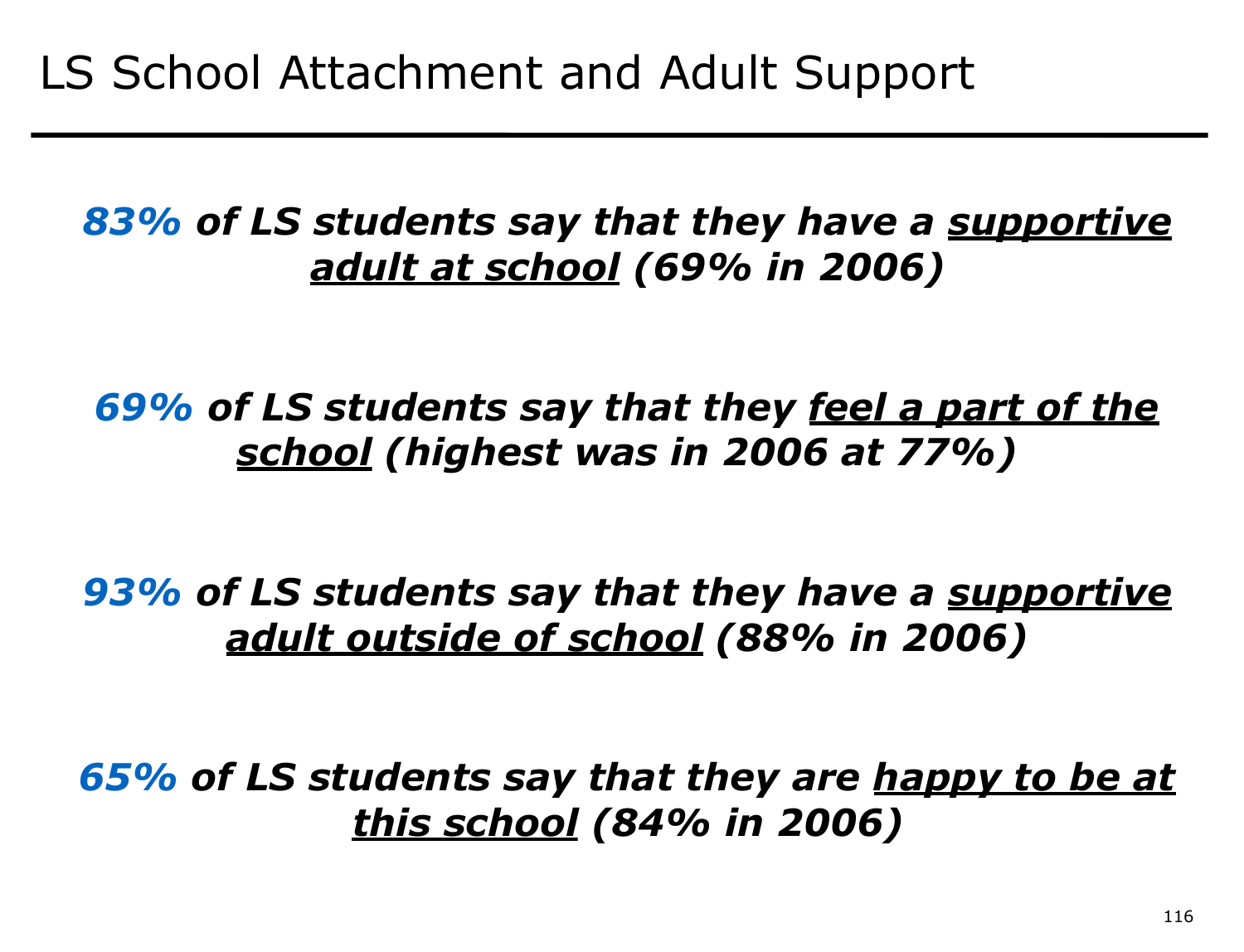*29% of LS students with high attachment reported life "very" stressful in the past month versus 60% with low attachment* 

*8% of LS students with high attachment reported depressive symptoms in the past year versus 33% with low attachment* 

*6% of LS students with high attachment reported seriously considering suicide in the past year versus 24% with low attachment* 

*Unlike in 2016, there was NO significant difference in substance use (cigarettes, vaping products, alcohol use, marijuana use, and prescription drug use) and school attachment*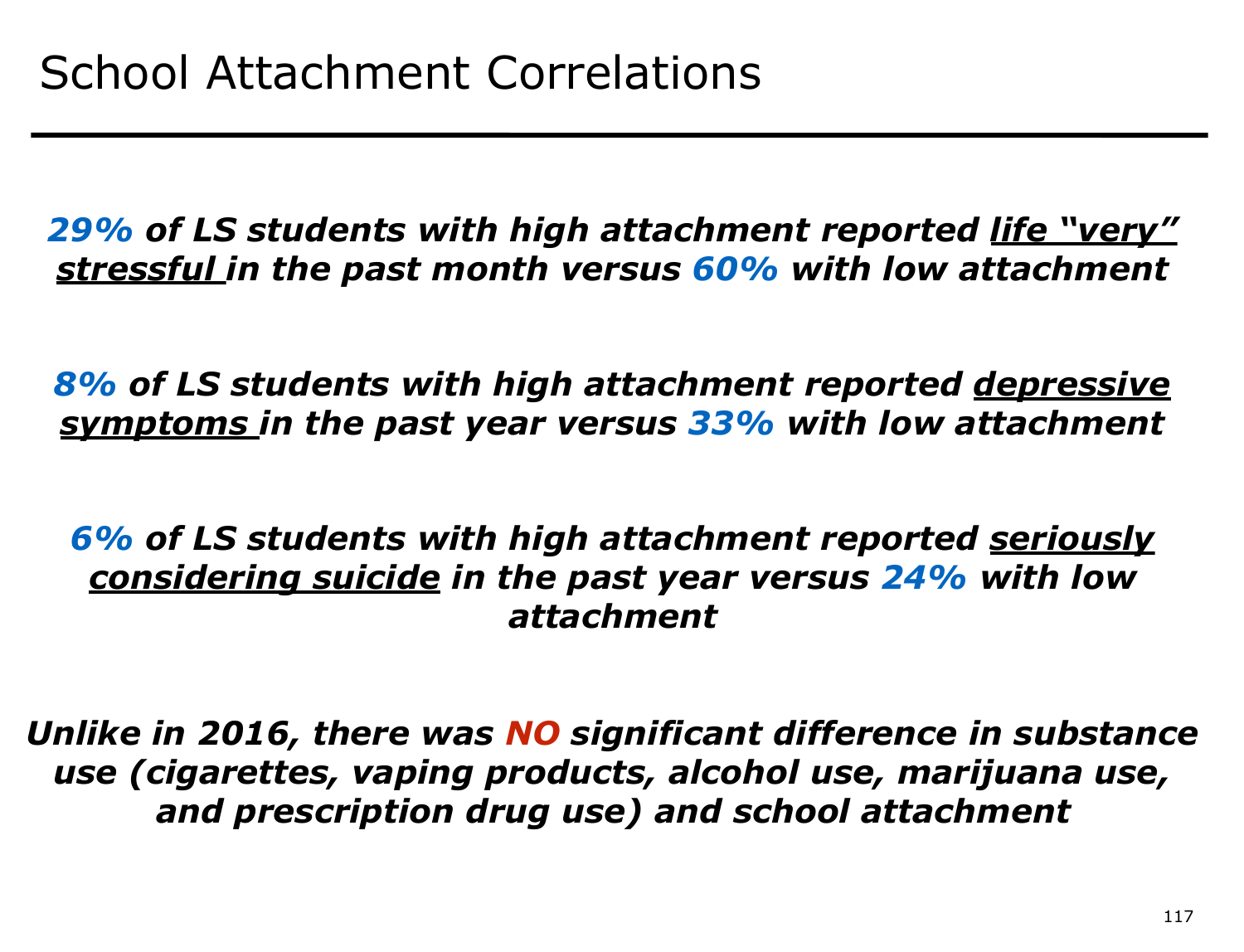# Feeling Safe at School Comparison 12 Year Trend

#### *Reports of feeling safe at school have stayed relatively consistent since 2006 and then there was a significant drop since 2016.*



% of Students who feel safe at school

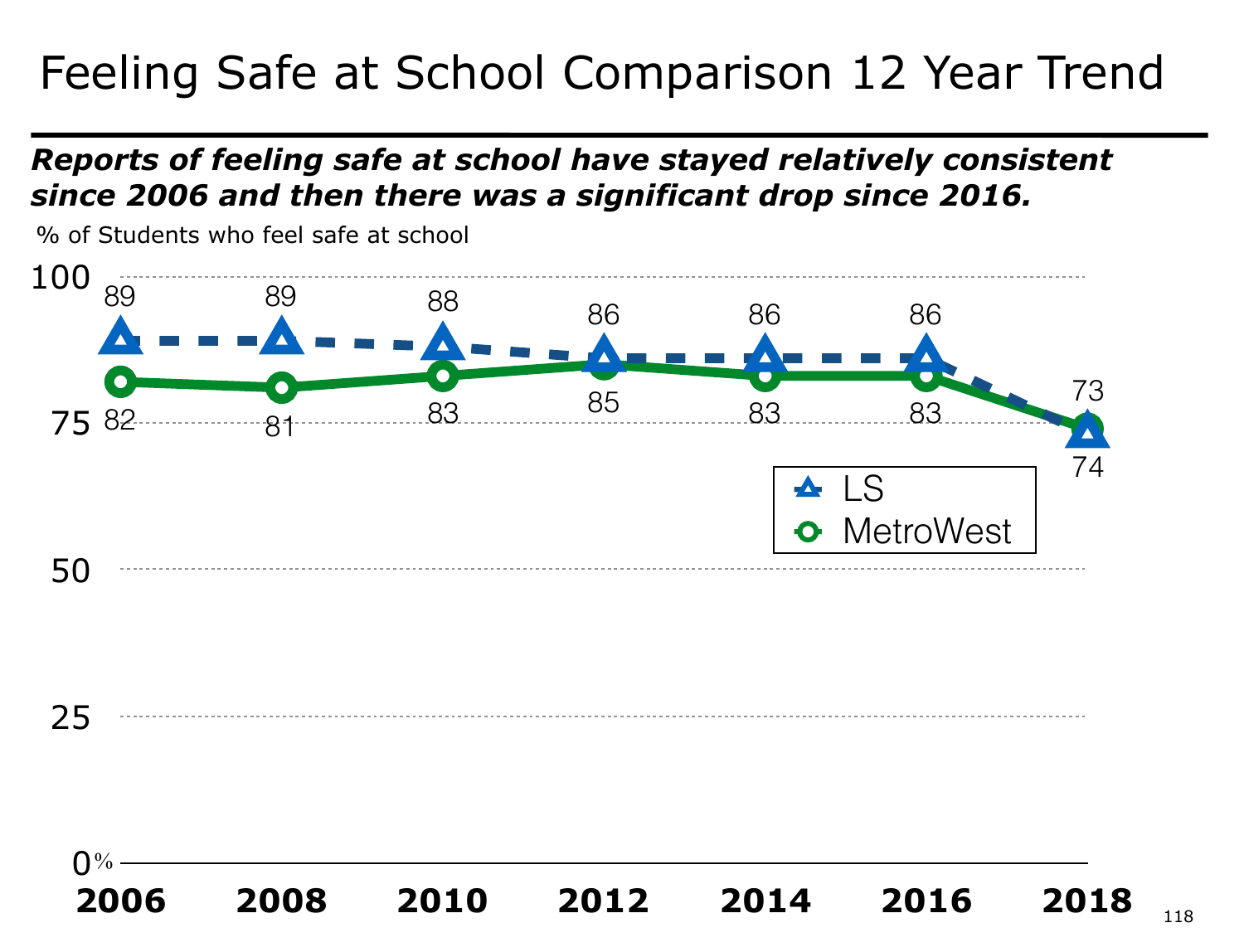| <b>CONNECTEDNESS</b>                                                           | 2006 | 2016 | 2018 |
|--------------------------------------------------------------------------------|------|------|------|
| I feel close to people at school                                               | 75%  | 77%  | 76%  |
| I feel like I am part of this school                                           | 77%  | 71%  | 69%  |
| I am happy to be at this school                                                | 84%  | 72%  | 65%  |
| I feel safe in my school                                                       | 89%  | 85%  | 73%  |
| Teachers at this school treat students<br>fairly                               | 74%  | 67%  | 59%  |
| <b>ADULT SUPPORT</b>                                                           |      |      |      |
| Have at least one teacher/adult at school to talk<br>to if there is a problem  | 69%  | 80%  | 83%  |
| Have at least one adult outside of school to talk<br>to about important things | 88%  | 92%  | 93%  |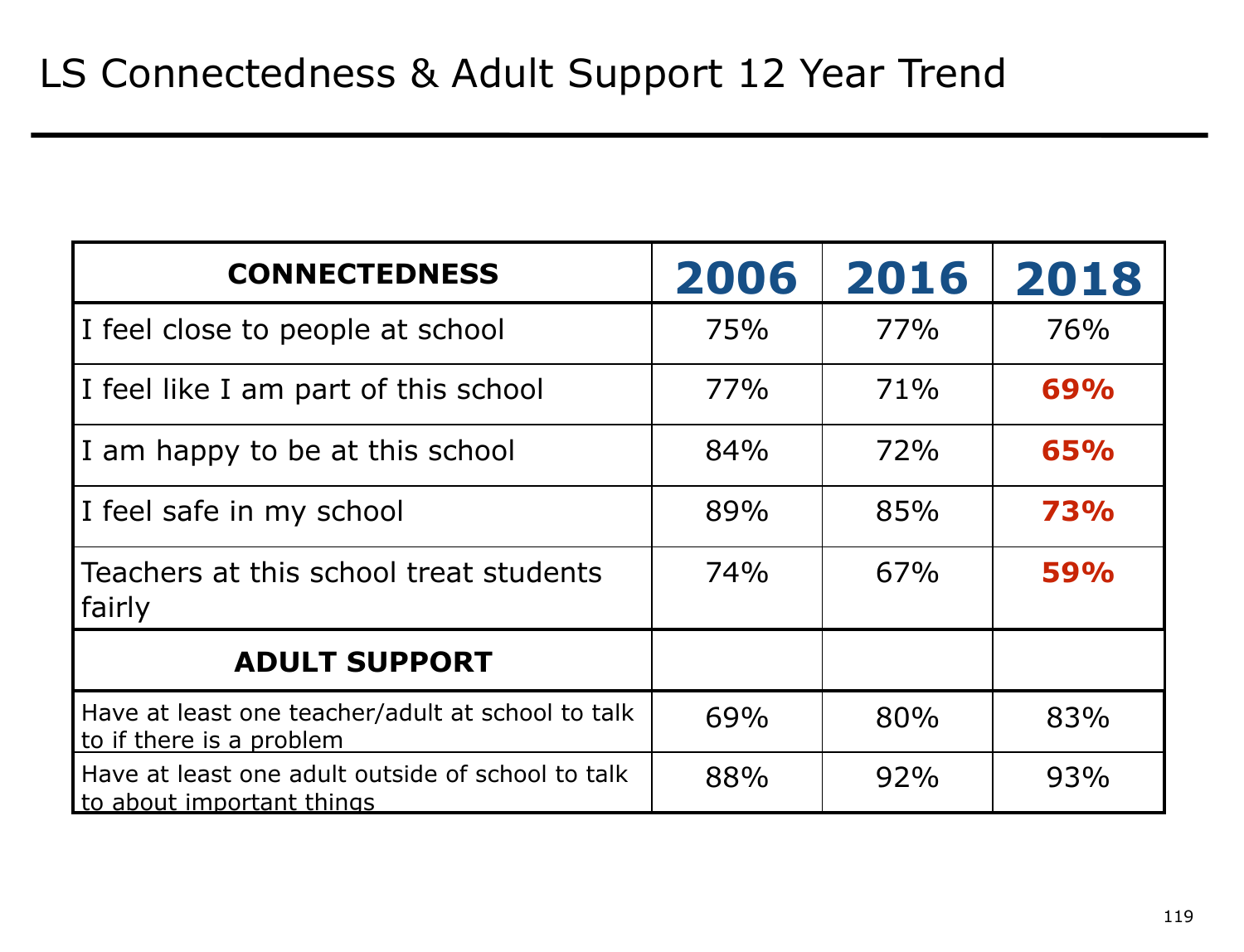# **Influential Factors**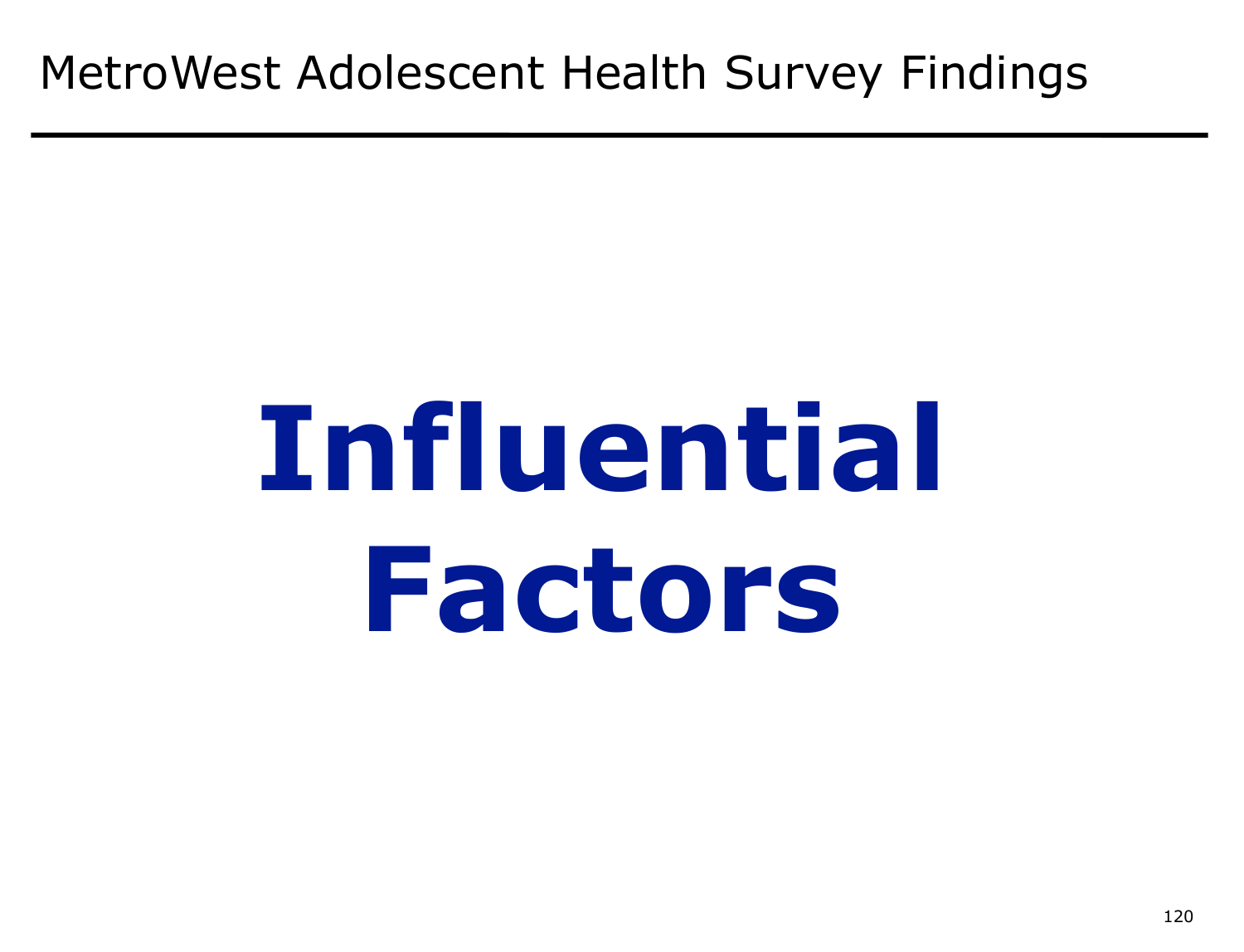*The percentage of LS students report getting 8+ hours of sleep a night decreases with age (36% in 9th grade to 18% in 12th grade)* 

*Fewer LS Girls report getting 8+ hours than LS Boys (21% vs 28%)* 

*Since 2014, there has been a slight decline in LS students reporting getting 8+ hours of sleep (31% in 2014 vs 24% in 2018)* 

*MetroWest students reported similar results* 

*This data is not available prior to 2014.*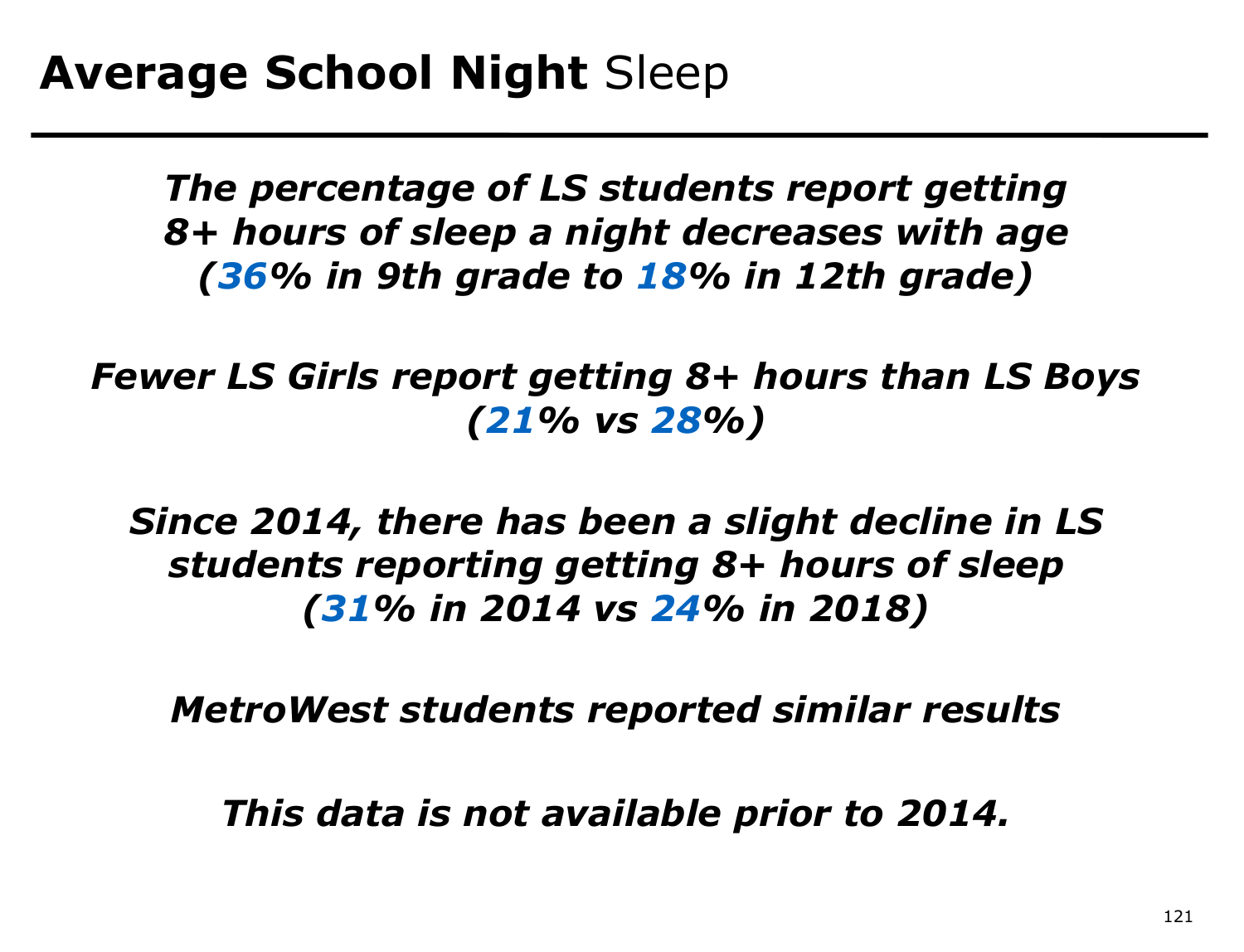*37% of LS students who report getting less than 8 hours of sleep drank alcohol in the past month versus 23% who report getting more than 8 hours of sleep* 

*25% of LS students who report getting less than 8 hours of sleep used marijuana in the past month versus 16% who report getting more than 8 hours of sleep* 

*46% of LS students who report getting less than 8 hours of sleep reported life being "very" stressful in the past month versus 24% who report getting more than 8 hours of sleep* 

*14% of LS students who report getting less than 8 hours of sleep seriously considered suicide in the past month versus 6% who report getting more than 8 hours of sleep*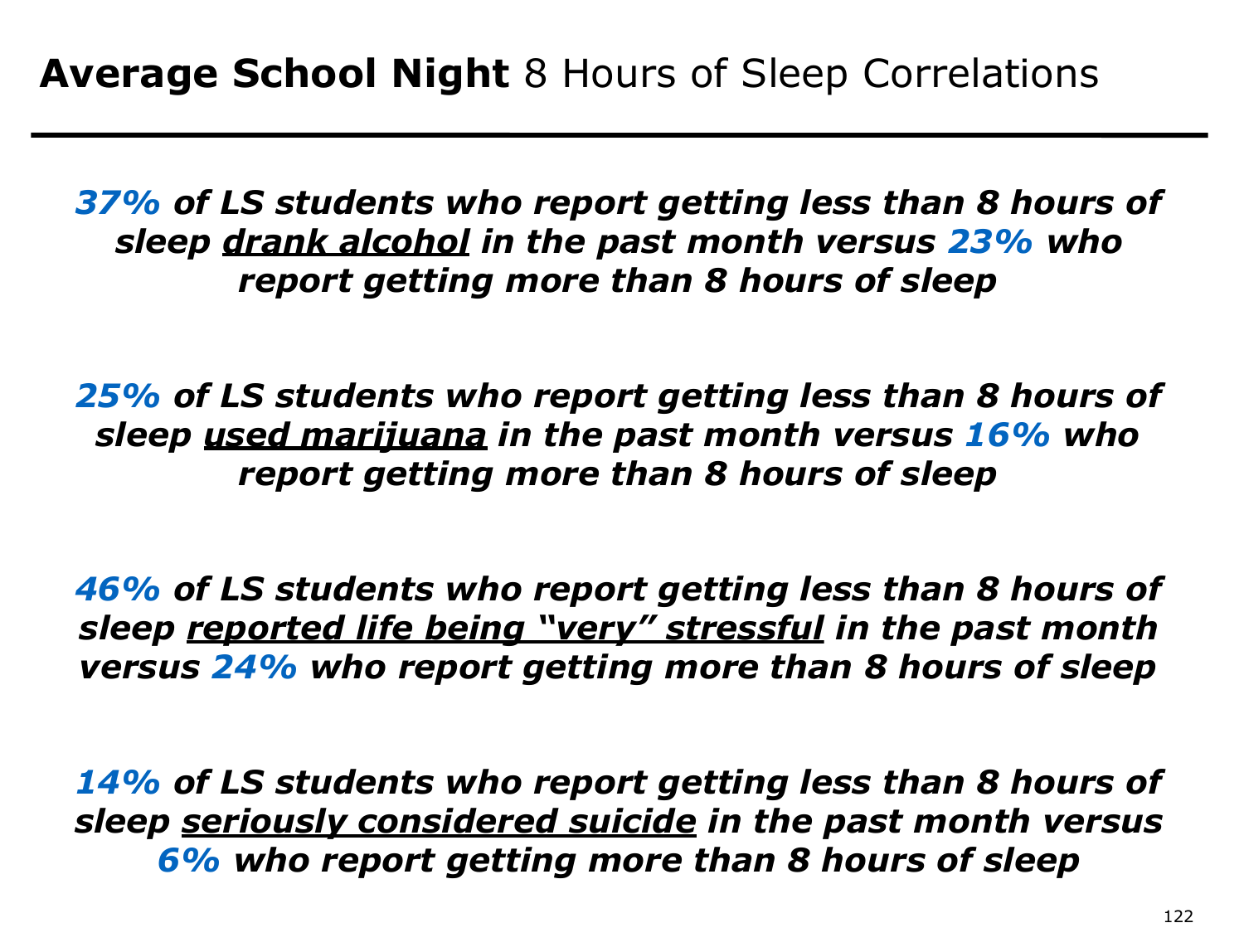*36% of LS students who exercise regularly\* reported life to be "very stressful" in the past month versus 46% who did not exercise regularly* 

# *12% of LS students who exercise regularly reported depressive symptoms 21% who did not exercise regularly*

**There were NO significant correlations between exercising regularly and substance use (cigarette, alcohol, marijuana, or prescription drugs) .** 

\***Exercise regularly was defined as being physically active 60 min. for 5+ days or more of the past 7 days** 123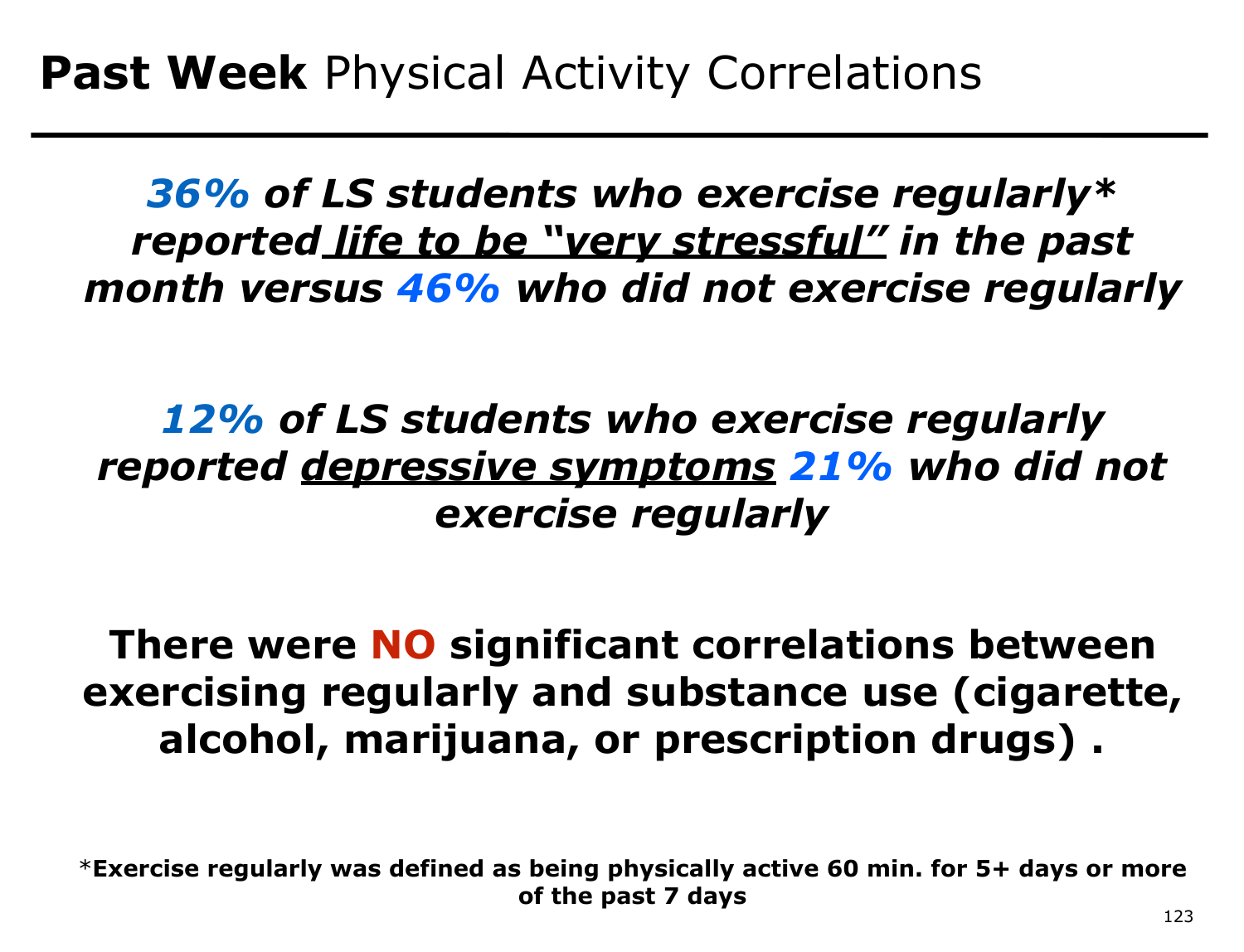*26% of LS students with A's reported using a vaping product in in the past month versus 42% with C's or below* 

*18% of LS students with A's reported using marijuana in the past month versus 39% with C's or below* 

**There was NOT a signification correlation in reporting alcohol use (current, lifetime, or binge drinking)** 

*There was NOT a significant correlation in reporting life as* **being "very" stressful***.* 

*9% of LS students with A's reported self-harming in the past year versus 28% with C's or below*

*9% of LS students with A's reported seriously considering suicide in the past year versus 27% with C's or below*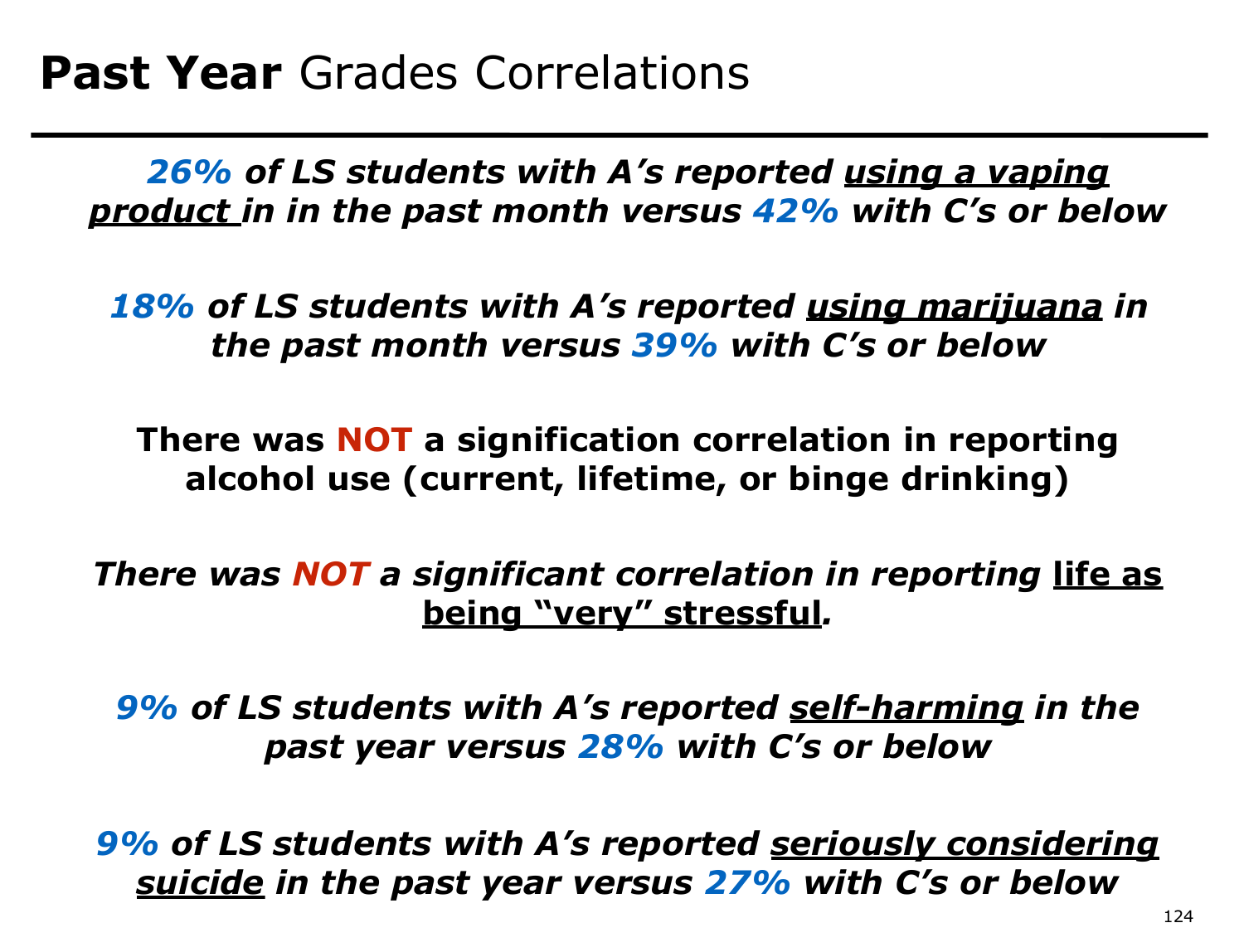*72% of LS students report playing on one or more sports teams in the past year. This has only slightly increased since 2006 when 69% of LS students reported playing on one or more sports teams in the past year.* 

**Being on a sports team did NOT correlate with lower or higher rates of marijuana, cigarette, or prescription drug use.** 

*59% of LS students who were on a sports team report having drank alcohol in the their lives versus 48% who were not on a team*

**Being on a sports team did NOT correlate with lower or higher rates of bullying and cyberbullying in the past year.** 

*37% of LS students who were on a sports team report life being "very stressful" in the past month versus 50% who were not on a team*

*14% of LS students who were on a sports team report depressive symptoms in the past year versus 25% who were not on a team*

*9% of LS students who were on a sports team report self-harming in the past year versus 17% who were not on a team*

*10% of LS students who were on a sports team report seriously considering suicide in the past year versus 19% who were not on a team*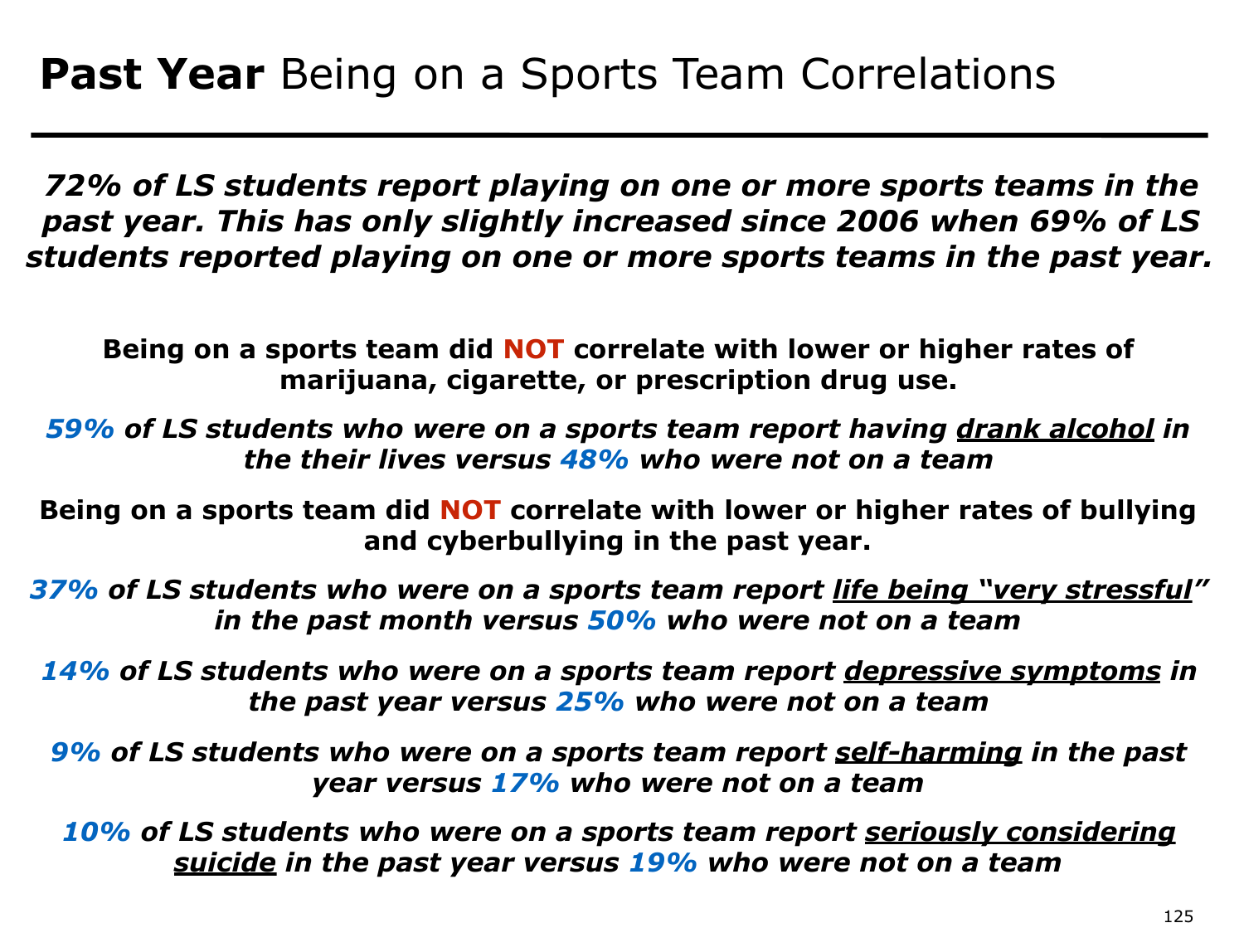*Parents who send clear messages to their students about substance use may make a difference in their student's use.*

*Parents who convey a message that using marijuana is "VERY WRONG": 12% of their students report having used marijuana in the past month* 

*Parents who convey a message that using marijuana is a "LITTLE BIT WRONG": 55% of their students have used marijuana in the past month*

*Parents who convey a message that using EVPs is "VERY WRONG": 20% of their students report having used EVPs in the past month* 

*Parents who convey a message that using EVPs is a "LITTLE BIT WRONG": 55% of their students have used EVPs in the past month*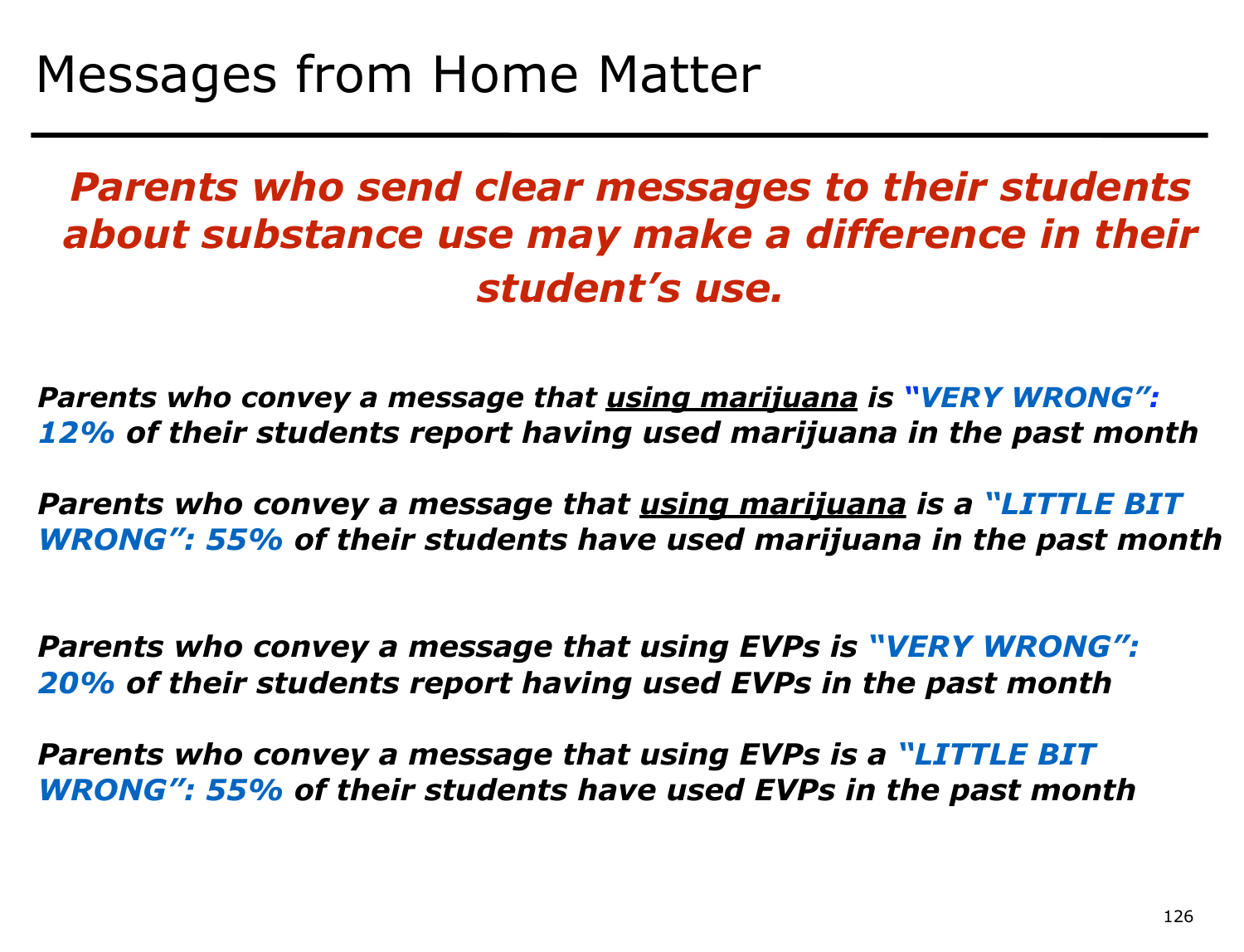# **Past Week** Behavior at Home Correlations

## **Eating dinner at home with a parent or guardian regularly (5+ days) is correlated with lower rates of risky behaviors**

*31% of LS students who ate regularly with parents report drinking alcohol in the past month versus 44% who did not eat regularly with parents*

*27% of LS students who ate regularly with parents report using electronic vaping products in the past month versus 40% who did not eat regularly with parents* 

*19% of LS students who ate regularly with parents report using marijuana in the past month versus 32% who did not eat regularly with parents*

*13% of LS students who ate regularly with parents reported depressive symptoms versus 28% who did not eat regularly with parents*

*9% of LS students who ate regularly with parents reported seriously considering suicide versus 20% who did not eat regularly with parents*